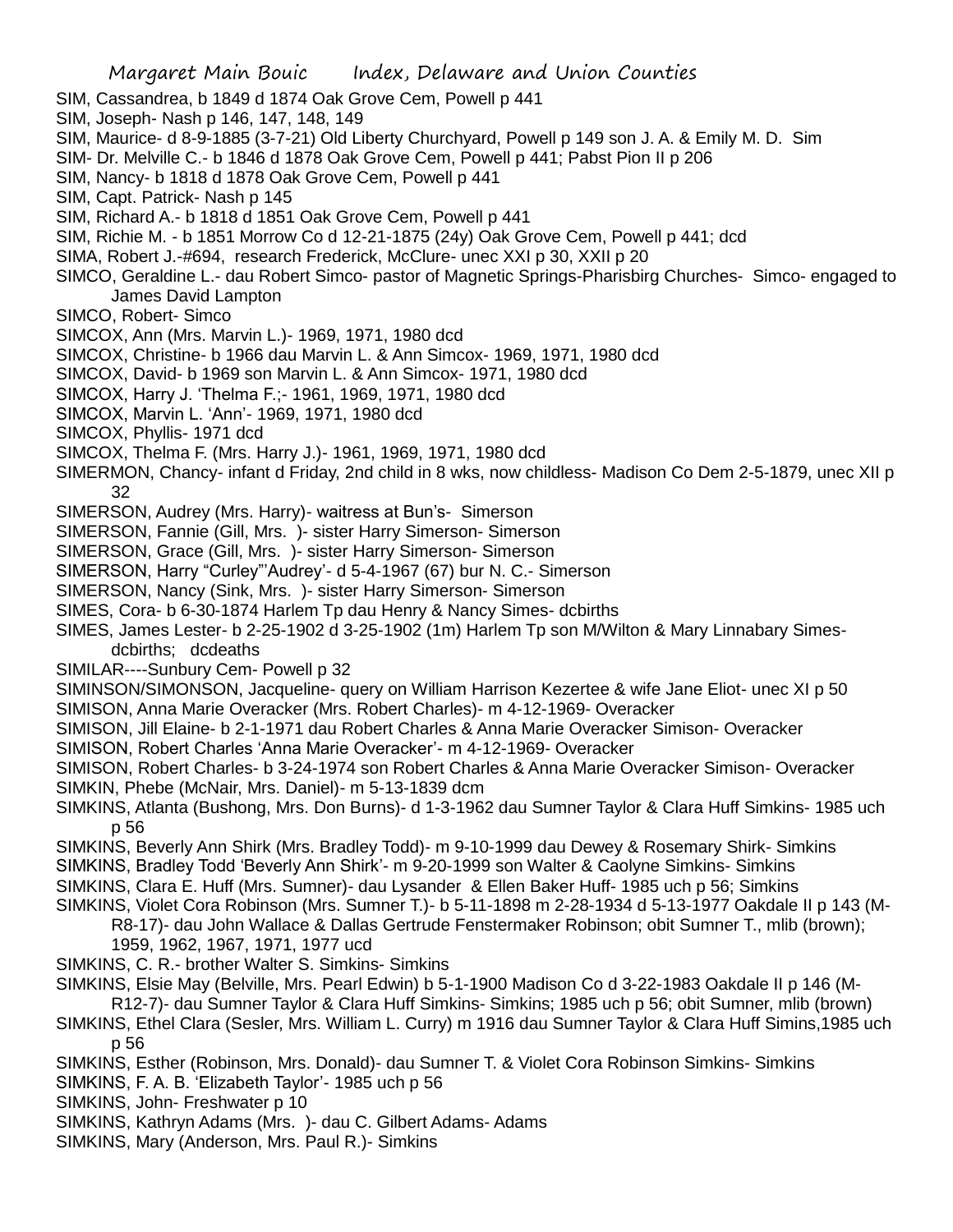SIMKINS, Myron son Sumner T. & Violet Cora Robinson Simkins; Simkins; obit Sumner T., mlib (brown); 1959, 1962 ucd

SIMKINS, Pauline (Mrs. Walter S.)- Simkins; obit Walter S., mlib (brown)

SIMKINS- Sumner Taylor 'Clara Huff'- son F. A. B. & Elizabeth Taylor Simkins- 1985 uch p 56; Simkins SIMKINS, Sumner T. 'Violet Cora Robinson'- b 6-1-1904 m 2-28-1934 d 5-10-1978 Oakdale II p 143 (M-R8-

- 17)- son Sumner & Clara Huff Simkins- Simkins; 1959, 1962, 1967, 1971, 1973, 1977 ucd
- SIMKINS, Taylor Rose- b 2-17-2000 dau Bradley & Beverly Shirk Simkins- Simkins
- SIMKINS, Walter S. 'Pauline'- d 4-1-1972 (72) bur New Vienna- Simkins; obit, mlib (brown)
- SIMM, Lizzie A.- 1870C Delaware Town p 308 (23)
- SIMM, M. C.- 1870C Delaware Town p 308 (23\*)
- SIMM, William- 1850C Delaware Town 1260 p 92 (23,Md)
- SIMMER, Adam- 1870C Delaware Town p 315 (10)
- SIMMER, July- b 7-19-1882 Troy Tp dau ----& Needles- dcbirths
- SIMMER, Martha- 1870C Delaware Town p 315 (15)
- SIMMER, Mary- 1870C Delaware Town p 315 (8)
- SIMMER, May- 1870C Delaware Town p 315 (36\*)
- SIMMER, Nicholas- 1870C Delaware Town p 315 (7)
- SIMMER, William- 1870C Delaware Town p 315 (16)
- SIMMERMAN, A.- Memoriam Com. ;Madison Co Democrat unec XII p 14
- SIMMERMAN, Arthur L. 'Rubye E. Moore'- m 12-23-1972- Simmerman
- SIMMERMAN, David- b 1955 son Robert & Willa Simmerman- 1967 ucd
- SIMMERMAN, Diana (Martin, Mrs. James)- m 2-12-1848 Madison Co, unec X p 64
- SIMMERMAN, Donald- son Arthur L. Simmerman- Simmerman
- SIMMERMAN, Elizabeth (Porter, Mrs. Robert)- m 12-13-1846, Madison Cok unec X p 18
- SIMMERMAN, John A.- performed marriage, unec XVI p 42
- SIMMERMAN, Richard- b 1951 son Robert & Willa Simmerman- 1967 ucd
- SIMMERMAN, Robert- b 1952 son Robert & Willa Simmerman- 1967 ucd
- SIMMERMAN, Rubye E. (Moore, Mrs. )(Mrs. Arthur L.) M(2) 12-23-1972- Simmerman
- SIMMERMAN, Steven- b 1957 son Robert & Willa Simmerman- 1967 ucd
- SIMMERMAN, Willa (Mrs. Robert)- 1967 ucd
- SIMMERMAN, William- b 1956 son Robert & Willa Simmerman- 1967 ucd
- SIMMERON, Freda (Mrs. William)- 1971, 1975, 1977 uicd
- SIMMERON, Robert- b 1960 son William & Freda Simmeron- 1971, 1975, 1977 ucd
- SIMMERON, William 'Freda M.'- 1971. 1975, 1977 ucd
- SIMMERS, Barbara A. (Fisher, Mrs. Michael P.)- Simmers
- SIMMLER, Donald William II 'Jane Ellen Trego'- m 3-21-1970 son Donald W. Simmler- Trego
- SIMMLER, Jane Ellen Trego (Mrs. Donald William II)- m 3-21-1970 dau Betty Trego- Trego
- SIMMLER, Kevin Patrick- b 3-23-1975 son Donld William & Jane Ellen Trego Simmler- Trego
- SIMMLER, Todd David- b 8-19-1970 son Donald William & Jane Ellen Trego Simmler- Trego SIMMONDS, Allica (Mrs. )- Pabst 5 p 8
- SIMMONDS, Mattie R.- d 7-29-1876 (1m2d) Trenton cem- daui G, E,.& Allie J. Simmonds- Powell p 273 SIMMONS, ----1915 uch p 499; —land Liberty Tp unec XII p 51; unec IX p 12, church delegate
- SIMMONS, Rev. funeral of David Jones- dg 3-7-1916, Cry Ab p 32
- SIMMONS, Mrs.-- d last week (44) bur Dublin- mt 6-13-1888, Abs p 47
- SIMMONS, Abigail White (Mrs. Russell)- m 5-26-1836 dcm
- SIMMONS, Abraham 'Minnie Trussley'- Simmons
- SIMMONS, Adah Pearl Weiser (Mrs. George B.)- b 10-9-1880 m 5-28-1910 d 7-1-1956 dau Joseph Augustus & Mary Ann Zehring Weiser- Weiser p 285
- 
- SIMMONS, Adelaide (Welch, Mrs. William M.)- m 1-16-1861 dcm
- SIMMONS, Albert Paul 'Ruby Hutchins'- b 3-13-1905 m 7-8-1929 son Albert Pinckney & Alta Ellen Alton Simmons- Weiser p 434
- SIMMONS, Albert Pinckney 'Alata Ellen Alton'- m 8-2-1904- Weiser p 434
- SIMMONS, Albert Raymond 'Judith DeAnn Johnson'- b 8-7-1935 m 9-21-1957 son Albert
- SIMMONS, Alex 'Mary'- son John L. & Ruth Barker Simmons- Simmons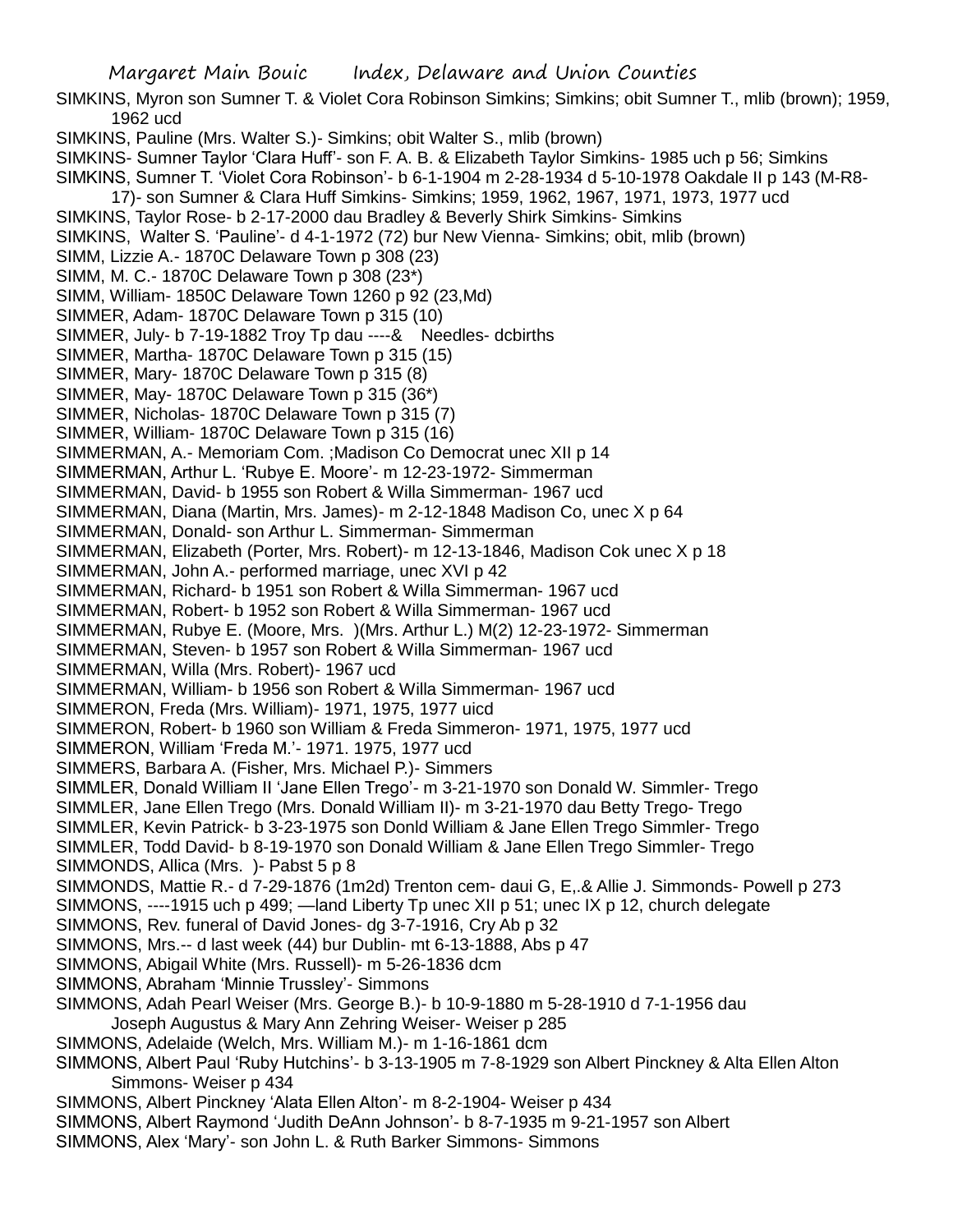SIMMONS, Alice Burgett (Mrs. Oliver H.)- m 4-5-1869 sister Mary S. Knowles & Mrs. Dr. L. A. Belt- dg 12-15- 1894- Cry Ab p 188

- SIMMONS, Alice Condit (Mrs. George)- dau Marvin & Sarah Leak Condit- dumch p 138
- SIMMONS, Mary Amber (Mrs. Glenn C.)- b 1884 Claibourne Cem p 88; Simmons
- SIMMONS, Amy H. (Bodurtha, Mrs. Charles H.)- dg 9-28-1915 Cry Ab p 79
- SIMMONS, Anne L.- dau Ward F. & Eleanor J. Simmons- 1961(18), 1964 dcd
- SIMMONS, Annette- b 1962 dau Charles E. & Margaret Simmons- 1969, 1971 dcd; 1981 ucd
- SIMMONS, Annis (Adams, Mrs. Joseph)- m 10-15-1844 ucm 992 ; unec VI p 16, XXI p 40
- SIMMONS, Anter- dau George Beach- dcw Bk 2 p 378
- SIMMONS, B.- unec XI p 72
- SIMMONS, Barbara Knowe (Mrs. James A.)- b 6-30-1926 m 9-4-1948 d 10-22-1979 bur R. I.- dau Fred & Agnes Johnson Knowe- Simmons; obit, mlib (brown)
- SIMMONS, Beatrice (Liggett, Mrs. Abner A.)- Maugans Anc p 108; Carr (1143115); Rittenhouse 4,5; Bean 5,6
- SIMMONS, Bernard A.- son Bernard A. & Betie Lee Simmons- 1949 ucd
- SIMMONS, Bernard A. 'Bettie Lee'- 1949 ucd
- SIMMONS, Bernard 'Hazel Lucille Jones'- Freshwater p 87
- SIMMONS, Bettie Lee (Mrs. Bernard A.)- 1949 ucd
- SIMMONS, Blanche (Behrens, Mrs. )- dau William N. & Jennie Runells Simmons- Simmons; obit Herbert L. mlib (brown)
- SIMMONS, Bonnie- query on Orren C. Sprague- unec XIII p 22
- SIMMONS, Brenda- 1982 ucd
- SIMMONS, Bryan- 1883 uch V p 382
- SIMMONS, Calvin- Broadway Church, 1882- unec XXII p 40
- SIMMONS, Carol Lee (Mrs.Dan)- 1969, 1971, 1980 dcd
- SIMMONS, Carole (Mrs. Donald)- m 8-18-1984- 1985 uch p 128
- SIMMONS, Carolyn J. DeWitt (Mrs. James A.) b 1-8-1941 m 7-21-1985 d 12-17-1998 (57) dau Harry L. & Bonnie Reams DeWitt- Simmons
- SIMMONS, Carrie- b 1977 dau David A. & Melinda M. Simmons- 1980 dcd
- SIMMONS, Charles C.- b 5-1876, boarder- 1900/C Marysville 4th ward 373-383 p 15A (24,O,O,O) Railroad agent
- SIMMONS, Charles E. Jr.- b 1963 son Charles E. & Margaret Simmons- Simmons; 1969, 1971 dcd
- SIMMONS, Charles E. 'Margaret'- Simmons; 1969, 1971, 1980 dcd
- SIMMONS, Charles L. 'Shirley'- 1967 uch
- SIMMONS, Christian- 1870C Jerome Tp 222-213 p 29 (23,O); 1880 Jerome Tp 107-181 p 20 (32,O,O.O)
- SIMMONS, Christopher- son Henry & Jane Simmons- 1850C Concord Tp 2163 p 128 (2,O)
- SIMMONS, Cindy- b 1953 dau Earl L. & Lavaria R. Simmons- 1971 ucd
- SIMMONS, Clyde Lloyd 'Margaret V. Shortness'- b 11-11-1908 m 10-3-1933 son Albert Pinckney & Alta Ellen Alton Simmons- Weiser p 435
- SIMMONS, Clyde L.Jr.- b 5-15-1938 son Clyde Lloyd & Margaret V. Shortness Simmons- Weiser p 435 SIMMONS, Comford (Mrs. David)- 1850C Troy Tp 2656 p 139 (40,Pa)
- SIMMONS, Cora (Titus, Mrs. )- dau William & Jennie Runnels Simmons- Simmons; obit, mlib (brown)
- SIMMONS, Dan 'Carol Lee'- son Esther Simmons- 1969, 1971, 1980 dcd
- SIMMONS, Daniel- 1850C Radnor Tp 40 176 (19,O)
- SIMMONS, David A. 'Melinda M.'- 1980 dcd
- SIMMONS, David 'Comford'- 1850C Troy Tp 2656 p 139 (50,Pa)
- SIMMONS, David- son David & Comford Simmons- 1850C Troy Tp 2656 p 139 (13,O)
- SIMMONS, Deacon- unec XXII p 39, 51
- SIMMONS, Delila Howell (Mrs. Lewis)- 1985 uch p 128
- SIMMONS, Deliverance (Chase, Mrs. Walter)- Maugans Anc p 120
- SIMMONS, Diana Dell- b 10-16-1933 dau Albert Paul & Ruby Hutchins Simmons- Weiser p 434
- SIMMONS, Docie Janie- b 9-15-1931 d 12-16-1939 ch Albert Paul & Ruby Hutchins Simmons- Weiser p 434
- SIMMONS, Dolly Rogers (Mrs. Jacob) b 11-2-1819 dau Rev. Joseph & Charlotte Maine Rogers- Asp 535p
- SIMMONS, Dr. Donald Brown 'Carole Puckett'- b 1952 son Harold B. & Ruth B. Simmons- 1985 uch p 128; Simmons; 1967 ucd
- SIMMONS, Donald son Harold B. & Ruth B. Simmons- 1959(9), 1962, 1971 ucd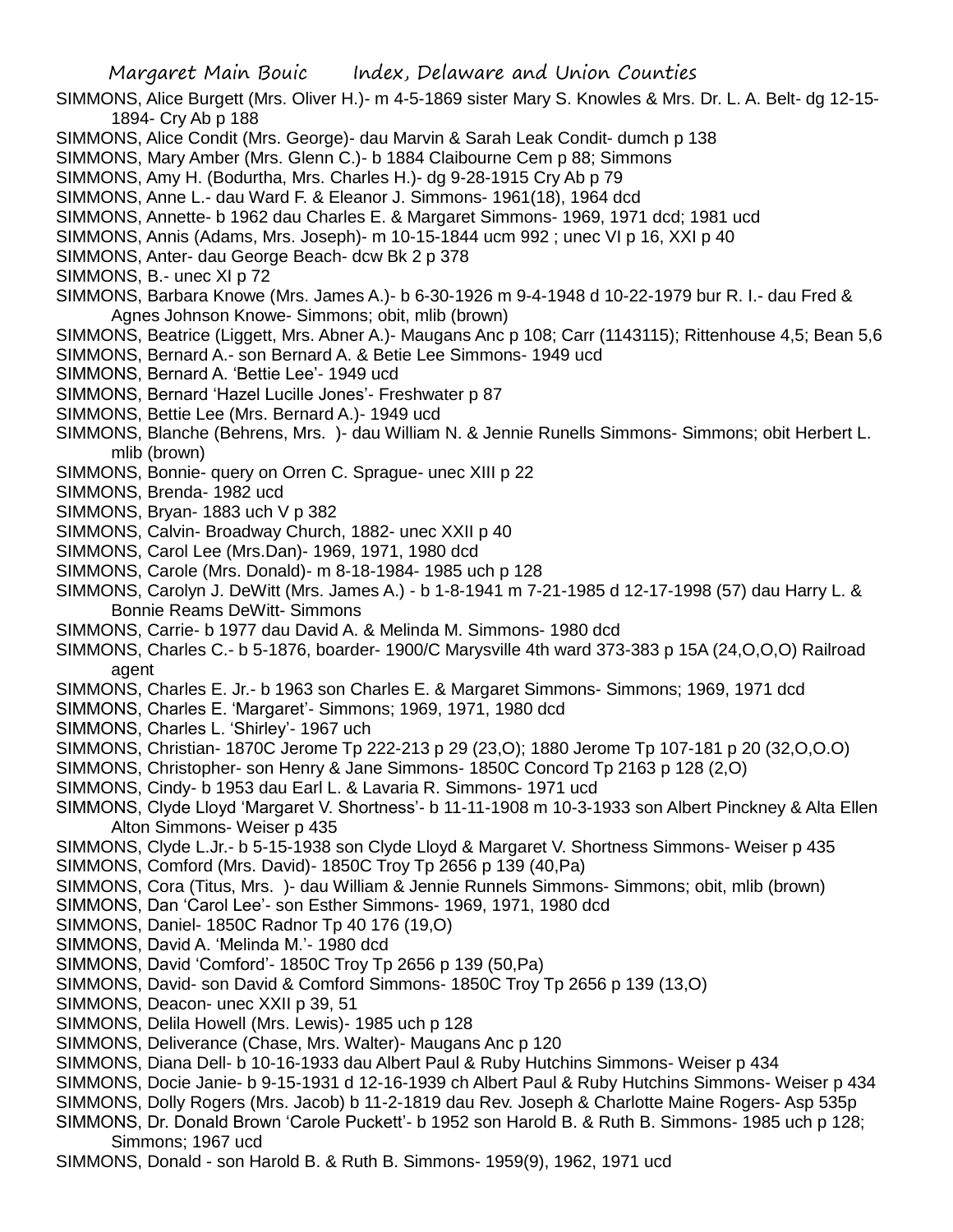SIMMONS, Donald J. 'Donna'- 1971, 1980 dcd

- SIMMONS, Donna (Mrs. Donald J.)- 1971, 1980 dcd
- SIMMONS, Doritha- baptism- unec XXII p 29

SIMMONS, Dorothy/Dorothea Wheeler (Mrs. William R.)- m 1-15-1838 ucm 473 d 5-6-1863 (44-7-14) Baughan Cem, lptw p 5; 1850C Liberty Tp Un Co 915, 932 p 137 (31,NY); 1860C Lib Tp 1043-1053 p 1433 (41,NY); unec III p 30, VIII p 22, 32, church

- SIMMONS, Earl- son Herbert & Willmetta Brown Simmons- obit Willmetta, mlib; obit Herbert L. mlib (brown); Simmons; 1985 uch p 128
- SIMMONS, Earl L. 'Lavaria/Lavera R.'- 1959, 1971, 1973, 1975, 1977, 1979, 1981, 1983 ucd
- SIMMONS, Edward- son Ephraim Simmons- dcw B 2 p 43; 1835 men p 32 #20 p 55 Harmony Tp
- SIMMONS, Elder- 1908 dch p 264
- SIMMONS, Eleanor J. (Mrs. Ward F.)- 1961, 1964 dcd
- SIMMONS, Eliza Jane McCreal (Mrs. Isaac W.)- b 1848 m 1878 d 1-9-1942 (93) Raymond Cem, lptw 43- dau David & Susan Hulvert McCrill- obit, mlib; obit mlib; 1910C Liberty Tp 131 p 5B (61,O,O,O)
- SIMMONS, Eliza Owles- dau Ephraim Simmons- dcw Bk 2 p 43
- SIMMONS, Elizabeth A. Benton (Mrs. John)- m 3-18-1861 dcm
- SIMMONS, Elizabeth (Brown, Mrs. Albert B.)- WBrown V p 579
- SIMMONS, Elizabeth (Hillier, Mrs. Enoch)- m 8-21-1839 dcm
- SIMMONS, Elizabeth (Race, Mrs. David)- m 11-3-1833 dcga p 62; Ohio State Gazette
- SIMMONS, Elizabeth Stevens/Stephens (Mrs. Peter)- m 3-27-1847 ucm 1207; unec VI p 69
- SIMMONS, Elizabeth Van Swearingen (Mrs. Jonathan)- m 6-20-1734; 1985 uch p 128
- SIMMONS, Elizabeth- dau William & Esther Simmons- 1850C Harlem Tp 603 p 55 (22,O)
- SIMMONS, Emma Margaret- b 6-13-1883 Radnor Tp dau Edward & Sarah Ann Landen Simmons- dcbirths
- SIMMONS, Ephraim- son Ephraim Simmons- dcw Bk2 p 43; 1835 mdn p 30 21 p 55 Harmony Tp
- SIMMONS, Ephraim 'Polly'- dcw Bk 2 p 43
- SIMMONS, Esther- 1964 dcd Scioto Tp
- SIMMONS, Esther (Mrs. William)- 1850C Harlem Tp 603 p 55 (45,O); 1870C Berlin Tp p 235 (65)
- SIMMONS, Florence F. (Marion, Mrs. Frances Oren)- m 2-25-1943 Maugans Anc p 54
- SIMMONS, Franklin 'Jennie- b 6-1867 1900C Richwood 195-205 p 8A (32,O,O,O) m 12y
- SIMMONS, Fred- d auto accident (35) Wednesday- dg 7-14-1916, 7-18-1916, p 75, 76
- SIMMONS, Fred- son James & Lillian Simmons- 1971 dcd
- SIMMONS, Gail- son Herbert & Wilmetta Brown Simmons- Simmons; obit Willmetta, mlib; obit Herbert L. mlib (brown); 1985 uch p 128; 1949 ucd
- SIMMONS, George 'Alice Condit'- dumch p 138
- SIMMONS, George B. 'Adah Pearl Weiser'- b 8-7-1869 m 5-28-1910 d 2-1917 Weiser p 285
- SIMMONS, George E.- son Oliver H. & Alice Burgett Simmons- dg 12-25-1894, Cry Ab p 188
- SIMMONS, Gerald R.- d 9-29-1977 (53) bur Sunset Cem- Simmons
- SIMMONS, Gilbert R,.- son William R. & Dorothy Wheeler Simmons- 1860C Liberty Tp 1043-1053 p 143 (7,O)
- SIMMONS, Glenn 'Mary Amber'- b 5-6-1889 d 5-3-1961 Claibourne Cem p 88- son William & Jennie Runnels Simmons- Simmons
- SIMMONS, Grover- d 7-26-1977 (92) son Isaac W. & Eliza Jane McCreal- obit mlib (brown) 7-26-1877; **Simmons**
- SIMMONS, Hally- son William & Jennie Runnels Simmons- Simmons
- SIMMONS, Hannah Hathaway (Mrs. John)- dau John & Hannah Burt Hathaway- Maugans Anc p 117, 118
- SIMMONS, Hannah (Mrs. Peter)- b 5-1852; 1900C Jerome Tp 268-277 p 12A (48,Ger,Ger,Ger)
- SIMMONS, Harold Brown 'Ruth Bronwyn Ransome.' m 9-28-1947 son Herbert L. & Willmetta Brown Simmons- obit Willmetta, mlib' obit, mlib (brown); 1985 uch p 128; 1959, 1967, 1971, 1973, 1975, 1979, 1981, 1983 ucd
- SIMMONS, Harriet L.- dau William R. & Dorothy Wheeler Simmons- 1850C Liberty Tp Un Co 915-932 p 137 (7,O); 1860C Lib Tp 1043-1053 p 143 (17,O)
- SIMMONS, Harvey- b 4-2-1881 Oli Tp, Mig County- son Edward & Sarah M. Landen Simmons- dcbirths
- SIMMONS, Hazel Lucille Jones (Mrs. Bernard)- b 3-2-1908 dau Chester Leroy & Eda Bessie Freshwater Jones- Freshwater p 87
- SIMMONS, Henry- 1840C Millcreek Tp 1296 p 57 (40-50), 1f (40-50) 1m (30-40), 3m (15-20), 1m (10-15) 1m (95-100), 1m (-5)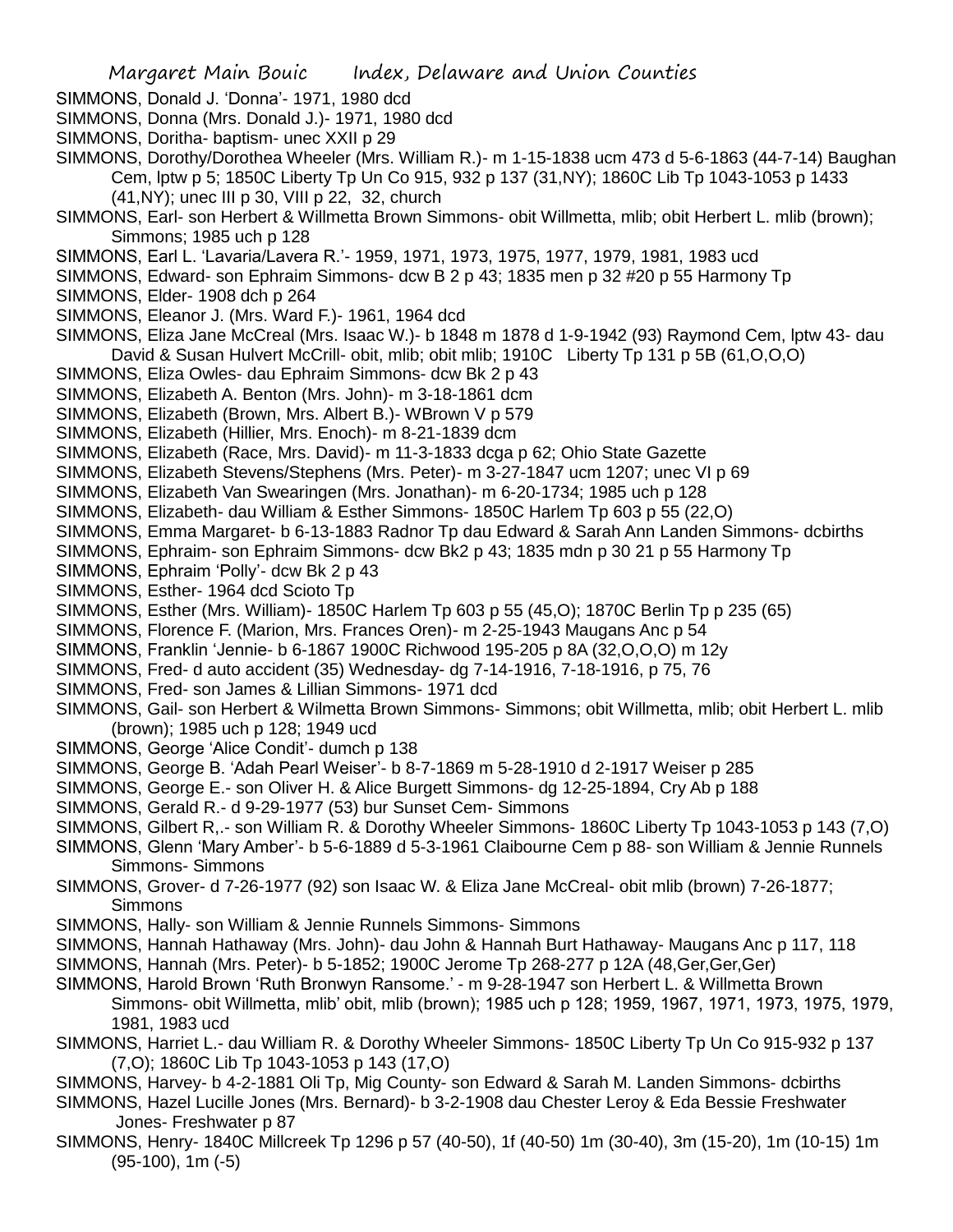- SIMMONS, Henry 'Jane Adams'- m 11-3-1844 ucm 995; unec VI p 16. XXI p 40; 1850C Concord Tp 2163 p 128 (28,O)
- SIMMONS, Herbert L. 'Wilmetta Brown'- b 11-26-1897 m 10-21-1920 d 12-13-1978, Claibourne Cem 85- won William N. & Jennie Runnells Simmons- Simmons; 1985 uch p 128; obit, mlib (brown)l 1949, 1959, 1962, 1967, 1971, 1973 ucd
- SIMMONS, Horatio N. T. 'Mary A. Garrett'- m 8-19-1867 ucm 4220- son William R. & Dorothy Wheeler Simmons- 1883 uch IV p 536; 1850C Liberty Tp Un Tp 915-932 p 137 (12,O); 1860C Lib Tp 1043-1053 p 143 (21,O)
- SIMMONS, H,. N. W.- 1883 uch IV p 469, 471
- SIMMONS, Isaac- 1908 dch p 405
- SIMMONS, Isaac N.- son David & Comford Simmons- 1850C Troy Tp 2656 p 139 (9,O)
- SIMMONS, I. W. 'Eliza J.'- b 1845 d 1916 Raymond Cem, lptw p 43
- SIMMONS, Isaac W. 'Eliza McCreal'- Simmons
- SIMMONS, Jacob 'Dolly Rogers'- As (535p)
- SIMMONS, James A. 'Barbara Knowe''Carolyn J. DeWitt'- b 10-28-1922 m 9-4-1948 m(2) 12-21-1985 d 7-21- 1997; obit Barbara Knowe Simmons, mlib (brown)- son John L. & Ruth Barker Simmons, Jr.- Simmons
- SIMMONS, James H. 'Lizzie M. Ohaver'- m 10-25-1887 ucm (Hearl)
- SIMMONS, James K.'Janet L. Parker'- m 12-23-1983 son James A. & Barbara Knowe Simmons- Simmons
- SIMMONS, James 'Lillina'- 1971 dcd
- SIMMONS, James W. G.- son William R. & Dorothy Wheeler Simmons- 1850C Liberty Tp Un Co 915-932 p 137 (10,O); 1860C Lib. Tp 1043-1053 p143 (19,O)
- SIMMONS, Jane (Mrs. )- 1880C Jerome Tp 167-181 p 20 (50,O,-,-)
- SIMMONS, Jane Adams (Mrs. Henry)- m 11-3-1844 ucm 995; unec VI p 16, XXI p 40; 1850C Concord Tp 2163 p 128 (28,O)
- SIMMONS, Jane (Green, Mrs. Silas W.)- m 8-11-1856 ucm 2448; unec XVII p 71
- SIMMONS, Jane (Johnson, Mrs. Robert N.)- m 12-19-1959 dau Ward F. Simmons- Simmons
- SIMMONS, Janet L. Parker (Mrs. James K.)- m 12-23-1983 dau Mrs. Dorcas Partridge- Simmons
- SIMMONS,Jean Elizabeth (Huff, Mrs. Gary Alan)-m 3-13-1976 dau James Simmons- Simmons
- SIMMONS, Jennie Estella (McKitterick, Mrs. James Alexander)- m 7-29-1890 dau John F. & Marjorie Sullivan Simmons- McKitrick p 180, 181
- SIMMONS, Jennie (Mrs. Franklin)- b 5-1870 1900C Richwood 195-205 p 8A (30,Iowa,O,O)
- SIMMONS, Jennie Runnells (Mrs. William N)- b 1864 d 1946 Claibourne Cem p 85; Simmons; 1985 uch p 128 SIMMONS, J. B.- 1883 uch IV p 457
- SIMMONS, Joan (Ruff, Mrs. Gary)- m 3-13-1976 dau James A. & Barbara Knowe Simmons- Simmons; obit Barbara K, mlib (brown)
- SIMMONS, John- son David & Comford Simmons- 1850C Troy Tp 2656 p 139 (22,O)
- SIMMONS, John 'Elizabeth A. Benton'- m 3-18-1861 dcm
- SIMMONS, John F. 'Marjorie Sullivan'- McKitrick p 180
- SIMMONS, John G.- son I. W. & Eliza J. Simmons- 1910C Liberty Tp 131 p 5B (26,O,O,O)
- SIMMONS, John H., Jr 'Linda'- 1981, 1983 ucd
- SIMMONS, John L. 'Ruth Barker'- Simmons
- SIMMONS, John- son William R. & Dorothy Wheeler Simmons- 1860C Liberty Tp 1043-1053 p 143 (5,O)
- SIMMONS, Jonathan 'Elizabeth Van Swearingen'- m 6-20-1734- 1985 uch p 128
- SIMMONS, Jonathan- son Ephraim Simmons- dcw Bk 2 p 43
- SIMMONS, Judith Carroll- 11-10-1940 ch Albert Paul & Ruby Hutchins Simmons- Weiser p 434
- SIMMONS, Judith DeAnn Johnson (Mrs. Albert Raymond)- m 9-21-1957- Weiser p 434
- SIMMONS, Julian 'Vivian Wanda Spencer'- m 4-12-1952- Weiser p 89
- SIMMONS, Justice- 1835 men p 32 #12 p 55 Harmony Tp
- SIMMONS, Justus- son Ephraim Simmons- dcw Bk 2 p 43
- SIMMONS, J. W. G.- First Sergt- 13th Regiment; unec XXI p 52, XXII p 9; wounded Stone River, mt 1-14- 1863, mt 1-28-1863, Abs p 6, 7
- SIMMONS, Kathlene- b 1958 dau Charles L. &Shirley L. Simmons- 1967 ucd
- SIMMONS, Kelly- b 1864/5 ch Donald J. & Donna Simmons- 971, 1980 dcd
- SIMMONS, Kevin- b 1977 ch John H.Jr. & Linda Simmons- 1983 ucd
- SIMMONS, Kevin Ray- b 3-8-1958 son Albert Raymond & Judith DeAnn Johnson Simmons- Weiser p 434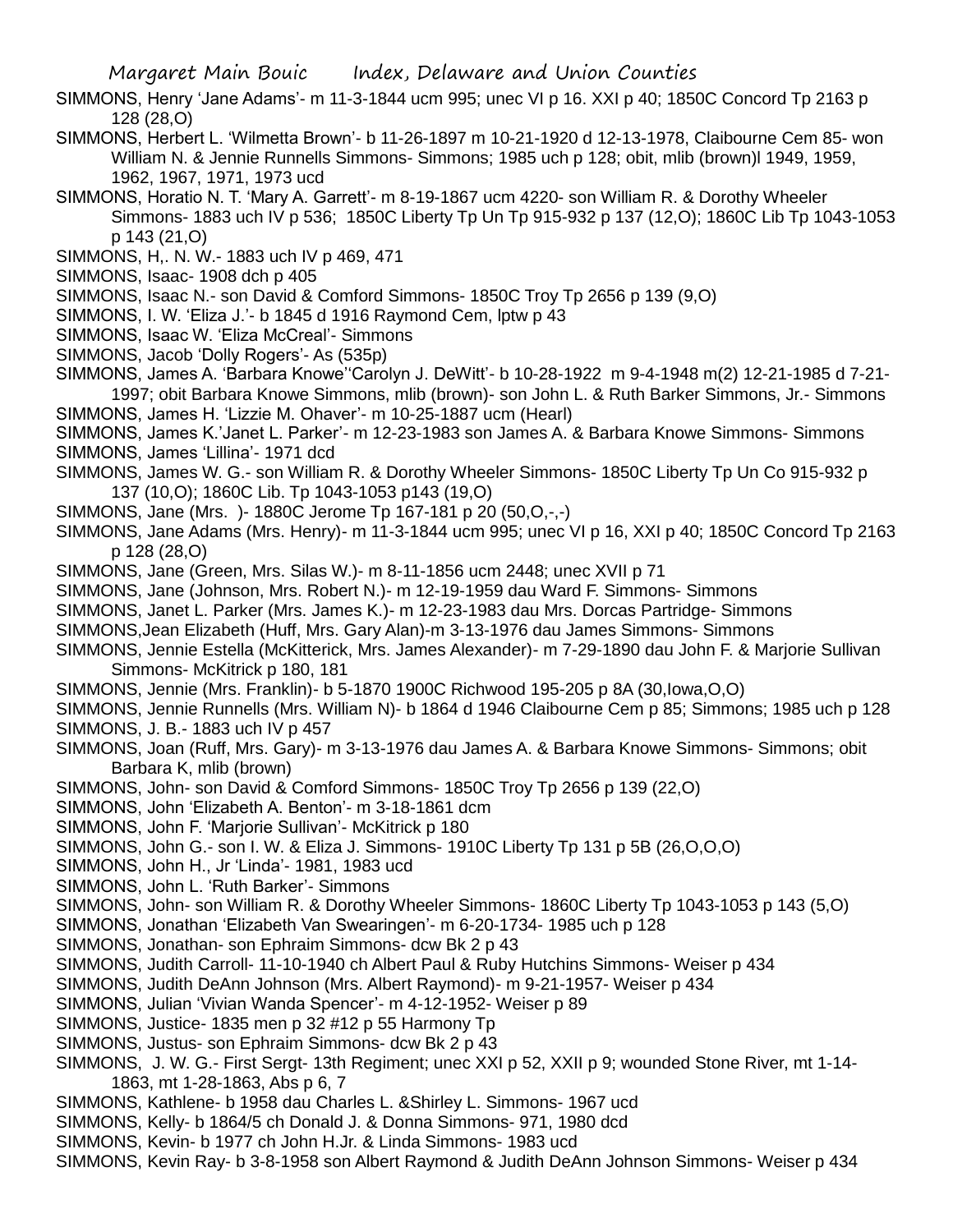- SIMMONS, Kurtis- b 1970 dau Dan L. & Carol Lee Simmons- 1971, 1980 dcd
- SIMMONS, Lavana (Smith, Mr. John T.) m 6-6-1868 ucm 4391
- SIMMONS, Lavaria R. (Mrs. Earl L.)- 1971, 1973, 1975, 1977, 1979, 1981, 1983 ucd
- SIMMONS, Lewis 'Delilah Howell'- son Van,Jr. & Sarah Butcher Simmons- 1985 uch p 128
- SIMMONS, Lillian (Mrs. James)- 1971 dcd
- SIMMONS, Lillie Idora Fisher (Mrs. Selenas)- b 3-15-1852 m 1-3-1883 d 4-29-1915 (63y1m14d) bur Elyria,
- sister Dan & D. H. Fisher- dg 5-11-1915, Cry Ab p 49
- SIMMONS, Linda (Mrs. John H.,Jr.)- 1981, 1983 ucd
- SIMMONS, Lizzie M. Ohaver (Mrs. James H.)- m 10-25-1887 ucm (Hearl)
- SIMMONS, Loisa- dau William & Esther Simmons- 1850C Harlem Tp 603 p 55 (17,O)
- SIMMONS, Luisa (Smeltzer, Mrs. John)- m 2-23-1823- Powers p 311
- SIMMONS, Luanna (Thurston, Mrs. Hiram)- Asp 187-1
- SIMMONS, Maia- b 1967 ch Major J. & Sally Simmons- 1973 ucd
- SIMMONS, Margaret (Mrs. Charles E.)- Simmons; 1969, 1971 dcd
- SIMMONS, Margaret India b 10-1-1954 dau Clyde Lloyd & Margaret V., Shortness Simmons- Weiser p 435
- SIMMONS, Margaret V. Shortness (Mrs. Clyde Lloyd) m 10-3-1933- Weiser p 435
- SIMMONS, Major J. 'Sally'- 1973 ucd
- SIMMONS, Major II- b 1972 son Major J. & Sally Simmons- 1973 ucd
- SIMMONS, Maria Estep (Mrs. William)- m 7-22-1851 dcm
- SIMMONS, Marie Elnor Tombough (Mrs. Robert Ellis)- m 8-21-1943- Weiser p 435
- SIMMONS, Marion- brother Mrs. C. H. Bodurtha- dg 2-25-1913, Cry Ab p 19
- SIMMONS, Marjorie Jean- dau Bernard & Hazel Lucille Jones Simmons- Freshwater p 87
- SIMMONS, Marjorie Sullivan (Mrs. John F.)- McKitrick p 180
- SIMMONS, Martha Jane (Morris, Mrs. Joseph)- b 1826 d 187? Ped Sandra Sue Morris Lowther 211, 17; unec X p 57
- SIMMONS, Martin- 1820C Union Tp 117 (26-45)
- SIMMONS, Mary- 1870C Berlin Tp p 235 (17)
- SIMMONS, Mary A. Garrett (Mrs. Horatio N. T.)- m 8-19-1867 ucm 4220
- SIMMONS, Mary Ann- dau David & Comfort Simmons- 1850C Troy Tp 2656 p 139 (18,O)
- SIMMONS, Mary Ann- dau Ephraim Simmons- dcw Bk2 p 43
- SIMMONS, Mary Bernice (Sweeting, Mrs. Thor)- b 4-4-1912 m 6-16-1934 dau George B. & Adah Pearl Weiser Simmons- Weiser p 285
- SIMMONS, Mary Blackburn Johnson (Mrs. William T.)- m 12-9-1888 ucm (Hearl)
- SIMMONS, Mary Druiry (Mrs. Van)- m 5-5-1774- 1985 uch p 128
- SIMMONS, Mary E. Bundy (Mrs. William T.)- m 11-2-1881 ucm 7054 d Fla. Mt 5-30-1883 p 9c4, Abs p 7
- SIMMONS, Mary Elizabeth (Bennett, Mrs. Joseph/William James)- b 1844/5 d 1920?- ped Linda Hurlbert Shogren #208 29- unec X p 33
- SIMMONS, Mary Ellen Deppen (Mrs. William M.- m 1-20-1859 dcm
- SIMMONS, Mary (Horr, Mrs. Joseph)- m 1-1832 or 12-1831 dcga p 56. Ohio State Gaz
- SIMMONS, Mary- dau Jane Simmons- 1880C Jerome Tp 167-181 p 20 (20,O,O,O)
- SIMMONS, Mary (Jones, Mrs. David)- m 9-18-1806 onwq I
- SIMMONS, Mary L.- infant of I. W. & Eliza J. Simmons- Raymond Cem, lptw p 43, no date
- SIMMONS, Mary/Nancy, Mrs. d Thursday- dg 11-10-1914, Cry Ab p 156
- SIMMONS, Melinda M. (Mrs. David A.)- 1980 dcd
- SIMMONS, Mercia (Clymer, Mrs. )-dau Isaac W. & Eliza Jane McCrill Simmons-obit Eliza Jane
- SIMMONS, Mercy (Chase, Mrs. Benjamin)- Maugans Anc p 120
- SIMMONS. Mildred M. (Burke, Mrs. John W.)- b 2-29-1916 d 8-8-1990 (74) bur Barberton dau Abraham & Minnie Trussley Simmons- Simmons
- SIMMONS, Mildred Onalee (Fenton, Mrs. Gerald)- b 3-6-1910 m 7-6-1929 dau Albert Pinckney & Alta Ellen Alton Simmons- Weiser p 435
- SIMMONS, Minnie Trussley (Mrs. Abraham)- Simmons
- SIMMONS, Mollie D. (Bump, Mrs. John c.)- b 7-24-1889 Orange Tp, m 1907 d 4-27-1980 dau Isaac W. & Eliza Jane McCreal/Moon Simmons- Simmons; obit Eliza Jane, mlib; dcbirths
- SIMMONS, Mona Carise (Wilson, Mrs. Lawrence A.)- b 8-22-1913 m 5-24-1933 dau Albert Pinckney & Alta Ellen Alton Simmons- Weiser p 435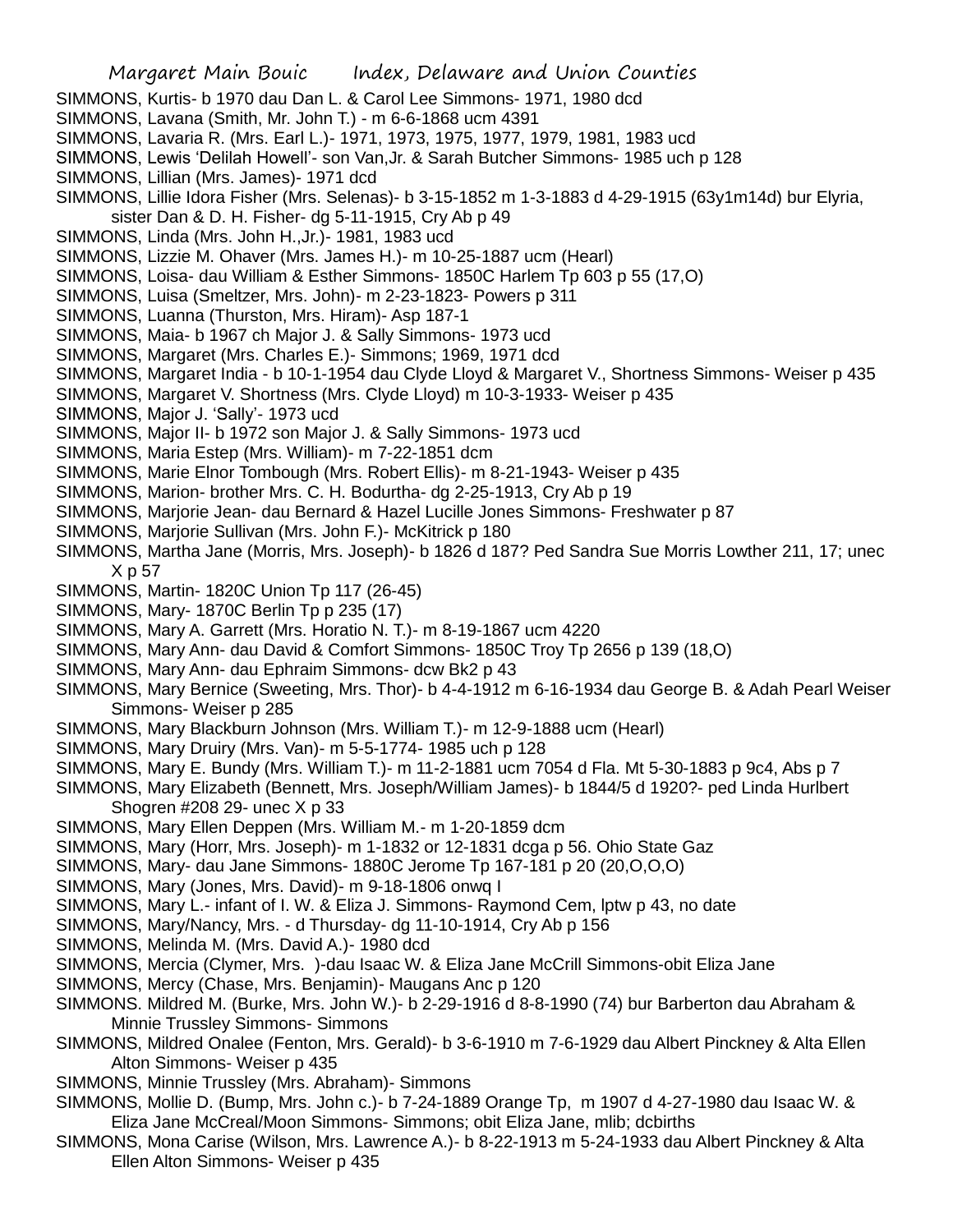- Margaret Main Bouic Index, Delaware and Union Counties
- SIMMONS, Myron- son Henry & Jane Simmons- 1850C Concord Tp 2163 p 128 (11,O)
- SIMMONS, Nancy- b 1784 Mass d 10-9-1890 Oakdale I p 139 (F-R11-12)
- SIMMONS, Nancy (Mrs. )- d 10-9-1854 (70) b Mass Oakdale Cem 600 (179F); 1883 uch V p 62; unec XXII p 64
- SIMMONS, Nancy (Mrs. Steve)(Price, Mrs. )- Simmon
- SIMMONS, Natalie Lynn- b 1-2-1984 dau Stuart & Pamela Simmons- 1985 uch p 128
- SIMMONS, Oliver H. 'Alice Burgett'- b 7-20-1846 m 4-5-1869 d 12-17-1904 Walnut Creek, Cem, dg 12-25- 1894, Cry Ab p 188
- SIMMONS, Pamela Jean Henry (Mrs. Scott Alan)- m 2-23-1980- dau Robert Henry,Jr.- Simmons
- SIMMONS, Pamela (Mrs. Stuart)- m 6-30-1972 1985 uch p 128
- SIMMONS, Patricia- b 1960 dau Charles L. & Shirley L. Simmons- 1967 ucd
- SIMMONS, Paul W.- son Ward F. & Eleanor J. Simmons- 1961(16), 1964 dcd
- SIMMONS, Peter b 10-1853)(51-1910) uninf p 14; 1900C Paris Tp 268-277 p 12A (46,O,O,O)
- SIMMONS, Peter 'Elizabeth Stevens'- m 3-7/27-1847 ucm 1207; unec VI p 69
- SIMMONS, Peter 'Hannah'- 1900C Jerome 268-277 p 12A
- SIMMONS, Peter- son Jane Simmons- 1880C Jerome Tp 167-181 p 20 (26,O,O,O)
- SIMMONS, Polly (Mrs. Ephraim)- dcw Bk 2 p 43
- SIMMONS, Polly (Thomas, Mrs. James)- b 1806 d 1880 Thomas Cem, Powell p 169; 1880 dch p 676
- SIMMONS, Rachel A. Fees Phillips (Mrs. )- b 4-17-1917 d 9-17-1988 (72) Prospect Cem- dau Ben L. & Florence E. Anderson Fees- Simmons
- SIMMONS, Ransome- dau Walter & Florence Kile Ransome- 1985 uch p 112
- SIMMONS, Raymond- son Annette Simmons- 1981 ucd
- SIMMONS, Reuben- son David & Comfort Simmons- 1850C Troy Tp 2656 p 139 (5,O)
- SIMMONS, Robert Ellie 'Marie Elnor Tombough'- in 1942, adopted, name changed to Robert Ellis Alton- b 1-
- 13-1917 m 8-21-1943 son Albert Pinckney & Alta Ellen Alton Simmons- Weiser p 435
- SIMMONS, Ruby Hutchins (Mrs.Albert Paul)- m 7-8-1929- Weiser p 434
- SIMMONS, Russell 'Abigail White'- m 5-26-1836 dcm
- SIMMONS, Ruth Barker (Mrs. John L.)- Simmons
- SIMMONS, Ruth B. (Mrs. Harold B.)- 1962, 1967, 1971, 1973, 1975, 1977, 1981, 1983 ucd
- SIMMONS, Ruth (Sloan, Mrs. Arthur)- b 5-7-1944 m 9-1936 d 9-26-1942 dau George S. & Adah Pearl Weiser Simmons- Weiser p 286'
- SIMMONS, Sally (Mrs. Major J.)- 1973 ucd
- SIMMONS, Sarah A. Dulin (Mrs. William)- m 4-5-1866 ucm 3946; unec XXII p 43, 40
- SIMMONS, Sarah Cozad- dau Ephraim Simmons- dcw Bk 2 p 43
- SIMMONS, Scott Alan 'Pamela Jean Henry'- m 2-23-1980 son Steve & Nancy Simmons- Simmons
- SIMMONS, Selenas 'Lillie Idora Fisher'- m 1-3-1883 dg 5-11-1915, Cry Ab p 49
- SIMMONS, Sidney Shortness- b 5-23-1942 son Clyde Lloyd & Margaret V. Shortness Simmons- Weiser p 435
- SIMMONS, Shirley L. (Mrs.Charles L.)- 1967 ucd
- SIMMONS, Simon- son David & Comford Simmons- 1850C Troy Tp 2656 p 139 (3,O)
- SIMMONS, Stephen- son Ward F. & Eleanor J. Simmons- 1961(10), 1964, 1980 dcd
- SIMMONS, Steve 'Nancy'- Simmons
- SIMMONS, Stuart 'Pamela'- b 1949 m 6-30-1972 son Harold Brown & Ruth B. Simmons- 1985 uch p 128; 1959, 1962(12) ucd
- SIMMONS, Ted- son James & Lillian Simmons- 1971 dcd
- SIMMONS, Terry- b 1955 ch Donald J. & Donna Simmons- 1971 dcd
- SIMMONS, Thomas- son Annette Simmons- 1981 ucd
- SIMMONS, Thomas- heir of Mary Lott- dcw Bk 2 p 331
- SIMMONS, Tina- b 1956 dau Donald J. & Donna Simmons- 1971 dcd
- SIMMONS, T. J.- b 1979 ch John H. Simmons,Jr.- 1983 ucd
- SIMMONS, Tracy- b 1961 ch Donald J. & Donna Simmons- 1971, 1980 dcd
- SIMMONS, Van 'Mary Drury'- b 11-4-1750 son Jonathan & Elizabeth Van Swearingen Simmons- 1985 uch p 128; Rev. Soldier Query- unec XXI p 49
- SIMMONS, Van.Jr 'Sarah Butcher'- b 1-24-1792 son Van & Mary Drury Simmons- 1985 uch p 128
- SIMMONS, Venus- b 1961 ch Charles E. & Margaret Simmons- 1969, 1971 dcd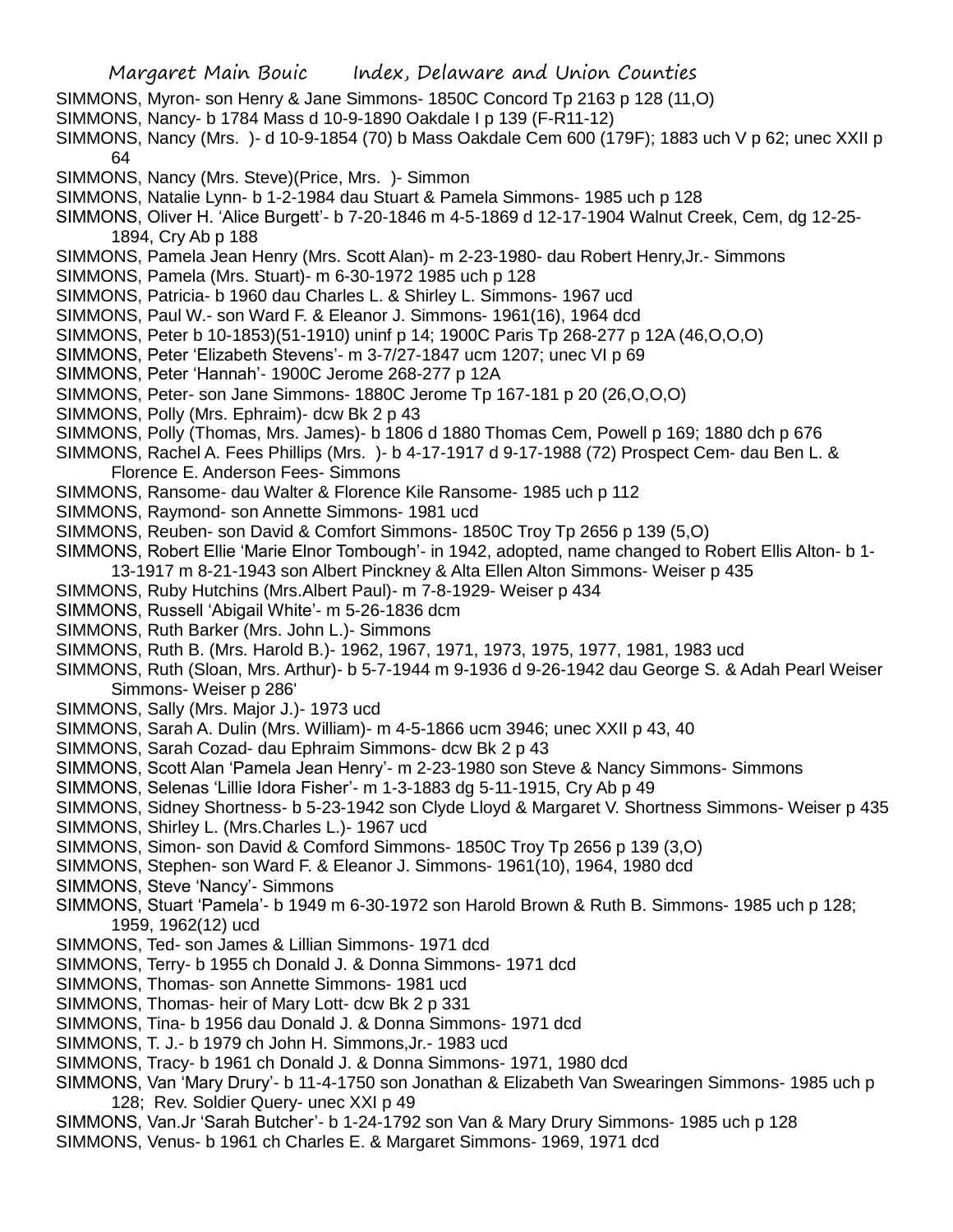- SIMMONS, Vera Claudine (Long, Mrs. Reuben Ray)- b 12-4-1906 m 9-21-1925 dau Albert Pinckney & Alta Ellen Alton Simmons- Weiser p 434
- SIMMONS, Wanda Ann (Danner, Mrs. Clarence)- b 9-26-1929 dau Albert Paul & Ruby Hutchins Simmons-Weiser p 434
- SIMMONS, Ward F. 'Eleanor J.'- 1961, 1964 dcd
- SIMMONS, Wilbur- 1981, 1983 ucd
- SIMMONS, Vivian Wanda Spencer (Moore, Mrs. Ronald) div (Mrs. Julian)- b 11-23-1925 m(2) 4-12-1952 dau Owen & Katherine Emeline Hughes Spencer- Weiser p 89
- SIMMONS, W. G.- 1883 uch IV p 456
- SIMMONS, William- unvmec p 3, 38; 1883 uch V p 396
- SIMMONS, William- baptism, unec XXII p 28
- SIMMONS, Rev. William- 1883 uch V p 34; unec XIII p 45, XVII p 39
- SIMMONS, William- d 5-8-1891 (88), Van Wert Co, dg 6-9-1891, Cry Ab p 60
- SIMMONS, William B.'Sarah A. Dulin'- m 4-5-1866 ucm 3946; unec XXII p 43
- SIMMONS, William- son David & Comfort Simmons- 1850C Troy Tp 2656 p 139 (15,O)
- SIMMONS, —(Mrs. William)- step-dau of Elizabeth Young Darrah- dg 7-25-1913, Cry Ab p 49
- SIMMONS, William- b 5-26-1882 Radnor Tp son Edward & Sarah Landon Simmons- dcbirths
- SIMMONS, William 'Esther'- 1850C Harlem Tp 603 p 55 (45,Va)
- SIMMONS, William 'Maria Estep'- m 7-22-1851 dcm
- SIMMONS, William M. 'Mary Ellen Deppen'- m 1-20-1959 dcm
- SIMMONS, William N. 'Jennie Runnels- b 1861 d 1943 Claibourne Cem p 85- son Lewis & Delilah Howell Simmons- 1985 uch p 128
- SIMMONS, William R. 'Dorothy Wheeler'- m 1-15-1838 ucm 473 lptw p 5; 1850C Liberty Tp Un Co 915-932 p 137 (36,Mass); 1860C Lib Tp 1043-1053 p 142 (48,Mass); unec III p 30, VIII p 22, 224, 31
- SIMMONS, William T. 'Mary Blackburn Johnson'- m 12-9-1888 ucm (Hearl)
- SIMMONS, William T. 'Mary E. Bundy'- m 11-2-1881 ucm 7054; mt 5-30-1883 p 9c4, Abs p 7
- SIMMONS, William W.- 1870C Berlin Tp p 235 (66\*)
- SIMMONS, Willmetta Brown (Mrs. Herbert L.)- b 6-30-1900 m 10-21-1920 d 12-20-1981 or 12-30-1982,
	- Claibourne Cem p 85 dau Charles H. & Minnie Kerns Brown- 1985 uch p 128; Simmons; 1959, 1962, 1967, 1971, 1973, 1975, 1977, 1979, 1981 ucd
- SIMMONS, W. R.- 1840C Union Tp (20-30) 1f (20-30) 2m (-5)
- SIMMS Rev.- 1826, Newton- unec XVII p 39; unec XXII Watkins p 27
- SIMMS, Ann (Mrs. Edward)- Nash p 143, 145
- SIMMS, Ann Eleanor Harrison (Mrs. David)- b -6-22-1817 m 1841 d 4-23-1893 dcc Maxson Greene 31
- SIMMS, Ann (Mrs. Thomas)- Nash p 145
- SIMMS, Ann (Watkin, Mrs. )- dau Mark & Catharine Simms- Nash p 143
- SIMMS, Brenda (Denman, Mrs. Richard)- dau Bob,Sr. & Lois A. McPeek Simms- Simms
- SIMMS, Carl E. B 2-9-1937 d 10-23-1987 (50) Kingwood Mem. Pk- brother Charles H,. Jr.- Simms
- SIMMS, Carolyn Sue- dau Grover & Pamela Simms- Simms- engaged to William J. Smith
- SIMMS, Casey- 1870C Delaware Tp p 273 (22)
- SIMMS, Catherine (Mrs. Mark)- Nash p 142, 143
- SIMMS, Charles- 1883 uch V p 288, 451; unec XIV p 53, Jerome Tp.
- SIMMS, Charles H. Jr.- brother Carl E. Simms- Simms
- SIMMS, Charles- son Mark & Catharine Simms- Nash p 143
- SIMMS, Chloe- dau Mark & Catharine Simms- Nash p 143
- SIMMS, C. I.- 1915 uch p 152
- SIMMS, Cibella (Watkin, Mrs. )- dau Mark & Catharine Simms- Nash p 143
- SIMMS, David 'Anne Eleanor Harrison'- b 1811 m 1841 d 10-10-1849- dcc Maxson Greene 30
- SIMMS, Dewey R.- b 8-20-1898 Orange Tp son W. M. T. S. & Grace L. Desteinger Simms- dcbirths
- SIMMS, Edward 'Ann'- Nash p 143
- SIMMS, Elizabeth- dau Mark & Catharine Simms- Nash p 143
- SIMMS, Elizabeth (MacPherson, Mrs. John)- b 4-3-1842 m 12-25-1863 d 10-21-1915 dau David & Anne Eleanor Harrison Simms- dcc Maxson Greene 15
- SIMMS, Emma Rosenthal (Mrs. William)- dau Simon & Theresa Ullman Rosenthal- 1908 dch p 712
- SIMMS, Francis- ch Mark & Catharine Simms- Nash p 143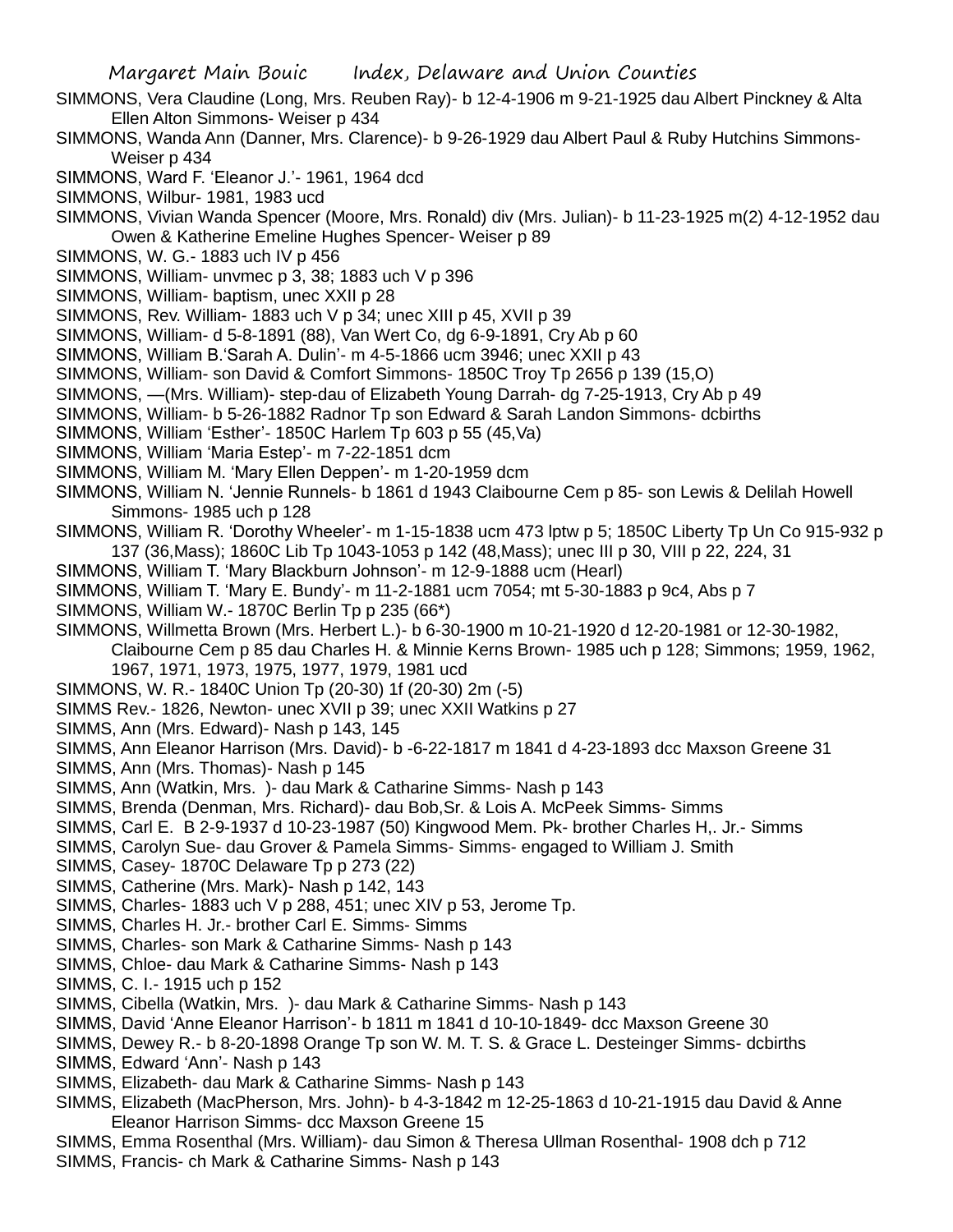- SIMMS, Gladys- b 8-8-1892 Orange Tp son William M. T. S. & Grace L. DeSteigner Simms- dcbirths SIMMS, Grover 'Pamela' - Simms
- SIMMS, Ira 'Mary E Morton'- d 7-26-1998 (82) Fairview Mem. Pk- brother Vella Day- Simms
- SIMMS, Rev. James- funeral of Mrs. L. Sherwood- dg 1-6-1905, Cry Ab p 1
- SIMMS, James- brother Carl E. Simms- Simms
- SIMMS, James Edward 'Sonja Lynn Dunlap'- Simms
- SIMMS, Rev. John- son Ira & Mary E. Morton Simms- Simms
- SIMMS, Rev. Leroy V.- funeral of Virgie Lena Wyatt- dg 12-19-1913, Cry Ab p 78
- SIMMS Lois A. McPeek (Mrs. Bob,Sr.)- b 3-26-1935 d 4-6-1995 (60) Bloomfield Cem- dau George,Sr. & Virginia D. Smith McPeek- Simms
- SIMMS, Loueza- d 6-20-1899 (18) Powell p 157
- SIMMS, Mark 'Catharine'- Nash p 143
- SIMMS, Mary E. Morton (Mrs. Ira)- b 6-10-1912 d 6-23-1987 (75) Fairview Mem, Pk- sister John Morton-Simms
- SIMMS, Nancy- 1870C Delaware Tp p 273 (45\*)
- SIMMS, Pam (Fox, Mrs. )- dau Bob,Sr. & Lois A. McPeek Simms- Simms
- SIMMS, Pamela (Mrs. Grover)- Simms
- SIMMS, Patricia Mae (Campbell, Mrs. )- sister Carl E. Simms- Simms
- SIMMS, Patrick, Cap.- Nash p 145, 147
- SIMMS, Rebecca- Nash p 143
- SIMMS, Rich- 1870C Delaware Tp p 273 (19)
- SIMMS, Bob,Sr 'Lois A. McPeek'- Simms
- SIMMS, Robby II 'Kelly'- son Bob,Sr. & Lois A. McPeek Simms- Simms.
- SIMMS, Robert L.- son Ira & Mary E. Morton Simms- Simms
- SIMMS, Sonja Lynn Dunlap (Mrs. James Edward)- b 9-27-1949 d 9-15-2002 (52) Kingwood Mim Pk Cem, -dau Harvey & Gloria June Thompson Dunlap- Simms
- SIMMS, Sue (Johnson, Mrs. )- dau Ira & Mary E. Morton Simms- Simms
- SIMMS, Rev. Thomas- 1883 uch V p 187, 188, 337, 395; 1915 uch p 214, 220, 221; unvmec p 38
- SIMMS, Thomas 'Ann'- Nash p 145, 149
- SIMMS, Vella (Day, Mrs. )- sister Ira Simms- Simms
- SIMMS, Wilbur Aric- b 7-13-1895 Orange Tp son William M. T. S. & Grace Desteiguer Simms- dcbirths
- SIMMS, William 'Emma Rosenthal'- 1908 dch p 712
- SIMMS, Dr. W. M. T.- 1908 dch p 367; Fowler p 100 see Sims
- SIMON'S, Department store- unec III p 17
- SIMON, Rev.- funeral of Mrs. Jacob Schaaf- dg 5-12-1905 Cry Ab p 27
- SIMON, Mr. Legislator- unec XII p 43
- SIMON, Anna (Megyest, Mrs. Michael)- ped Mary Beth Rickabaugh Merklin #241 25; unec XIV p 30
- SIMON, Anna (Light, Mrs. Michael)- dau Paul & Betty Simon- Simon
- SIMON, Betty (Mrs. Paul)- Simon
- SIMON, Charles Robert "Bob"'Mozelle Hannum'-b 11-20-1917 m 8-31-1935 d 5-27-1986 (68) Our Lady of Lourdes Cem- son Franz H. & Cora B. Knox Simon- Simon; obit Cora, mlib (brown)
- SIMON, Cora Knox (Mrs. Franz H.)- b 10-15-1881 m 12-23-1898 ucm (Hearl) d 1-25-1977 bur St. John's Catholic Cem, lptw p 51; dau Alonzo & Lunettie Orahood Knox- Simon; obit, mlib (brown); 1900C Liberty Tp Un Co 293-301 p 13A (18,O,O,O) m 2y, 1 ch; 1967, 1971, 1973, 1975 ucd
- SIMON, Rev. D.- funeral of Jacob Klees- dg 8-26-1890, Cry Ab p 27; of Mrs. Joseph Weiser- dg 9-3-1897 Cry Ab p 126, of Catharine Worline Stratton- dg 3-6-1896, Cry Ab p 62
- SIMON, Elizabeth (Renczes, Mrs. John)- ped Mary Beth Rickabaugh Merklin #241 29; unec XIV p 30
- SIMON, Emma- b 4-22-1888 J Town dau J. H. & Louis Heilmaun Simon- dcbirths
- SIMON, Esther (Cohen, Mrs. )- sister Joseph Simon- obti Joseph, mlib (brown)
- SIMON, Franklin H.- brother John E. Simon- obit John E., mlib
- SIMON, Franz H. 'Cora Knox'- b 1873 m 12-23-1898 ucm (Hearl) d 1944 Our Lady of Lourdes Cem; lptw p 51; obit Cora, mlib (brown)
- SIMON----negro (21-1834) runaway, dcga p 65, Ohio State Gazette
- SIMON----negro (21-1834) runaway, dcga p 65, Ohio State Gazette
- SIMON, Georgette Liesse (Marteau, Mrs. Leon)- McKitrick p 83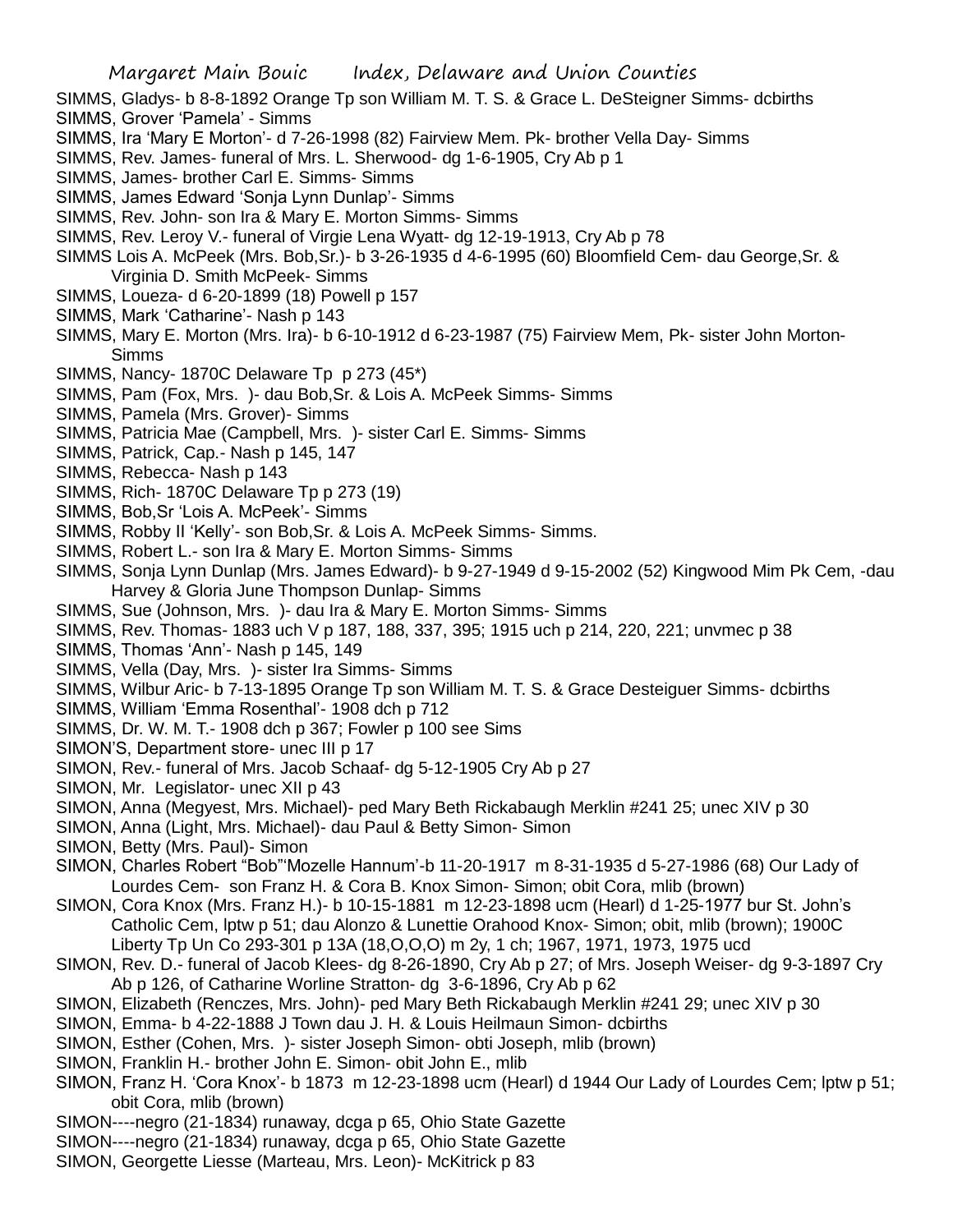SIMON, Jacob-d 1-11-1956 (66) Claibourne Cem; obit, mlib; brother Joe Simon

- SIMON, James E.,Jr.- murdered 6-18-1974 (26), obit, mlib (brown)
- SIMON, Joe- obit Jacob, mlib
- SIMON, John E. 'Thelma Eddinger'- b 1-4-1909 d 6-17-1981 (72) bur Galion, obit, mlib
- SIMON, John- pallbearer for August Frederick Heilman- dg 8-29-1913, Cry Ab p 56
- SIMON, John R.- son John E. & Thelma Eddinger Simon- obit John E, mlib
- SIMON, Joseph 'Julia'- b 3-11-1896 d 10-11-1969- Simon; obit, mlib (brown)
- SIMON, Julia (Mrs. Joseph)- d 6-1983 980) Fla. sister Flossie Epstein- Simon; obit Joseph, mlib (brown)
- SIMON, Anna Louise- d 1-21-1896 (7m9d) Delaware- dau John Simon- dcd
- SIMON, Margaret J. (Mrs. Merl V.)- b 1903 d 1923 Our Lady of Lourdes Cem, lptw p 51
- SIMON, Marie (Chandler, Mrs. )- sister John E. Simon- obit John E., mlib
- SIMON, Mary K.- b 1925 Our Lady of Lourdes Cem, lptw p 56
- SIMON, Mary Kathleen- dau Franz H. & Cora B. Knox Simon- Simon; obit Cora, mlib (brown); 1967, 1971, 1973 ucd
- SIMON, Merle V. 'Margaret H.'- b 12-1899 d 1921 Our Lady of Lourdes Cem- lptw p 51; son Frank M. & Cora B. Knox Simon- 1900C Liberty Tp 293-301 p 13A (?/12,O,O,O)
- SIMON, Mozelle Hannum (Mrs. Charles Robert)- m 8-31-1935 dau Glenn Hannum- Simon
- SIMON, Paul 'Betty'- Simon
- SIMON, Quentin E.- b 1919 d 1927 Our Lady of Lourdes Cem, lptw p 51
- SIMON, Rachel Susan (Arnold, Mrs. Thomas)- m 7-20-1974 dau Reginel Simon- Arnold
- SIMON, Sam- brother Joseph Simon- obit Joseph, mlib (brown)
- SIMON, Sandra Irene (Powell, Mrs. Kenneth L.) M 6-29-1968 dau Charles Robert & Mozelle Hannum Simon-**Simon**
- SIMON, Sonya (Adkins, Mrs. George)- m 1964 dau Charles Robert & Mozelle Hannum Simon- Adkins
- SIMON, Thelma Eddinger (Mrs. John E.)- obit John E., mlib
- SIMON, Theodore- b 9-2-1892 Delaware Town son J. H. & Louise Hulman Simon- dcbirths
- SIMOND, Arthur B.- 1915 uch p 201
- SIMONDS, .-unclaimed letter 1853, unec p 22
- SIMONDS, Catharine (Towne, Mrs. Jacob)- m 6-26-1957- Asp p 122
- SIMONDS, Hannah D. (Sharp, , Mrs. Austin)- m 6-29-1853 ucm 1970; unec VIII p 10, XV p 39
- SIMONDS, Lovana (Smith, Mrs. John T.)- b 6-6-1868 ucm (Hearl)
- SIMONDS, Mary (Montague, Mrs. Adonijah)- Asp p 119
- SIMONIN, Eleanor (Mrs. William E.)- Simonin
- SIMONIN, George- brother William E. Simonin- Simonin
- SIMONIN, ---(Falb, Mrs. A. H.)- dau William E. & Eleanor Simonin- Simonin
- SIMONIN, —(Walizer, Mrs. Charles)- sister William E. Simonin- Simonin
- SIMONIN, William E. 'Eleanor'-d 10-10-1959 (63) bur St. Joseph's, Columbus- Simonin
- SIMONIN, William E.,Jr.- son William E. & Eleanor Simonin- Simonin
- SIMONOVICS, Barbara (Williams, Mrs. David)- dau John & Betty V. Simonovics- Simonovics
- SIMONOVICS, Betty V. (Mrs. John)- d 11-25-1982 (72) Forest Grove Cem- sister of Don Syfers- Simonovics
- SIMONOVICS, Carolyn (Cramer, Mrs. John)- dau John & Betty V. Simonovics- Simonovics
- SIMONOVICS, John 'Betty V.'- Simonovics
- SIMONS, ---- (Mrs. )- dau Edward Cox- dg 3-21-1905, Cry Ab p 16
- SIMONS, (Mrs. )- sister of Mrs. Robinson- dg 2-11-1898, dg 2-22-1898 Cry Ab p 143, 145
- SIMONS, A. B.- 1915 uch p 937
- SIMONS, Abigaile Sage (Mrs. Elisha A.)- 1915 uch p 670
- SIMONS, Alfred E. 'Susan A. Bean'- Maugans Anc p 109' Bean (11718)
- SIMONS, Alice Cady (Mrs.Jewett Burdett'- dau William Cady- 1915 uch p 670
- SIMONS, Alice- dau James & Hester A. Simons- 18760C Dover Tp 260 (3,O)
- SIMONS, Annis Cavender (Mrs. Joseph)- dau James & Rachel Butler Cavender- 1883 uch V p 461
- SIMONS, Arthur Burdett 'Rose Case'- son Jewett Burdette & Alice Cady Simons- 1915 uch p 670; 1910C Richwood 156-163 p 6A (28,NY,NY,NY) m 5y
- SIMONS, Audella (Sprague, Mrs. Rou)- dau Jewett Burdette & Alice Cady Simons- 1915 uch p 670
- SIMONS, Betty Jane Noteman (Mrs. Donald "Rusty"Joe) dau Orville & Imogene Cantner Noteman- 1985 uch p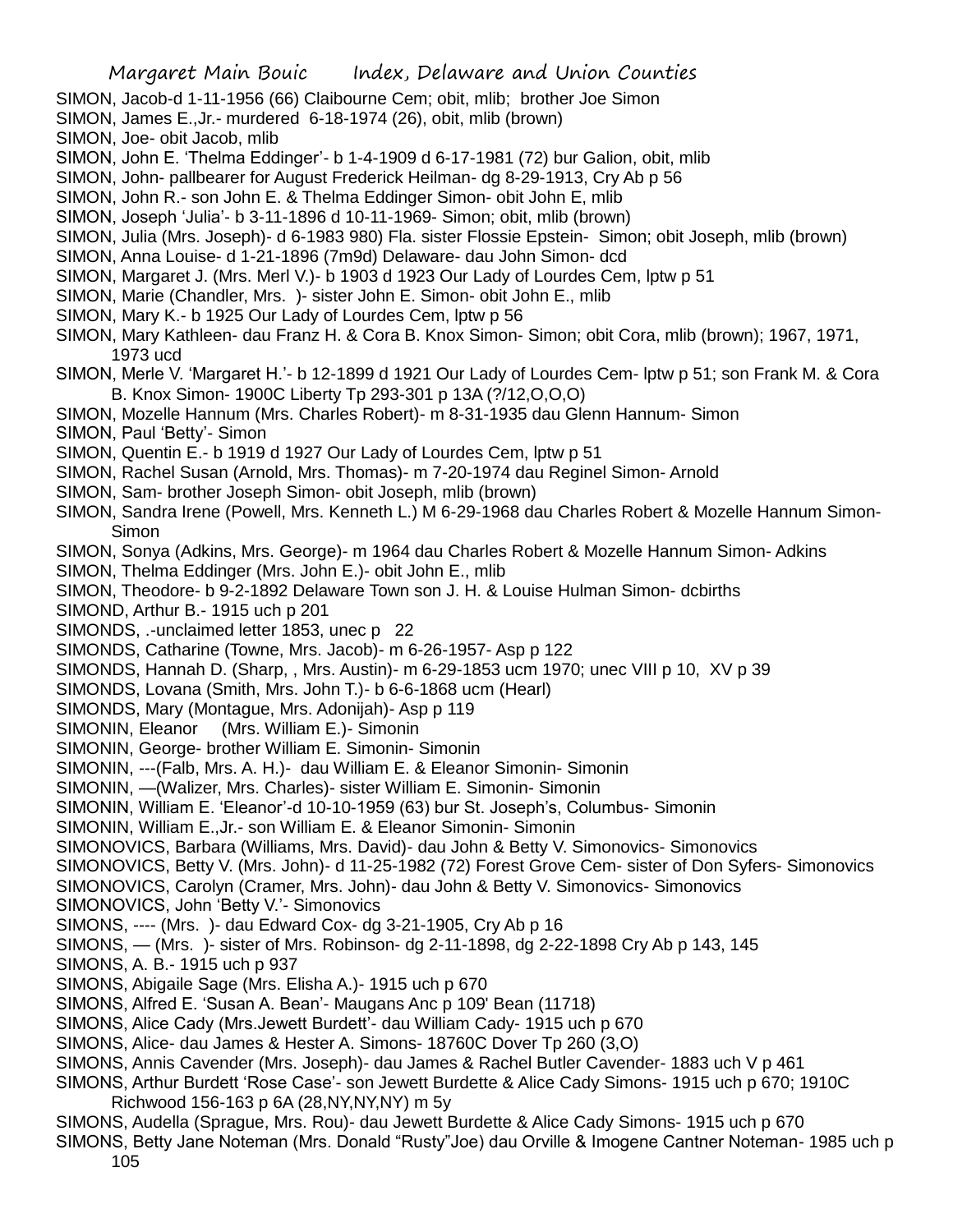- SIMONS, Beverly- ch Darell & Merle McKitrick Simons- McKitrick p 711
- SIMONS, J. Cady- ch Jewett Burdette & Alice Cady Simons- 1915 uch p 670
- SIMONS, Carl 'Clara Burkholder'- Weiser p 123
- SIMONS, Charles- son Jewett Burdette & Alice Cady Simons- 1915 uch p 670
- SIMONS, Clara Burkholder (Mrs. Carl)- b 11-15-1892 d 3-25-1930 dau George Luther & Mary Ann Miller Burkholder- Weiser p 123
- SIMONS, Clarisa- dau James & Hester A. Simons- 1860C Dover Tp 260 (7)
- SIMONS, Connie (Mrs. Jack L.)- d 6-8-1971- Simons
- SIMONS, Corrine (Huntsman, Mrs. William)- dau Jacob & Grace Moore Simons- Simons; obit Grace, mlib; obit Jacob mlib (brown)
- SIMONS, Darell 'Merle McKitrick'- McKitrick p 311
- SIMONS, Dewit- Men's Business Club, Plain City- unec VIII p 55
- SIMONS, Donald- son Jacob Harvey & Grace L. Moore Simons; Simons; obit Jacob, ; obit Grace, mlib
- SIMONS, Donald "Rusty"Joe 'Betty Jane Noteman'- m 7-11-1948 d 3-17-1992 (64) bur Norwalk- son Jacob H. & Grace Moore Simons- Simons; 1985 uch p 105
- SIMONS, Dorothy Barbara Kirk (Mrs. William H.)- b 7-26-1924 m 4-17-1945 d 1-1-2001 Arlington Nat;l Cemdau Manley G. & Catherine E. Irving Kirk- Simons
- SIMONS, Earl- son Jewett Burdette & Alice Cady Simons- 1915 uch p 670
- SIMONS, Elisha A. 'Abigaile Sage'- son Jewett Simons- 1915 uch p 670
- SIMONS, Elizabeth- dau Arthur Burdett & Rose Case Simons- 1915 uch p 671; 1900C Richwood 156-163 p 6A (1 6/12,O,NY,O)
- SIMONS, Elizabeth Ohaver (Mrs. James)- dau David Lowman & Mary Prior Ohaver- 1985 uch p 107
- SIMONS, Ella (Mrs. )- dau Mrs. Jane Gast- mt 10-30-1907, Abs p 59; dg 11-1-1907, Cry Ab p 79
- SIMONS, Ephraim- Pabst 8 p 92
- SIMONS, Garmon- ch Darell & Merle McKitrick Simons- McKitrick p 311
- SIMONS, Grace Moore (Mrs. Jacob H.)- m 1-8-1903 d 12-9-1951 (66) Walnut Grove Cem, Worthington- dau Anson & Issa McDaniels Moore- obit, mlib- Simons; obit Jacob, mlib (brown)
- SIMONS, Harriet (Schwotzer, Mrs. )- dau Lena D. Simons- Simons
- SIMONS, Harriett S.- b 1-1-1906 d 9-13-2001 (95) Walnut Grove Cem, dau Jacob & Grace L. Moore Simons-Simons; obit Jacob, mlib (brown); obit Grace, mlib
- SIMONS, Hester A. (Mrs. James)- 1860C Dover Tp 260 (34,O)
- SIMONS, Ira- son Lena D. Simons- Simons
- SIMONS, Isaac- son Lena D. Simons- Simons
- SIMONS, Jack L. 'Connie'- b 4-10-1921 d 8-2-1974 son Jacob & Grace Moore Simons- Simons; obit Grace, mlib
- SIMONS, Jacob- 1971, 1973, 1975 ucd
- SIMONS, Jacob H. 'Grace Moore'- b 9-23-1882 m 1-8-1908 d 10-30-1972 son Jacob & Sarah McClurg Simons- Simons; obit mlib (brown); obit Grace, mlib
- 
- SIMONS, Jacob 'Sarah McClurg'- Simons; obit Jacob, mlib (brown)
- SIMONS, James 'Elizabeth Ohaver'- 1985 uch p 107
- SIMONS, James 'Hester A.'- 1860C Dover Tp 260 (34,O)
- SIMONS, James 'Karol M. McMullen'- d 12-13-1995- Simons
- SIMONS, Jason B.- son Arthur Burdett & Rose Case Simons-1915 uch p 671; 1910C Richwood 156-163 p 6A (3,NY,NY,O)
- SIMONS, Jewett Burdett 'Alice Cady'- son Elisha A. & Abigail Sage Simons- 1915 uch p 670
- SIMONS, John- 1908 dch p 708
- SIMONS, John A. 'Linda'- 1971 dcd
- SIMONS, John M. 'Nancy M. Rider'- m 5-14-1857 dcm
- SIMONS, Joseph 'Annis'- 1883 uch V p 461
- SIMONS, Josephine- dau James & Hester A. Simons- 1860C Dover Tp 260 (9,O)
- SIMONS, Julia Ann (Maine, Mrs. Hiram Leonard)- Asp 1181
- SIMONS, Karol M. McMullen (Mrs. James)- b 7-5-1936 d 12-12-1998 (62) NY- bur NY- dau James "Mac" & Vera Price McMullen- Simons
- SIMONS, Lafayette- son James & Hester A. Simons- 1860C Dover Tp 260 (5,O)
- SIMONS, Lena D. (Mrs. )- d -11-8-1963 (87) bur Pierpont- Simons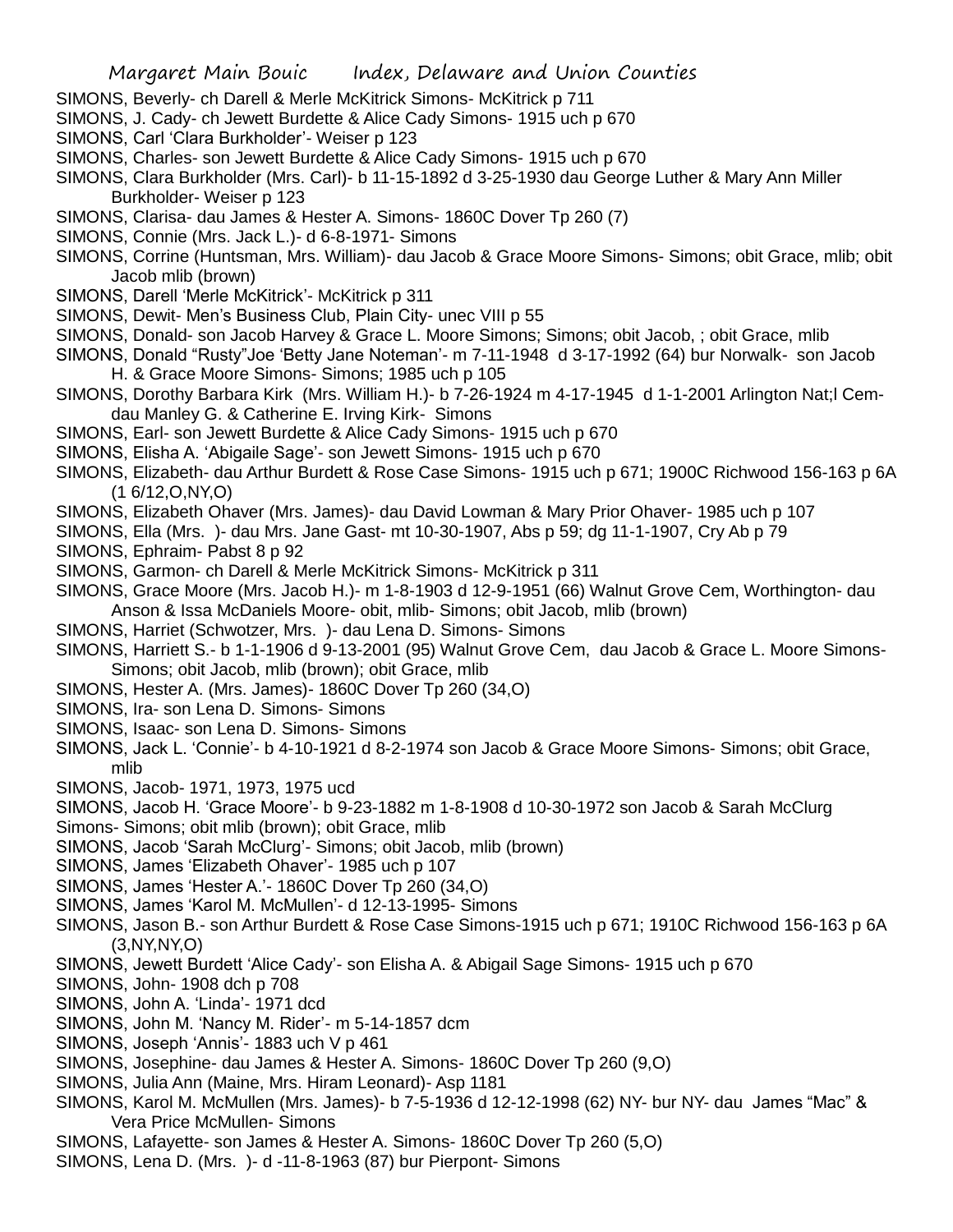- SIMONS, Lila (Barr, Mrs. )- dau Jacob & Grace Moore Simons- Simons; obit Jacob, mlib (brown); obit Grace, mlib; Simons
- SIMONS, Linda (Mrs. John A.- 1971 dcd
- SIMONS, Lois (Gilbert, Mrs. )- dau Lena D. Simons- Simons
- SIMONS, Lura K. (Hayes, Mrs. William "Bill" J.)- dau William Harvey & Dorothy Barbara Kirk. Simons- Simons
- SIMONS, Dr. Marie (Perfect, Mrs. )- Fowler 87
- SIMONS, Marie- b 2-1872 dau Virginia Simons- 1900C Richwood 96-103 p 4B (28,O,O,O) physician
- SIMONS, Mark- son James & Karol M. McMullen Simons- Simons
- SIMONS, Mary- dau Arthur Burdett & Rose Case Simons- 1915 uch p 671
- SIMONS, Mary (Ervin, Mrs. Roger)- dau Jacob & Grace Moore Simons- Simons; obit Jacob, mlib (brown); obit Grace, mlib
- SIMONS, Mary (Wright, Mrs. Hiram)- dg 10-23-1908, Cry Ab p 163
- SIMONS, Merle McKitrick (Mrs. Darrell)- b 4-1897 dau Archie Alexander & Eille Miner McKitrick- McKitrick p 311
- SIMONS, Michael Joe- b 6-11-1956 son Donald Joe & Betty Jane Noteman Simons- 1985 uch p 106; Simons
- SIMONS, Nancy I.- dau James & Hester A. Simons- 1860C Dover Tp 260 (12,O)
- SIMONS, Nancy M.- b 1827 d 1914 Stark Cem- Powell p 206
- SIMONS, Nancy M. Rider (Mrs. John M.)- m 5-14-1857 dcm
- SIMONS, Rose Case (Mrs. Arthur Burdett)- dau Jason & Lavonia Lenox Case- 1915 uch p 671; 1910C Richwood 156-163 p 6A (28,O,O,O) m 5y, 2 ch
- SIMONS, Ruth (Smith, Mrs. D. John)- dau Jacob & Grace Moore Simons- Simons; obit Jacob, mlib (brown) obit Grace, mlib
- SIMONS, Sarah McClurg (Mrs. Jacob)- Simons; obit Jacob, mlib (brown)
- SIMONS, Sarah (Wright, Mrs. Hiram)- dau John Simons- 1908 dch p 708
- SIMONS, Stanley- son Jacob & Grace Moore Simons- Simons; obit Jacob, mlib (brown); obit Grace, mlib
- SIMONS, Stanley M.- b 10-10-1910 d 9-10-1975 bur Milford Center- Simons
- SIMONS, Steven Noteman 'Michelle Manzo;- b 4-21-1952 m 7-8-1978 son Donald Joe & Betty Jane Noteman Simons- 1985 uch p 105; Simons
- SIMONS, Susan A. Bean (Mrs. Alfred)- dau Solomon & Elizabeth Shilenburg Bean- Bean 11718; Maugans Anc p 109
- SIMONS, Suzanna (Mioduszewski, Mrs. Chrispin)- dau William Harvey & Dorothy B. Kirk Simons- Simons
- SIMONS, Teri- dau James & Karol M. McMullen Simons- Simon
- SIMONS, Virginia- b 10-1844 1900C Richwood 96-103 p 4B (55,O,Pa,Pa)
- SIMONS, William H. 'Dorothy Barbara Kirk.'- m 4-17-1945 d 4-28-2002 Arlington Nat;l Cem- Simons
- SIMONS, William Harvey "Popper"'Dorothy B. Kirk-b 8-2-1919 m 4-17-1945 d 4-28-2002 (82) son Jacob
- Harvey & Grace L.Moore Simons- Simons; obit Jacob, mlib (brown); obit Grace, mlib
- SIMONS, William K.- son William Harvey & Dorothy B. Kirk Simons- Simons
- SIMONSON, James Louise (Derrick, Mrs. Harry Robert)- b 3-4-1925; Weiser p 488
- SIMONTON, Marcella Edith (Eppley, Mrs. Harold Webb)- b 12-9-1897 m 6-4-1919- Weiser p 467,
- SIMOVX, Harry J. 'Thelma F.'- 1964 dcd
- SIMOVX, Howard J.- 1964 dcd
- SIMOVX, Thelma F. (Mrs. Harry J.)- 1964 dcd
- SIMOVX, Marvin 'Reba A.'- 1964 dcd
- SIMOVX, Phyllis E.- 1964 dcd
- SIMPER, DeLea (Bryant, Mrs. Garrey De Lyle)- b 5-21-1935 m 6-15-1957 dau William Irvin & Eva Marie Chivers Simper- McKitrick p 158, 159
- SIMPER, Eva Maria Chivers (Mrs. William Irvin)- McKitrick p 159
- SIMPER, William Irvin 'Eva Maria Chivers'- McKitrick p 159
- SIMPKINS, Adgnis (McDonald, Mrs. Thomas)- m 7-13-1826 Madison Co, unec V p 16
- SIMPKINS, Atlanta- dau Sumner & Clara Huff Simpkins- 1910C Union Tp 105 p 5B (19,O,Washington, O)
- SIMPKINS, Amanda- b 1982 dau Danny L. & Lisa Lambert Simpkins- 1983 ucd
- SIMPKINS, Boots (Hamilton, Mrs. )- sister John W. Simpkins- Simpkins
- SIMPKINS, Brenda Kay- dau Wilbur Simpkins- Simpkins; 1977, 1981, 1983 ucd
- SIMPKINS, Carl- brother John W. Simpkins- Simpkins
- SIMPKINS, Carl 'Sonia'- 1964 dcd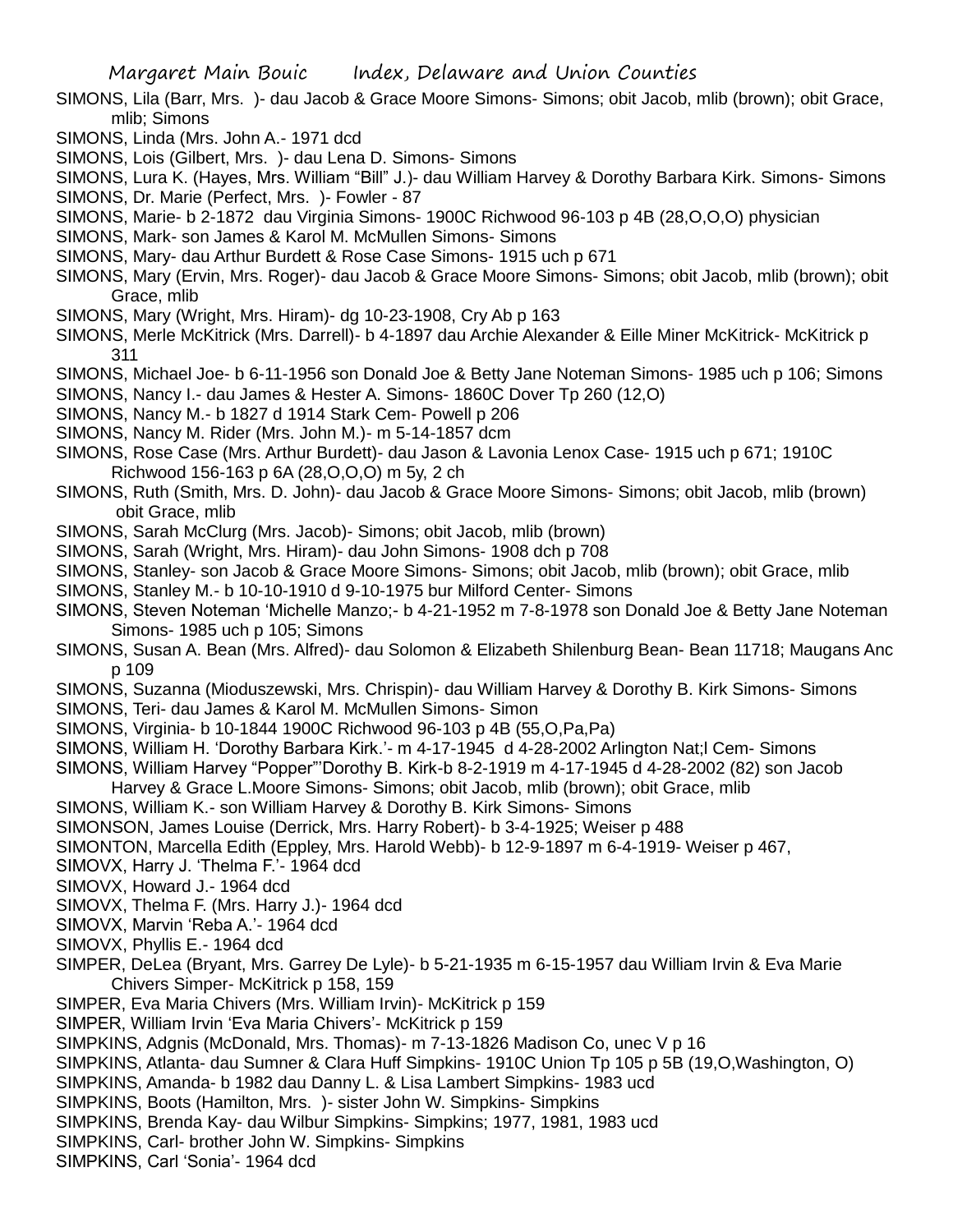- SIMPKINS, Carl- son Carl & Sonia Simpkins- 1964(2) dcd
- SIMPKINS, Carmen (Mrs. John W.)- Simpkins
- SIMPKINS, Cathy- dau Carl & Sonia Simpkins- 1964 (3) dcd
- SIMPKINS, Cathy Lynn Nutsch (Mrs. Keye Lynn)- m 2-1-1970- Simpkins; 1980 dcd
- SIMPKINS, Clara Huff (Mrs. Sumner)- obit Richard, mlib (brown); 1910C union Tp 105 p 5A (44,O,O,O) m 24y, 8 ch
- SIMPKINS, Dale- Democrat
- SIMPKINS, Dale Ann- dau Dale L. & Martha J. Simpkins- Simpkins
- SIMPKINS, Dale L. 'Martha J.'- 1980 dcd
- SIMPKINS, Danny 'Lisa Lambert'- 1983
- SIMPKINS, Danyal, b 1979 ch Danny L. & Lisa Lambert Simpkins- 1983 ucd
- SIMPKINS, David L. 'Margaret H.'- 1980 dcd
- SIMPKINS, Debbie- b 1969 dau David L. & Margaret H. Simpkins- 1980 dcd
- SIMPKINS, D. H- Teacher, Milford 1922-1923 unec XXII p 19
- SIMPKINS, Elza Sidenor (Mrs. Gains)- m 1–8-1855 Madison Co, unec VIII p 67
- SIMPKINS, Elizabeth Campbel (Mrs. Thomas)- m 10-18-1821 Madison Co, unec IV p 52
- SIMPKINS, Elizabeth (Mrs. Kevin)- Simpkins
- SIMPKINS, Elizabeth (Stickles, Mrs. Henry)- m 2-13-1830 unec V p 40
- SIMPKINS, Elizabeth- dau Sumner & Clara Huff Simpkins- 1910C Union Tp 105 p 5A (20,O,Washington,O)
- SIMPKINS, Elsie (Belville, Mrs. )- dau Sumner & Clara Huff Simpkins- obit Richard, mlib (brown); 1910C Union Tp 105 p 5B 99,O,Washington,O)
- SIMPKINS, Enoch 'Jane Maugans'- Maugans Anc p 4
- SIMPKINS, Esther- dau S. T. & Violet Simpkins- 1949 ucd
- SIMPKINS, Esther- dau Sumner & Clara Huff Simpkins- 1910C Union Tp 105 p 5A (23,O,Washington,O)
- SIMPKINS, Fanny Gwynne (Mrs. John W.)- m 3-15-1827 Madison Co, unec V p 27
- SIMPKINS, Gains P. 'Eliza Sidenor '- m 1-8-1835 Madison Co, unec VIII p 67; unec p 8, Madison Co Democrat, 9-24-1879; unec XII p 8
- SIMPKINS, George 'Mary Weston'- Simpkins
- SIMPKINS, Hannah (Mrs. Isaac)- 1850C Brown Tp 2897 p 160 (22,O)
- SIMPKINS, Harry- brother John W. Simpkins- Simpkins
- SIMPKINS, Harry- d 9-16-1879 (22) son Gain- Madison Co Democrat 9-24-1879 ; unec XII p 8
- SIMPKINS, Helen (Mrs. )- sister Millie i. Simpkins- Simpkins
- SIMPKINS, Holly- b 1974 son Keye Lynn & Cathy Lynn Nutsch Simpkins- 1980 dcd
- SIMPKINS, Isaac 'Hannah'- 1850C Brown Tp 2897 p 160 (28,O)
- SIMPKINS, J.- CCC (Brown Tp)
- SIMPKINS, Jane Maugans (Mrs. Enoch)- dau Joseph & Ann Gundy Maruysans- Maugans Anc p 4
- SIMPKINS, Jessie- b 1973 ch Linda Simpkins- 1975 ucd
- SIMPKINS, Jim 'Linda'- Simpkins
- SIMPKINS, John- Powers Pat p 170
- SIMPKINS, John- son Carl & Sonia Simpkins- 1964(4 1/2m) dcd
- SIMPKINS, John W. 'Fanny Gwynne'- m 3-15-1827 Madison Co, unec V p 27
- SIMPKINS, John W. 'Millie' 'Carmen'- d 1-29-1986 (60) St. Mary Cem- Simpkins
- SIMPKINS, John 'Zila Maria Donaldson'- m 11-26-1829 Madison Co, unec V p 39
- SIMPKINS, Joshua Donavan- b 11-14-1989 son Jim & Linda Simpkins- Simpkins
- SIMPKINS, Joyce- b 1975 dau Brenda Simpkins- 1977, 1981 ucd
- SIMPKINS, Kathy (Mrs. Robert)- Simpkins
- SIMPKINS, Kevin 'Elizabeth'- Simpkins
- SIMPKINS, Keye Lynn 'Cathy Lynn Nutsch'- m 2-1-1970 son Dale Simpkins- Simpkins; 1980 dcd
- SIMPKINS, Koltin Wayne- b 3-8-1999 son Kevin & Elizabeth Simpkins- Simpkins
- SIMPKINS, Linda- 1975 ucd
- SIMPKINS, Linda (Mrs. Jim)- Simpkins
- SIMPKINS, Lisa Lambert (Mrs. Danny;- 1983 ucd
- SIMPKINS, Louise (Cox, Mrs. )- sister John W. Simpkins- Simpkins
- SIMPKINS, Margaret H. (Mrs. David L.)- 1980 dcd
- SIMPKINS, Martha J. (Mrs. Dale L.)- 1980 dcd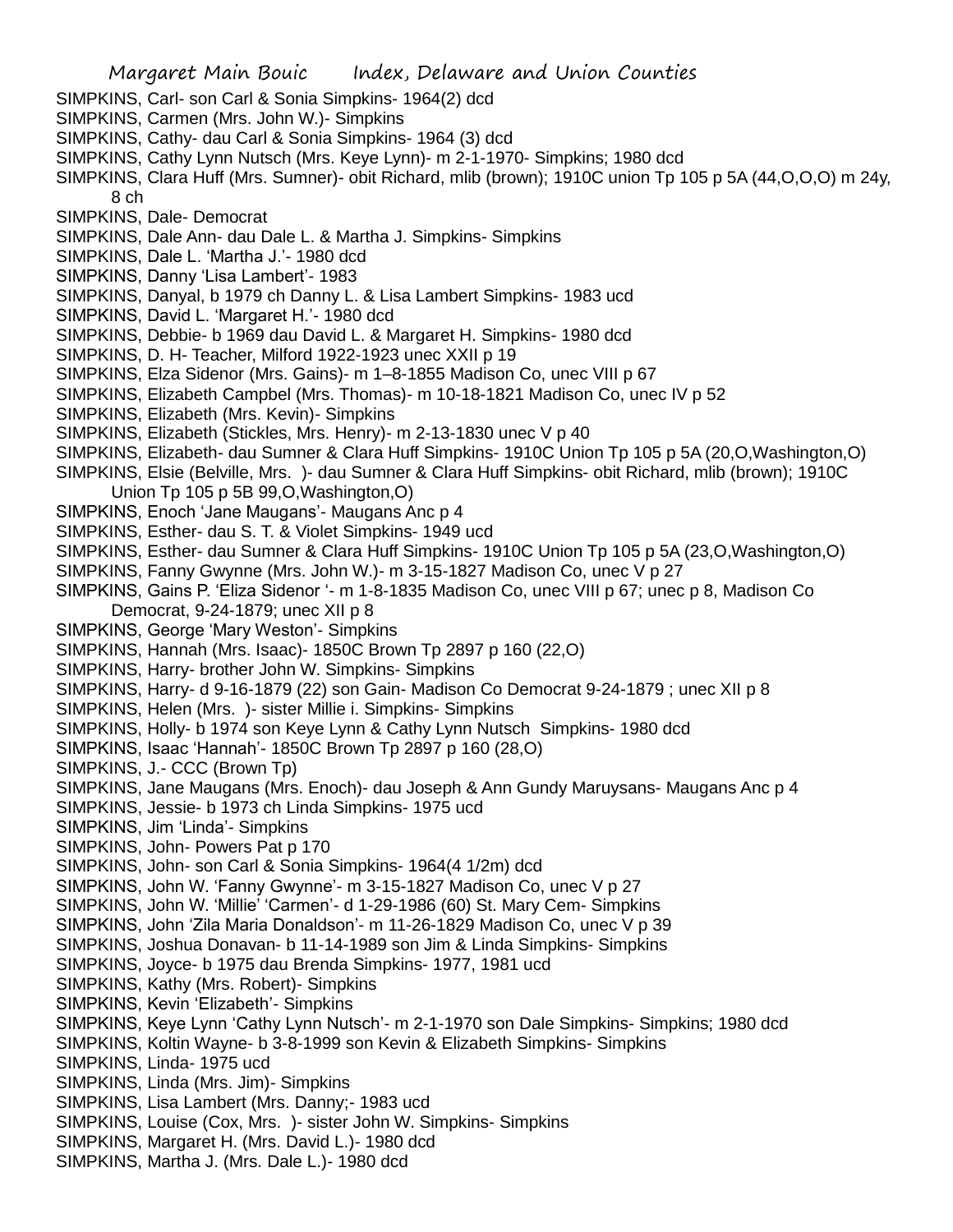SIMPKINS, Martha (Thunanburgh, Mrs. Jacob W.)- m 8-25-1837 Madison Co, unec IX p 17

SIMPKINS, Mary (Anderson, Mrs. )- dau Sumner & Clara Huff Simpkins- obit Richard, mlib (brown); 1910C UnionTp 105 p 5B (14,O,Washington,O)

- SIMPKINS, Mary Weston (Mrs. George)- Simpkins
- SIMPKINS, Mary (Whitecar, Mrs. Henry)- m 1-5-1820 Madison Co, unec IV p 51
- SIMPKINS, Merle Jarvis (Mrs. Richard )- obit Richard, mlib (brown); 1949 ucd
- SIMPKINS, Michelle- b 1972 dau David L. & Margaret H. Simpkins- 1980 dcd
- SIMPKINS, Michelle Lynn- b 4-11-1976 d 9-14-1977 Prospect Cem- dau Danny & Lisa Lambert Simpkins-**Simpkins**
- SIMPKINS, Mildred- dau Richard & Merle Jarvis Simpkins- obit Richard, mlib (brown); 1949 ucd
- SIMPKINS, Mille I.(Mrs. John W.)- d -5-9-1978 (51)- bur St. Mary's Cem- Simpkins
- SIMPKINS, Myron- son S. T. & Violet Simpkins- 1949 ucd
- SIMPKINS, Myrtle (Watson, Mrs. )- sister John W. Simpkins- Simpkins
- SIMPKINS, Orea (Applegate, Mrs. Jacob)- m 6-8-1826- unec V p 27
- SIMPKINS, Patricia Lynn- Simpkins
- SIMPKINS, Peggy- 1980 dcd
- SIMPKINS, Polly Flinn (Mrs. Thomas)- m 4-17-1817 Madison Co, unec IV p 30
- SIMPKINS, Rachel- dau Sumner & Clara Huff Simpkins- 1910C union Tp 105 p 5B (12,O,Washington.O)
- SIMPKINS, Richard "Dick" 'Merle Jarvis'- b 3-24-1893 d 12-16-1968 (75) son Sumner & Clara Huff Simpkinsobit mlib (brown); 1985 uch p 106; 1910C Union Tp p 105 p 5B (17,O,Washington,O); 1949 ucd
- SIMPKINS, Robert 'Kathy'- Simpkins
- SIMPKINS, Robert- son Wilbur Simpkins- Simpkins;
- SIMPKINS, Ronald- brother John W. Simpkins- Simpkins
- SIMPKINS, Ruby E. (Knickel, Mrs. Richard Walter)- b 8-7-1930 m 11-20-1949 Ky d 12-12-1991(61)- dau George & Mary Weston Simpkins- Simpkins
- SIMPKINS, Scott- b 1970 son Keye Lynn & Cathy Lynn Nutsch Simpkins- 1980 dcd
- SIMPKINS, Shelly- b 1978 ch Danny L. & Lisa Simpkins- 1983 ucd
- SIMPKINS, Sonia (Mrs. Carl)- 1964 dcd
- SIMPKINS, Stacie Lynn- dau Robert & Kathy Simpkins- Simpkins- engaged to Joseph Combs ,to Daniel Workman
- SIMPKINS, S. T. 'Violet'- 1949 ucd
- SIMPKINS, Sumner 'Clara Huff'- obit Richard, mlib (brown); 1910C Union Tp 105 p 5A (45,Washington, NY,O) m 24y; farmer
- SIMPKINS, Sumner- son Sumner & Clara Huff Simpkins- obit Richard, mlib (brown); 1910C Union Tp 105 p 5B (5,O,Washington,O)
- SIMPKINS, Tabitha- b 5-1-1997 dau Patricia Lynn Simpkins- Simpkins
- SIMPKINS, Thomas 'Elizabeth Campbel'- m 10-18-1821 Madison Co, unec iV p 52
- SIMPKINS, Thomas 'Polly Flinn'- m 4-17-1817 Madison Co, unec IV p 30
- SIMPKINS, Violet (Mrs. S. T.)- 1949 ucd
- SIMPKINS, William- Freshwater p 10
- SIMPKINS, William- d 10-26-1851 (26-7-6) Westfield Cem- Powell p 351
- SIMPKINS, William K.- son Isaac & Hannah Simpkins- 1850C Brown Tp 2897 p 160 (2/12,O)
- SIMPKINS, Zila Maria Donaldson (Mrs. John)- m 11-26-1829- unec V p 39
- SIMPSON, --------dcga p 18, Delaware Patron & Franklin Chronicle
- SIMPSON– family of Jean H. Wells #317 unec XI p 114; of Harold Mateja #324, unec XI p 25; of Ann E. Thomas #715, unec XXII p 70
- SIMPSON, –see A Brief History of the Simpson Families of Dowhester, Nebraska from Harold Mateja in Marysville Public Library, pages 10 & 11
- SIMPSON, A.- Powell p147
- SIMPSON, Abigail (Mrs. Joseph )- d Friday, at State Hospital- mt 1-25-1898, p7c3, mother of Mrs. Henry Lee & George Simpson- mt 1-25-1898, Abs p 48; 1985 uch p 88
- SIMPSON, ---- (Lee, Mrs. Henry)- dau Abigail Simpson- mt 1-25-1898, p7c3. Abs p 48
- SIMPSON, Abby Jane Grist (Mrs. Joseph)- m 4-10-1855 dcm; 1860C Taylor Tp 1006-1023 p 135 (32,O); 1870C Taylor Tp 145-137 p 17 (42,O)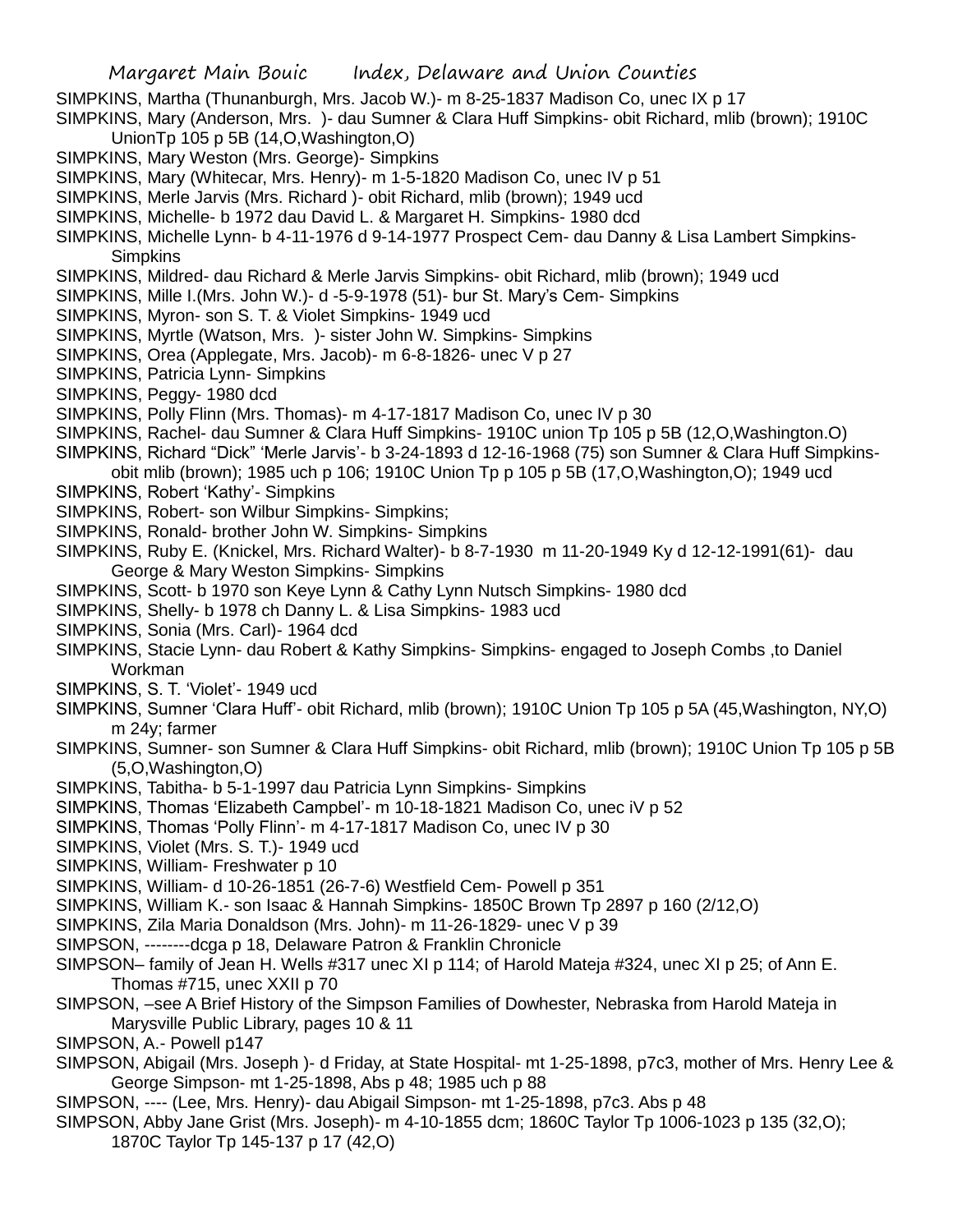- SIMPSON, Ada M.- b 11/10-1887 dau Thomas Simpson- 1900C Taylor Tp 109-112 p 5B (12,O,O,O); 1900C York Tp 221 p 9B (12,O,O,Iowa)
- SIMPSON, Ada M. (Carey, Mrs. Austin F.)- m 2-25-1878 ucm 6220; 1915 uch p 1006
- SIMPSON, Ada (Shirk, Mrs. Don)- m 1903; Shirk; Simpson- sister George A. Simpson; obit George A., mlib SIMPSON, Addison Arthur 'Mary Rosella Bagley- Bagley p 11
- SIMPSON, Addison D. 'Ellen C.'- d 7-3-1983 (80) Oak Grove Cem- Simpson; 1961, 1964 dcd
- SIMPSON, A. J. (Mrs. J.)- djlm p 77
- SIMPSON, Albert Austin 'Viola Melvina Bagley'- Bagley p 11
- SIMPSON, Albert- son Solomon & Eleanor Carlisle Simpson- 1850C Washington Tp 1171-1189 p 184 (11,O)
- SIMPSON, Alexander 'Mary Maria Wigle'- m 9-25-1842 ucm (Hearl) or 12-13-1842 ucm 819, unec V p 60
- SIMPSON, Alexe Lace Reed (Mrs. Richard Lee)- m 6-30-1973 dau Harold C. Reed- Simpson; Reed; 1980 dcd
- SIMPSON, Alice G. Smith(Mrs. William A.)- b 7-9-1926 Ky d 12-25-1996 (70) Marlborough Cem- dau Charles H. & Bessie Bradshaw Smith- Simpson
- SIMPSON, Alpha Caldwell (Mrs. Ned E.)- Simpson
- SIMPSON, Amanda Joleen- dau Kenneth N. & —McCallister Simpson- Simpson
- SIMPSON, Amos- 1870C Troy Tp p 527 (10)
- SIMPSON, Amos- son James Robinson & Elizabeth S. Glover Simpson- 1880 dch p 779; dumch p 305
- SIMPSON, Amy Lynn Womeldorf (Mrs. Gregory Matthew)- m 7-25-1992 dau John & Patty Womeldorf-Simpson
- SIMPSON, Angela- b 1971 dau La Moyne & Dottie I. Simpson- 1973, 1975, 1977, 1979, 1981 ucd
- SIMPSON, Angeline (Farmer, Mrs. )- dau William & Elizabeth Burns Simpson- dumch p 304
- SIMPSON, Anice C.- dau James M. & Mary J. Hammond Simpson- 1860C Leesburg Tp 575 (5,O)
- SIMPSON, Anise Delilah (Creek, Mrs. Jacob)- b 1853 d 1927 dau John & Charlotte Slutz Simpson- ped Mary Altman Seslar #59 7; unec IV p 4
- SIMPSON, Anita- dau Lowell M. & Clara Simpson- obit Lowell, mlib (brown) (6-1968); Simpson
- SIMPSON, Ann (Myers, Mrs. William)- dau Ralph & Helen M. Wibley Simpson- Simpson; obit Helen, mlib (brown)
- SIMPSON, Anna Benesova (Mrs. Charles D.)- m 3-29-1947 d 10-5-1985- Simpson
- SIMPSON, Anna Maria (Weiser, Mrs. Abner)- bap 5-15-1814 d 6-4-1893- Weiser p 494
- SIMPSON, Arlene- 1977 ucd
- SIMPSON, Arlene- ch Charles & Dorothy Rogers Simpson- Asp 2397-1-1
- SIMPSON, Arthur- grandchild Charles Grant Simpson-Simpson
- SIMPSON, Ashley Lynn- b 1981 ch Dennis L. & Linda S. Simpson- Simpson; 1983 ucd- engaged to Robert Aaron Griffith
- SIMPSON, Ashley Renee- b 10-2-1984 dau Kenneth n. & —McCallister Simpson- Simpson
- SIMPSON, Aura Alice- d 10-21-1865 (2-5-27) Stiner's Corner Cem, lincoln Tp, Powell p 330 dau J. & E. Simpson
- SIMPSON Avonall Temple (Mrs. Richard Marlowe)- m 7-7-1936- Simpson
- SIMPSON, Babette C. A. (Hunter, Mrs. Melvin Earl)(Wray, Mrs. )- m 4-5-1971 dau Raymond L. & Ruth Adams Simpson- Simpson
- SIMPSON, Barbe- d Saturday, mt 4-16-1884 p1c1; Abs p 6
- SIMPSON, Barbara (Mrs. Charles Richard)- Simpson
- SIMPSON, Barbara- dau Graham & Mary Simpson- 1870C Leesburg Tp 98-100 p 12 (10,O)
- SIMPSON, Barbara- dau James M. & Mary J. Hannibal Simpson- 1860C Leesburg Tp 575 (1,O); 1880C Leesburg Tp 85 p 8 (20,O,O,O)
- SIMPSON, Barbara (Mrs. Ramon)- Simpson
- SIMPSON, Barbara (Stokes, Mrs. James)- m 3-1-1970 dau Floyd Simpson,Jr.- Simpson
- SIMPSON, Becky- dau Charles K. & Roberta J. Simpson- 1964 dcd (2)
- SIMPSON, Bessie- sister Ada Simpson- 1915 uch p 1007
- SIMPSON, Bessie N. Roseberry (Mrs. Howard) -b 2-5-1918 m 1937 d 10-1-1978 Shoup Cem; obit, mlib (brown); 1967, 1971, 1973, 1975, 1977, 1979 ucd; 1969 dcd
- SIMPSON, Bessie W.- 1981 ucd, Leesburg Tp
- SIMPSON, —(Mrs. Bert)- sister of Orris Bush- dg 7-3-1906, Cry Ab p 106
- SIMPSON, Betsy (Mrs. Samuel)- 1870C Scioto Tp 16 (65,O)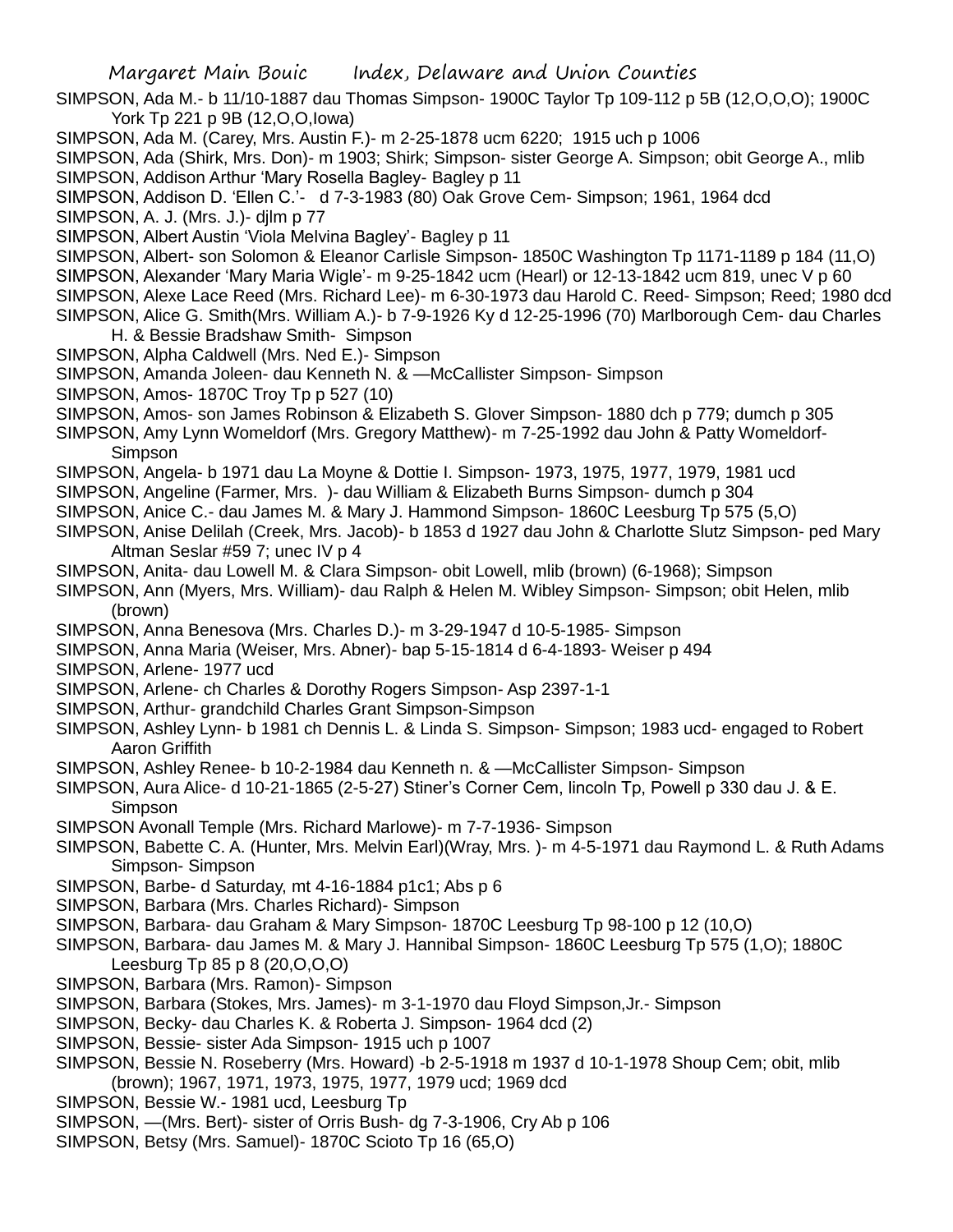- SIMPSON, Bettie J. Watrous (Mrs. Harold)- b 10-11-1917 d 10-29-2001 Oak Grove Cem- dau Lawrence & Cora Blinn Watrous- Simpson
- SIMPSON, Betty Boyd (Mrs. )- b 1920 d 1949 Oakdale II p 45 (G-R7-12)
- SIMPSON, Betty (Seitz, Mrs. ) (Keim, Mrs. William)- m(2) m 5-1-1997- Simpson
- SIMPSON, Billie (Jones, Mrs. )- dau Floyd & Dena Uffing Simpson- Simpson
- SIMPSON, Billy Gene- son Addison D. & Ellen Simpson- Simpson; 1961 (14) dcd
- SIMPSON, Billy- son Lowell M. & Clara Simpson- obit Lowell, mlib (brown) (9-1968)
- SIMPSON, Birdie (Tarver, Mrs. )- dau Floyd & Dena Uffing Simpson- Simpson
- SIMPSON, Bishop- 1880 dch p 402
- SIMPSON, Blanche Chappell (Mrs. Neil Mac)- b 2-16-1906 m 11-16-1929 d 2-24-1982 Oakdale II p 159 (M-R24-12); obit, mlib
- SIMPSON, Bonnie (Carter, Mrs. )- dau Raymond L. & Ruth Adams Simpson- Simpson
- SIMPSON, Bonnie F. (Mrs. John L.)- 1964 dcd
- SIMPSON, Bradford- brother Ada Simpson- 1915 uch p 1007; 1971 ucd
- SIMPSON, Brenda (Foraker, Mrs. )- dau James Russell & Fanny Simpson- Simpson
- SIMPSON, Brenda K.- 1980 dcd
- SIMPSON, Brenda (Liebhart, Mrs. Donald James)- Simpson
- SIMPSON, Brenda (Mrs. Milan)- Simpson
- SIMPSON, Brian- b 1975-son Arlene Simpson- 1977 ucd
- SIMPSON, Burr 'Kathryn Janet Shafer'- b 11-30-1910 d 1-6-1992 (82) son George A. & Nancy McCormick Simpson- Simpson; obit George A., mlib, obit Nancy, mlib
- SIMPSON, Caldonna "Cally" Steele (Mrs. Roy M.)- b 3-5-1920 d 11-16-2000 (80) Oakdale Cem- dau John H. Stelle- 2nd wife- Simpson
- SIMPSON, Candy (Mrs. Larry)- 1977 ucd
- SIMPSON, Carleen (Brey, Mrs. Robert Charles)(Mackey, Mrs. )- Simpson
- SIMPSON, Carleton Reed "Cod"'Ola L.'- son John Wesley & Nellie G. Reed Simpson- Simpson
- SIMPSON, Carlton Reed "Cod"'Ola L.'- 1967, 1971, 1973, 1975, 1977, 1979, 1983 ucd
- SIMPSON, Carol J. (Mrs.Harry C.,Sr.)- 1983 ucd
- SIMPSON, Carol (Mrs. Tony)- Simpson
- SIMPSON, Carolyn Sue (Holly, Mrs. )- dau Addison D. & Ellen C. Simpson- Simpson; 1961, 1964 (5) dcd
- SIMPSON, Carolyn A. (Mrs. Jerry R.)- 1980 dcd
- SIMPSON, Carrie- dau Gary & Keitha Simpson- Simpson
- SIMPSON, —(Carter, Mrs. Dale)- dau Raymond l. & —Adams Simpson- Simpson
- SIMPSON, Celia- b Green Co, O. d 5-27-1892 (17-3-14)- Girls Industrial Home- dcd
- SIMPSON, Chad Edward- b 8-23-1978 son Dennis L. & Linda Schneider Simpson- Simpson; 1983 ucd
- SIMPSON, Charles B. 'Donna'- m 8-31-1963 son Neil M. & Blanche Simpson; Simpson; obit Blanche, mlib; 1967, 1971, 1973, 1975, 1977, 1979 ucd
- SIMPSON, Charles- son Charles K. & Roberta J. Simpson- 1964 dcd (6)
- SIMPSON, Charles D.- d 9-14-1918 (1y2m) SR Oakdale II p 28 (G-R1-12)
- SIMPSON, Charles 'Geneva Peever'- Simpson
- SIMPSON, Charles William "Bill"'Molly VanAuken'- b 1-12-1949 m(2) 2-13-1995 d 1-24-1997 (48) Maple Grove Cem- son Elmer & Dorothy Mayes Simpson- Simpson; obit Gerald L., mlib (brown); 1959 (10), 1962 ucd
- SIMPSON, Charles Dwight 'Anna Benesova'- b 1-9-1923 m 3-29-1947 d 9-5-2002 (79) Oakdale
- Cem- son Gerald S. & Ruth Griffin Simpson- Simpson SIMPSON, Charles- brother Frank Simpson- dg 8-12-1890, Cry Ab p 27
- SIMPSON, Charles Grant- son Charles Grant & Dorothy Agnes Rogers Simpson- dcq DRS 1; CS 1; Asp
	- 2397y-1-3; Simpson; Main 13161326113
- SIMPSON, Charles Grant 'Dorothy Agnes Rogers'- b 1-22-1897 d 1-29-1962 St. Mary's Cem- son Edward Walter & Nellie Grant Simpson- dcq DRS;1; Simpson Asp 2397y-1; Main 11316132611
- SIMPSON, Charles K. 'Roberta J.'- 1964 dcd
- SIMPSON, Charles- b 2-19-1876 Porter Tp son Leonidas Simpson- dcbirths
- SIMPSON, Charles Richard 'Barbara'- son Paul F. & Elizabeth Ann Simpson- Simpson
- SIMPSON, Charlotte B. (Daly, Mrs. James)- dau Charles D. & Anna Benesova Simpson- Simpson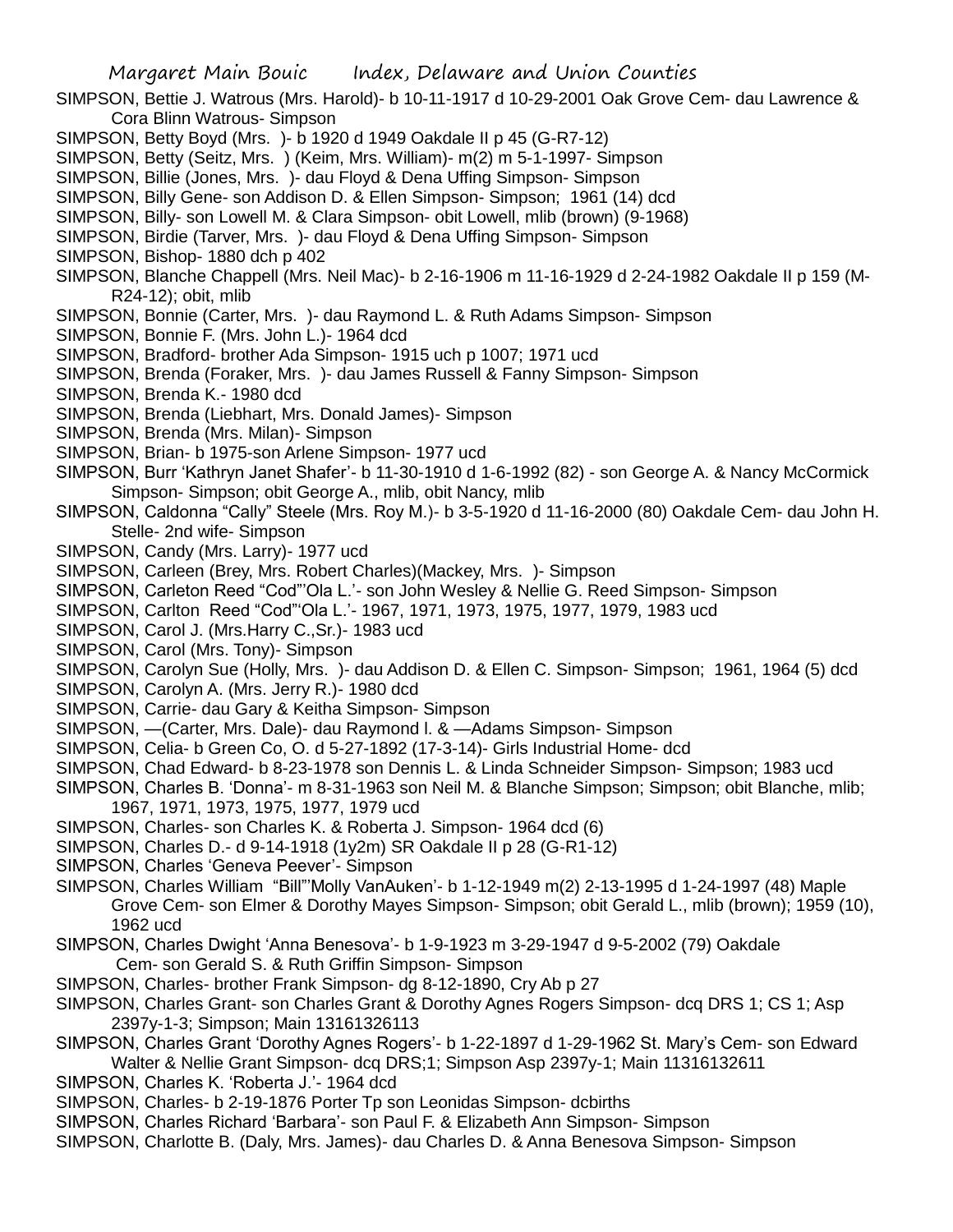- SIMPSON, Charlotte Slutz (Mrs. John)- b 1821 d 1892 dau Charles & Lucy (Catherine) Vandorsten Slutz- ped Mary Altman Seslar #59 15; unec IV p 4
- SIMPSON, Cheri/Cheryl- b 1974 dau La Moyne & Dottie I. Simpson- 1973, 1975, 1977, 1979, 1981 ucd
- SIMPSON, Chester- brother Russell Simpson- Simpson
- SIMPSON, Chester E. 'Susan Marie Stafford'- m 7 -22-1967 son Russell & Delores Baker Simpson- Simpson; 1973, 1975, 1977, 1981 u cd
- SIMPSON, Christina D.- dau John Simpson- Simpson- engaged to David Long
- SIMPSON, Christine- dau Clayton E. & Jane Simpson- Simpson
- SIMPSON, Christopher- son Charles William Simpson- Simpson
- SIMPSON, Christopher James- b 7-25-2001 son Carrie Simpson- Simpson
- SIMPSON, Cindy- b 1973 dau Harry C.,Sr. & Carol J. Simpson- 1983 ucd
- SIMPSON, Clara L.- dau John Wesley & Nellie m. Reed Simpson- 1910C Paris Tp 66-68 p 4B (6,O,O,O)
- SIMPSON, Clara (Mrs. Lowell)- obit Lowell, mlib (brown); Simpson
- SIMPSON, Clarence H.- b 12-15-1913 d 9-25-1977 Oakdale I p 51B (E-R31-8) son Orrie & Gertrude Melching Simpson- Simpson; obit, mlib (brown)
- SIMPSON, Clayton E. 'Jane'- b 1-29-1923 d 1-6-1999 (75) son George A. & Nancy McCormick Simpson-Simpson; obit, George A., mlib; obit Nancy A., mlib
- SIMPSON, Cleota Warthman (Mrs. Harold J.)- m 8-23-1936- Simpson; 1949, 1959, 1962, 1967, 1971 ucd
- SIMPSON, Connie- dau Lowell M. & Clara Simpson- obit Lowell, mlib (brown) (10-1968)
- SIMPSON, Connie Lynne (May, Mrs. Bryan)- div- dau Ralph & Phyllis Simpson- Simpson
- SIMPSON, Cora (Grooms, Mrs. E. H)- sister Ada M. Simpson- 1915 uch p 1197
- SIMPSON, Cora (Hill, Mrs. Henry)- m 10-31-1872 ucm 5164- dau Graham & Mary Simpson- 1870C Leesburg Tp 98-100 p 12 (15,O)
- SIMPSON, Corda Catherine (Mrs. Floyd)- b 12-30-1892 m 1909 d 2-2-1963 dau Ezekiel & Emily Foreman Snider-Simpson
- SIMPSON, Corrine Jackson (Mrs. Stanley)- Pabst 6 p 92
- SIMPSON, Courtney May- b 8-14-1998 dau William & Karie McWherter Simpson- Simpson
- SIMPSON, Cynthia Ann- b 2-27-1958 dau John F. & E. Jane Gase Simpson- Weiser p 54
- SIMPSON, Cynthia D. (Baker, Mrs. Brian S.)- m 10-12-1996 dau Tony & Carol Simpson- Simpson
- SIMPSON, Daisy (Johnson, Mrs. )-b 12-25-1878 Scioto Tp dau Leamder & Lofanny Carr Simpson- Bean 111141; dcbirths
- SIMPSON, Dane- Sunbury p 78
- SIMPSON, Dane 'Ivy'- son John Wesley & Nellie Reed Simpson- Simpson
- SIMPSON, Damiel 'Hannah Stanley'-m 2-7-1864 ucm 3533 son Solomon & Eleanor Caarlisle Simpson- 1883 uch IV p 523, V p 672; unec XXI p 29; 1860C Washington Tp 1445-1455 p 146 (17,O); 1870C Washington Tp 14 p 3 (26,O)
- SIMPSON, Daniel Wayne 'Holly Christine Black'- m 4-20-1974 son William A. Simpson- Simpson
- SIMPSON, Danny 'Jeanne'- son Addison D. & Ellen Simpson- Simpson; 1961 (16), 1964 dcd
- SIMPSON, Danny- son Joe F. & Shirley A. Jackey Simpson- Simpson
- SIMPSON, Dave- 1980 dcd
- SIMPSON, David E.- son William & Sarah S. Simpson- 1860C Washington Tp 1449-1459 p 196 (6,O)
- SIMPSON, David 'Jennifer'- Simpson
- SIMPSON, David- son Joe F. & Shirley A. Jackey Simpson- Simpson
- SIMPSON, Deana (Peck, Mrs. Howard)- dau Howard & Bessie n. Roseberry Simpson- Simpson; obit Bessie, mlib (brown)
- SIMPSON, Deanna June (Parker, Mrs. ).- dau Addison d. & Ellen Simpson- Simpson; 1961(18), 1964 dcd, Berlin Tp
- SIMPSON, Deborah- dau Solomon & Eleanor Caarlisle Simpson- 1883 uch V p 672; 1850C Washington Tp 1171-1189 p 174 (20,O)
- SIMPSON, Delores/ DeLorus Baker (Mrs. Russell Fay)- b 10-18-1912 m 10-20-1933 dau John & Effie Brown Baker- 1985 uch p 7; Simpson; ped Nancy Arline Simpkins Breuer #790 3; unec XXII p 69
- SIMPSON, Dena (Klingel, Mrs. )- dau Joe F. & Shirley A. Jackey Simpson- Simpson
- SIMPSON, Dena Uffing (Mrs. Floyd)- Simpson
- SIMPSON, Denney- son William & Elizabeth Burns Simpson- dumch p 304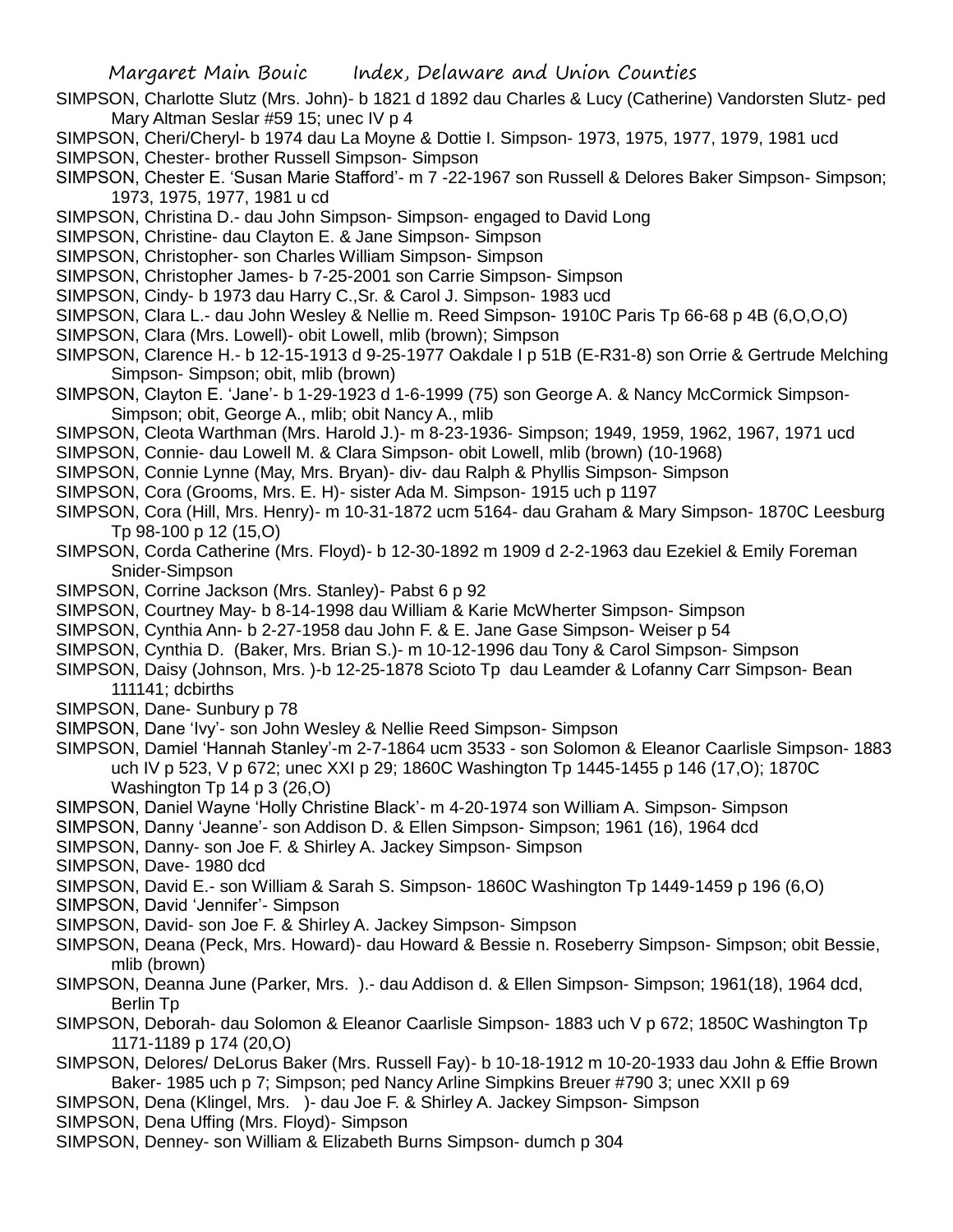- SIMPSON, Dennis 'Linda Schneider'- m 9-23-1972 son Fred C. & Phyllis Osborne Simpson- Simpson; obit Todd, mlib (brown); 1983 ucd
- SIMPSON, Diane (Dean, Mrs. )- dau James Russell & Fanny Simpson- Simpson
- SIMPSON, Dianna L.- dau Elmer & Dorothy Mayes Simpson- Simpson; obit Gerald L. mlib (brown); 1959(5) 1962, 1967 ucd
- SIMPSON, D. M.- d Wednesday- dg 4-19-1907, Cry Ab p 36; dg 4-23-1907, Cry Ab p 37, 38
- SIMPSON, D. M.- son of J. R. Simpson- dg 6-2-1905. Cry Ab p 31
- SIMPSON, —(Mrs. D. M.)- dau Peter & Jane Keyser-dg 4-26-1910. Cry Ab p 120
- SIMPSON, Donald- son James Arthur & Maude Young Simpson- Simpson
- SIMPSON, Donald L.- b 7-19-1941 son John F. & E. Jane Gase Simpson- Weiser p 53
- SIMPSON, Donna Jean (Bigony, Mrs. Edward Allen)- m 9-5-1964 dau Frank & Geneva Simpson
- SIMPSON, Donna M. Sullivan (Mrs.Charles B.)- m 8-31-1963 dau J. W. Sullivan- 1967, 1971, 1973, 1975, 1977, 1979 ucd
- SIMPSON, Donzie, (Bailey, Mrs. )- sister Addison D. Simpson- Simpson
- SIMPSON, Dorothy Agnes Rogers (Mrs. Charles Grant)- m 6-17-1918 d 5-12-1978 (76) St. Mary's Cem- dau William & Margaret Kelly Rogers- dcq DRS; 1 CS:1 Asp (2397y-3); Simpson; Main (1316132611)
- SIMPSON, Dorothy Margaret (Morgan, Mrs. )- dau Charles Grant & Dorothy Agnes Rogers Simpson- dcq DRS1; CS;1; Asp 2397y-1-2); Main 13161326112
- SIMPSON, Dorothy Frances Mayes (Mrs. Elmer)- b 6-18-1930 WVA m11-24-1946 d 3-10-1991 (60) Oakdale Simpson; 1959, 1962, 1967 ucd
- SIMPSON, Dottie (Mrs. La Moyne)- 1973, 1975, 1977, 1979 ucd
- SIMPSON, Douglas E.- son Roy & Gladys Jane Longshore Simpson- Simpson; obit Lowell, mlib (brown)
- SIMPSON, Doyle- son Floyd & Corda Snider Simpson- Simpson
- SIMPSON, D. R.- Marysville p 23
- SIMPSON, Dreama (Hilll, Mrs. Russell)- dau Howard & Bessie n. Roseberry Simpson- Simpson; obit Bessie, mlib (brown)
- SIMPSON, Dwight- son Floyd & Corda Catherine Saider Simpson- Simpson; 1870C Troy Tp p 527 (4)
- SIMPSON, E, Miss- 1883 uch V p 581
- SIMPSON, Earl- brother Addison D. Simpson- Simpsopn
- SIMPSON, Earl- brother Henry Lawrence Simpson- Simpson
- SIMPSON, Eddie- Pabst 7 p 15
- SIMPSON, Ed- son J. R. Simpson- dg 6-2-1905, Cry Ab p 31
- SIMPSON, Edna- sister of Oris Bush- dg 7-24-1906, Cry Ab p 110
- SIMPSON, Edward- 1870C Troy Tp p 527 (1)
- SIMPSON, Edward- son George A. & Nancy McCormick Simpson- Simpson; obit George A., obit Nancy, mlib
- SIMPSON, Edward T. 'Thelma'- 1962 ucd
- SIMPSON, Edward Walter 'Nelllie Grant'- son James Robinson & Elizabeth E. Glover Simpson- dcq Charles Simpson:2; 1880 dch p 779; dumch p 305; Asp (2397y) Main (131613261)
- SIMPSON, ---- b 12-24-1876 Troy Tp son Egar & —Slison Simpson- dcbirths
- SIMPSON, Eleanor Carlisle (Mrs. Solomon)- dau David & Susan Carlisle- 1883 uch V p 672; 1850C Washington Tp 1171-1189 p 174 (40,O); 1860C Washington Tp 1445-1455 p 196 (49,O); 1880C Washington Tp 112-116 p 12 (68 O,Del,Va)
- SIMPSON, Eliza- 1870C Troy Tp p 527 (40)
- SIMPSON, Eliza Adeline McKitrick (Mrs. John)- b 5-5/18-1855 d 6-21-1929 dau Samuel & Mary Ann Stennis McKitrick- McKitrick p 331
- SIMPSON, Eliza Jane Glover (Mrs James R.) b Belmont Co d 1-23-1892 (54-10-17) Troy Tp dau Samuel Glover- dcd; dg 1-26-1892, dg 1-29-1892, Cry Ab p 83; sister of Samuel & John
- SIMPSON, Eliza J. (Mrs. James)- black1900C Claibourne TP 112-121 p 5B (30,O,Md,Md) 1 ch
- SIMPSON, Eliza Jane Wood (Mrs. Samuel)- b 7–28-1825 Clark Co m 2-2-1843 ucm 861 dau John B. & Phebe "Rhoda" Bradford Wood- m 1-19-1843 ucm 861; unec VI p 3 History of Simpson p 11
- SIMPSON, Eliza Jane Wood (Mrs. Samuel)- m 1-19-1845 d 4-13-1909 (77) bur WA. unec XI p 7
- SIMPSON, Elizabeth- 1880C Claibourne Tp 163-175 p 16 (17,O,NJ,Va)
- SIMPSON, Elizabeth Ann "Libby" (Mrs. Paul F.)- d 7-22-1993 (75) Union Cem, Cols.- Simpson
- SIMPSON, Elizabeth (Bent, Mrs. Middleton)- dau William & Elizabeth Burns Simpson- dumch p 304
- SIMPSON, Elizabeth Burns (Mrs. William)- d 1887 (64y) 1880 dch p 779; dumch p 304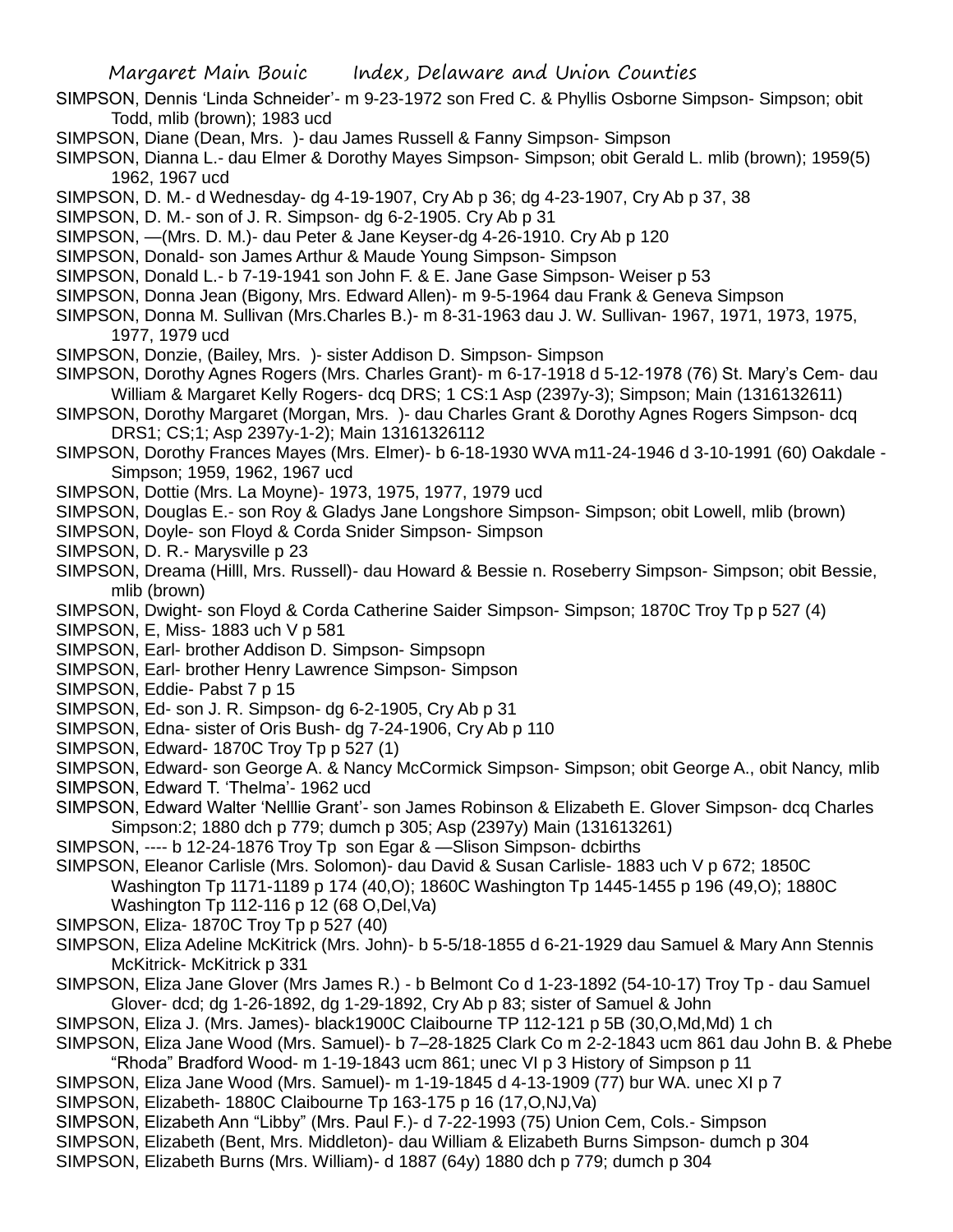- SIMPSON, Elizabeth C. dau Solomon & Eleanor Carlisle Simpson- 1883 uch V p 672; 1850C Washington Tp 1171-1189 p 174 (23,O); 1860C Washington Tp 1445-1455 p 96 (33,O); 1880C Washington Tp 112-116 p 12 (53,O,Va,O)
- SIMPSON, Elizabeth E. (Mrs. Lee)- 1967, 1971, 1977, 1979, 1981, 1983 ucd
- SIMPSON, Elizabeth- dau Graham & Mary Simpson- 1870C Leesburg Tp 98-100 p 12 (4,O)
- SIMPSON, Elizabeth J. Cheney (Mrs. Price)- m 6-30-1855 ucm (Hearl)
- SIMPSON, Elizabeth (Mrs. James)- 1850C Scioto Tp 2376 (45)
- SIMPSON, Elizabeth Jane Glover (Mrs. James Robinson)- b 3-5-1837 m 3-10-1859 d 1-23-1891 dau Samuel & Eliza T. McKisson Glover- dcq Charles Grant Simpson :5; 1880 dch p 779; dumch p 304; 1850C Scioto Tp 2389 p 144 945,Va)
- SIMPSON, Elizabeth (Mrs. John)- 1870C Claibourne Tp 176-174 p 22 (66,Pa); 1880C Claib Tp 168-177 p 17 (76,Pa,Pa,Pa)
- SIMPSON, Elizabeth (Kirts, Mrs. Michael)- Powell p 310
- SIMPSON, Elizabeth (Lane, Mrs. William E.)- b 1-19-1801 m 2-4-1830- Lane Bible, unec V p 43
- SIMPSON, Elizabeth Ruth Strong (Mrs. Ronald G.)- m 12-21-1963- Simpson
- SIMPSON, Elizabeth- b ca 1829 dau Samuel & Mary Brannon Simpson; unec XI p 7
- SIMPSON, Elizabeth Stumb (Mrs. John)- m 10-8-1863 ucm 3479; unec XXI p 8; mt 10-28-1863, Abs p 12
- SIMPSON, Ellen (Mrs. Addison D.)- Simpson; 1961, 1964 dcd
- SIMPSON, Elmer L. 'Dorothy Frances Mayes'- b 3-15-1926 d 4-24-1996 Oakdale Cem- son Gerald S. & Ruth Griffin Simpson- obit Gerald, mlib (brown); Simpson; 1959, 1962, 1967 ucd
- SIMPSON, Elmer Dale 'Pamela Jerew''- b 1955 son Elmer L. & Dorothy F. Mayes Simpson- obit Gerald L. mlib (brown); Simpson; 1959, 1962, 1967, 1979, 1981, 1983 ucd
- SIMPSON, Emerson- son John Wesley & Nellie G. Reed Simpson- Simpson
- SIMPSON, Emily (Mrs. Isiah)- 1850C Harlem Tp 730 p 63 (27,Ky)
- SIMPSON, Emily- dau Solomon & Eleanor Carlisle Simpson- 1883 uch V p 672; 1850C Washington Tp 1171- 1189 p 175 (12,O)
- SIMPSON, Emma (Adams, Mrs. Samuel)- Simpson
- SIMPSON, Emma J. Skidmore (Mrs. William Frank)- b 12-3-1866 m 12-25-1889 ucm (Hearl) d 12-26-1906 Sec B. York Cem p 70
- SIMPSON, Ernest- brother Addison D. Simpson- Simpson
- SIMPSON, Ernestine Armentrout (Mrs. )- dau Alva Guy Armentrout- Armentrout
- SIMPSON, Ethel Mae Culver (Mrs. Jim)- b 8-27-1897 m 9-25-1920 Broadway Cem- Simpson
- SIMPSON, Etta (Potts, Mrs. Arthur)- sister George A. Simpson- Simpson; 1985 uch p 142; obit George A., mlib
- SIMPSON, Evelene Westfall (Mrs. James A.)- Simpson
- SIMPSON, E. W.- brother D. M. Simpson- dg 4-19-1907, Cry Ab p 36; sister Miss Mary G. Simpson, dg 11-11- 1910, Cry Ab p 170
- SIMPSON, Fanny (Mrs. James Russell)(Johnson, Mrs. Roy)- Simpson
- SIMPSON, Floyd,Jr.'Delores- son Floyd & Corda Catherine Snider Simpson- Simpson
- SIMPSON, Floyd 'Dena Uffing'- Simpson
- SIMPSON, Floyd M. 'Corda Catherine'- b 12-24-1889 d 9-16-1987 (97) son Thomas J. & Ella Martin Simpson-Simpson- obit George A., mlib 1900C York Tp 221 p 9B (10,O,O,Iowa)
- SIMPSON, Frank- found dead, interred Alton- brother Charles Simpson- dg 8-1-1890, dg 8-12-1890, Cry Ab p 25, 27
- SIMPSON, Franklin- son Thomas Edward & Thelma Mapes Simpson- Simpson
- SIMPSON, Franklin "Pick" 'Amy'- Simpson
- SIMPSON, Franklin 'Madelyn'- Simpson
- SIMPSON, Fred C. 'Phyllis Osborne'- b 6-26-1908 m 12-24-1940 d 8-25-1985 (77) Milford Cem- son George A. & Nancy McCormick Simpson- Simpson; obit Nancy, obit George A, mlib; obit Todd, mlib (brown); 1971, 1973, 1975, 1977, 1979, 1981, 1983 ucd
- SIMPSON, Garnet L. (McCammon, Mrs. Tony)(Sabins, Mrs. )- dau James Norman & Lewanda Brandberry Simpson- Simpson
- SIMPSON, Gary Allen 'Keitha Sigman'- m 12-28-1968 son. D. Richard & Roberta Smith Simpson- Simpson SIMPSON, Geneva Peever (Mrs. Charles)- Simpson
- SIMPSON, George- 1850C Delaware Town 1187 p 89 (22,O)
- SIMPSON, George- son Abigail Simpson- mt 1-25-1895 Abs p 48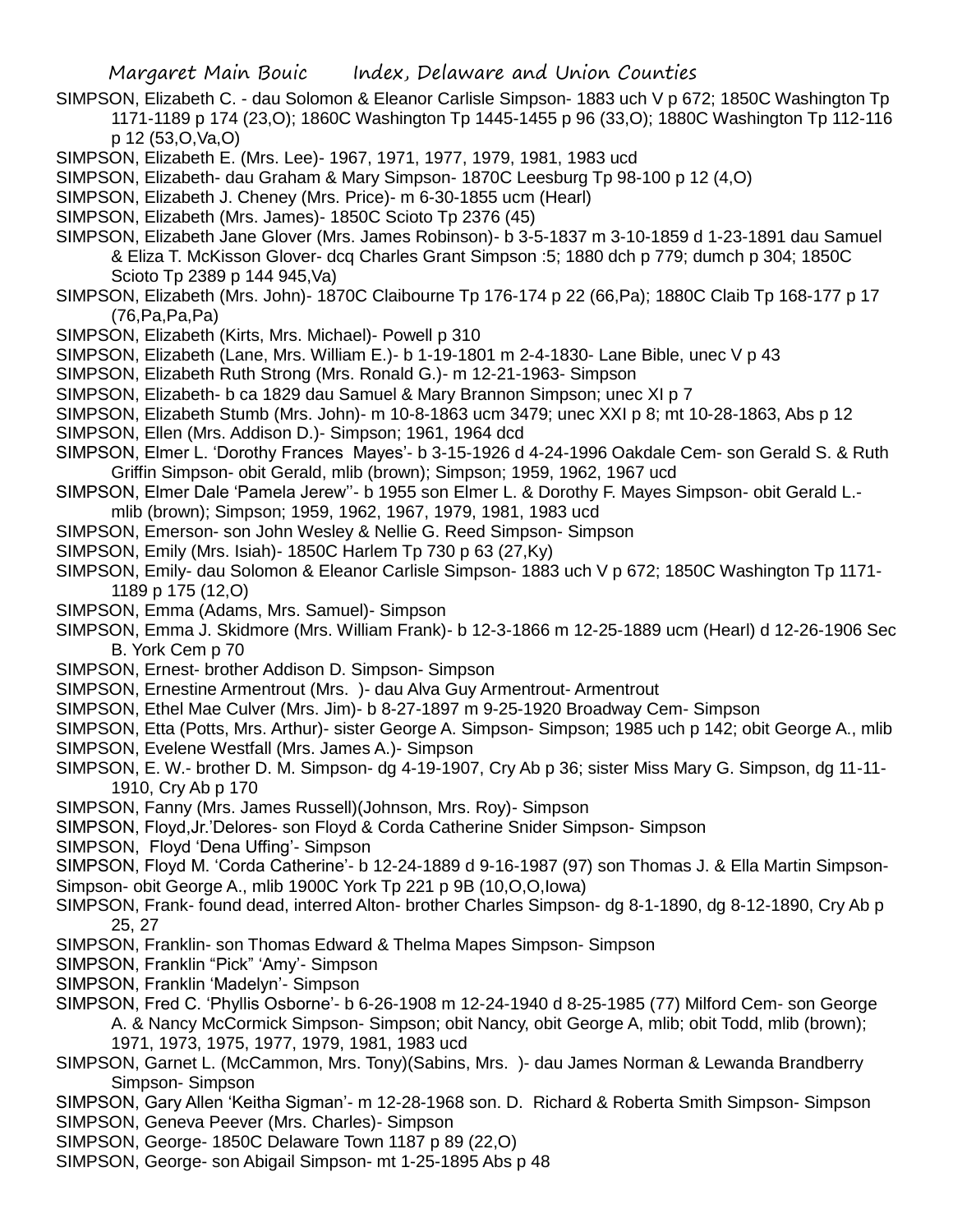- SIMPSON, George A. 'Nancy J. McCormick'- b 10-24-1875 m 5-29-1897 ucm (Hearl) d 5-4-1956 Oakdale II p 28 (G-RH-2); obit mlib; obit Thomas, mlib (brown); unec IV p 53, alip
- SIMPSON, George A.- son Thomas J. & Mary E. Martin Simpson- 1883 uch V p 692; 1880C Taylor Tp 70-71 p 7 (4,O,O,O)
- SIMPSON, George E. Porter Tp son Leondulas & Mary E. Aldrich Simpson- dcbirths
- SIMPSON, —(Mrs. George)- sister Capt. Amos Glover- dg 5-20-1890, Cry Ab p 18
- SIMPSON, George J.- son Isiah & Emily Simpson- 1850C Harlem Tp 730 p 63 (6,O)
- SIMPSON, George- son Joseph & Jane Grist Simpson- 1915 uch p 595; 1860C Taylor Tp 1006-1023 p 133 (4,O); 1870C Taylor Tp 145-137 p 17 (14,O)
- SIMPSON, George O.- b 1916 d 10-20-1937 Oakdale II p 38 (G-R4-21)
- SIMPSON, George Oliver- b 10-9-1976 son Lon & Mary E. Aldrich Simpson, dcbirths
- SIMPSON, George 'Sarah A.- brother John Simpson- 1880C Taylor Tp 237-239 p 23 (24,O,Eng,O); 1900C Taylor Tp 16 p 1B (44,O,Eng,O)
- SIMPSON, George W.- 1908 dch p 423
- SIMPSON, George W.- b 1857 d 1-6-1901 (44y0m) Oakdale I p 174 (C-5); mt 1-9-1901, Abs p 1; brother John Simpson,
- SIMPSON, Gerald L. "Butch" b 9-24-1947 d 2-13-1969 Maple Grove Cem- son Elmer & Dorothy Mayes Simpson- Simpson; obit, mlib (brown); 1959, 1962, 1967 ucd
- SIMPSON, Gerald S.'Ruth Griffin' b 11-23-1898 m 12-24-1921 d 5-4-1979 Maple Grove Cem- son Orrie & Gertrude Melching Simpson- Simpson; obit Gerald, obit Clarence, mlib (brown); 1900C Taylor Tp 16-17 p 1B (2,O,O,O); 1949, 1959, 1962, 1967 ucd
- SIMPSON, Gertrude Meckling (Mrs. Orrie)- b 1878 d 1957 Oakdale I p 51B (E-R36-12); obit Clarence H., mlib (brown); 1900C Taylor Tp 16-17 p 1B (20,O,O,O) m 2y, 1 ch
- SIMPSON, Gertrude Patch (Mrs. Orrie)- m 10-8-1898 ucm (Hearl)
- SIMPSON, Ginny (Michael, Mrs. Joseph H.)- Simpson
- SIMPSON, Gladys (Mrs. Henry Lawrence)- Simpson
- SIMPSON, Gladys Jane Longshore (Mrs. Roy)- b 11-28-1910 d 1-11-1961 dau Sidney & Elizabeth Brown Simpson- Simpson
- SIMPSON, Glen- brother Michael Franklin Simpson- Simpson
- SIMPSON, Glen 'Lillian Coleman'- b 10-29-1915 m 2-15-1939 d 8-18-1994 (78) Maple Grove Cem- son Floyd & Corda Catherine Snider Simpson- Simpson; 1959, 1962, 1967, 1971, 1973, 1975, 1977, 1979, 1981, 1983 ucd
- SIMPSON, Graham Charles- b 5-6-2002 son David & Jennifer Simpson- Simpson
- SIMPSON, Graham 'Mary'- 1870C Leesburg Tp 98-100 p 12 (41)
- SIMPSON, Gregory Matthew 'Amy Lynn Womeldorf'- m 7-25-1992 son Jerry & Carolyn Simpson- Simpson
- SIMPSON, Guy- b 1962 son Bessie Simpson- 1969 dcd; 1973, 1975 ucd
- SIMPSON, Gwendolyn A. (Dappert, Mrs. )- dau James Norman & Lesanda Brandberry Simpson- Simpson
- SIMPSON, Hannah (Mrs. John)- d 3-2-1859 (83) Bluescreek/Scott Cem, djlm p 76; 1850C Taylor Tp 1116-1134 p 166 (75,Eng)
- SIMPSON, Hannah R.- dau Thomas J. & Mary E. Martin Simpson- 1883 uch V p 692; 1880C Taylor Tp 70-71 p 7 (12,O)
- SIMPSON, Hannah Stanley (Mrs. Daniel)- m 2-7-1864 ucm 3533; unec XXI p 29; 1870C Washington Tp 14 p 3 (25,O)
- SIMPSON, Harley- pallbearer for James Cullins- dg 4-24-1914,
- SIMPSON, —(Mrs. Harley)- dau O. E. Richadson- dg dg 5-25-1906, Cry Ab p 100, dg 8-13-1915 Cry Ab p 70, 71
- SIMPSON, Harold 'Bettie Watrous''- m 8-5-1952- Simpson
- SIMPSON, Harold K.- son George A. & Nancy McCormick Simpson-Simpson; obit, Nancy, obit George A., mlib
- SIMPSON, Harold J. 'Clecta Worthman'- b 4-2-1902 d 10-11-1967 bur Mt. Victory- son Richard & Lou Titus Simpson- Simpson; 1949, 1959, 1962, 1967 ucd
- SIMPSON, Harriet (Finch, Mrs. )- dau Thomas Edward & Thelma Mapes Simpson- Simpson
- SIMPSON, Harry C.Sr. 'Carol J.'- 1981, 1983 ucd
- SIMPSON, Harry C. Jr.'Nancy'- son Howard & Bessie n. Roseberry Simpson- Simpson; obit Bessie, mlib (brown); 1979, 1983 ucd
- SIMPSON, Hazel T. (Evans, Mrs. Robert E.,Sr.)- m 11-121-1927 d 7-5-1969 Simpson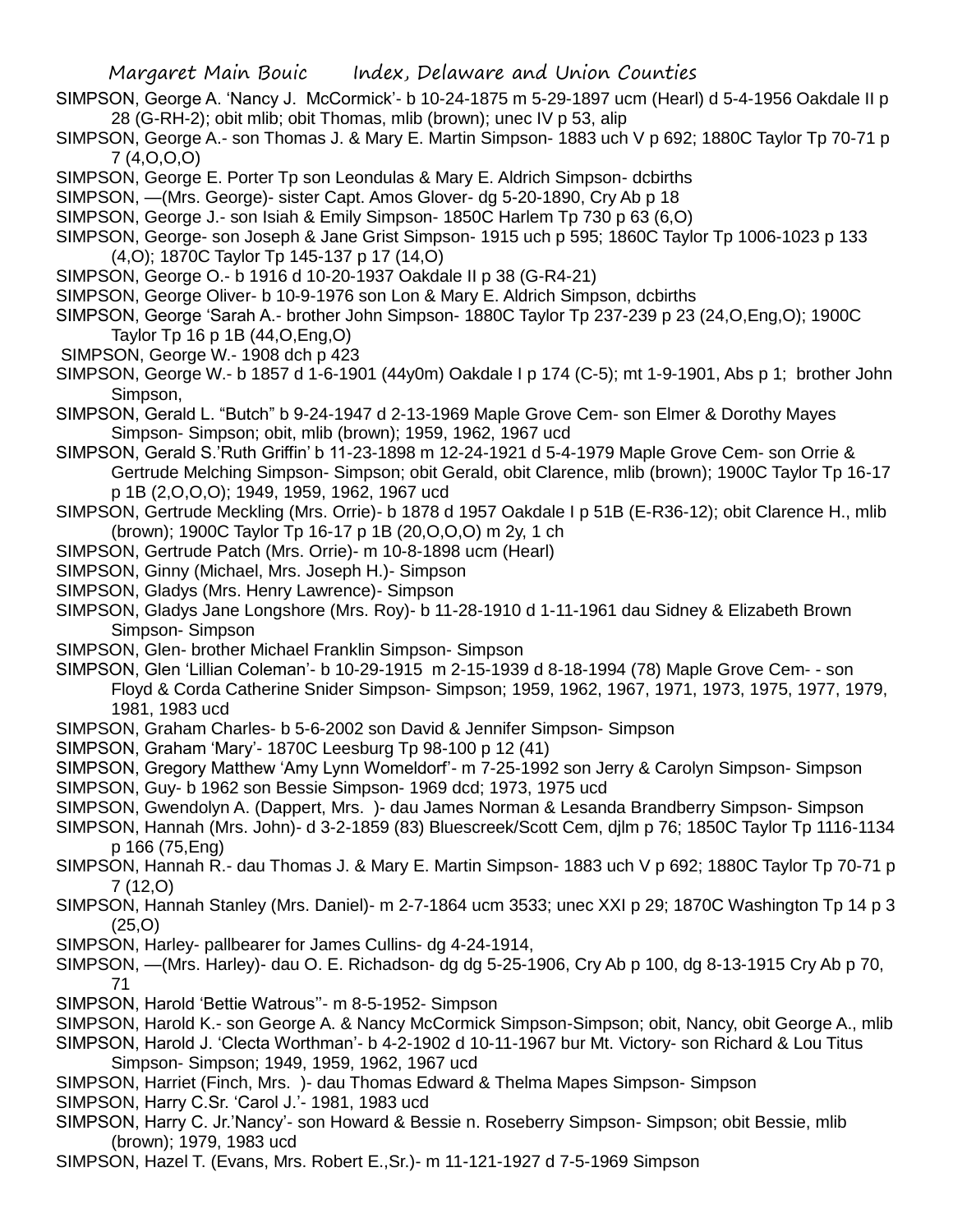- SIMPSON, Heather- grandch Charles Grant Simpson- dcq DRS 1; Charles Grant Simpson 1
- SIMPSON, Heather- b 1972 dau Timothy & Toni Simpson- 1975 ucd
- SIMPSON, Helen A. (Osborne, Mrs. Leo)- b 9-18-1932 m 12-10-1966 d 12-26-1994 (62)- York Cem- dau James Arthur & Maude Young Simpson- Simpson
- SIMPSON, Helen (Baskerville, Mrs. )- sister Jack Guy, Otice Alvin Simpson- Simpson
- SIMPSON, Helen (Cooms, Mrs. )- dau Floyd & Dena Uffing Simpson- Simpson
- SIMPSON, Helen Elizabeth- 9-8-1942 dau John F. & E. Jane Gase Simpson- Weiser p 53
- SIMPSON, Helen M. Wibley (Mrs. Ralph B.)- b 2-10-1916 m 9-8-1934 d 2-10-1976 Oakdale II p 116 (K-R4-26) dau John & Ida Mitchell Wibley- obit, mlib (brown); Simpson
- SIMPSON, Helen Rees (Mrs. Norman D.)- m 6-1-1951- Simpson; 1967, 1971, 1973, 1975, 1977, 1979, 1981, 1983 ucd
- SIMPSON, Helen L. (Schalip, Mrs. Harold L. )- m 10-6-1935 dau George A. & Nancy McCormick Simpson-Simpson obit, Nancy, obit George A., mlib
- SIMPSON, Henry- Powers Pat p 2
- SIMPSON, Henry- attended funeral of D. M. Simpson- dg 4-23-1907, Cry Ab p 38
- SIMPSON, Henry- brother of J. R. Simpson- dg 6-2-1905, Cry Ab p 3
- SIMPSON, Henry Lawrence 'Gladys'- d 2-6-1960 (50) Oak Grove Cem- Simpson
- SIMPSON, Henry- son William & Elizabeth Burns Simpson- dumch p 304
- SIMPSON, Hiram- son James & Elizabeth Simpson- 1850C Scioto Tp 2376- 2389 p 144 (19,O)
- SIMPSON, H. M.- 1883 uch IV p 457
- SIMPSON, Holly Christine Black (Mrs. Daniel Wayne)- m 4-20-1974 dau Amos R. Black- Simpson
- SIMPSON, Howard- 1910C Leesburg WP 7 p 1A (19,O,O,O)
- SIMPSON, Howard G. 'Rose'- son Ned E. & Alpha Caldwell Simpson- Simpson
- SIMPSON, Howard H. 'Bessie N.'- m 1937- son Roy & Gladys Jane Longshore Simpson- Simpson; obit Bessie N. mlib (brown); 1967, 1971, 1973, 1975, 1977 ucd
- SIMPSON, H. W.- pallbearer of Dr. David Porter Bliss- dg 8-27-1915, Cry Ab p 73; preached funeral of Mrs. George W. Jones- dg 12-3-1915, Cry Ab p 96
- SIMPSON, H, W.- father of Richard Oliver Simpson- dg 5-26-1905, Cry Ab p 30
- SIMPSON, Ida (Taylor, Mrs. John J.)- m 12-30-1895 ucm (Hearl)
- SIMPSON, Ida V.- dau Thomas J. & Mary E. Martin Simpson- 1883 uch V p 692
- SIMPSON, Ida Viola- 1880C Taylor Tp 70-71 p 7 (6,O,O,O)
- SIMPSON, Ilene (Gaskins, Mrs. Willard)- dau Jim & Ethel Mae Simpson- Simpson
- SIMPSON, Imo (Riley, Mrs. Russell/Fred)- dau Gerald S. & Ruth Griffin Simpson- Simpson
- SIMPSON, Imo- b 5-1886 dau John & Jane Page Simpson- 1900C Taylor Tp 16 p 1B (14,O,O,O)
- SIMPSON, Isaac 'Ruth Ann Scudder'- m 9-14-1848 ucm 1344; unec VII p 40; 1860C Washington Tp 1445- 1455 p 196 (35,O)
- SIMPSON, Isabella W. Holstein (Mrs. Thomas)- dau George & Elizabeth V. Black Holstein- Weiser p 38
- SIMPSON, Isiah 'Emily'- 1850C Harlem Tp 730 p 63 (30,NY)
- SIMPSON, Ivy (Mrs. Dane)- Simpson
- SIMPSON, Jack- son James Arthur & Maude Young Simpson- Simpson
- SIMPSON, Jack- b 10-1-1943 son John F. & E. Jane Gase Simpson- Weiser p 53
- SIMPSON, Jack Guy- d 2-9-1965 (49) brother Raymond Simpson- Simpson
- SIMPSON, J. 'A. J.'- djlm p 77
- SIMPSON, James- moved to Abilene Kansas, unec VIII p 30
- SIMPSON, James- 1870C TroyTp p 527 (48\*)
- SIMPSON, James- license to perform marriages, 5-29-1849, Baptist; uccp p 38, JB 4 p 175; uccp p 35, adm, JB 4 p 28; unec XXI p 9 Rev, James- unec XIII p 35, XVII p 5, XIX p 4
- SIMPSON, James- mt 9-4-1850
- SIMPSON, James Powell p 188, Ashley Cem
- SIMPSON, James- 1870C Scioto Tp p 475 (68\*)
- SIMPSON, James- adm estate ofJoseph R. Clark- mt 9-4-1850, Abs p 4; JB4 p 28, 5-8-1847, uccp p 35; unec VII p 5
- SIMPSON, James Arthur 'Maude Young'- Simpson
- SIMPSON, James B.- son James Robinson & Elizabeth S. Glover Simpson- 1880 dch p 779; dumch p 305 SIMPSON, James 'Eliza' b 7-1825 black- 1900C Claibourne Tp 112-121 p 5A (74,Va,WVa,WVa)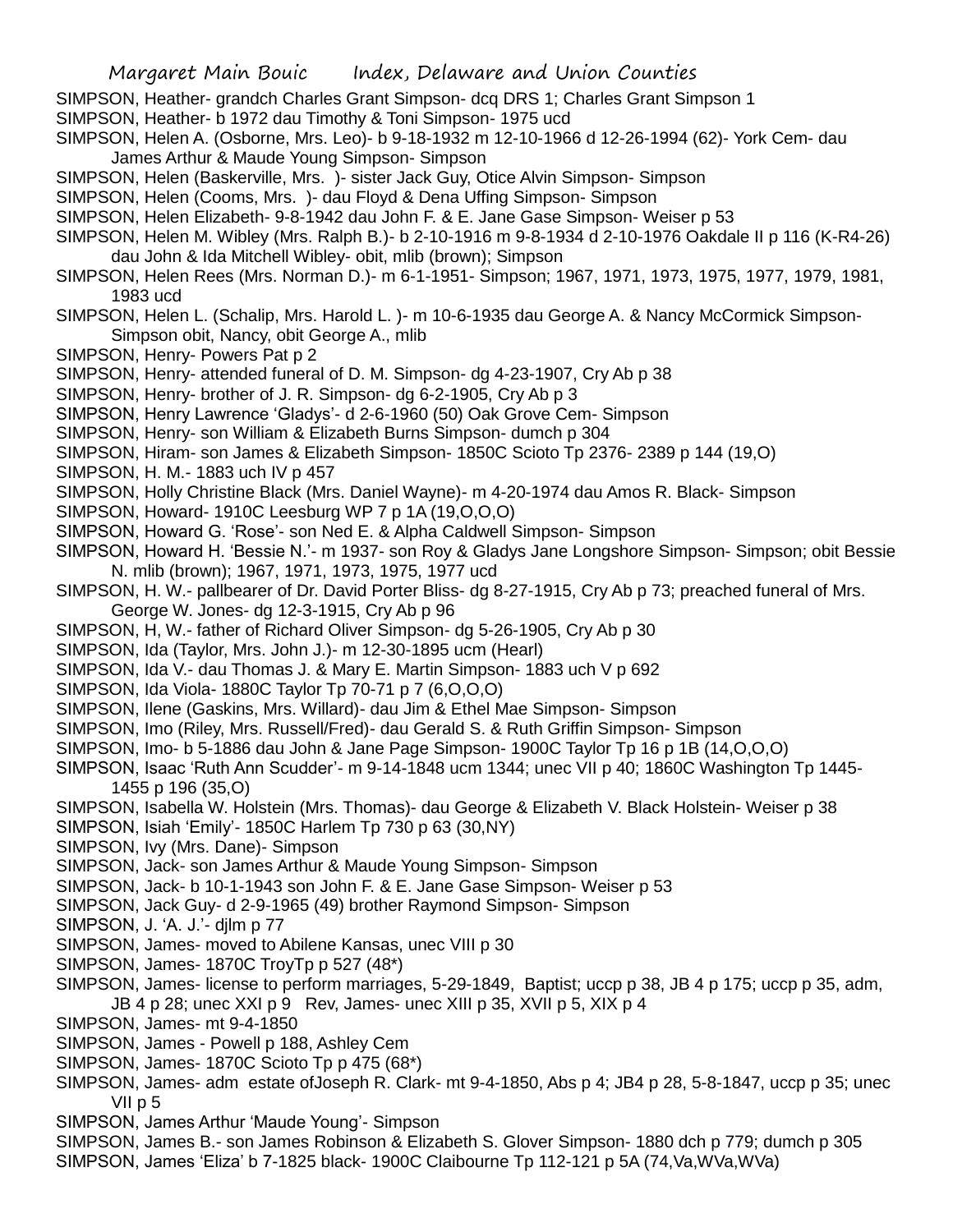SIMPSON, James 'Elizabeth'- 1840C Scioto Tp (40-50); 1850C Scioto Tp 2376 (45); hadc p 50

SIMPSON, Jim 'Ethel Mae Culver'- m 9-25-1920 d 3-11-1982- Simpson

SIMPSON, James- son George A. & Nancy McCormick Simpson- Simpson obit George A., obit Nancy, mlib SIMPSON, James- son John & Mary Simpson- 1850C Trenton Tp 933 p 75 (12,O)

- SIMPSON, James 'Lydia Calender'- m 11-4-1847 Madison Co, unec X p 63
- SIMPSON, James M.- 1883 uch IV p 504. 509
- SIMPSON, James M. 'Mary Jane Hammond'- b 5-1829 m 4-19-1854 ucm 2116- son Oliver & Maria Wood Simpson- unec VIII p 20; 1850C Leesburg Tp 235 p 36 (21,O): 1860C Leesburg Tp 575 (30,O); 1880C Leesburg Tp 85 p 8 (50,O,O,O); 1900C Leesburg Tp 103-104 p 5A (71,O,O,O); 1910C Taylor Tp 190- 195 p 8A (81,O,O,O) div; nephew Louisa Elliott
- SIMPSON, James Norman ' '- m 1-1940- Simpson
- SIMPSON, James P.- son Howard & Bessie N. Rosebarry Simpson- Simpson; obit Bessie N., mlib (brown) SIMPSON, James P. 'Jewell M.'- 1967 ucd
- SIMPSON, James Robinson 'Elizabeth S. Glover'- b 9-5-1832 m 3-10-1859 son William & Elizabeth Burns Simpson- 1880 dch p 779; dumch p 304; 1908 dch p 405; dcq Charles Grant Simpson:4; hadc p 125; dg 5-20-1890, Cry Ab p 18; 1835 men p 54 #13 p 99 Scioto Tp; 1850C Scioto Tp 2389 p 144 (45,Va)
- SIMPSON, James R.- son James Norman Simpson- Simpson
- SIMPSON, James Russell ''Fanny Johnson'- son Roy & Gladys Longshore Simpson- Simpson
- SIMPSON, James- son Roy & Gladys Longshore Simpson- obit Lowell, mlib (brown); Simpson
- SIMPSON, Jan (Mrs. Lawrence)- Simpson
- SIMPSON, Jane- 1870C Scioto Tp p 475 (40)
- SIMPSON, Jane (Mrs. Clayton E.)- Simpson
- SIMPSON, Jane Crist (Mrs. Joseph)- 1915 uch p 595
- SIMPSON, Jane- d 5-3-1827 (8m6d) Radnor Cem, Powell p 221 dau I. & E
- SIMPSON, E. Jane Gass (Mrs. John F.)- b 7-1-1921 dau Herman & Katherine A. Bassler Gass- Weiser p 53
- SIMPSON, Jane- dau James & Elizabeth Simpson- 1850C Scioto Tp 2389 p 144 (23,O)
- SIMPSON, Jane (Mrs. Jerry)- Simpson
- SIMPSON, Jane Page (Mrs. John)- b 1853 m 12-4-1872 ucm 5184 d 3-11-1923 (70) Oakdale 3354 (E59)I p 13, I p 51B (E-R36-1) -ped Christofer Jay Chapman #403 31, unec XIV p 57; 1880C Leesburg Tp 191 p 19 (28,O,O,O); 1900C Taylor Tp 16 p 1B (47,O,O,O) m 28y, 5 ch
- SIMPSON, Jane- sister Leander Simpson- 1880C Scioto Tp 192-205 (53,O,Va,Va)
- SIMPSON, Jane- dau Samuel & Betsy Simpson- 1870C Scioto Tp 16 (40,O)
- SIMPSON, Jane S. Garlick (Mrs. Robert)- m 6-9-1840 ucm 640 ; unec V p 23
- SIMPSON, Jean M. Fry (Mrs. John M.)- m 12-23-1945 dau Harold J. & Nellie Ernestine Fairbanks Fry- 1985 uch p 154; Simpson- Simpson; 1949, 1959, 1962 ucd
- SIMPSON, Jeanne (Baker, Mrs. Don)- dau Harold J. & Clecta Warthman Simpson- Simpson; 1949 ucd SIMPSON, Jeanne (Mrs. Danny A.)- 1964 dcd
- SIMPSON, Jeffrey- b 1965 son James P. & Jewell M. Simpson- 1971 ucd lived with Gail L. & Jewell M. Laughrey- 1983 ucd
- SIMPSON, Jennifer Ann Stuby (Mrs. Sean Aaron)- m 7-16-1994 dau Gerald & Llisa Stuby- Simpson SIMPSON, Jennifer (Mrs. David)- Simpson
- SIMPSON, Jerry L.'H. Jane'- son Glen & Lillian Coleman Simpson- Simpson; 1959 (16), 1962 ucd
- SIMPSON, Jerry (11-1968) son Lowell M. & Clara Simpson- Simpson; obit Lowell, mlib (brown)
- SIMPSON, Jerry R. 'Carolyn A.'- Simpson; 1980 dcd
- SIMPSON, Jewell M. (Mrs. James P.)- 1967, 1971 ucd
- SIMPSON, Jewell Poe (Laughrey, Mrs. Gail Lee)- 1985 uch p 88
- SIMPSON, Jill C,.- b 1966 ch Charles B. & Donna M. Sullivan Simpson- Simpson; 1967, 1973, 1979 ucdengaged to Michael Allen Brokaw
- SIMPSON, JoAnn (Burt, Mrs. James)- m 11-10-1979- dau Rex Simpson- Simpson
- SIMPSON, Joan (Hecker, Mrs. )- dau Roy & Gladys Jane Longshore Simpson- Simpson
- SIMPSON, Joan (Riley, Mrs. )- dau Floyd & Dena Uffing Simpson- Simpson
- SIMPSON, Joan (Taylor, Mrs. Thomas)- dau William & Lois Marjorie Edwards Simpson- Simpson; obit Lois, mlib (brown)
- SIMPSON, Joe F. 'Shirley A. Jackey'- b 12-6-1931 d 10-11-1990 (58) buried Mo. son Floyd & Dena Uffing Simpson- Simpson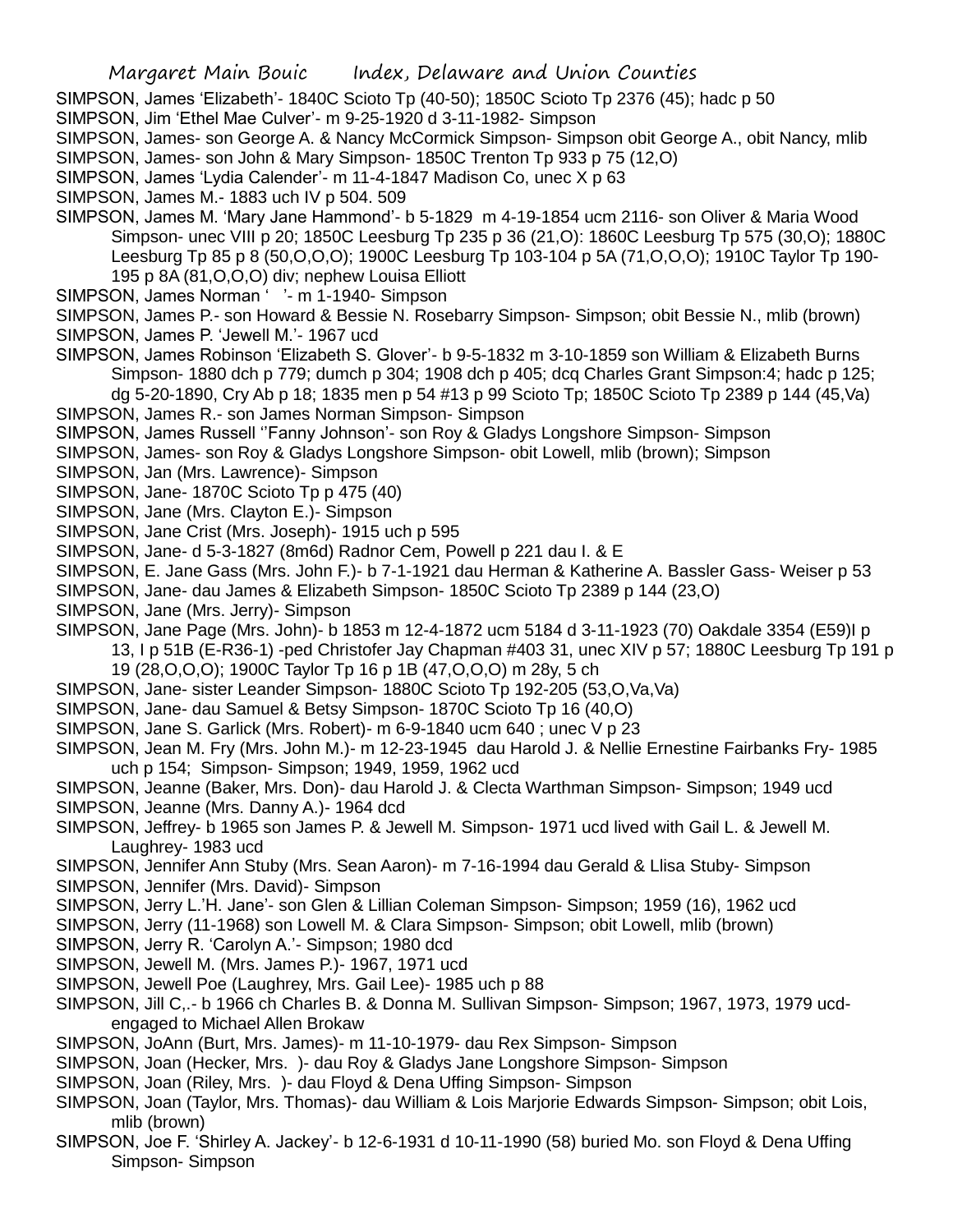- SIMPSON, John- d 9-18-1851 (78) Blues Creek or Scott Cem, djlm p 76
- SIMPSON, John- b 1845 d 12-25-1925 Oakdale 3771 (E57) I p 51B (E-R36-12); 1900C Taylor Tp 16 p 1B (52,O,Eng,O)
- SIMPSON, John- 1840C Marlborough Tp p 248 (20-30)
- SIMPSON, John- 1835 men p 9 #220 p 10 Berkshire Tp
- SIMPSON, John,Jr.- 1835 men p 9 #222 p 10 Berkshire Tp
- SIMPSON, John,Jr- 1850C Taylor Tp 1116-1134 p 166 (23,O)
- SIMPSON, John- d 5-28-1928 (93) Oakdale 4036 (County Grounds)
- SIMPSON, John- b 3-1847 1900C Union Tp 187-194 p 10A (53,Md,Md,Md)
- SIMPSON, John- b Md 3-26-1856 d 5-28-1928 Union Tp; uninf p 17
- SIMPSON, John- 1840C Leesburg Tp 10B (60-70)
- SIMPSON, John A.- 1908 dch p 405
- SIMPSON, John- parent of Christina D. Simpson
- SIMPSON, John 'Charlotte Slutz'- b 1821 d 1865 son John Simpson- ped Mary Altman Seslar #59 14; unec IV p 4
- SIMPSON, John- ped Mary Altman Seslar #59 28; unec IV p 4
- SIMPSON, John 'Eliza Adeline McKitrick'- m 1894- McKitrick 4 331
- SIMPSON, John 'Elizabeth'- 1870C Claibourne Tp 176-174 p 22 (70,Eng)' 1880C Claibourne Tp 168-177 p 17 (79,Eng,Eng,Eng)
- SIMPSON, John 'Elizabeth Stumb'- m 10-8-1863 ucm 3479; unec XXI p 8; 1883 uch V p 676; mt 10-28-1863, Abs p 12
- SIMPSON, John F. 'E. Jane Gass'- Weiser p 53
- SIMPSON, John F. 'Katherine Herd'- b 3-21-1908 m 8-13-1934 d 8-5-1991 (83) Oakdale Dem- son Orrie & Gertrude Melching Simpson- Simpson
- SIMPSON, John- brother George W.- mt 1-9-1901, Abs p 1
- SIMPSON, John 'Hannah'- 1850C Taylor Tp 1116-1134 p 166 (78,Eng)
- SIMPSON, John 'Jane Page'- m 12-4-1872 ucm 5184; ped Christofer Jay Chapman #403, unec XIV p 57; 1880C Leesburg Tp 191 p 19 (37,O,O,O)
- SIMPSON, John 'Jean Cantrell'- Simpson
- SIMPSON, John- son John & Jean Cantrell Simpson- Simpson
- SIMPSON, John- son Joseph & Abby Jane Grist Simpson- 1860C Taylor Tp 1006-1023 p 133 (12,O); 1870C Taylor Tp 145-137 p 17 (22,O)
- SIMPSON, John- son John L. & Bonnie F. Simpson- 1964(3) dcd
- SIMPSON, John "Crawdad" 'Jean'- son John Wesley & Nellie Reed Simpson- Simpson
- SIMPSON, John- d Sunday-son of Lafaette- Madison Co Democrat 9-17-1879, unec XII p 8
- SIMPSON, John L. 'Bonnie F.'- 1964 dcd
- SIMPSON, John L.- son John F. & Katherine Herd Simpson- Simpson
- SIMPSON, John 'Lucreita Hull'- m 2-28-1839 dcm
- SIMPSON, John M.- Simpson
- SIMPSON, John 'Margaret Spitzer'- b 1836 ped Virginia Mae Scott Hayden #4458 30, unec XVII p 47, 55
- SIMPSON, John 'Mary'- b 8-13-1799 d 4-17-1881 Claibourne Cem p 9
- SIMPSON, John 'Mary'- 1850C Trenton Tp 933 p 75 (50,Eng)
- SIMPSON, John 'Mary McCoy'- m 2-2-1837 dcm
- SIMPSON, John M. 'Jean M. Fry'- m 12-23-1945 Simpson; 1985 uch p 15; 1959, 1962 ucd
- SIMPSON, John Odell- son Mr. & Mrs. John King- Simpson- engaged to Camille Suzanne Cox
- SIMPSON, John- son Orrie & Gertrude Melching Simpson- Simpson; obit Clarence H., mlib (brown)
- SIMPSON, John son Roy & Gladys Longshore Simpson- obit Lowell, mlib (brown)
- SIMPSON, John Wesley 'Nellie Reed'- b 1882 d 10-31-1929 Oakdale II p 57 (B-R13-3) son Thomas & Mary
- Ellen Martin Simpson- ped Nancy Arlene Simpson Breuer #790 4, unec XXII p 69; Simpson
- SIMPSON, John- son William & Elizabeth Burns Simpson- dumch p 304
- SIMPSON, John William 'Luana Idena Wymer'- m 9-14-1973 son Rev. Willard Simpson- Simpson
- SIMPSON, Joni (Tracy, Mrs. Christopher)- m 1-16-1982 dau Franklin & Madelyn Simpson- Simpson
- SIMPSON, Joshua- son Carrie Simpson- Simpson
- SIMPSON, Joseph- uccp p 30 Naturalized JB 3 p 262
- SIMPSON, Joseph- 1835 men p 9 #221 p 10 Berkshire Tp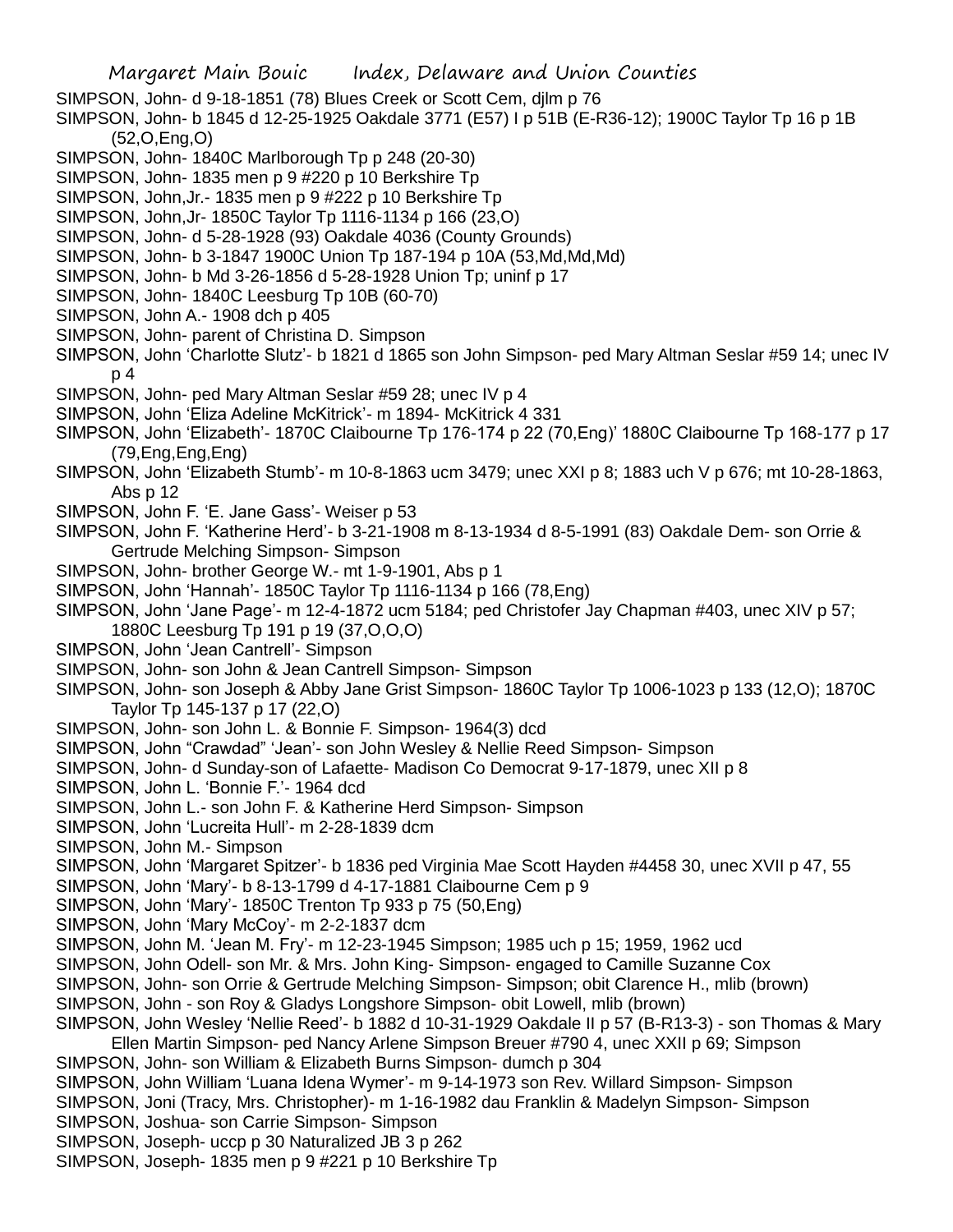- Margaret Main Bouic Index, Delaware and Union Counties
- SIMPSON, Joseph NAT, Eng 10-3-1846, JB3 p 262; uccp p 30
- SIMPSON, Joseph- d 3-20-1870 (61-3-12) Blues Creek/Scott Cem, djlm p 76
- SIMPSON, Joseph 'Abby Jane Gri(e)st'- m 4-10-1855 dcm d 3-20-1869- 1915 uch p 575; 1883 uch V p 691, 679; 1860C Taylor Tp 1006-1023 (51,Eng)
- SIMPSON, Joseph 'Abigail'- 1985 uch p 88
- SIMPSON, Joseph- d 3-20-1851 son J. & A. J.- BluesCreek/Scott Cem djlm p 77
- SIMPSON, Joseph- son John & Hannah Simpson- 1850C Taylor Tp 1116-1134 p 166 (36,Eng)
- SIMPSON, Joseph- son Joseph & Jane Grist Simpson- 1915 uch p 595
- SIMPSON, Joseph 'Margaret Duvall'- b 1808 m 5-6-1847 ucm 1214c d 1873 ped Nancy Arline Breuer #790 16; unec VII p 25, XXII p 69
- SIMPSON, J. R.- d, funeral Wednesday, Oak Grove Cem- dg 6-2-1905, Cry Ab p 31; sons Ed, Louis D., D. M., brothers Walter, William. Henry
- SIMPSON, Julia- dau Graham & Mary Simpson- 1870C Leesburg Tp 98-100 p 12 (8,O)
- SIMPSON, Julia B. (Curnutt, Mrs. Sherman)- sister Ada Simpson Cary- 1915 uch p 1007
- SIMPSON, Julia B.- dau James & Mary J. Hammond Simpson- 1880C Leesburg Tp 85 p 8 (19,O,O,O)
- SIMPSON, Juliet M. (Metzger, Mrs. George)- m 5-29-1869 ucn 4553- dau Oliver & Maria A. Wood Simpson-1850C Leesburg Tp 235 p 36 (7,O); 1900C Leesburg Tp 125-126 p 6A (56,O,O,O) m 31y, 2 ch; unec IV p 66, slip
- SIMPSON, Karen (Mrs. Paul G.)- 1981 ucd
- SIMPSON, Karie Ann- b 9-16-1984 dau Elmer D. & –Jerew Simpson- Simpson
- SIMPSON, Karie McWherter (Mrs. William)- dau Earl & Kay McWherter- Simpson
- SIMPSON, Katherine Herd (Mrs. John F.)- m 8-13-1934- Simpson
- SIMPSON, Kathrine Collett Jackson (Mrs. Walter J.)- m 9-17-1987- son Charles B. Simpson- Simpson
- SIMPSON, Kathryn- 1967, 1973 ucd
- SIMPSON, Kathryn Janet Shafer (Mrs. Burr A.)- Simpson
- SIMPSON, Kathryn L. Kahley (Mrs. )- b 12-9-1921 d 2-13-2002 (980) bur Kenton dau Wellington J. & Dailie Hevner Kahley- Simpson
- SIMPSON, Kathy Angelbeck (Mrs. William)(Williams, Mrs. Edward) b 7-9-1955 m 1980 dau Clarence & Patricia Finley Angelbeck- St. Paul p 112
- SIMPSON, Kathy- dau Clayton E. & Jane Simpson- Simpson
- SIMPSON, Keitha Sigman (Mrs. Gary Allen)- m 12-28-1968 dau T. Sigman- Simpson
- SIMPSON, Kenneth- son Addison D. & Ellen Simpson- Simpson; 1961(13), 1964 dcd
- SIMPSON, Kenneth N.'Lynn McCallister'- b 1952 son Norman D. & Helen L. Rees Simpson- Simpson; 1967, 1971, 1977, 1979, 1981, 1983 ucd
- SIMPSON, Kyle Logan- b 9-24-1900 d 4-17-2001 (10) son Bryan May and Connie Lynne Simpson- Simpson
- SIMPSON, ----(Mrs. L.)- 1908 dch p 430
- SIMPSON, LaMoyne 'Dottie'- 1973, 1975, 1977, 1979, 1981 ucd
- SIMPSON, Dr. L. B.- Oak Grove Cem, brother Miss Mary G. Simpson, dg 11-11-1910, Cry Ab p 170; 1908 dch p 371; Fowler p 104, 105; 1976 dch p 296; dg 4-19-1907, Cry Ab p 36
- SIMPSON, Larry 'Candy'- son Howard & Bessie N. Roseberry Simpson- Simpson; obit Bessie N., mlib (brown); 1975, 1977, 1983 ucd
- SIMPSON, Laurie (Kimbrell, Mrs. Kelly)- dau John & Jean Cantrell Simpson- Simpson
- SIMPSON, Laurence M.- b 4-3-1893 Berkshire Tp son Harley Simpson- dcbirths
- SIMPSON, Lawrence 'Jan'- son Paul F. & Elizabeth Ann Simpson- Simpson
- SIMPSON, William Leander 'Lofanny Carr'- Bean (11114); 1870C Scioto Tp p 477 (20); 1880C Scioto Tp 192- 205 (32,O ,Va,Va) brother Jane Simpson
- SIMPSON, Lee 'Elizabeth'- 1985 uch p 85; 1967, 1971, 1973, 1975, 1977, 1979, 1981, 1983 ucd; house builder
- SIMPSON, Lee- brother Henry Lawrence Simpson- Simpson
- SIMPSON, Lee- son John F. & Katherine Herd Simpson- Simpson
- SIMPSON, Leslie- 1908 dch p 405
- SIMPSON, Levi T. 'Nellie O. Hoskinson'- Simpson
- SIMPSON, Lewanda Brandberry (Mrs. James)- b 8-2-1925 m 1-22-1941 d 2-14-1998 (72) Bellefontaine Cemdau Emerson & Nellie Foust Brandberry- Simpson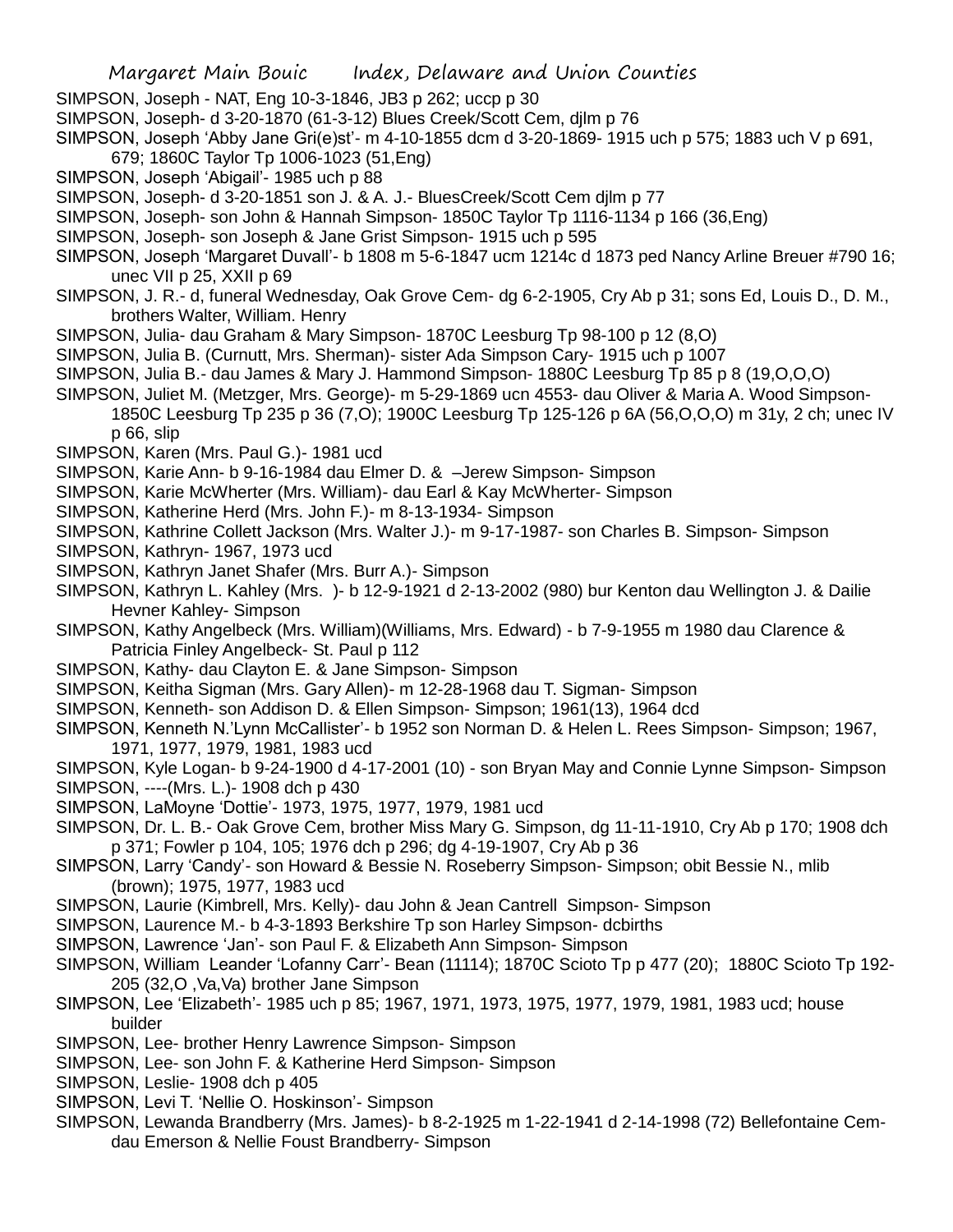- SIMPSON, Lillian K./ R. (Mrs. Glen A.)- b 1-16-1915 d 12-27-2002 Maple Grove Cem- dau William & Eva Marie Schafer Coleman- Simpson;1959, 1962, 1967, 1971, 1973, 1975, 1977, 1979, 1981, 1983 ucd
- SIMPSON, Lillie- d 1889- sister Ada Simpson Cary- 1915 uch p 1007
- SIMPSON, Lillie- dau Graham & Mary Simpson- 1870C Leesburg Tp 98-100 p 12 (6,O)
- SIMPSON, Lillie- dau James & Mary Jane Hammond Simpson- 1880C Leesburg Tp 85 p 8 (14,O,O,O)
- SIMPSON, Lillie (Riley, Mrs. Francis M.)- m 10-1-1885 ucm (Hearl)
- SIMPSON, Linda- dau Charles K. & Roberta J. Simpson- 1964(14) dcd
- SIMPSON, Linda Schneider (Mrs.Dennis)- m 9-23-1972 dau Walter Schneider- Simpson; obit Todd, mlib (brown); 1983 ucd
- SIMPSON, Lloyd David brother Russell Simpson Simpson
- SIMPSON, Lofanny Carr (Mrs. William Leander)- d 7-7/22-1882 (41y) New Millcreek Cem p 19, Powell p 250; dau Benjamin & Elizabeth Crain Carr- Bean 11114
- SIMPSON, Lois Marjorie Edwards (Mrs. William)- b 12-23-1908 d 6-30-1980 dau E. D. & Harriet Crary Edwards- Simpson; obit, mlib (brown); 967, 1971, 1973, 1975, 1977, 1979 ucd
- SIMPSON, Lola (Lackey, Mrs. )- dau Ned E. & Alpha Caldwell Simpson- Simpson
- SIMPSON, Lon 'Mary E. Aldrich'- b Ky- dcb (George Oliver)
- SIMPSON, Louis B.- son James Robinson & Elizabeth S. Glover Simpson- 1880 dch p 779; dumch p 305
- SIMPSON, Louis D.- son of J. R. Simpson, dg 6-2-1905, Cry Ab p 31
- SIMPSON, Louisa (Brees, Mrs. Samuel)- m 12-21-1850 ucm 1611, unec VIII p 4, XIV p 47- dau Solomon & Eleanor Carlisle Simpson- 1883 uch V p 672; 1850C Washington Tp 1171-1189 p 175 (17,O)
- SIMPSON, Louise (Arborgast, Mrs. Harrison)- dau Charles & Geneva Peever Simpson- Simpson
- SIMPSON, Lowell M.'Clara'- d 8-11-1968 (36) son Roy & Gladys Jane Longshore Simpson; obit, mlib (brown)
- SIMPSON, Lucille (Thrush, Mrs. )- b 3-5-1904 d 8-30-1983 (79) bur Cedar Hill Cem, Newark- dau John
- Wesley & Nellie Reed Simpson- Simpson
- SIMPSON, Lucretia Hull (Mrs. John)- m 2-28-1839 dcm
- SIMPSON, Lula A.- dau John & Jane Simpson- 1880C Leesburg Tp 191 p 19 (4,O,O,O)
- SIMPSON, L. W.- Center Village Cem (1-2-2)
- SIMPSON, Lydia Calender (Mrs. James)- m 11-4-1847 Madison Co, unec X p 63
- SIMPSON, Lynn (Mrs. Kenneth)- Simpson
- SIMPSON, Mabel (Christian, Mrs. )- sister Henry Lawrence Simpson- Simpson
- SIMPSON, Mary Vorannon (Mrs. Samuel)- m 10-23-1828 ucm 155, unec II p 26
- SIMPSON, Mildred J. 4-4-1895 Berkshire Tp dau Harley & Luella Richardson Simpson- dcbirths
- SIMPSON, Nathan T.- b 6-14-1875 Porter Tp son Leonidus & Mary E. Aldridge Simpson- dcbirths
- SIMPSON, Neil Mac 'Blanche Chappell'- b 1906 m 11-1929- d 11-16-1981 Oakdale II p 154 (M-R24-12); son
- George A. & Nancy McCormick Simpson- Simpson; obit Nancy, obit George A. , obit Blanche, mlib SIMPSON, Mack- Pabst 7 p 15
- SIMPSON, Madelyn Marie Smith (Mrs. Franklin)(Clapham, Mrs. Odie)- Simpson
- SIMPSON, Mamie Ada (Shirk, Mrs. Don B.)- 1985 uch p 127
- SIMPSON, Maralene (Sines, Mrs. Paul)- m 2-28-1970 dau John M. & Jean M. Fry Simpson- Simpson; 1959(11), 1962 ucd
- SIMPSON, Marcella (Dunham, Mrs. Donald)- dau Gerald S. & Ruth Griffin Simpson- Simpson
- SIMPSON, Margaret- 1850C Taylor Tp 1116-1134 p 166 (27,D. C.)
- SIMPSON, Margaret (Box, Mrs. )- dau Floyd & Dena Uffing Simpson- Simpson
- SIMPSON, Margaret (Cooper, Mrs. Hiram Peter)- b 5-24-1838 m 4-6-1855 d 1-20-1931 Indiana- Weiser p 559
- SIMPSON, Margaret Duvall (Mrs. Joseph)- m 5-6-1847 ucm 1214 d abt 1854- ped Nancy Arlene Simpson Breuer #790 17; unec VII p 25, XXII p 69
- SIMPSON, Margaret (Hamilton, Mrs. Paul E. )- b 5-17-1910 m 12-31-1928 d 5-19-1976 Oakdale I p 133 (M-RE-5)- dau John Wesley & Nellie Reed Simpson- Simpson
- SIMPSON, Margaret (Mrs. Joseph)- d 12-22-1853 (43) Bluescreek/Scott Cem- djlm p 76
- SIMPSON, Margaret (Larkum, Mrs. Cyrus)- m 8-28-1840 dcm d 5-28-1849 (28-8) Bokescreek Cem p 47; 1880 dch p 803; Larcom
- SIMPSON, Margaret Spitzer (Mrs. John)- b 1819 ped Virginia Mae Scott Hayden #458 31; unec XVII p 47, 55
- SIMPSON, Marguerite (Bevan, Mrs. James)- dau Edward & Nellie Grant Simpson- Simpson; Main 1316132612; Asp 2397y-2
- SIMPSON, Marguerite G.- sister D. M. Simpson- dg 4-19-1907, Cry Ab p 36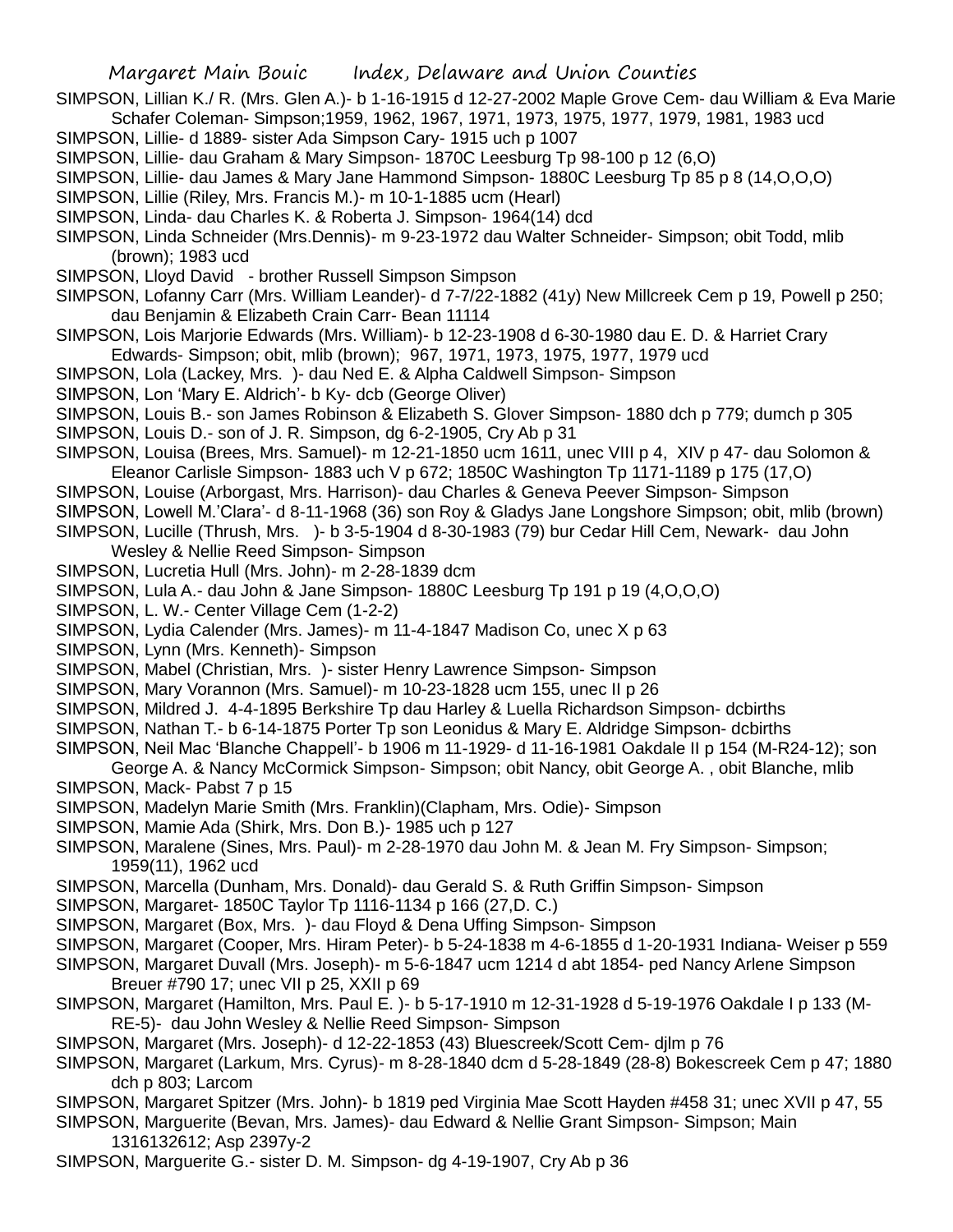- SIMPSON, Maria A. Wood (Mrs. Oliver)- b 2-1812 m 1-23-1830 ucm (Hearl) -mother-in-law of George & Juliette Metzger- 1915 uch p 510; 1830C Leesburg Tp 508 p 299 (15-20); 1840C Lees Tp 131 (20-30); 1850C Lees. Tp 235 p 36 937,O); 1870C Lees. Tp 223-230 p 28 (59,O); 1880C Leesburg Tp 86 p 8 (68,O,NJ.NJ) 1900C Leesburg Tp 125-126 p 6A (88,O,Pa,Pa) 2 ch
- SIMPSON, Mark Allen 'Melanie Ellen Kriel'- m 4-26-1980 son Ralph Simpson- Simpson
- SIMPSON, Marsha Nell (Williams, Mrs. Dean A. )- dau John M. & Jean M. Fry Simpson- Simpson; 1959 (12), 1962 ucd
- SIMPSON, Marshall- 1979 ucd
- SIMPSON, Marshall H. son Howard & Bessie N. Roseberry Simpson- Simpson; obit Bessie, mlib (brown); 1967, 1971, 1977, 1979, 1981 ucd
- SIMPSON, Martha (Landers, Mrs. John )- dau Floyd & Corda Catherine Snider Simpson- Simpson
- SIMPSON, Mary- Pabst 7 p 15
- SIMPSON, Mary- 1870C Troy Tp p 527 (8)
- SIMPSON, Mary Ann (Norris, Mrs. Gerald B.)- m 12-4-1943- Simpson
- SIMPSON, Mary (Boyd, Mrs. James H.)- m 5-31-1849- dcc Charlotte Davids Davis 23
- SIMPSON, Mary Brannon (Mrs. Samuel)- d 1891 bur Brannan Cem, Leesburg Tp; Simpson Hist p 11; 1883 uch III p 288, m 1828 see Voranon; unec XI p 7
- SIMPSON, Mary E.- 1860C Claibourne Tp 603 (7,O); 1870C Claib. Tp 176-174 p 22 (17,O)
- SIMPSON, Mary E. Aldrich (Mrs. Lon)- dcb (George Oliver) (26-1876)
- SIMPSON, Mary E. (Jenkins, Mrs. James)- m 8-25-1871 ucm 4959
- SIMPSON, Mary Ellen (Mrs. Thomas J.)- b 1857 d 1893 York Cem p 40
- SIMPSON, Mary Ellen Martin (Mrs. Thomas J.)- b 1857 m 8-11-1872 ucm (Hearl) d 1893 York Cem p 40; 1883 uch V p 691; djlm p 76; ped Nancy Arlene Simpson Breuer #790 9; unec XXII p 69
- SIMPSON, Mary G. d Thursday, Columbus, (50) sister E. W. dg 11-15-1910, Cry Ab p 171
- SIMPSON, Mary (Mrs. Graham)- 1870C Leesburg Tp 98-100 p 12 (36,NY)
- SIMPSON, Mary- dau James Robinson & Elizabeth S. Glover Simpson- 1880 dch p 779; dumch p 305
- SIMPSON, Mary Jane (80-1912) d 2-19-1912, uninf p 15
- SIMPSON, Mary Jane Hammond (Mrs. James M.)- m 4-19-1854 ucm 2116; unec VII p 20; 1860C Leesburg Tp 575 (27,O); 1880C Leesburg Tp 85 p 8 (48,O,O,O)
- SIMPSON, Mary (Mrs. John)- d 1-20-1861 (65) Claibourne Cen p 9; 1850C Trenton Tp 933 p 75 (54,Pa)
- SIMPSON, Mary McCoy (Mrs. John)- m 2-2-1837 dcm
- SIMPSON, Mary (McKitrick, Mrs. Patrick)- McKitrick p 440, 441, 442, 443, 450
- SIMPSON, Mary Maria Wigle (Mrs. Alexander)- m 9-25-1842 ucm 819; unec V p 60
- SIMPSON, Mary Ann Wigle (Mrs. Alexander)- m 12-13-1842 ucm 819
- SIMPSON, Mary (Miller, Mrs. )- sister Jack Guy Simpson- Simpson
- SIMPSON, Mary Rosella Bagley (Mrs. Addison Arthur)- Bagley p 11
- SIMPSON, Mary Sagar (Mrs. William)- m 6-18-1838 ucm 496; unec III p 37
- SIMPSON, Mary (Mrs. Samuel) desertion, dcga p 59 Ohio State Gazette- see Mary Brannan
- SIMPSON, Mary S.- dau Isaac & Ruth A. Scudder Simpson- 1860C Washington Tp 1446-1456 p 196 (11,O)
- SIMPSON, Mary Susann (Thon, Mrs. David)- dau Paul F. & Elizabeth Ann Simpson- Simpson
- SIMPSON, Mary Vorannon (Mrs. Samuel)- m 10-23-1828 ucm 155
- SIMPSON, Mary (Mrs. W. B.)- d 11-8-1922 SR York Cem, Sec C p 79
- SIMPSON, Mary (Winston, Mrs. William)- m 3-10-1921 d 10-31-1997 (97) Oakdale -dau George Alvin & Nancy Jane McCormick Simpson- Simpson; Winston; Freshwater p 190; obit Nancy, obit George A., mlib

SIMPSON, Matilda (Hardin, Mrs. Conrad)- b 5-17-1850 m 1-10-1872 d 6-9-1926 dau John & Margaret Spitzer

- Simpson- ped Virginia Mae Scott Hayden #458 15; unec XVII p 47, 55
- SIMPSON, Maude Young (Mrs.James Arthur)- Simpson
- SIMPSON, Maxine (Mayberry, Mrs. John M. )- m 3-28-1943 dau John Wesley & Nellie Reed Simpson-Simpson
- SIMPSON, May- dau Graham & Mary Simpson- 1870C Leesburg Tp 98-100 p 12 (13,O)
- SIMPSON, Melanie Ellen Kriel (Mrs. Mark Allen)- m 4-26-1980 dau Mr. & Mrs. Wm. Moen- Simpson
- SIMPSON, Michael "Mike' Franklin- b 7-15-1956 d 12-31-2000 (44) Oakdale son Franklin Simpson & Madelyn Marie Smith Clapham - Simpson
- SIMPSON, Michael- son John L. & Bonnie F. Simpson- 1964(2) dcd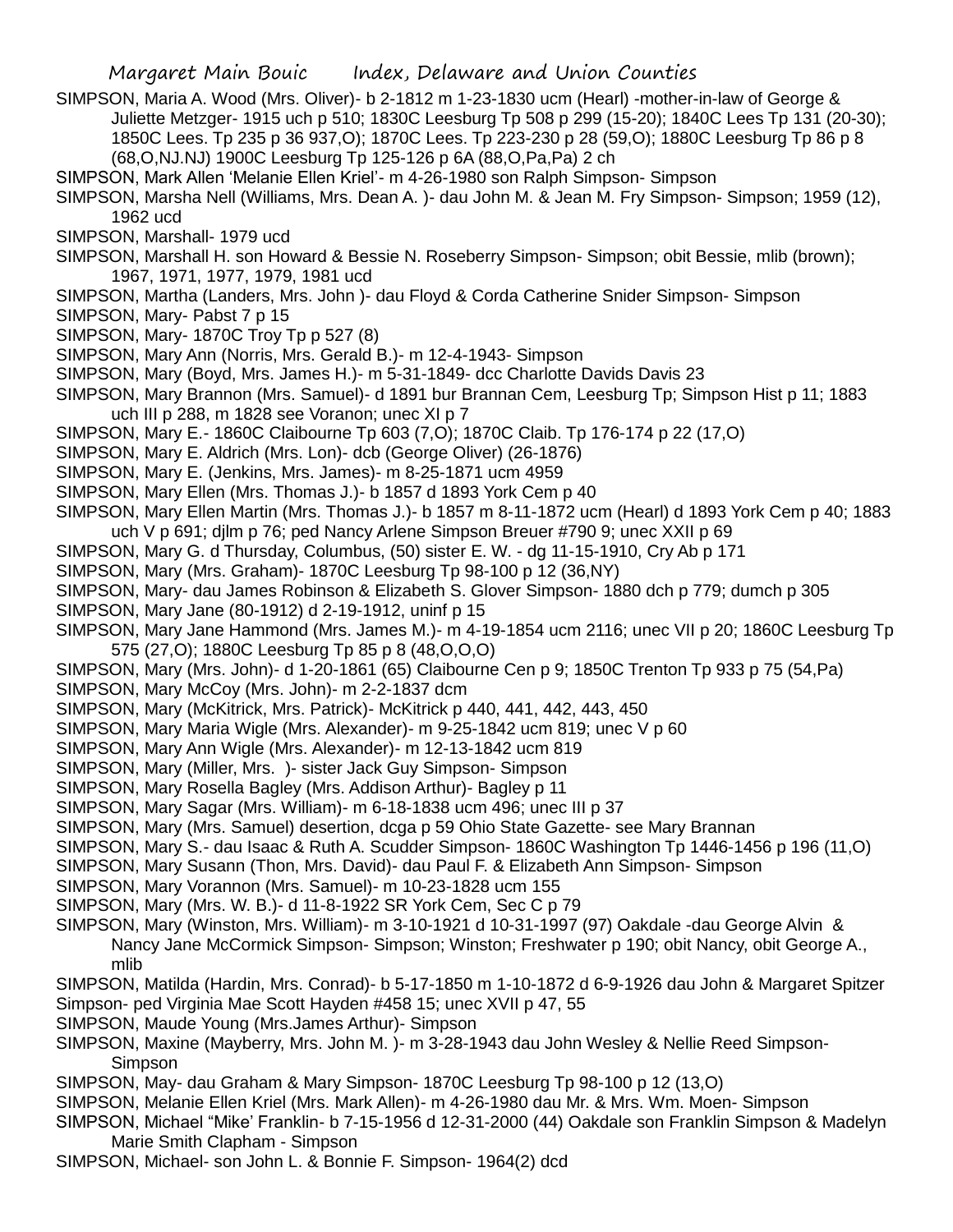SIMPSON, Michelle Kay Silveous (Mrs. Tracy Scott)- m 6-30-1984 dau Charles D. Silveous- Simpson

- SIMPSON, Michelle (Mrs. Walter)- Simpson
- SIMPSON, Milan 'Brenda'- son Charles D. & Anna Benesova Simpson- Simpson
- SIMPSON, Mildred B. Neill (Guy, Mrs, )(Mrs. Ralph B. )- b 3-28-1916 d 2-26-2001 Oakdale Cem- dau Benjamin Cecil & Ursula Clara Wester Neill- Simpson
- SIMPSON, Mildred (Buck, Mrs. William Niles)- m 1-1947- Weiser p 433
- SIMPSON, Mildred I. (Evans, Mrs. Russell)- b 3-7-1906 m 10-15-1929 d 1979 dau Orrie & Gertrude Melching Simpson- Simpson; obit Clarence H. mlib (brown)
- SIMPSON, Mildred Mearl- d 8-1-1903 SR York Cem p 40
- SIMPSON, Mildred (Mrs. Ned E.)- Simpson
- SIMPSON, Miriam (Jackson, Mrs. Harold)- dau Charles & Geneva Peever Simpson- Simpson
- SIMPSON, Mitzi (Ellis, Mrs. )- dau Raymond l. & Ruth Adams Simpson- Simpson
- SIMPSON, Molly J. VanAuken (Mrs. Charles William)- m 2-13-1995- Simpson
- SIMPSON, Nancy Arlene (Breuer, Mrs. Franz)- b 10-8-1938 m 1983 dau Russell Fay & DeLorus Baker Simpson- ped #790 1; unec XXII p 69; Simpson
- SIMPSON, Nancy (Mrs. Harry C)- 1979 ucd
- SIMPSON, Nancy Jean McCormick (Mrs. George A.)-b 9-3-1880 m 5-29-1897 ucm (Hearl) d 9-3-1953 Oakdale II p 28 (G-R1-12) - dau James & Mary Elizabeth Davis McCormick- obit, mlib; Simpson; obit Thomas Edward, mlib (brown); unec IV p 53, slip
- SIMPSON, Nancy (Mrs. Robert)- Simpson
- SIMPSON, Nanette (Taylor, Mrs. Tom)- dau Franklin "Pick" & Amy Lynn Simpson- Simpson
- SIMPSON, Ned E. 'Alpha Caldwell'- Simpson
- SIMPSON, Ned J. 'Mildred'- son Ned E. & Alpha Caldwell Simpson- Simpson
- SIMPSON, Neil Max 'Blanche Chappell'- b 7-26-1906 m 11-16-1920 d 11-16-1981- son George & Nancy McCormick Simpson- Simpson
- SIMPSON, Nellie Grant (Mrs. Edward Walter)- d 1-20-1964 Marlborough Cem- dau Silas A. & Sarah Margaret Main Grant- dcq CS:3; Asp 2397y; Simpson; Main 13161261 ; dg 3-24-1908, dg 3-27-1908, p 119, 121
- SIMPSON, Nellie O. Hoskinson (Mrs. Levi T.)- Simpson
- SIMPSON, Nellie Reed (Mrs. John Wesley)- b 8-15-1882 m 1903 d 9-23-1962 Oakdale II p 57 9G-R13-3)- dau Alexander & Mary Walker Reed- Simpson; ped Nancy Arlene Simpson Breuer #790 5; unec XXII p 69; 1910C Paris Tp 66-68 p 4B (27,O,O,O) m 7y
- SIMPSON, Nelson- son Otice Alvin Simpson- Simpson
- SIMPSON, Norman son James Arthur & Maude Young Simpson- Simpson
- SIMPSON, Norman M. D,.'Helen L.Rees'- m 6-1-1951 son Gerald S. & Ruth Griffin Simpson- Simpson; 1949, 1967, 1971, 1973, 1975, 1977, 1979, 1981, 1983 ucd
- SIMPSON, Ola L. (Mrs. Reed Carlton)- 1967, 1971, 1973, 1975, 1977, 1979, 1981, 1983 ucd
- SIMPSON, Olive B.- sister Ada Simpson Cary- 1915 uch p 1007; 1883 uch V p 676
- SIMPSON, Olive- dau James M. & Mary J. Hammond Simpson- 1860C Leesburg Tp 575 (3,O)
- SIMPSON, Oliva/Oliver 'Maria Wood'- m 1-23-1830 ucm 195- son Alexander III & Abigail Sanders Simpson; Simpson History p 10; 1915 uch p 510l 1883 uch IV p 504, 509; brother Samuel Simpson; 1830C Leesburg Tp 508 p 299 920-03); 1840C Lees Tp 1131 (30-40); 1850C Lees. Tp 235 p 36 (43,o); 1870C
	- Lees. Tp 223-230 p 28 (61,O); 1880C Leesburg Tp 86 p 8 (72,O,NJ,Pa)
- SIMPSON, Ollie (Patch, Mrs. Delmore/Delley)- b 8-29-1873 m 4-8-1895 ucm (Hearl) d 10-2-1952 Oakdale I p 45- son John & Jane Patch- 1880C Leesburg Tp 191 p 19 (5,O,O,O)
- SIMPSON, Ollie R.- dau John & Jane Patch- 1880C Leesburg Tp 191 p 19 (6,O,O,O)
- SIMPSON, Omer- d 2-18-1857 Center Village Cem 1-2-2; Powell p 120 (2m)- son L. W. Simpson
- SIMPSON, Opal (Wallace, Mrs. )- sister Henry Lawrence Simpson- Simpson
- SIMPSON, Orha Pearl (Mabery, Mrs. Charles Henry)- b 2-2-1881 d 1953 ped Christofer Jay Chapman #403 15; unec XIV p 57
- SIMPSON, Oria- d 6-18-1914 (39y6m) Oakdale 2662 (E-57)
- SIMPSON, Orie Melching (Mrs. Orie)- dau Frank Melcing & 1st wife- dg 4-29-1913, Cry Ab p 34
- SIMPSON, Orin- son Solomon & Eleanor Carlisle Simpson- 1850C Washington Tp 1171-1159 p 175 (4,O); 1860C Wash. Tp 1445-1455 p 196 (15,O)
- SIMPSON, Orrie 'Gertrude Patch'- b 1874 m 10-8-1898 ucm (Hearl) d 6-18-1818 Oakdale I p 51B (E-R36-12); obit Clarence H. mlib (brown); 1900C Taylor Tp 16-17 p 1B (26,O,O,O) m 2y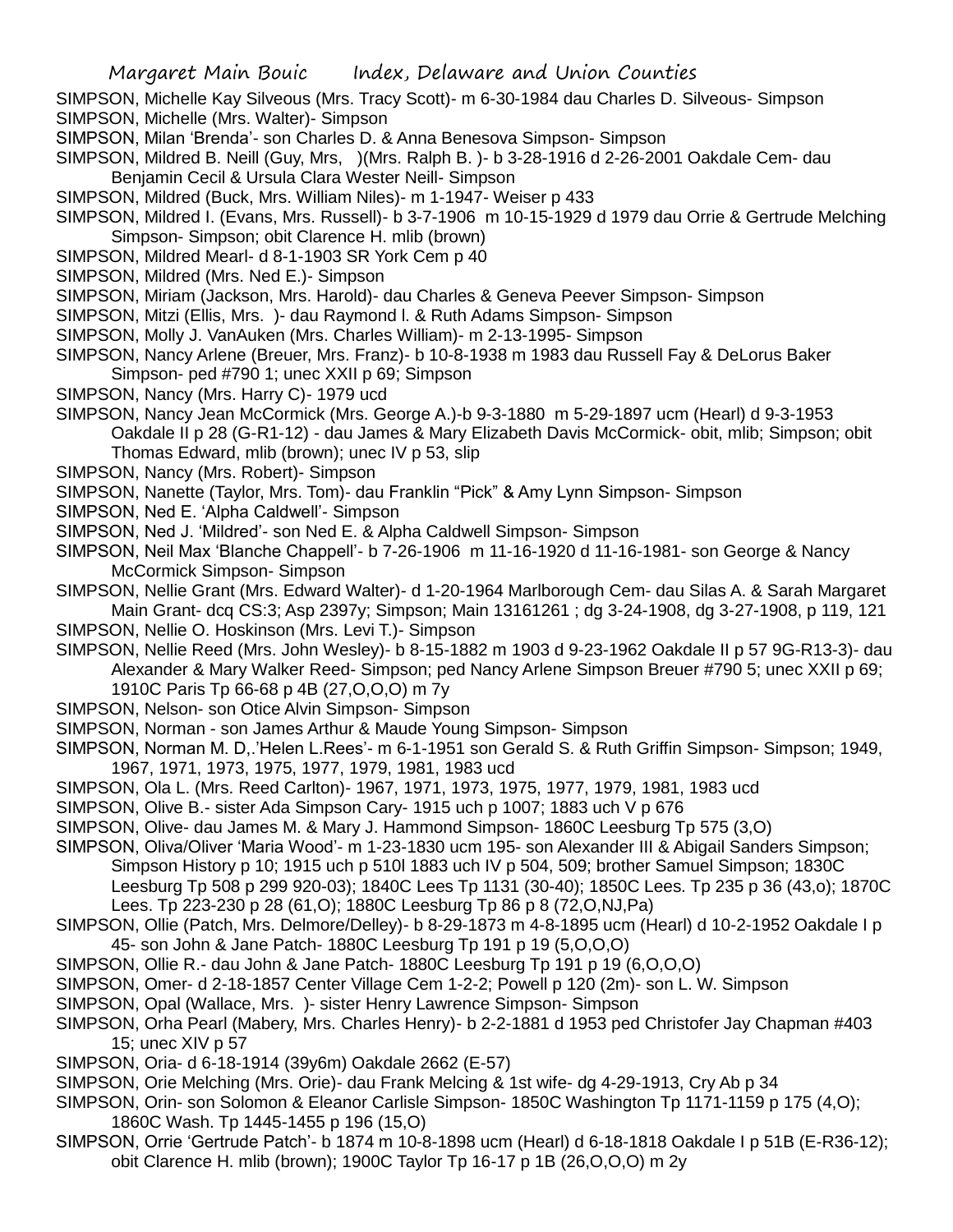- SIMPSON, Orpha P.- son John & Jane Simpson- 1880C Leesburg Tp 191 p 19 (1,O,O,O)
- SIMPSON, Otis/Otice Alvin- b 3-2-1986 (86) Ky.cremated- brother Raymond Simpson Simpson
- SIMPSON, Pamela (Mrs. Elmer D.)- Simpson; 1979, 1981, 1983 ucd
- SIMPSON, Patricia (Detwiler, Mrs. Thomas)- dau Burr A. & Kathryn Janet Shafer Simpson- Simpson
- SIMPSON, Pat (Fenley, Mrs. )- dau Floyd & Dena Uffing Simpson- Simpson
- SIMPSON, Patricia Jayne (Lysaght, Mrs. Thomas Michael)- b 5–27-1963 dau D. Richard & Roberta Smith Simpson- Simpson
- SIMPSON, Patricia (Sherritts, Rev. Ray)- dau Reed Carlton Simpson- Simpson
- SIMPSON, Paul Edward- son Charles Grant & Dorothy Agnes Rogers Simpson- dcq Dorothy Rsimpson :1; Charles Grant Simpson :1; Asp 2397y-1-4; Main 13161326114
- SIMPSON, Paul F. 'Elizabeth Ann'- Simpson
- SIIMPSON, Paul G. 'Karen'- 1981 ucd
- SIMPSON, Paul 'Mary'- d 10-18-1977 Simpson
- SIMPSON, Paul- b 1977 son Paul G. & Karen Simpson- 1981 ucd
- SIMPSON, Pauline (Shanks, Mrs. Dewey)- Simpson
- SIMPSON, Pearl- b 2-1879 dau John & Jane Page Simpson- 1900C Taylor Tp 16 p 1B (21,O,O,O)
- SIMPSON, Pearl (Kirkendall, Mrs. )- sister Henry Lawrence Simpson- Simpson
- SIMPSON, Peter- son Henry Lawrence & Gladys Simpson- Simpson
- SIMPSON, Phoebe A. (Mrs. William T.)- b 1839 d 7-2-1917 York Cem, Sec B. p 76
- SIMPSON, Phyllis Osborne (Mrs. Fred C.)- b 3-25-1914 m 12-24-1942 d 5-30-1997 (83) Milford Cem- dau
- Levan & Neva Collier Osborne- Simpson; 1971, 1973, 1975, 1981, 1983 ucd
- SIMPSON, Phyllis (Mrs. Ralph)'- Simpson
- SIMPSON, Price 'Elizabeth J. Cheney'- m 6-30-1855 ucm (Hearl)
- SIMPSON, Ralph B. 'Helen M. Wibley''Mildred B. Neill Guy'- b 9-6-1913 d 4-24-1990 (76) Oakdale II p 116 (K-
- R4-26)- son John Wesley & Nellie Reed Simpson- Simpson; Marysville p 23; obit Helen, mlib (brown) SIMPSON, Ralph 'Phyllis'- Simpson
- SIMPSON, Ralph- son Ralph & Helen M. Wibley Simpson- Simpson
- SIMPSON, Ramon 'Barbara- son Raymond L. & Ruth Adams Simpson- Simpson
- SIMPSON, Raymond- brother Jack Guy Simpson- Simpson
- SIMPSON, Raymond L.'Ruth Adams'- b 7-8-1911 m 8-1938 d 12-31-1996 (85) Oak Grove Cem- son Benjamin & Susan Wooten Simpson- Adams; Simpson
- SIMPSON, Richard Oliver- b 12-25-1904 Delaware Town son Harley & Luella Richardson Simpson- dcbirths; dg 5-26-1905, Cry Ab p 30 (5 mos)
- SIMPSON, Reed Carlton "Cod" 'Ola L. May'- b 8-4-1915 m 12-1-1964 d 8-29-1998 (83) Oakdale Cem- son John Wesley & Nellie Reed Simpson- Simpson
- SIMPSON, Rees 'Amy'- b 1965 son Norman & Helen Rees Simpson- 1967, 1971, 1973, 1975, 1977, 1981 ucd
- SIMPSON, Regan Elizabeth- b 6-8-1995 dau John & Camille Simpson- Simpson
- SIMPSON, Rex- Simpson
- SIMPSON, Rhonda- b 1968 dau James P. & Jewell M. Simpson- 1971 ucd; lived with Gail L. & Jewell M. Laughrey- 1983 ucd
- SIMPSON, Rhonda S.(Lane, Mrs. Joe)- b 1958 ch Robert N. & Ruth M. Lowe Simpson- Simpson; McKitrick p 271; 19959 (6), 1962, 1967, 1971, 1973, 1975, 1977, 1979 ucd
- SIMPSON, Riannan- b 1979 ch Paul G. & Karen Simpson- 1981 ucd
- SIMPSON, Richard Allen- b 4-19-1947 son John F. & E. Jane Gase Simpson- Weiser p 54
- SIMPSON, D. Richard 'Roberta Smith'- m 2-23-1940 son George A. & Nancy McCormick Simpson- obit George A., obit Nancy, mlib
- SIMPSON, Richard Lee 'Alexe Lace Reed'- m 6-30-1973 son William A. & Alice G. Smith Simpson- Simpson; Reed; 1980 dcd
- SIMPSON, Richard Marlowe 'Avonall Temple'- b 2-29-1916 m 7-7-1936 d 4-20-1992 (76) Hale Cem- son Charles & Geneva Peever Simpson- Simpson
- SIMPSON, Richard M.- son James A. & Evelene Westfall Simpson- Simpson
- SIMPSON, Richard W.- 1964, 1969 dcd, Ashley
- SIMPSON, Robert- 66th Regiment, buried Thursday, Urbana- mt 12-20-1905 p 5 c3; Abs p 30
- SIMPSON, Robert- Union Tp, unec XIV p 35
- SIMPSON, —(Mrs. Robert)- d (41) Bloomington, ILL- dg 6-10-1892 Cry Ab p 95 sister Miss Carrie Renner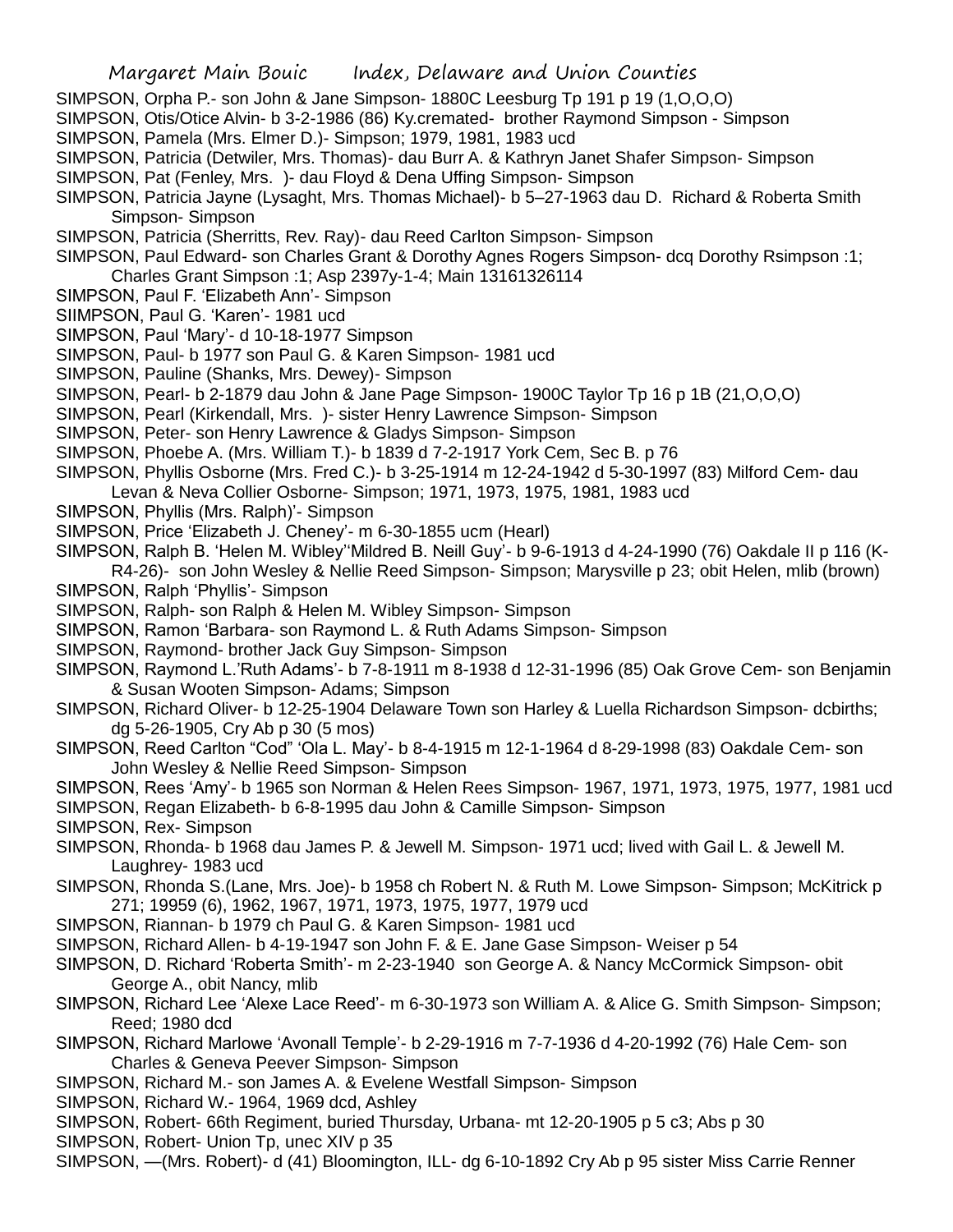- SIMPSON, Robert- son Charles William Simpson- Simpson
- SIMPSON, Robert 'Jane S. Garlick'- m 6-9/3-1840 ucm 640; 1883 uch IV p 436; unec V p 23
- SIMPSON, Robert L.- d 7-30-1897 (2days)- Troy Tp dcd
- SIMPSON, Robert 'Ruth'- son John Wesley & Nellie Reed Simpson- Simpson
- SIMPSON, Rev. Robert L.- unvmec p 26
- SIMPSON, Robert "Bob"N.'Ruth Lowe'- b 3-21-1918 m 10-25-1947 d 9-18-1999 981) Claibourne Cem- son John Wesley & Nellie Reed Simpson- Simpson; McKitrick p 271; 1959, 1962, 1967, 1971, 1973, 1975, 1977, 1979, 1981, 1983 ucd
- SIMPSON, Robert 'Nancy'- b 1953 son Robert N. & Ruth M. Lowe Simpson- Simpson; McKitrick p 271; 1959, 1962, 1967, 1971, 1973, 1975, 1983 ucd
- SIMPSON, Roberta J. (Mrs. Charles K.)- 1964 dcd
- SIMPSON, Roberta Smith (Mrs. D. Richard)- m 2-23-1940- Simpson
- SIMPSON, Rod H.- b 10-31-1943 son William Jerry & Ann Yarrington Simpson- Simpson
- SIMPSON, Ronald B.- 1967 ucd
- SIMPSON, Ron 'Linda'- son Neil Mac & Blanche Chappell Simpson- Simpson; obit Blanche, mlib
- SIMPSON, Ronald G. 'Elizabeth Ruth Strong'- m 12-21-1963 son Neil Max Simpson- Simpson
- SIMPSON, Ronald 'Jjan'- son Robert & Ruth Lowe Simpson- Simpson; McKitrick p 271; 1959 (10), 1962 ucd
- SIMPSON, Rose (Mrs. Howard G.)- Simpson
- SIMPSON, Rose Marie (Arn, Mrs. Richard)- dau Richard Marlowe & Avonall Temple Simpson- Simpson
- SIMPSON, Rose Marie (Gerwig, Mrs. )- dau Charles Grant & Dorothy Agnes Rogers Simpson- dcq Dorothy R Simpson 1; Charles Grant Simpson:1; Asp 2397 y-1-5; Main 13161326116
- SIMPSON, Rosilyn Virginia (DuPont, Mrs. Robert Marvin)- dau Stanley & Corrinne Jackson Simpson; Pabst 6 p 92
- SIMPSON, Roy 'Gladys Jane Longshore'- son John Wesley & Nellie Reed Simpson- Simpson; 1910C Paris Tp 66-68 p 40 (4,O,O,O)
- SIMPSON, Roy M. ' ''Caldonna Steele'- d 5-18-1990- Simpson
- SIMPSON, Ruby J. (Roberts, Mrs. Gary)(Wise, Mrs. )- dau James Norman & Lewanda Brandberry Simpson-Simpson
- SIMPSON, Russell Fay 'Dolores/DeLorus Baker'- b 10-12-1907 m 10-2-1933 d 3-17-1997 son John Wesley & Nellie Reid Simpson 2; ped Nancy Arlene Simpson Breuer #790 2; unec XXII p 69; 1985 uch p7; Simpson
- SIMPSON, Russell David 'Betsy'- b 1-31-1935 son Russell Fay & Delores Baker Simpson- Simpson
- SIMPSON, Ruth Ann Scudder (Mrs. Isaac)- m 9-14-1848 ucm 1344; unec VI p 40
- SIMPSON, Ruth Arline- dau Charles Grant & Dorothy Agnes Rogers Simpson- dcq Dorothy Rogers Ssimpson 1; Charles S Simpson 1' Main 13161326111;
- SIMPSON, Ruth (Bowshier, Mrs. Ernest R. "Ray")- b 6-8-1930 m 12-24-1950 d 5-1-1992 dau Thomas Edward & Thelma Mapes Simpson- Simpson
- SIMPSON, Ruth Griffin (Mrs. Gerald S.)- b 4-5-1903 m 12-24-1921 d 8-30-1982 (79) Maple Grove Cem- dau Charles & Kate Nelsch Griffin- Simpson; 1949, 1959, 1962, 1967 ucd
- SIMPSON, Ruth M. Lowe (Mrs. Robert)- m 10-25-1947 dau Truman Ross & Florence McKitrick Lowe-Simpson; McKitrick p 271; Bovey 4; 1959, 1962, 1967, 1971, 1973, 1975, 1977, 1981 ucd
- SIMPSON, Ruth Scudder (Mrs. Isaac)- m 9-14-1848 ucm 1344; 1860C Washington Tp 1446-1456 p 196 (32,NY)
- SIMPSON, S.- 1880C Claibourne Tp 163-175 p 16 (29,O,NJ,Va) Richwood
- SIMPSON, Sally (Motter, Mrs. Bud)- dau Kathryn L. Kahley Simpson- Simpson
- SIMPSON, Samuel 'Betsy'- 1870C Scioto Tp 16 (68,Va)
- SIMPSON, Samuel 'Mary Brannon' 'Eliza Jane Wood'- b 1803 m (2) 1-19-1843 ucm 861- son Aexander III & Abigail Sanders Simpson; Simpson History p 10 by Harold Mateja,Marysville Lib; unec VI p 3, XI p 7
- SIMPSON, Samuel 'Mary Vorannon/Brannan'- m 10-23-1828 ucm 155, d 1882; 1883 uch III p 288, IV p 523, V p 423; 1915 uch p 453; dcga p 59, 1832, Ohio State Gaz; 1830C Leesburg tp 499 p 298 (20-30); unec II p 26, XVI p 43
- SIMPSON, Samuel- son Solomon & Eleanor Carlisle Simpson- 1883 uch V p 672; 1850C Washington Tp 1171-1189 p 175 (16,O); 1860C Wash Tp 1448-1455 p 196 (25,O)
- SIMPSON, Sandra Kay- b 2-27-1958 dau John F. & E. Jane Gase Simpson- Weiser p 54
- SIMPSON, Sandra L. (Sealey, Mrs. Michael N.)- m 12-6-1986 dau William A. & Alice G. Simpson- Simpson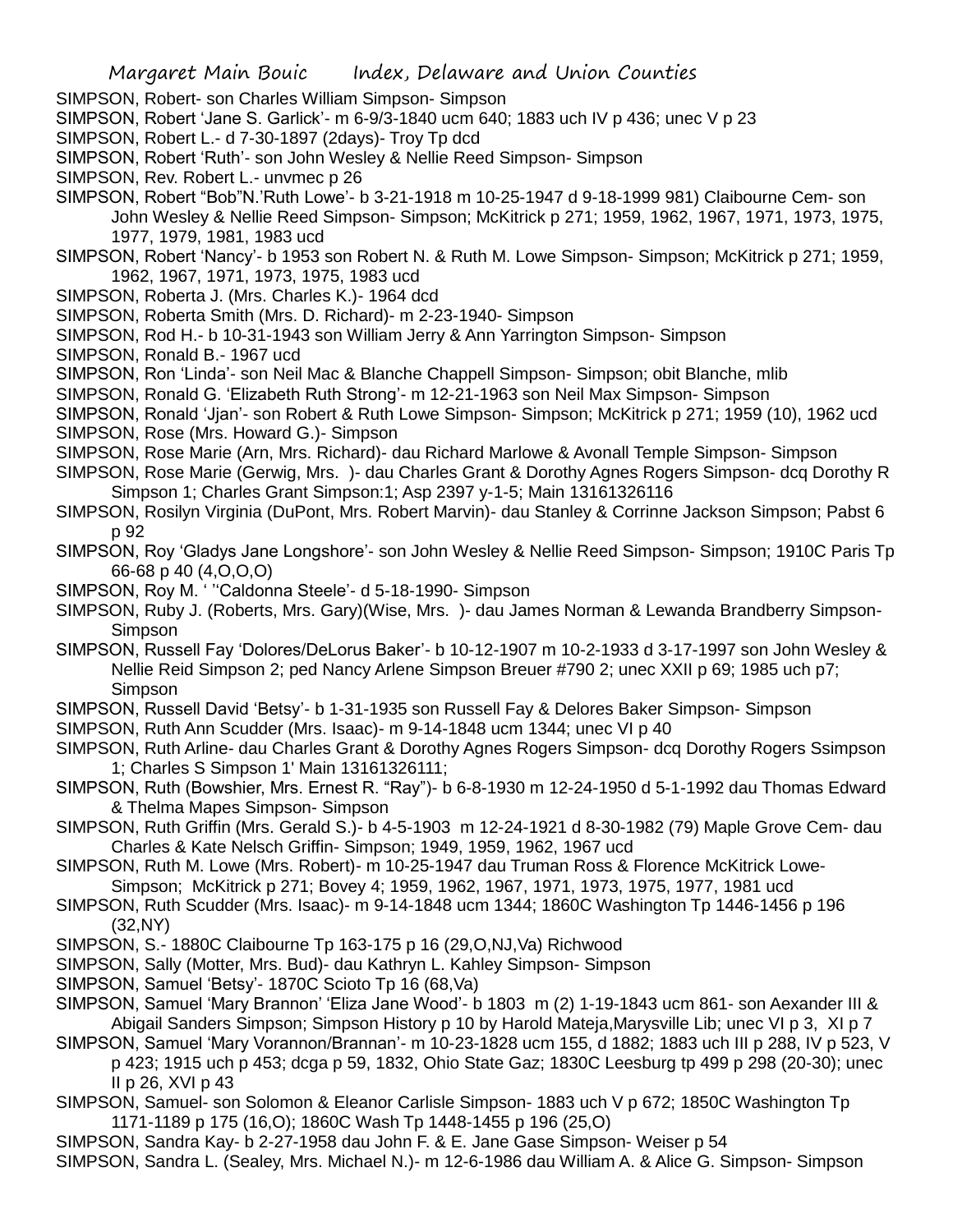- SIMPSON, Sara Jo (Stollar, Mrs. )- dau James A. & Evelene Westfall Simpson- Simpson
- SIMPSON, Sarah A. (Mrs. George)- 1880C Taylor Tp 237-239 p 23 (22,O,Eng,O)
- SIMPSON, Sarah A.- dau Isiah & Emily Simpson- 1850C Harlem Tp 730 p 63 (3,O)
- SIMPSON, Sarah Crane (Mrs. William)- m 10-3-1854 ucm 2178; unec VIII p 20, XVI p 59a
- SIMPSON, Sarah Jo (Stollar, Mrs. Howard Gaylord)- m 5-29-1965 dau James A. Simpson- Simpson
- SIMPSON, Sarah (Mrs. John)- 1860C Claibourne Tp 603 (63,Pa)
- SIMPSON, Sarah (Lee, Mrs. Henry)- b 10-25-1857 m 8-24-1881 d 9-19-1919 Oakdale I p 174 (C-6)- dau
- Joseph & Abigail Simpson- 1985 uch p 595; 1870C Taylor Tp 145-137 p 17 (12,O)
- SIMPSON, Sarah (Metser, Mrs. William)- b 1843 m 7-13-1864 d 1901 McKitrick p 336
- SIMPSON, Sarah S. (Mrs. William)- 1860C Washington Tp 1449-1459 p 196 (25,O)
- SIMPSON, Sean Aaron 'Jennifer Ann Stuby'- b 1974 m 7-16-1994 son Dennis L. & Linda Shneider Simpsonobit Todd Eric, mlib (brown); Simpson; 1983 ucd
- SIMPSON, Shane- son John & Jean Cantrell Simpson- Simpson
- SIMPSON, Shannon Kay (Meeker, Mrs. Luke Alton)- m 3-6-1999 dau Gary & Keitha Simpson- Simpson
- SIMPSON, Shelly- b 1962 ch James P. & Jewell M. Simpson- 1967, 1971, 1981 ucd, Jackson Tp
- SIMPSON, Sherry Lynn- dau Franklin Simpson- Simpson- engaged to David Allen Martin
- SIMPSON, Solomon 'Eleanor Carlisle'- b 12-30-1802 d 5-1866- son Isaac & Susannah Simpson- 1883 uch V p 672; 1850C Washington Tp 1171-1189 p 174 (47,Va)
- SIMPSON, Solomon, d 6-26-1865 son Solomon & Eleanor Carlisle Simpson- 1883 uch IV p
- 518; 1850C Washington Tp 1171-1189 p 175 (3,O); 1860C Wash Tp 1445-1455 p 196 (13,O)
- SIMPSON, Stanley 'Corrine Jackson'- Pabst 6 p 92
- SIMPSON, Stephen D.- son Solomon & Eleanor Carlisle Simpson- 1883 uch V p 672; 1850C Washington Tp 1171-1189 p 174 (21,O)
- SIMPSON, Steven- b 1962 son Lee & Elizabeth Simpson- 1971, 1973, 1975, 1977, 1979, 1981, 1983 ucd
- SIMPSON, Sue (Bender, Mrs. Michael)- dau Richard Marlowe & Avonall Temple Simpson- Simpson
- SIMPSON, Susan (Bumgarner, Mrs. )- dau James A. Simpson- Simpson
- SIMPSON, Susan- granddau Charles Grant Simpson- dcq DRS:1;
- SIMPSON, Susan (Greer, Mrs. )- dau James A. & Evelene Westfall Simpson- Simpson
- SIMPSON, Susan Kaye (Bright, Mrs. Alvin Lee)(Cayford, Mrs. Frederick C.)(Mullady, Mrs. Ed)- b 1955 m(1) 5- 29-1971 (2) 3-21-1975 dau Norman M. & Helen Rees Simpson- Simpson; 1967, 1971, 1973 ucd
- SIMPSON, Susan Marie Stafford (Mrs. Chester E.)- m 7-22-1967 dau Robert W. Stafford- Simpson; 1973, 1975, 1977, 1983 ucd
- SIMPSON, Susan (Wilson, Mrs. )- dau Raymond l. & Ruth Adams Simpson- Simpson
- SIMPSON, Susan Wooten (Mrs. Benjamin)- Simpson
- SIMPSON, Susanna (Fields, Mrs. Thomas)- query, unec V p 30
- SIMPSON, Sylvester- son Solomon 76 Eoeanor Carlisle Simpson- 1850C Washington Tp 1171-1189 p 174 (3/12,O); 1860C Wash Tp 1445-1455 p 196 (10,O); 1870C Wash Tp 19 p 3 (20,O)
- SIMPSON, Sylvia (Winters, Mrs. )- sister Henry Lawrence Simpson- Simpson
- SIMPSON, Tammy Ellen (Cantelberry, Mrs. Christopher Allen)- , 7-13-1985 dau Mrs. Barbara Barker- Simpson
- SIMPSON, Tammy (Nelson, Mrs. )- dau Charles William Simpson- Simpson
- SIMPSON, Tanya (Smith, Mrs. )- dau Charles William Simpson- Simpson
- SIMPSON, Thelma M. "Nana"- b 1903 Raymond Cem, lptw p 27
- SIMPSON, Thelma Mapes (Mrs. Thomas Edward)- b 12-17-1903 d 6-29-1985 (81) Raymond Cem- dau Lemual O. & Louisa Brown Mapes- obit Thomas E., mlib (brown); Simpson; 1949, 1959, 1962, 1967,
	- 1971, 1973, 1975, 1977, 1979, 1981 ucd
- SIMPSON, Theote Menerva- b ca 1832 d 10-13-1834 dau Samuel & Mary Brannon Simpson; unec XI p 9
- SIMPSON, Thomas- b 7-1850; 1900C York Tp 221 p 9B (49,O,Eng,O) wid
- SIMPSON, Thomas Edward 'Thelma Mapes' b 11-29-1898 d 6-9-1977 Raymond Cem, lptw p 27- son George & Nancy McCormick Simpson- Simpson; obit, mlib (brown); 1967,1971, 1973, 1975, 1977 ucd
- SIMPSON, Thomas- d 6-13-1841 (25) son J. & .l- Blues Creek/Scott Cem djlm p 76
- SIMPSON, Thomas 'Isabella W. Holstein'- Weiser p 38
- SIMPSON, Thomas J.- son Joseph & Abby Jane Crist Simpson- 1860C Taylor Tp 1036-1023 p 181 (9,O)
- SIMPSON, Thomas J. 'Mary E.llen Martin'- b 7-8-1850 m 8-11-1872 ucm 5125 d 8-14-1922 York Cem p 40 son Joseph & Margaret Duvall Simpson, ped Nancy Arlene Simpson Breuer #790 8; unec XXII p 69; djlm p 76; 1883 uch V p 691; 1870C Taylor Tp 145-137 p 17 (19,O); 1880C Taylor Tp 70-71 p 7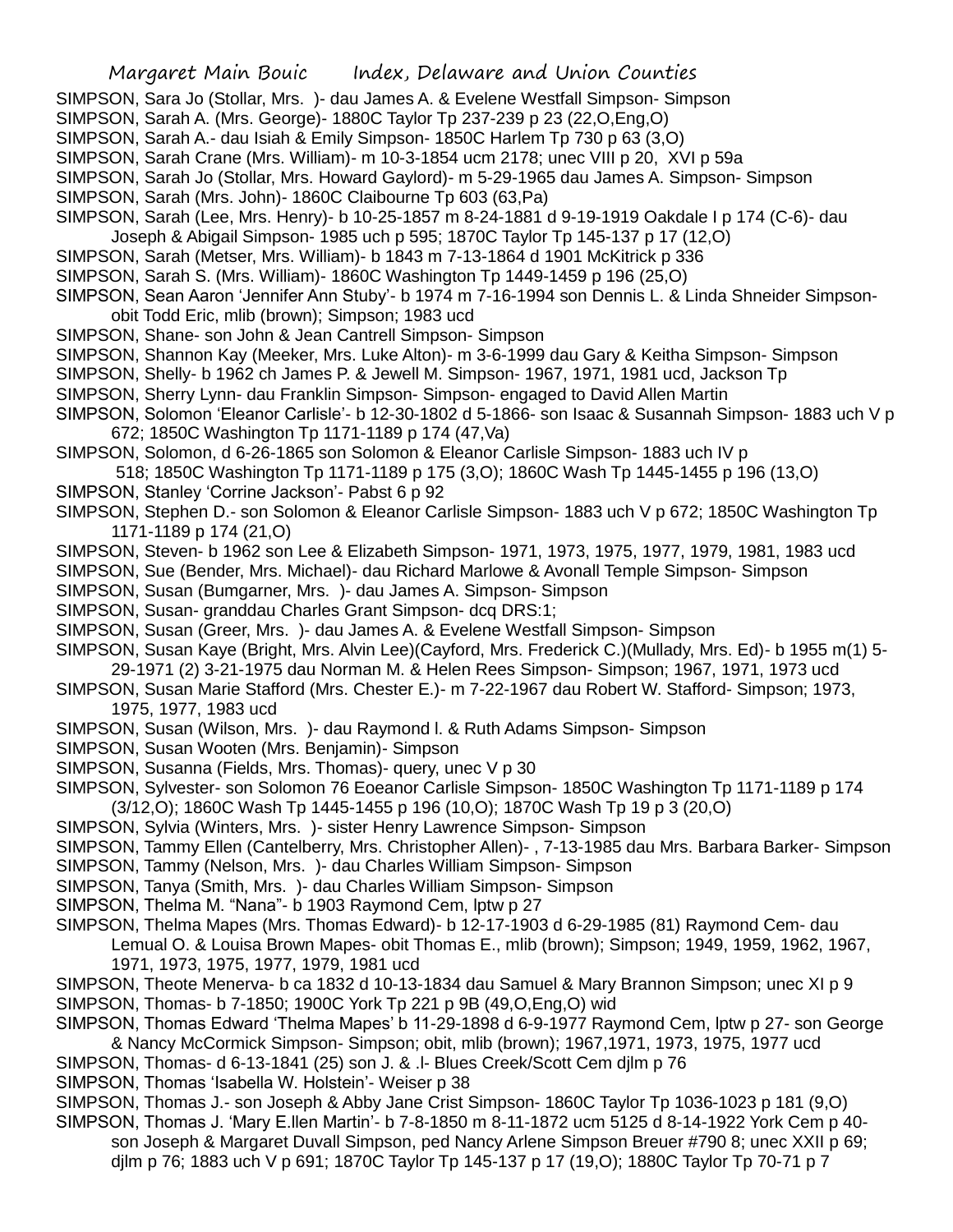(29,O,Eng,Md)

- SIMPSON, Thomas Paul- son Paul F. & Elizabeth Ann Simpson- Simpson
- SIMPSON, d 3–26-1878 infant dau of T. J. & M. E.- Bluescreek/Scott Cem, djlm p 76
- SIMPSON, Timothy E. 'Toni'- 1971, 1973, 1975 ucd
- SIMPSON, T. J.- consent- unec IV p 53
- SIMPSON, Todd Eric- b 8-19-1976 d 8-21-1976 Milford Cem- son Dennis & Linda Schneider Simpson-Simpson; obit Todd, mlib
- SIMPSON, Toni (Mrs. Timothy E.)- 1973, 1975 ucd
- SIMPSON, Tony- b 1966 son Bessie Simpson- 1973, 1975 ucd
- SIMPSON, Tony 'Carol'- Simpson
- SIMPSON, Tracy- b 1968 son Lee & Elizabeth Simpson- 1971, 1973, 1975, 1977, 1979, 1981, 1983 ucd
- SIMPSON, Tracy Scott 'Michelle Kay Silveous'- m 6-30-1984 son Jerry Simpson- Simpson
- SIMPSON, Troy- b 1966 son Harry C.,Sr. & Carol J. Simpson- 1983 ucd
- SIMPSON, Vada (Kindell, Mrs. Robert)- m 12-6-1963 dau Harold J. & Clecta Warthman Simpson- Simpson; 1949, 1962 ucd
- SIMPSON, Valrie- b 1960 dau James P. & Jewell M. Simpson- 1967, 1971 ucd
- SIMPSON, Vashti- dau Samuel & Mary Brannon Simpson- unec XI p 9
- SIMPSON, Vera (Harshbarger, Mrs. )- dau George A. & Nancy McCormick Simpson- Simpson; obit George A, obit Nancy, mlib
- SIMPSON, Verna(Fields, Mrs. Ernest L.)(Mrs. )- b 6-20-1907 m 9-26-1926 d 6-17-1991 (83) Radnor Cemdau Levi T. & Nellie O. Hoskinson Simpson- Simpson
- SIMPSON, Viantha Leah- b 6-20-1979 dau Kenneth & —Smith Simpson- adopted by Wade Hisle- 1983- Simpson
- SIMPSON, Vicky (Gilman, Mrs. Clinton)- b 1953 dau Howard & Bessie W. Roseberry Simpson- Simpson; obit Bessie N.,mlib (brown); 1967, 1971 ucd
- SIMPSON, Victoria Amanda- b 802901843 dau Samuel & Eliza Jane Wood Simpson- Mateja History of Simpson Family p 11
- SIMPSON, Viola Melvina Bagley (Mrs.Albert Austin)- b 12-22-1838 dau Loren Lathrop & Mary Emily Mack-Bagley p 11
- SIMPSON, Virgie (Spencer, Mrs. Fred)- parents of Jacqueline Ruth Childres- Simpson
- SIMPSON, Virginia (Michaels, Mrs. )- dau Thomas Edward & Ehtlma Mapes Simpson- Simpson; 1949 ucd
- SIMPSON, ----(Wilson, Mrs. Ronald)- dau Raymond L. & —Adams Simpson- Simpson
- SIMPSON, Vivian Marie (Schwinn, Mrs. )- dau Charles Grant & Dorothy Agnes Rogers Simpson- dcq DRS:1; CS:1; Asp 2397y-1-6; Main 13161326115
- SIMPSON,---- b 1963/4 son Charles & Donna Simpson- 1967, 1973, 1979 ucd
- SIMPSON, Walter J. 'Kathrine Collett Jackson'- m 9-17-1987 son Charles B. Simpson- Simpson
- SIMPSON, Walter- brother J. R. Simpson- dg 6-2-1905, Cry Ab p 31
- SIMPSON, Walter'Michelle'- b 1959 son Norman & Helen Rees Simpson- Simpson; 1967, 1971, 1973, 1975, 1977, 1981, 1983 ucd
- SIMPSON, Walter- son William & Elizabeth Burns Simpson- dumch p 304
- SIMPSON, Wanda V. (Reinhard, Mrs. Raymond B.)- b 8-29-1921 d 2-6-1999 (77) bur Canal Winchester- dau Ned E. & Alpha Caldwell Simpson- Simpson
- SIMPSON, W. B.- 'Mary'- York Cem p 79
- SIMPSON, Wendy (Derwin, Mrs. Robert Wesley)- m 1969- Simpson
- SIMPSON, Wesley 'Nelllie Reed'- d 10-31-1929 (47) Oakdale 4183 (G-263); 1910C Paris Tp 66-68 p 4B (27,O,O,Calif)- m 7y
- SIMPSON, Will- attended funeral of D. M. Simpson- dg 4-23-1907. Cry Ab p 38
- SIMPSON, Rev, Willard- Simpson
- SIMPSON, William- Nash p 68
- SIMPSON, William A.'Alice G. Smith'- Simpson
- SIMPSON, Billy 'Brenda'- son William A. & Alice G. Smith Simpson- Simpson
- SIMPSON, William C.- son Daniel & Hannah Simpson- 1870C WashingtonTp 14 p 3 (2,O)
- SIMPSON, William 'Elizabeth Burns'- d 1861 (55) dcq CS;8; 1880 dch p779; dumch p 304; 1840C Brown Tp (20-30)
- SIMPSON, William Frank 'Emma J. Skidmore'- b 6-17-1864 m 12-25-1889 ucm (Hearl) d 6-30-1921 Sec B.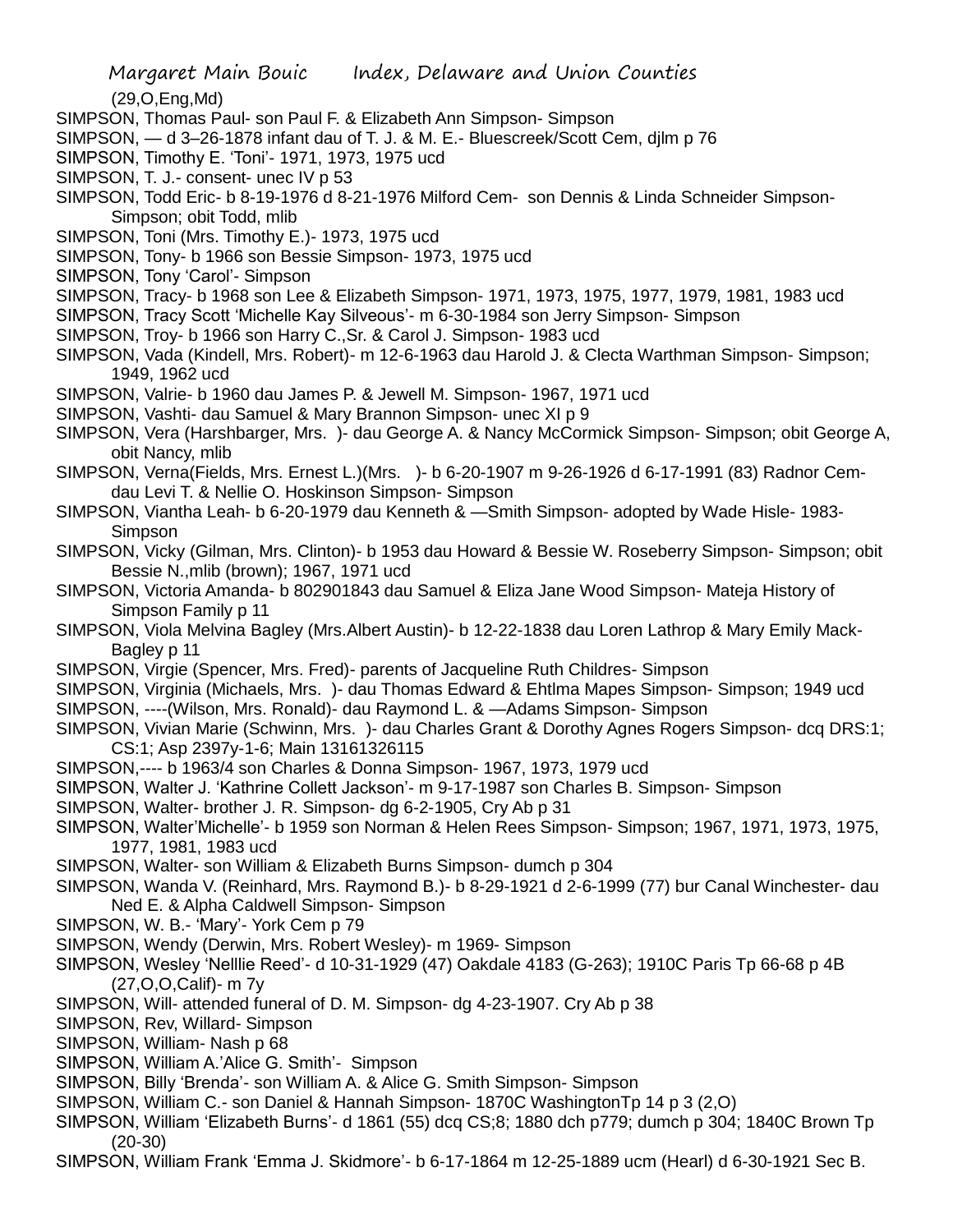York Cem p 70 SIMPSON, William- brother Henry Lawrence Simpson- Simpson SIMPSON, William Jerry 'Ann Yarrington'- son Harold Simpson- Simpson SIMPSON, William- brother J. R. Simpson- dg 6-2-1905 Cry Ab p 31 SIMPSON, William 'Karie McWherter'- Simpson SIMPSON, William 'Kathy Angelbeck'- m 1980- St. Paul p 112 SIMPSON, William L.- son James Simpson- 1850C Scioto Tp 2389 (3,O) SIMPSON, William 'Lois Marjorie Edwards- Simpson; obit Lois, mlib (brown) SIMPSON, William 'Mary Sagar- m 6-18-1838 ucm 496; unec III p 37 SIMPSON, William Nathaniel- d 9-17-1844 (2y) Wyatt Cem, Powell p 306 son John & Lucretia Simpson-Simpson SIMPSON, William 'Sarah Crane'- m 10-3-1854 ucm 2178; unec VIII p 20, XVI p 59a SIMPSON, William 'Sarah S.'- 1860C Washington Tp 1449-1459 p 196 (29,O) SIMPSON, William- son Solomon & Eleanor Carlisle Simpson- 1883 uch V p 672; 1850C Washington Tp 1171- 1189 p 174 (19,O) SIMPSON, William T. 'Phoebe A.'- b 1820 d 1-29-1906 Sec B. York Cem p 70 SIMPSON, William- son William & Elizabeth Burns Simpson- dumch p 304 SIMPSUS?, John 'Rebecca'- 1880C Jerome Tp 160-174 (25,O,O,O) SIMPSUS?, Orlin- b 3-1880 ch John & Rebecca Simpsus- 1880C Jerome Tp 160-174 (3/12, O,O,O) SIMPSUS?, Rebecca (Mrs. John)- 1880C Jerome Tp 160-174 (20,Pa,Pa,Pa) SIMPTON, , Andrew- Nash p 143 SIMPTON, Juliana- nash p 144 SIMS, ----Nash p 142, 146 see Simms, Semmes SIMS, Dr.- dg 3-31-1890, Cry Ab p 50 SIMS, Adam- Powers p 210 SIMS, Alice M. (Mrs. Judson W.)- 1967,1971 ucd SIMS, Angela Marie Nicol (Mrs. Ryan Christopher)- m 8-1-1998 dau Roger D. & Susan L. Nicol- Sims SIMS, Arvin R. 'Rose Smith'- Sims SIMS, Bette Jo (Guidotti Mrs. )- dau Jessie Agnes Sims-Sims SIMS, Carl "Bud"'Janice J. Thorpe'- d 1983- Sims SIMS, Catherine (Mrs.Mark)- Nash p 144 SIMS, Rev, Charles L.- 1908 dch p 262 SIMS, Charley- b 1898 d 1966 Byhalia Cem, lptw p 129 SIMS, Cheryll Ann Shauck (Mrs. Robert E.)- m 12-27-1968- McKitrick p 283 SIMS, Chris A.- 1977 ucd SIMS, Christine (Freshwater, Mrs. Bevan)- Freshwater p 125 SIMS, Cleo M. (Mrs. Jerry)- 1967, 1971, 1973, 1977, 1979 ucd SIMS, Clinton- b 1959 son James E. & Mary L. Sims- 1971, 1973 ucd SIMS, Collie 'Tempa V.'- Sims SIMS, Debbie- dau Arvin & Rose Smith Sims- Sims SIMS, Deborah- b 1968 dau Richard N. & M. Eileen Sims- 1969, 1971, 1980 dcd SIMS, Don- son Collie Sims- Sims SIMS, Dorothy A. (Rosenberger, Mrs. ) (Mrs. Robert L.)- d 12-7-1985 (66) Waldo Cem- Sims SIMS, Dwight Alan- son Jessie Agnes Sims- Sims SIMS, Edward- Nash p 122, 146, 149, 410 SIMS, M. Eileen (Mrs. Richard N.)- 1961, 1964, 1969, 1971, 1980 dcd SIMS, Emma Kittredge (Mrs. Robert Nichols)- b 7-16-1847 m 3-30-1869 d 7-9-1911 dau Ebenezer Eaton & Ann Elizabeth Kelley Kittredge- obit Donald Barton Cahill #626 13; unec XVIII p 70 SIMS, Florence J. (Mrs. James D.)- 1964, 1969 dcd SIMS, Florence L.- b 1901 d 1936 Byhalia Cem, lptw p 129 SIMS, Francis Kelly 'Lavinia Barton'- b 1874 m 1903 son Robert Nichols & Emma Kittredge Sims- ped Donald Burton Cahill #626 6; unec XVIII p 70

- SIMS, Fred- 1980 dcd
- SIMS, Freeman- b 3-23-1884 Troy Tp son -----& Needles Sims- dcbirths
- SIMS, Hattie- 1964, 1969, 1971 dcd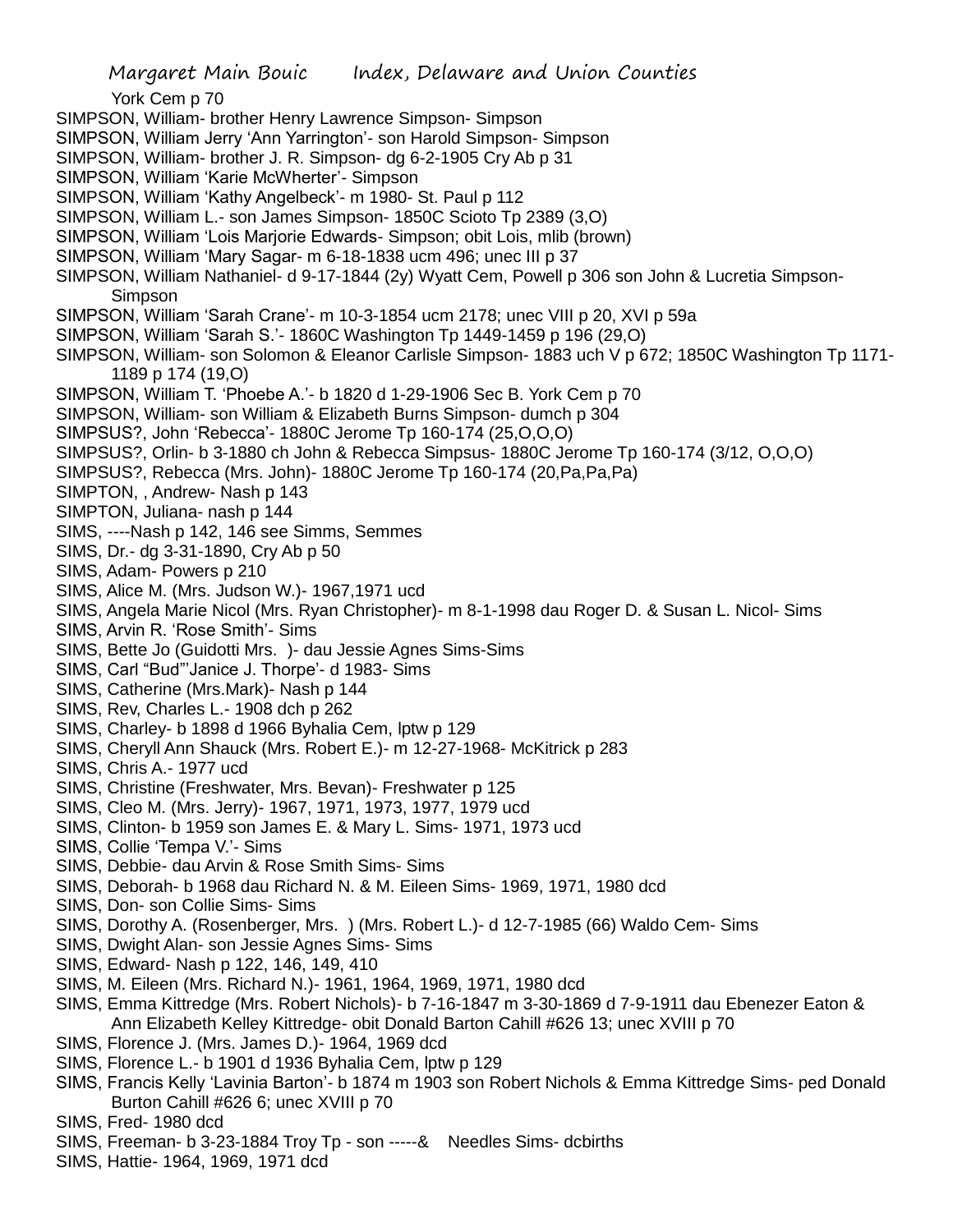- SIMS, Helen Trepegnier (Mrs. William Anderson)- b abt 1817 m abt 1836- ped Donald Barton Cahill #626 25; unec XVIII p 70
- SIMS, Henry- Nash p 20
- SIMS, Isaac, query by Robert J. Sims- unec XXI p 49
- SIMS, James D. 'Florence J.'- 1964, 1969 dcd
- SIMS, James E. 'Mary L.'- 1971, 1973 ucd
- SIMS, James- b 1962 son James D. & Florence J. Sims- 1964, 1969 dcd
- SIMS, Janice- b 1957 dau James D. & Florence J. Sims- 1964, 1969 dcd
- SIMS, Janice J. Thorpe (Clarridge, Mrs. ) (Mrs. Carl W. "Bud")- b 4-23-1923 d 3-25-1992 bur Lancster- dau Dr. O. H. & Frances Kirkland Thorpe- Sims; Bouic
- SIMS, Jerry 'Cleo M.'- 1967, 1971, 1973, 1975, 1977 ucd
- SIMS, Jessie Agnes- d 11-16-1969 (69) Sims; 1964, 1969 dcd
- SIMS, Mrs. Jessie- Sunbury p 144
- SIMS, John- 1915 uch p 303
- SIMS, Judson W. 'Alice M.'- 1967, 1971 ucd
- SIMS, Kathryn- query of Holt, Cole- unec XII p 4
- SIMS, Kathleen Rene- b 3-14-1974 dau Robert E. & Cheryll Ann Shauck Sims- McKitrick p 283
- SIMS, Kenneth Dale- 1929 d 1956 Byhalia Cem, lptw p 129
- SIMS, Smith (Mrs. L. A.)- d Columbus, sister J. H. & T. F. Smith- dg 3-31-1891, Cry Ab p 50
- SIMS, Lavinia Barton (Cahill, Mrs. Harry Lloyd)- b 9-5-1904 m 6-16-1927 d 5-15-1943- ped Donald Barton Cahill #626 3; dau Francis Kelly & Lavinia Barton- unec XVIII p 70
- SIMS, Lavinia "Minnie"Barton (Mrs. Francis Kelly)- b 10-1882 m 1903 d abt 1935 dau Ernest Hubbard & Roberta Beasley Barton- ped Donald Barton Cahill #626 7; unec XVIII p 70
- SIMS, Leola- b 1960 dau Jerry & Cleo M. Sims- 1973 ucd
- SIMS, Lou- b Md d 6-20-1889 (18y)- Liberty Tp- dcd
- SIMS, P. Lucille- b 1907 d 1960 Byhalia Cem, lptw p 129
- SIMS, Mark 'Ann'- Nash p 140, 142, 143
- SIMS, Mark- b 1966 son James E. & Mary L. Sims- 1971, 1973 ucd
- SIMS, Marmaduke- Nash p 145
- SIMS, Martha- 1870C Oxford Tp p 439 (29\*)
- SIMS, Martha Elizabeth (Cochran, Mrs. Edward Elliot)- b 6-15-1843; ped Patricia Ann Naylor Wilson 31; unec XXI p 31
- SIMS, Mary (Mrs. Isaac)- unec XXI p 49
- SIMS, Mary L. (Mrs. James E.)- 1971, 1973, 1983 ucd
- SIMS, Michael Wayne- b 12-26-1968 d 7-23-1987 Claibourne Cem p 107 son Arvin R. & Rose Smith Sims-Sims
- SIMS, Miley S.- 1870C Oxford Tp p 439 (1)
- SIMS, Peggie (Mrs. Ronald E.)- Sims
- SIMS, Pha Delmus- Nash p 140-142
- SIMS, Priscilla (Carrington, Mrs. Paul)- Pabst Pion I p 40
- SIMS, Rachel Barker (Mrs. )- du Elmer T. & Sarah Sturling Barker- 1985 uch p 6
- SIMS, Rebecca- b 1967 dau James E. & Mary L. Sims- 1971, 1973 ucd
- SIMS, Rick- son Michael & Rose Brooks Sims- engaged to Lori Ann Ballinger
- SIMS, Richard N. 'Mary Eileen'- 1961, 1964, 1969, 1971, 1980 dcd
- SIMS, Richard- b 1963 son Richard N. & M. Eileen Sims- 1964, 1969, 1971, 1980 dcd
- SIMS, Robert- query White- unec XIX p 14
- SIMS, Robert E. 'Cheryll Ann Shauck'- m 12-27-1968- McKitrick p 283
- SIMS, Robert J.- query- unec XXI p 49
- SIMS, Robert Nichols 'Emma Kittredge'- b 2-22-1841 m 3-30-1869 d 5-27-1899 son William Anderson & Helen Trepegnier Sims- ped Donald Barton Cahill 626 12; unec XVIII p 70
- SIMS, Robin- b 1962 ch James E. & Mary L. Sims- 1971, 1973 ucd
- SIMS, Ronald E. 'Peggie'- Sims
- SIMS, Rose Smith (Mrs. Arvin)(Brooks, Mrs. Michael)- dau Rev. Glenn Smith- Sims
- SIMS, Rosemary (Neutzling, Mrs. )- dau Jessie Agnes Sims- Sims
- SIMS, Ryan Christopher 'Angela Marie Nicol'- m 8-1-1998 son Ronald E. & Peggie Sims- Sims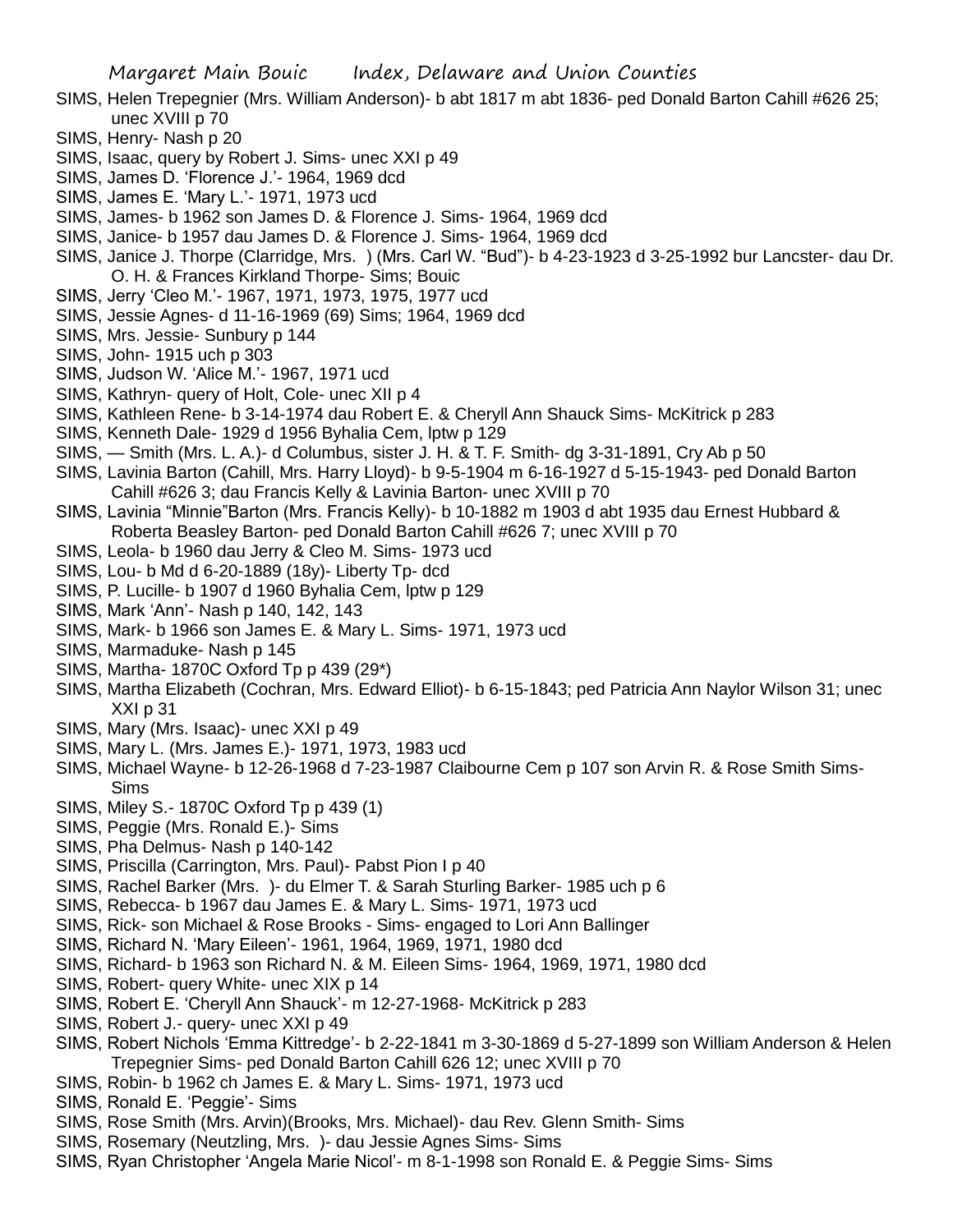- SIMS, Tempa V. (Mrs. Collie)- b 4-21-1893 d 1-1990 (96) Greenlawn Cem, Cols Sims
- SIMS, Terry- b 1960 ch James D. & Florence J. Sims- 1964, 1969 dcd
- SIMS, Terry- b 1957 ch Jerry & Cleo M. Sims- 1973 ucd
- SIMS, Tony L.- 1983 ucd
- SIMS, William Anderson 'Helen Trepagnier'- b 1810 m abt 1836 d 2-2-1858- ped Donald Barton Cahill #626 24; unec XVIII p 70
- SIMS, (Mrs. William)- sister J. G. Rosenthral- dg 5-28-1915, Cry Ab p 53
- SIMS, W. M. T. S.- 1908 dch p 427
- SIMS, W. R. P- 1908 dch p 427
- SIMSON, Samuel- letter 1844, unec XII p 70
- SINACOLA, Mary- Rebekah lodge- unec XVII p 26
- SINCLAIR, Alexander- hmp p 105, 208
- SINCLAIR, Alice Smith (Mrs. William)- m 11-17-1803 dau Samuel Smith- dcc Susan Cain Jackson 127
- SINCLAIR, Arthur- son Frank & Mary Lorton Sinclair- Sinclair
- SINCLAIR, Becky (Freeman, Mrs. Larry)- dau Raymond L. & Mafalda Riccardi Sinclair- Sinclair
- SINCLAIR, Captain- mt 3 p 23; mt 3-29-1876
- SINCLAIR, Carla (Mrs. Jason Richard)- Sinclair
- SINCLAIR, Caroline (Palmer, Mrs. Roderick)- m 12-8-1859 dcm
- SINCLAIR, Catherine (Nixon, Mrs. John)- m 1852 d 6 yrs ago. dg 1-12-1909, Cry Ab p 4
- SINCLAIR, Charles- son George Sinclair- 1870C Union Tp 479-478 p 25 (9,O)
- SINCLAIR, Daniel- son Daniel G. & Wava J. Sinclair- 1961 (3) dcd
- SINCLAIR, Daniel G. 'Wava J.'- 1961 dcd
- SINCLAIR, Esther (Mrs. Lowell)- Sinclair
- SINCLAIR, Esther M. (Gordon, Mrs. )- b 1-14-1909 d 7-15-1997 (88) Glen Haven Mem. Gardens- dau Frank & Mary Lorton Sinclair- Sinclair
- SINCLAIR, Esther (McManus, Mrs. Felix Shulze)- m 2-2-1856- Weiser p 178
- SINCLAIR, Frank- son George Sinclair- 1870C Union Tp 479-478 p 25 (4,O)
- SINCLAIR, Frank 'Mary Lorton'- Sinclair
- SINCLAIR, George 'Louisa Locke'- m 12-14-1859 ucm 2962; 1883 uch III p 331, IV p 196, 472, 536; unec XIX p 34; 1870C Union Tp 179-178 p 25 (40,Eng)
- SINCLAIR, Grace (Packman, Mrs. Roger)- m 9-2-1950- dau Frank & Mary Lorton Sinclair- Sinclair
- SINCLAIR, Greta Cooper (Mrs. Richard A.)- Sinclair
- SINCLAIR, Howard 'Lee'- son Frank & Mary Lorton Sinclair- Sinclair
- SINCLAIR, James 'Mary Patterson'- m 10-10-1762 son William & Phebe Glave Sinclair- dcc Susan Cain Jackson 252
- SINCLAIR, Jamey Ryan- son Richard A. & Therese Anne LeBlanc Sinclair- Sinclair
- SINCLAIR, Jana- ch Daniel G. & Wava J. Sinclair- 1961 dcd (9)
- SINCLAIR, Jimmy- son Daniel G. & Wava J. Sinclair- 1961 (1) dcd
- SINCLAIR, Jason Richard 'Carla'- son Richard A. & Therese Anne LeBlanc Sinclair- Sinclair
- SINCLAIR, Jennett (Ray, Mrs. )- dau Frank & Mary Lorton Sinclair- Sinclair
- SINCLAIR, John- McKitrick po 317
- SINCLAIR, John- Jackson Tp, unec XIV p 7
- SINCLAIR, Karl 'Ruby' son Frank Alton & Mary Elizabeth Lorton Sinclair- Sinclair
- SINCLAIR, Lee (Mrs. Howard)- Sinclair
- SINCLAIR, Lois (Lowry, Mrs. Dwight)- dau Frank & Mary Lorton Sinclair- Sinclair
- SINCLAIR, Louisa Locke (Mrs.George)- m 12-14-1859 ucm 2962; unec XIX p 34; 1870C Union Tp 179-178 p 25 (19,O)
- SINCLAIR, Lowell 'Esther'- son Frank & Mary Lorton Sinclair- Sinclair
- SINCLAIR, Marguerite (Teach, Mrs. )- dau Frank & Mary Lorton Sinclair- Sinclair
- SINCLAIR, Mary- dau Daniel G. & Wava J. Sinclair- 1961 dcd (8)
- SINCLAIR, Mary Ellen (Moen, Mrs. )(Maniatis, Mrs. Michael)- b 7-3-1933 d 6-5-1980 (46) bur Springfield- dau Frank Alton & Mary Elizabeth Lorton Sinclair- Sinclair
- SINCLAIR, Mary Elizabeth Lorton (Mrs. Frank Alton)- Sinclair
- SINCLAIR, Mary Patterson (Mrs. James)- m 10-10-1762 dau John Patterson- dcc Susan Cain Jackson 253
- SINCLAIR, Mary (Freshwater, Mrs. Ross)- b 1875 m 12-25-1894- Freshwater p 162, 164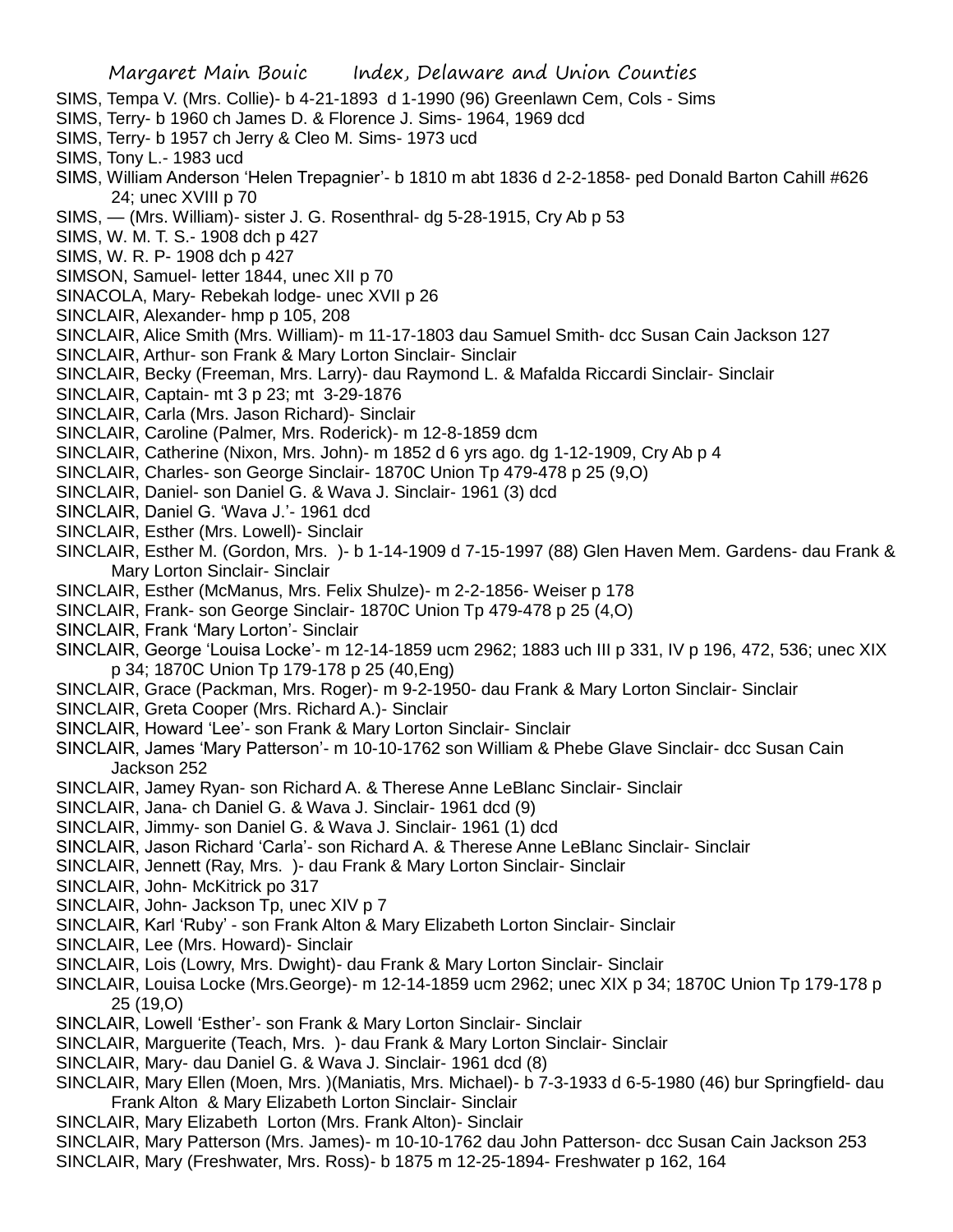- SINCLAIR, Melinda (Curtis, Mrs. Samuel)- b 1789 Va d 1872- dumch p 172
- SINCLAIR, Missy- dau Raymond L. & Mafalda Riccardi Sinclair- Sinclair
- SINCLAIR, Phebe Glave (Mrs. William)- dcc Susan Cain Jackson 505
- SINCLAIR, Raymond L.'Mafalda "Muffy" Riccardi'- b 9-24-1929 m 8-22-1951 d 8-28-1984 (54)- son Frank Alton & Mary Elizabeth Lorton Sinclair- Sinclair
- SINCLAIR, Raymond L. Jr.- son Raymond L. & Mafalda Riccardi Sinclair- Sinclair
- SINCLAIR, Richard A.'Greta Cooper' son Frank Alton & Mary Elizabeth Lorton Sinclair- Sinclair
- SINCLAIR, Richard "Rick" A. 'Therese Anne LeBlanc'- m 12-12-1974 son Richard A. & Greta Mae Cooper Sinclair- Sinclair
- SINCLAIR, Ruth (Cromwell, Mrs. James)- dau Frank Alton & Mary Elizabeth Lorton Sinclair- Sinclair
- SINCLAIR, Sarah (Williams, Mrs. Joseph)- b 10-11-1809 m 10-21-1828 d 2-8-1877 dau William & Alice Smith Sinclair- dcc Susan Cain Jackson 63
- SINCLAIR, Stephen- son Daniel G. & Wava J. Sinclair- 1961 (11)dcd
- SINCLAIR, Therese Anne "Teri"LeBlanc (Mrs. Richard A.)- b 8-5-1956 m 12-12-1974 d 3-16-2001 (44) Oakdale - dau Edmund R. & Grace Marie Hoff LeBlanc- Sinclair
- SINCLAIR, Wava J. (Mrs. Daniel G.)- 1961 dcd
- SINCLAIR, Wilbur- son Frank & Mary Lorton Sinclair- Sinclair
- SINCLAIR, William 'Alice Smith'- b 5-25-1779 m 11-27-1803 d 3-13-1871 son James & Mary Patterson Sinclair- dcc Susan Cain Jackson 126
- SINCLAIR, William D.- 1840c Brown Tp (20-30)
- SINCLAIR, William 'Phebe Glave'- dcc Susan Cain Jackson 504
- SINDELAR, Barbara (Seagren, Mrs. )- dau Herman Sindelar- Sindelar
- SINDELAR, Herman- son Lena Sindelar
- SINDELAR, Laurie (Mrs. Robert H.)- Sindelar
- SINDELAR, Lena (Mrs. )- Sindelar
- SINDELAR, Richard- d 1970- son Herman Sindelar- Sindelar
- SINDELAR, Robert H. 'Laurie'- d 1-30-1977 (33) son Herman Sindelar- Sindelar
- SINDELDECKER, D. W.- rtc p 10
- SINDLEDECKER, Joseph- d 7-17-1911 (41y3m) b 1870 Monroe Co, Oakdale 2401 (248E) I p 42 (E-R40-8)
- SINDER, Betty J. (Mrs. Robert)- 1967 ucd
- SINDER, Christopher- b 1961 son Robert & Betty J. Sinder- 1967 ucd
- SINDER, Paul- b 1960 son Robert & Betty J. Sinder- 1967 ucd
- SINDER, Robert 'Betty J. '- 1967 ucd
- SINDER, Robert- b 1958 son Robert & Betty J. Sinder- 1967 ucd
- SINDLEDECKER, Roland "Red" L 'Freda'- d 4-27-1986 (70) Sunset Cem- brother Wayne Sindledecker-**Sindledecker**
- SINDLEDECKER, Wayne- brother Roland Sindledecker- Sidledecker
- SINDLINGER, Belvadell Liggett (Mrs. Charles)- b 8-3- dau Odell & Belva long Liggett- Carr 1144612; Farnum 9; Long 5
- SINDLINGER, Charles 'Belvadell Liggett'- d 10-11-1989 (80) Oakdale Cem- Carr (1144612); Farnum 9; Long 5
- SINE, Beatrice (Taylor, Mrs. Gerald)- dau Hammon M. & Lillie Tennant Sine- Sine
- SINE, Bernice- son Hammon M. & Lillie Tennant Sine- Sine
- SINE, Blanche (Hadley, Mrs. Donald)- dau Hammon M. & Lillie Tennant Sine- Sine
- SINE, Oliver L.- d 9-2-1985 (68) Vale Cem, Springfield- Sine
- SINE, Charles 'Florence Sutherland''Lucille Britton'- b 5-15-1873 d 11-10-1966 Byhalia Cem son Hammon. & Lillie Tennant Sine- Sine; 1959, 1962 ucd
- SINE, Ernest- son Hammon M. & Lillie Tennant Sine- Sine
- SINE, Florence Sutherland (Mrs. Charles)- d 1936- Sine
- SINE, Grace (Bruce, Mrs. Carl)- dau Hammon M. & Lillie Tennant Sine- Sine
- SINE, Hammon M. 'Lillie Tennant;- Sine
- SINE, Lillie Tennant (Mrs. Hammon M.)- Sine
- SINE, Lois (Levan, Mrs. )- dau Hammon M. & Lillie Tennant Sine- Sine
- SINE, Lucille Britton (Mrs. Charles)- m 1952 d 1960, Sine; 1959 ucd
- SINE, Max E.- son Hammon M. & LillieTennant Sine- Sine
- SINE, Rosap (Claffey, Mrs. )- b 1891 d 1911 Claibourne Cem p 80; infant son 1911, Claib Cem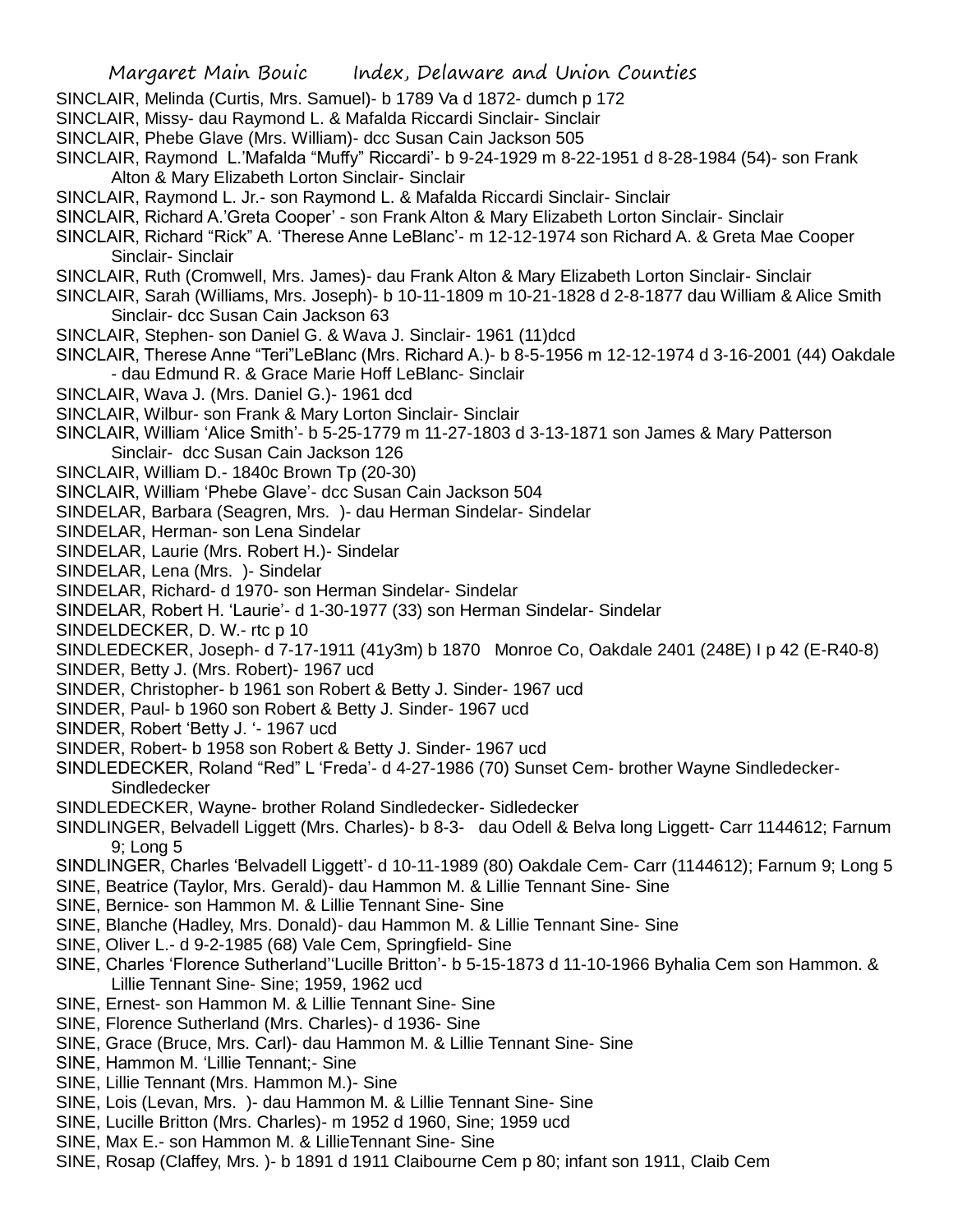- SINE, Susan (Burkholtz, Mrs. )- dau Oliver L. Sine- Sine
- SINE, Waldo- son Charles Sine- Sine; 1959 ucd
- SINEPS?, Jelle?- 1880C Claibourne Tp 215-227 p 21 (20,O,NY,O) servant
- SINES, Alicia- b 1963 dau Jasper L. & Shirley M. Sines
- SINES, Amanda- b 1960 dau Jasper L. & Shirley M. Sines- 1961, 1964 dcd; 1967 ucd
- SINES, Benjamin Harrison 'Clara Ann Dewey'- Sines
- SINES, Bill- son Benjamin Harrison & Clara Ann Dewey Sines- Sines
- SINES, Carlos H. 'Nellie'- d 7-11-1986 (77) Fairview Cem- Sines; 1969, 1971 dcd
- SINES, Carroll- son Benjamin Harrison & Clara Ann Dewey Sines- Sines
- SINES, Chad Johnathan- son Paul Elllsworth,Jr. & Maralalene Simpson Sines- Sines- engaged to Amy **Scheiderer**
- SINES, Charles- 1949 ucd
- SINES, Charles M.- d 8-18-1872 (2-4-13) Fancher Cem- Powell p 131 son H. & H. Sines
- SINES, Cindy (Luidhardt, Mrs. Brian)- dau Clarence & Yvonne Weaver Sines- Sines
- SINES, Clara Ann Dewey (Mrs. Benjamin Harrison)- Sines
- SINES, Clarence F. 'Yvonne M. Weaver'- m 7-4-1957 son Carlos H. & Nellie Sines- Sines; 1961, 1969, 1971, 1980 dcd
- SINES, Connie Sue (Bice, Mrs. Todd L.)- b 1971 dau Clarence L. & Yvonne Sines- Sines; 1980 dcd
- SINES, Cora May Johnson (Mrs. Tilton)- (19-1902, dcb, Helen Marie)
- SINES, Cynthia F.- 1961 dau Clarence F. & Yvonne M. Sines- 1969, 1971, 1980 dcd
- SINES, Dale- son Charles Sines- 1949 ucd
- SINES, Debra/Deborah- b 1955 dau Jasper L. & Shirley M. Sines- 1964 dcd; 1967, 1971 ucd
- SINES, Donna (Mrs. James)((Travis, Mrs. Richard)- Sines
- SINES, Doris Leta- b 3-29-1905 Harlem Tp dau Milton & Mary Linabery Sines- dcbirths
- SINES, Effie- b 7-12-1877 Harlem Tp dau Teman & Ann Needles Sines- dcbirths
- SINES, Elizabeth (Mrs. Samuel)- d -1-3-1862 (53-7-8) Fancher Cem- Powell p 127
- SINES, Emily E.- d 3-16-1850 (1-1-7) Fancher Cem- dau D. H. & M. J.- Powell p 127
- SINES, Francis L.- d 8-10-1859 (1-11-14) Fancher Cem- son J. & L. Sines- Powell p 132
- SINES, Gladys- dau Benjamin Harrison & Clara Ann Dewey Sines- Sines
- SINES, Glenda (Mrs. Tony L.)- Sines
- SINES, Heidy Ivett (Mrs. James Alan)- m 10-16-1998, Mexico dau Gabriel Ramero Reyes & Hortensia Jimenez de Romero- Sines
- SINES, Helen Marie (Wells, Mrs. )- b 9-5-1902 dau Tilton & Cora May Johnson Sines- dcb
- SINES, ----b 12-5-1867 Harlem Tp son Henry & Nancy Sines- dcbirths
- SINES, James Alan 'Heidy Ivett'- m 10-16-1998 Mexico- son James & Donna Sines- Sines
- SINES, James 'Donna'- Sines
- SINES, Jason LeRoy 'Teresa Kay Rogers'- b 1964 m 9-30-1988 son Jasper l. & Shirley M. Sines- Sines; 1967, 1971 ucd
- SINES, Jasper L. 'Shirley M.'- son Carlos H. & Nellie Sines- Sines1961, 1964 dcd; 1967, 1971 ucd
- SINES, John L.- b 1-4-1896 Radnor Tp son Milton & Mary Baughman Sines- dcbirths
- SINES, Johnathon- b 1961 son Jasper L. & Shirley M. Sines- 1964 dcd; 1967, 1971 ucd
- SINES, Josephine- dau Benjamin Harrison & Clara Ann Dewey Sines- Sines
- SINES, Kara- dau Paul & Maralene Simpson Sines- Sines- engaged to Chris Belt
- SINES, Karen (Perry, Mrs. )- b 1966 dau Clarence F. & Yvonne M. Weaver Sines- Sines; 1969, 1971, 1980 dcd
- SINES, Lola (Melvin, Mrs. )- dau Benjamin Harrison & Clara Ann Dewey Sines- Sines
- SINES, Maralene Simpson(Mrs. Paul)- Sines
- SINES, Marguerite (Bangham, Mrs. Charles John)- Sines
- SINES, Mark- b 1957 son Jasper L. & Shirley M. Sines- 1961, 1964 dcd; 1967, 1971 ucd
- SINES, Mary Louise Fetherolf (Mrs. Paul Ellsworth)- b 12-10-1927 d 5-7-2000 (72) Oakdale Cem dau Jennie Rushing - Sines; Sbc p 27; 1959, 1962 ucd
- SINES, Mary J. (Mrs. David)- d 2-27-1886 (61-1-4) Fancher Cem, Powell p 132
- SINES, Mary L.- 1967, 1971, 1973, 1975, 1977, 1979, 1981 ucd
- SINES, Michael 'Teressa'- b 1964 son Clarence F. & Yvonne M. Weaver Sines- Sines; 1969, 1971, 1980 dcd
- SINES, Mildred (Leist, Mrs. )- dau Benjamin Harrison & Clara Ann Dewey Sines- Sines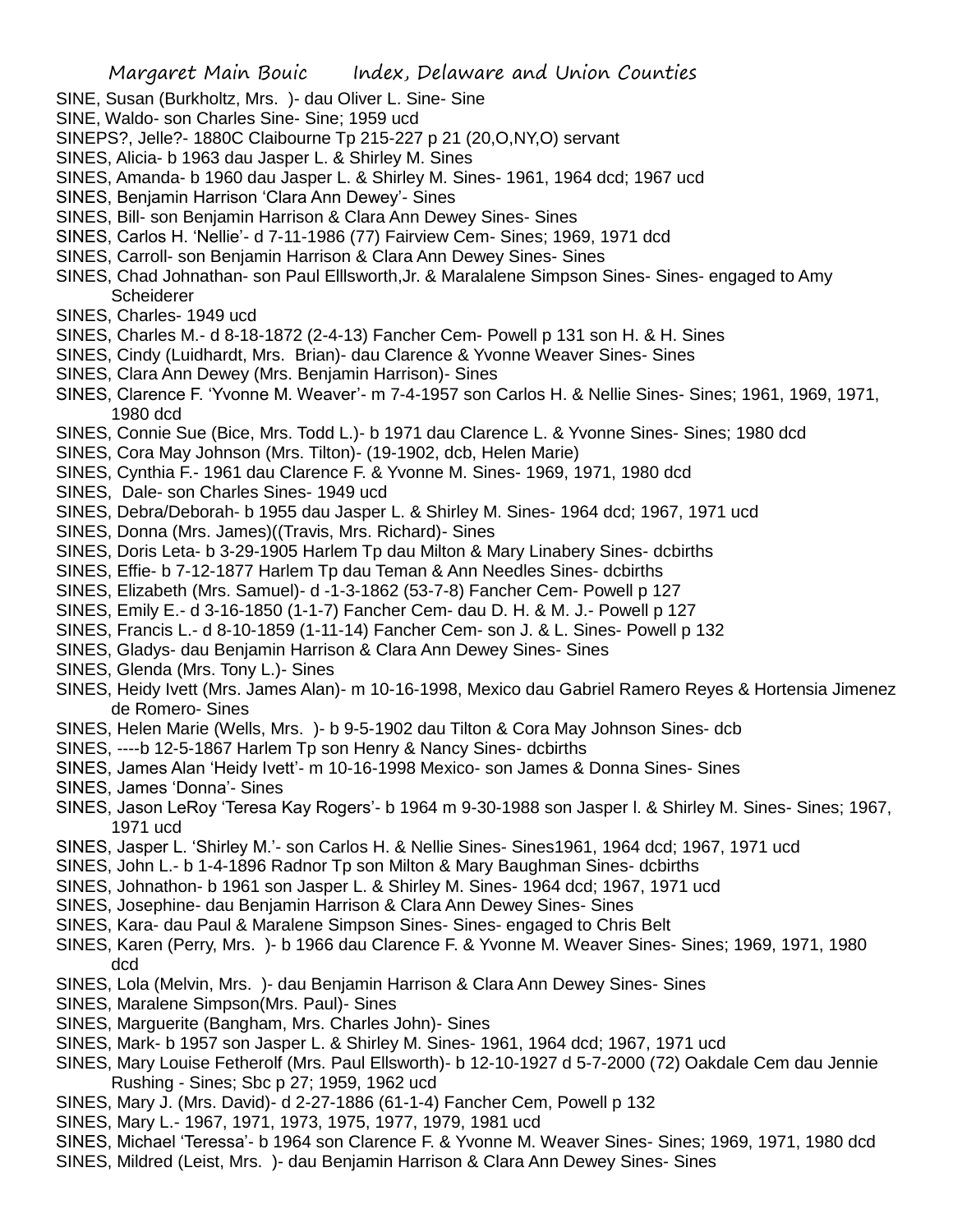- SINES, Nellie (Mrs.Carlos H.)- d 12-5-1983 Fairview Cem- Sines; 1969, 1971 dcd
- SINES, Nolan- son Benjamin Harrison & Clara Ann Dewey Sines- Sines
- SINES, Olive M.- b 8-28-1901 Berkshire Tp dau Jacob E. & Clara Morrison Sines- dcbirths
- SINES, Opal May (Collins, Mrs. )- dau Carlos H. & Nellie Sines- Sines
- SINES, Paul Ellsworth 'Mary Fetherolf'- b 1-25-1926 d 8-29-1964 son Benjamin Harrison & Clara Ann Dewey Sines- Sines; Sbc p 4, 6, 27; 1959, 1962 ucd
- SINES, Paul Ellsworth,Jr. 'Maralene Simpson'- son Paul Ellsworth & Mary Fetherolf Sines- Sines; 1959 (13), 1962, 1967 ucd
- SINES, Perry- b 2-9-1878 Harlem Tp son Freeman & Anna Sines- dcbirths
- SINES, Phyllis (Estep,, Mrs. )- dau Benjamin Harrison & Clara Ann Dewey Sines- Sines
- SINES, Rosella A.- d 4-19-1860 (1y2d) Fancher Cem- dau D. H. & M. J.- Powell p 127
- SINES, Samuel- 1870C Harlem Tp p 377 (20\*)
- SINES, Samuel 'Elizabeth'- d 2-14-1853 (52-10-23) Fancher Cem, Powell p 127
- SINES, Sandra Christian (Mrs. Tony Lee)- m 11-24-1972 dau Mr. And Mrs. Leon Herren- Sines
- SINES, Sarah C.- 1870C Harlem Tp p 377 (30)
- SINES, Shirley M. (Mrs. Jasper L.)- 1961, 1964 dcd; 1967, 1971 ucd
- SINES, Teresa Kay Rogers (Bierce, Mrs. ) (Mrs. Jason LeRoy)- m 9-30-1988 dau Alvin L. & Brenda K. Rogers Sines- Sines
- SINES, Teressa (Mrs. Michael)- Sines
- SINES, Tilton 'Cora May Johnson'- dcb (27-1902, Helen )
- SINES, Tony Lee 'Sandra Christian''Glenda'- m 11-24-1972 son Paul Ellsworth & Mary Fetherolf Sines- Sines; 1959(50), 1962 ucd
- SINES, Troy Anthony- b 7-8-1973 son Paul Ellsworth & —Simpson Sines- Sines
- SINES, Waldo- son Charles Sines- 1949 ucd
- SINES, Yvonne M. Weaver (Mrs. Clarence F.)- m 7-4-1957 Sines; 1961, 1969, 1971, 1980 dcd
- SINFT, Mary- 1971 ucd
- SINFT, Watson- 1971 ucd
- SINGER, —unec XXI p 2
- SINGER, Amelia- dau Herman Gottlieb & Margaret Singer- 1870C Darby Tp 54-46 p 7 (5,O); 1880C Marysville 271-292 (`15,O,Ger,Ger)- also 1880C Darby Tp 79
- SINGER, Amelia (Drapper, Mrs. )- dau Caroline Braumiller- mt 5-24-1899 p1c8, Abs p 56
- SINGER, Amelin (Jewell, Mrs. Frank p.)- m 1-11885
- SINGER, Anna M. (Mrs. Herman A.)- b 1842 d 1912 Trinity Cem, DJ p 83; 1900C Marysville 264 p 11B (58,O,Ger,Ger) m 35y 5 ch, 4 living
- SINGER, Anna Maria Roach (Mrs. George S.)- b 6-13-1843 m 1859 dau John A. & Rachel A. Moyer Singerdumch p 376
- SINGER, Anna- dau William H. & Elizabeth Austin Singer- dumch p 143
- SINGER, Caroline( ) (Brownmiller/Braumiller, Mrs. Reubin) m 9-7-1861 dcm; mt 5-24-1899 p1c8, Abs p 56
- SINGER, Carrie (Beaver, Mrs. Watson)- dau Herma Gottlieb & Margaret Hegenderfer Singer- 1900C
- Marysville 1st ward 349-365 p 15A (19,O,Pa,O); 1910C Paris-Marysville 137-140 p 6A (27,O,Ger,O)
- SINGER, Catherine Valentine- dau John Valentine- dumch p 142
- SINGER, Charles G. 'Rozella Dunfee'- m 7-3-1894 ucm (Hearl)
- SINGER, Charles-d Saturday, eldest son Herman Gottlieb & Margaret Singer- mt 11-2-1898 p1c3, Abs p 44; 1870C Darby Tp 54-46 p 7 (4,O); 1880C Marysville 271-292 (14,O,Ger,Ger) also 1880C Darby Tp 79
- SINGER, Charlotte A. (Hoover, Mrs. Jesse)- dau John & Sarah Hawkensmith Singer- dumch p 375
- SINGER, Daniel Meade 'Joyce Ann Rowe'- m 112-23-1976 son Richard Singer- Singer
- SINGER, David Matthew- b 11-26-1980 son Daniel Singer- Singer
- SINGER, David 'Sally'- son Richard M & Eleanor Singer- Singer
- SINGER, Elizabeth Austin (Mrs. William H.)- m 5-19-1867 dau Dr. T. T. Austin- dumch p 142
- SINGER, Elizabeth (Butler, Mrs. )- dau Herman Gottlieb & Margaret Hegenderfer Singer- twin to George P. Singer- Singer; obit George Phillip, mlib; 1880C Marysville 271-292 (5,O,Ger,Ger) also 1880C Darby Tp 79
- SINGER, Elizabeth Koening (Mrs. John)- m 9-6-1883 ucm (Hearl)
- SINGER, Emery M.- son George S. & Anna Maria Roach Singer- dumch p 376
- SINGER, George- dumch p 142; 1915 uch p 529, 530; Marysville p 22, 23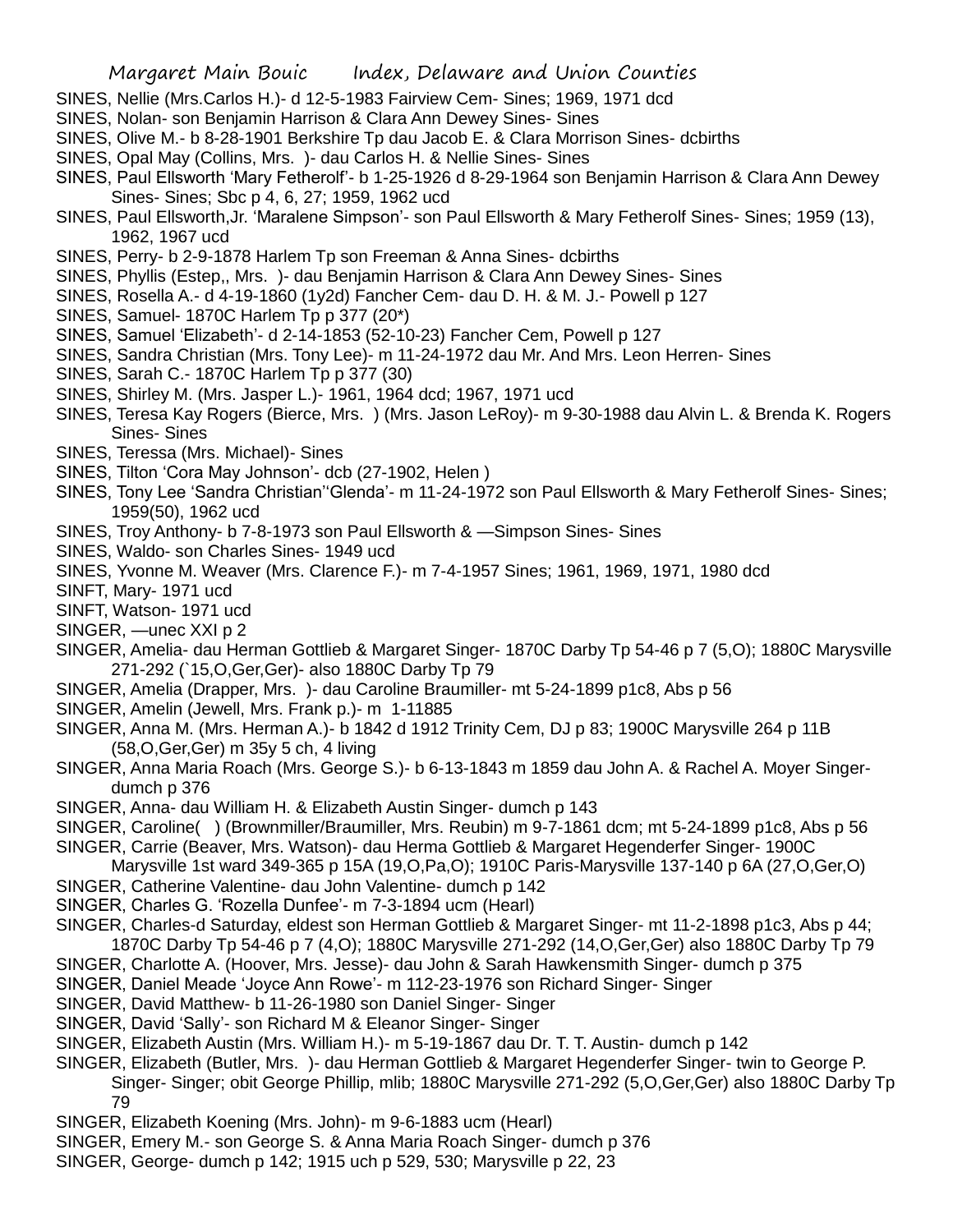SINGER, George M.- son Samuel & Catharine Valentine Singer- dumch p 143

- SINGER, George Phillip 'Mary Matilda Andrews'- b 11-30-1874 m 12-25-1894 ucmd 1960 (85) Oakdale II p 87 (H-RP-7)- son Herman Gottlieb & Margaret Hegenderfer Singer- Singer; twin of Elizabeth; ; obit, mlib;
	- 1880C Marysville 271-292 (5,O,Ger,Ger) also 1880C DarbyTp 79; 1900C Marysville 1st ward 272-280 p 12A (25,O,Ger,O) m 6y; 1910C Paris-Marysville 142-115 p 6B (35,O,Ger,O) m 15y; unec IV p 9, slip
- SINGER, George S. 'Anna Maria Roach'- b 9-15-1837 m 1859 son John & Sarah Hawkensmith Singer- dumch p 375
- SINGER, Gladys (Mrs. Ray M.)- Singer
- SINGER, Harley S,. 'Jennie Ackerman'- son George S. & Anna Maria Roach Singer- dumch p 376
- SINGER, Herman Gottlieb. 'Anna Margaret Hegenderfer';- b 1837 m 8-17-1863 dcm d 1914 Trinity Cem, DJ p 83- son Caroline Braumiller, mt 5-24-1899 p 1c8, Abs p 56;1870C Darby Tp 54-46 p 7 (33,Ger); 1880C Marysville 271-292 (40,Ger,Ger,Ger) also 1880 Darby Tp 79 (42,Ger)1900C Marysville 1st ward 264- 270 p 11B (62,Ger,Ger,Ger) to US 1845, Nat, m 35y; 1910C Paris-Marysville 137-140 p 6A (72,Ger,Ger,Ger)
- SINGER, Herman- nephew of Harold A. & Elizabeth Dunffee- 1910C Paris Tp 9091 (15)
- SINGER, Hiram- mt 9-3-1890, Abs p 2
- SINGER, Ida (Baker, Mrs. )- dau Caroline Braumiller- mt 5-24-1899 p1c8, Abs p 56
- SINGER, Jacob F. 'Rebecca Mariah. Durobraw'- m 6-17-1846 ucm 1139; unec VI p 68; McKitrick p 76; dcw Bk 2 p 430
- SINGER, James M. 'Nancy Elizabeth Ratcliffe'- m 12-29-1977 son Richard M. Singer- Singer
- SINGER, Jennie Ackerman (Mrs. Harley S.)- dumch p 376
- SINGER, Jennifer- b 1970 dau Robert A. & Nancy V. Singer- 1977 ucd
- SINGER, John- will, JB 2 p 1; CP 295, 1838 unec III p 46
- SINGER, John 'Elizabeth Koening'- m 9-6-1883 ucm (Hearl)
- SINGER, John F.- son Jacob F. Singer- dcw Bk 2 p 430
- SINGER, John- son Herman Gottlieb & Margaret Hegenderfer Singer- 1880C Marysville 271-292 (9,O,Ger,Ger) also 1880C Darby Tp 79 p 9
- SINGER, John d Thursday, son Hiram, German, cem- mt 9-3-1890, Abs p 2
- SINGER, John J.- son Samuel & Catharine Valentine Singer- dumch p 143
- SINGER, John 'Sarah Hawkensmith'- b 1792 d 1859, War 1812; dumch p 375
- SINGER, Joyce Ann Rowe (Mrs. Daniel Meade)- m 12-23-1976- Singer
- SINGER, Judith (Mrs. )- Pabst 2 p 89
- SINGER, Kathy J. (Mrs. Stephen G.)- 1971 dcd
- SINGER, Kristin Margaret- b 4-25-1984 dau James M. Singer- Singer
- SINGER, Lizzie- b 11-1874 1900C Marysville 1st ward 349-365 p 15A (25,O,Pa,O) waiter
- SINGER, Lovina- dau Samuel & Catharine Valentine Singer- dumch p 143
- SINGER, Margaret Hegenderfer (Mrs. Herman Gottlieb)- m 8-17-1863 dcm- Singer; 1870C Darby Tp 54-46 p 7 (28,O); 1880C Marysville 271-292 (30,O,Ger,Ger); 1910C Paris-Marysville 137-140 p 6A (66,O,Ger,Ger)
- SINGER, Margaret (Ford, Mrs. )- dau Herman Gottlieb & Margaret Hegenderfer Singer- Singer; obit George Phillip; 1880C Marysville 271-292 (2,O,Ger,Ger)
- SINGER, Margaret H. (Kester, Mrs. Jonathan)- dau Samuel & Catharine Valentine Singer- dumch p 143
- SINGER, Mary Ann (Bolenger, Mrs.George W.)- b 1829 m 1849 dau Samuel & Catharine Valentine Singerdumch p 143, 415
- SINGER, Mary C. (Skinner, Mrs. Frank)-dau William H. & Elizabeth Austin Singer-dumch p 143
- SINGER, Mary Ellen (Kahnheimer, Mrs. Joseph)- dau George S. & Ann Maria Roach Singer- dumch p 376
- SINGER, Mary Matilda Andrews (Mrs. George Phillip) -b 7-7-1872 m 12-25-1894 d 3-10-1945 Oakdale II p 87

(H-RP-7) dau Albert Andrews- obit George Phillip- sister Belle Andrews, mt 2-24-1900, Abs p 2; mt 12-

11-1901 p1c4; Abs p 15; mt 3-13-1907 p1c2; Abs p 38; 1900C Marysville 1st ward 272-280 p 12A

(27,O,O,O) m 6y, no ch; 1910C Paris-Marysville 142-145 p 6B (37,) m 15y, no ch; unec IV p 9, slip

- SINGER, Mary S. (Rosensteel, Mrs. Thomas)- dau John & Sarah Hawkensmith Singer- dumch p 375 SINGER, Nancy Elizabeth Ratcliffe (Mrs. James M.)- m 12-29-1977 dau James C. Ratcliffe- Singer SINGER, Nancy V. (Mrs. Robert A.)- 1977 ucd
- SINGER, Ray M.'Gladys'- d 7-10-1970 (71) bur Rushville- Singer
- SINGER, Rebecca Mariah Durobraw (Mrs. Jacob)- m 6-17-1846 ucm 1139; unec VI p 68; dcw Bk 2 p 430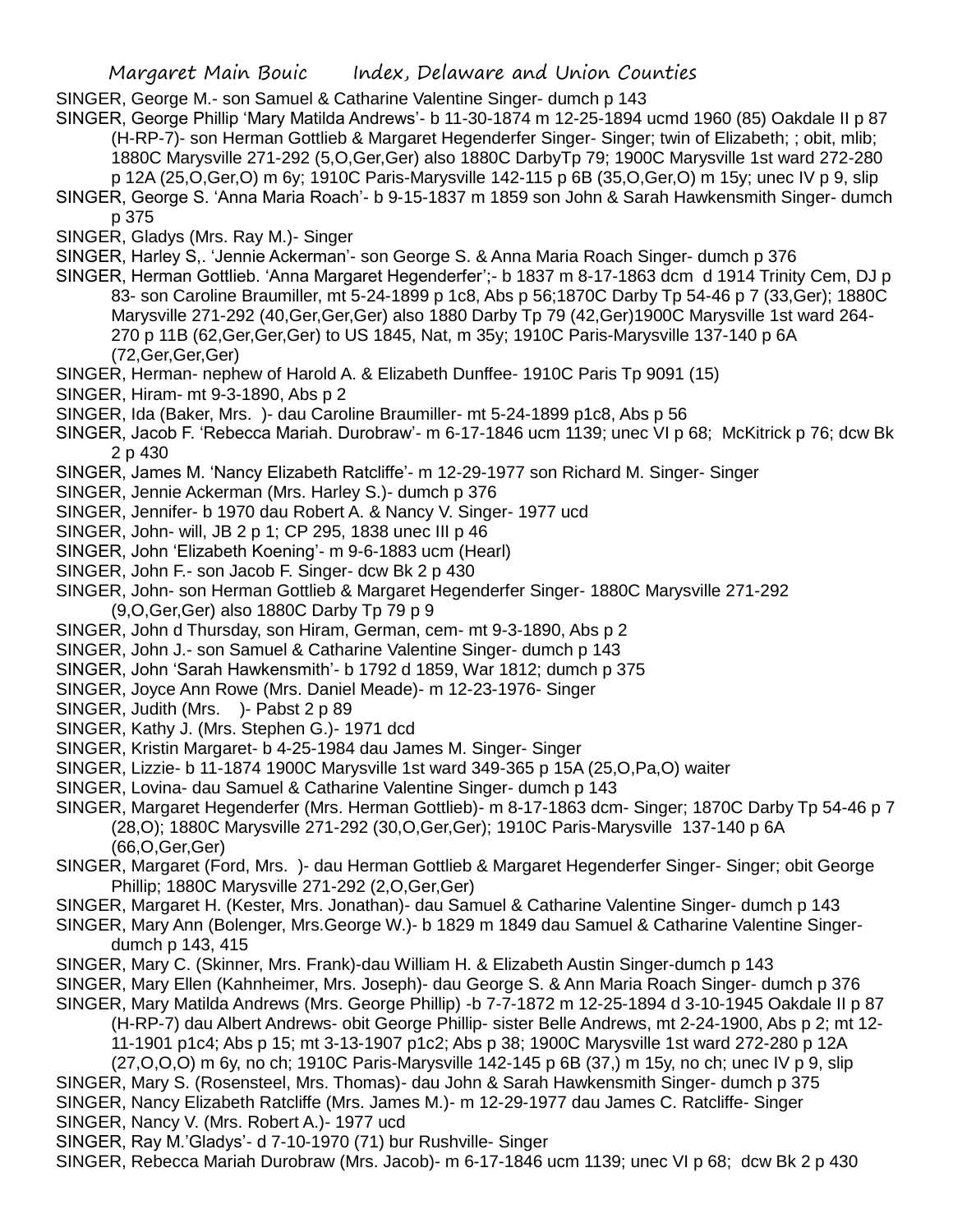SINGER, Richard M.- Singer

SINGER, Robert A. 'Nancy'- 1977 ucd

- SINGER, Rosie Firstenberger (Mrs.Van Doren C.)- dumch p 376
- SINGER, Rozella Dunfee (Mrs. Charles G.)- m 7-3-1894 ucm (Hearl)
- SINGER, Sally (Mrs. David)- Singer
- SINGER, Samuel 'Catharine Singer'- son George Singer- dumch p 143
- SINGER, Samuel- son Samuel & Catharine Valentine Singer- dumch p 142
- SINGER, Sarah Hawkensmith (Mrs. John)- b 1800 d 1892- dumch p 375
- SINGER, Sarah Wilhelmina (Velman, Mrs. Hiram)- dau John & Sarah Hawkensmith Singer- dumch p 375
- SINGER, Stephen G. 'Kathy J.'- 1971 dcd
- SINGER, Stephen- b 1968 son Stephen G. & Kathy J. Singer- 1971 dcd
- SINGER, Steven Michael- b 4-7-1993 son David & Sally Singer- Singer
- SINGER, Thomas J.- son Samuel & Catharine Valentine Singer- dumch p 143
- SINGER, Valentine V.- son Samuel & Catharine Valentine Singer- dumch p 143
- SINGER, Van Doren C. 'Rosie Fierstenberger'- son George S. & Anna Maria Roach Singer- dumch p 376
- SINGER, Will- JB 2 p 1; uccp p 15
- SINGER, Willie A.- son William H. & Elizabeth Austin Singer- dumch p 143
- SINGER, William H. 'Elizabeth Austin'- b 11-15-1840 m 5-19-1867 son Samuel & Catharine Valentine Singerdumch p 142, 145; Powell p 339
- SINGERY, Mary Willey (Mrs. )- dau John Willey- dg 6-18-1907, Cry Ab p 50
- SINGERY, Nancy Willey (Mrs. Thomas)- dau John & Keziah Carter Willey- 1908 dch p 806
- SINGERY, Thomas 'Nancy Willey'- 1908 dch p 806
- SINGH, Lilavati- d Sunday, Chicago- native teacher from India- dg 5-14-1909, Cry Ab p 31
- SINGHANS, Ellen B. (Wilcox, Mrs. Ben W.)- m 7-28-1858 dcm
- SINGLE, Annie M.- b 1-1897 dau Rozelda Single- 1900C Unionville p 3B (2,O,O,O)
- SINGLE, Herman A.- b 4-1895 son Rozelda Single- 1900C Unionville p 3B (5,O,O,O)
- SINGLE, Rozelda- b 10-1874 dau Samuel & Sylvia Dunfee- 1900C Unionville p 3B (25,O,O,,O) wid, 2 ch
- SINGLEDECKER, Daniel- pallbearer for Isaac Stimmell- dg 11-10-1914, Cry Ab p 157; for Mrs. Lida Viola
- Welch- dg 2-19-1915, Cry Ab p 19
- SINGLETON, Anthony- 1883 uch V p 486
- SINGLETON, Arthur 'Ella Mae Black''- d 5-25-1977 (78) bur Tiffin- Singleton
- SINGLETON, Catherine- dau John & Margret Singleton- 1870C Union Tp 77-76 p 10 (11,Pa)
- SINGLETON, Daniel R. 'Katrina L. Davenport'- Singleton
- SINGLETON, Eileen (Richardson, Mrs. Robert)- dau Arthur & Ella Mae Black Singleton- Singleton
- SINGLETON, Elizabeth- dau John & Margret Singleton- 1870C Union Tp 77-76 p 10 (24,Pa)
- SINGLETON, Ella Mae Black (Mrs. Arthur)- d (82) bur Tiffin- Singleton
- SINGLETON, Gerald- son Arthur & Ella Mae Black Singleton- Singleton
- SINGLETON, —(Mrs. Harry)- dau Martha E. Goins Alford- dg 3-27-1914, Cry Ab p 105
- SINGLETON, Harry Franklin- colored barber, d Saturday- dg 6-24-1913, Cry Ab p 44
- SINGLETON, Heaven Leigh Marie- b 11-10-2000 dau Daniel R. & Katrina L. Davenport Singleton- Singleton
- SINGLETON, Jack- son Arthur & Ella Mae Black Singleton- Singleton
- SINGLETON, James- son John & Margret Singleton- 1870C Union Tp 77-76 p 10 (17,Pa)
- SINGLETON, Rev. J. D.- 1908 dch p 254
- SINGLETON, John 'Margret'- 1870C Union Tp 77-76 p 10 (52,Pa)
- SINGLETON, Joshua- Freshwater p 21, 27
- SINGLETON, Katrina L. Davenport (Mrs. Daniel R.)- Singleton
- SINGLETON, Lorenzo- son John & Margret Singleton- 1870C Union Tp 77-76 p 10 (14,Pa)
- SINGLETON, Lucy- deceased- unec II p 24
- SINGLETON, Margret (Mrs. John)- 1870C Union Tp 77-76 p 10 (52,Pa)
- SINGLETON, Mary (Bukszar, Mrs. Walter)- dau Arthur & Ella Mae Black Singleton- Singleton
- SINGLETON, Mary Isebell- b 11-20-1901 Delaware Tp, colored dau Hary & Georgana Austin Singletondcbirths
- SINGLETON, Mary Jane (Rigdon, Mrs. A. J.)- b 5-8-1843 d 12-10-1908 (65-7-21) York Co, Pa, unec IV p 43
- SINGLETON, Ray- son Arthur & Ella Mae Black Singleton- Singleton
- SINGLETON, Ted- son Arthur & Ella Mae Black Singleton- Singleton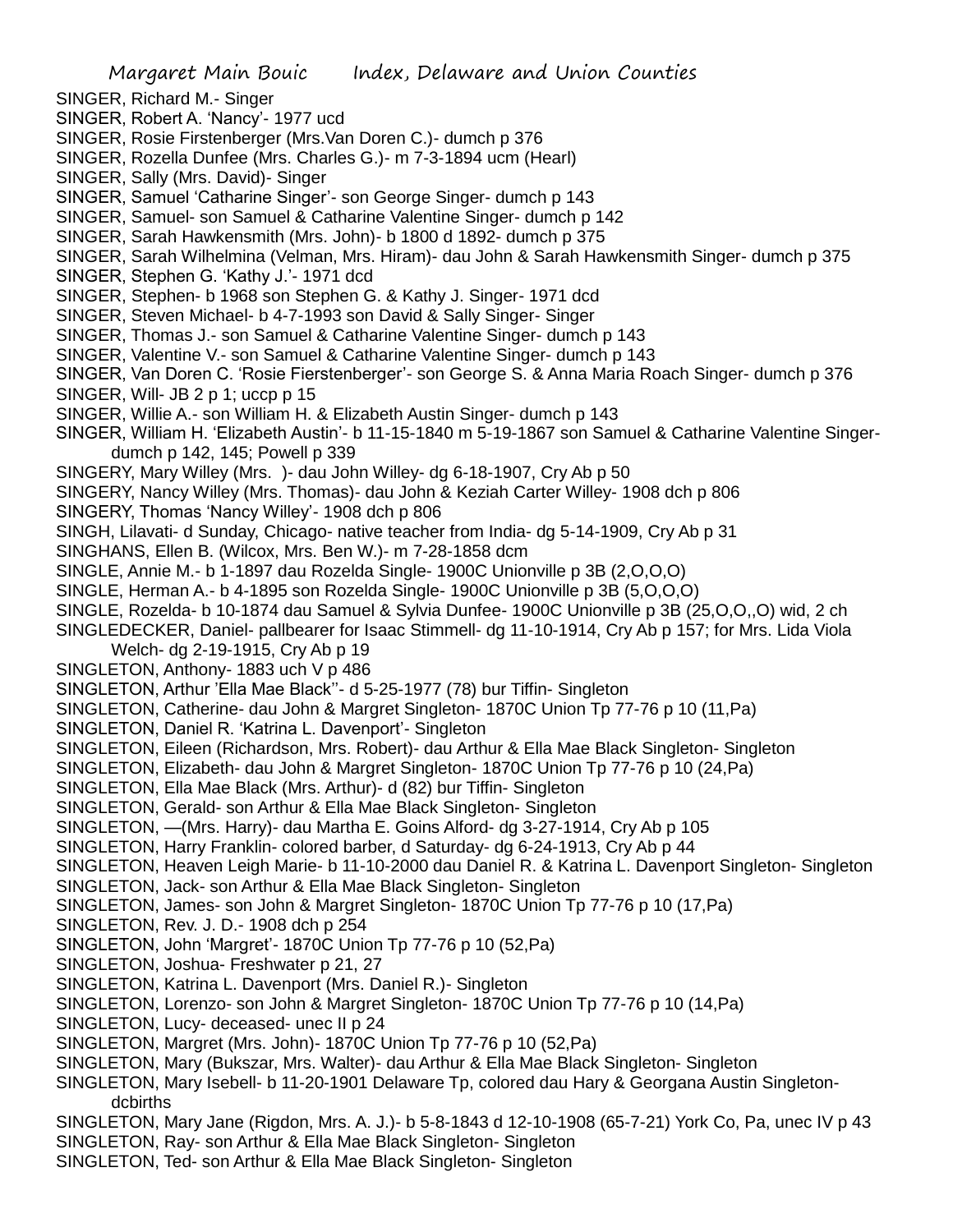- SINGLETON, Thomas- at his home John Middleton died- unec XI p 8,1879
- SINGLETON, William- son John & Margret Singleton- 1870C Union Tp 77-76 p 10 (20,Pa)
- SINGREY, Paul E.- b 12-20-1889 Delaware Town son Roy & Mary S. Brown Singrey- dcbirths
- SINGREY, ----(Mrs. Thomas)- dau John Willey- dg 9-16-1913, Cry Ab p 59
- SINIFF, Charles B.- son Millard F. Siniff- Siniff
- SINIFF, Dr. Donald B.- son Millard F. Siniff- Siniff
- SINIFF, Irene Knotts (Mrs. Millard F.)- Siniff
- SINIFF, Marion F. 'Tessa Heenen'- m 9-20-1888 ucm (Hearl)
- SINIFF, Mary- 1977, 1979 ucd
- SINIFF, Millard F. 'Irene Knotts'- b 6-2-1900 d (94)Oakdale Cem- Siniff
- SINIFF, Tessa Heenen (Mrs. Marion F.)- m 9-20-1888 ucm (Hearl)
- SINIFF, Watts- 1959, 1962, 1977 ucd
- SINIFT, Eleanor Miller (Mrs. Samuel)- 1985 uch p 128
- SINIFT, Gladys Laverne Baker (Mrs. Metellus)- b 1-9-1905- 1949 ucd
- SINIFT, Irene M. (Mrs. Millard F.)- b 1908 Oakdale II p 138 (MpR4-8)
- SINIFT, James Watson 'Jennie Gipson Lilley'- b 12-9-1869 m 9-27-1900 d 1952 Byhalia Cem. lptw p 126 son Samuel & Eleanora Miller Sinift; 1985 uch p 128; 1949 ucd
- SINIFT, Jennie Gipson Lilley (Mrs. James Watson)- b 10-7-1865 m 9-27-1900 d 1960 Byhalia Cem, lptw p 126 dau John Smith & Amelia Jane Glenn Lilley- 1985 uch p 128; 1949 ucd
- SINIFT, Kate- son Watson Sinift- 1949 ucd
- SINIFT, Mary- 1973, 1975 ucd
- SINIFT, Metellus 'Gladys Laverne Baker'- b 1-20-1902 Byhalia Cem, lptw p 126- son James Watson & Jennie Gipson Lilley Sinift- 1985 uch p 128, 129; 1949 ucd
- SINIFT, Millard 'Irene M.'- b 1900 Oakdale II p 138 (M-R4-8)
- SINIFT, Rosalie- b 4-7-1937 dau Metellus & Gladys Laverne Baker Sijnift- 1985 uch p 128
- SINIFT, Samuel 'Eleanora Miller'- 1985 uch p 128
- SINIFT, Watson- 1949, 1967, 1973, 1975, 1979 ucd
- SINK, Cora Belle (Grubbs, Mrs. Lawrence H.)- b 1909 m 10-13-1940 Oakdale II p 5 (B-R2-15)- dau Jonathan William & Della Rowley Sink- 1985 uch p 125; Sink; Grubbs
- SINK, Deborah Hunt (Courtright, Mrs. Robert Carl)- b 4-3-1936 m 8-2-1958- Weiser p 639
- SINK, Della Rowley (Mrs. Jonathan William)(Swartz, Mrs. )- b 1889 d 12-13-1974 (85) Oakdale Cem II p 6 (B-R2-17)- Sink; dcb (Helen Levon) 1910C Paris Tp-Marysville 148-151 p 6B (21,O,WVa,O)
- SINK, Elwood- d 1933 son Jonathan William & Della Rowley Sink- 1985 uch p 125
- SINK, Helen Levon (Walker, Mrs. )Grimes, Mfrs. )- dau Jonathan William & Della Rowley Sink- Sink; 1985 uch p 125
- SINK, Jonathan William "Jack" 'Della Rowley'- b 7-22-1881 d 8-6-1964 Oakdale II p 6 (B-R2-17); 1985 uch p 125; Sink; (dcb-Helen Levon)- 1910C Paris-Marysville 148-151 p 6B (21,O,O,O) m 5y
- SINK, Rose Madeleine (Hudson, Mrs. )- b 11-14-1907 d 10-3-1986 (78) Oakdale II p 6 (B-R2-18)- dau Jonathan William & Della Rowley Sink- Sink; 1985 uch p 125; 1910C Paris-Marysville 148-151 p 6B  $(2,0,0,0)$
- SINK, Frances Marguerite (Shearer, Mrs. Willis)- m 8-20-1935 dau Jonathan William & Della Rowley Sink-Sink; - 1985 uch p 125
- SINK, Helen Levon (Walker, Mrs. Charles W. )(Grimes, Mrs. Harold W.) b 10-2-1917 m(2) 8-13-1979 d 7-16- 1995 (77) Oakdale Cem- dau Jonathan William & Della Rowley Sink- dcb; Sink
- SINK, Mary Elizabeth (Smith, Mrs. )- dau Jonathan William & Della Rowley Sink- Sink; 1985 uch p 125; 1910C Paris-Marysville 148-151 p 6B (4,O,O,O)
- SINK, Maybelle (Newhouse, Mrs. Hollis)- b 1-29-1920 d 1-2-2000 (79) New Millcreek Cem- dau Jonathan William "Jack" & Della Rowley Sink- Sink; 1985 uch p 125; Rttenhouse 5,6; 1976 dch p 383; Newhouse (13(10)2112)
- SINK, Sarah E.- b Va d 4-29-1869 Schofe,ILL, dau Robert & Rebecca Reid- dcd
- SINKEY, Ann- 1870C Trenton Tp p 508 (40)
- SINKEY, Ann (Grant, Mrs. James)- dau Daniel S. & Betsey Stimale Sinkey- 1880 dch p 835
- SINKEY, Atha- son Daniel S. & Margaret Sinkey- 1850C Trenton Tp 740 p 64 (15,O)
- SINKEY, Benton- b 2-1868/9 d 1946 Claibourne Cem p 32 son Miles N. & Sarah Sinkey- 1985 uch p 124; 1880C Claibourne Tp 5 p 1 (12,O,O,O); 1900C Richwood 393-423 p 15B (31,O,O,O)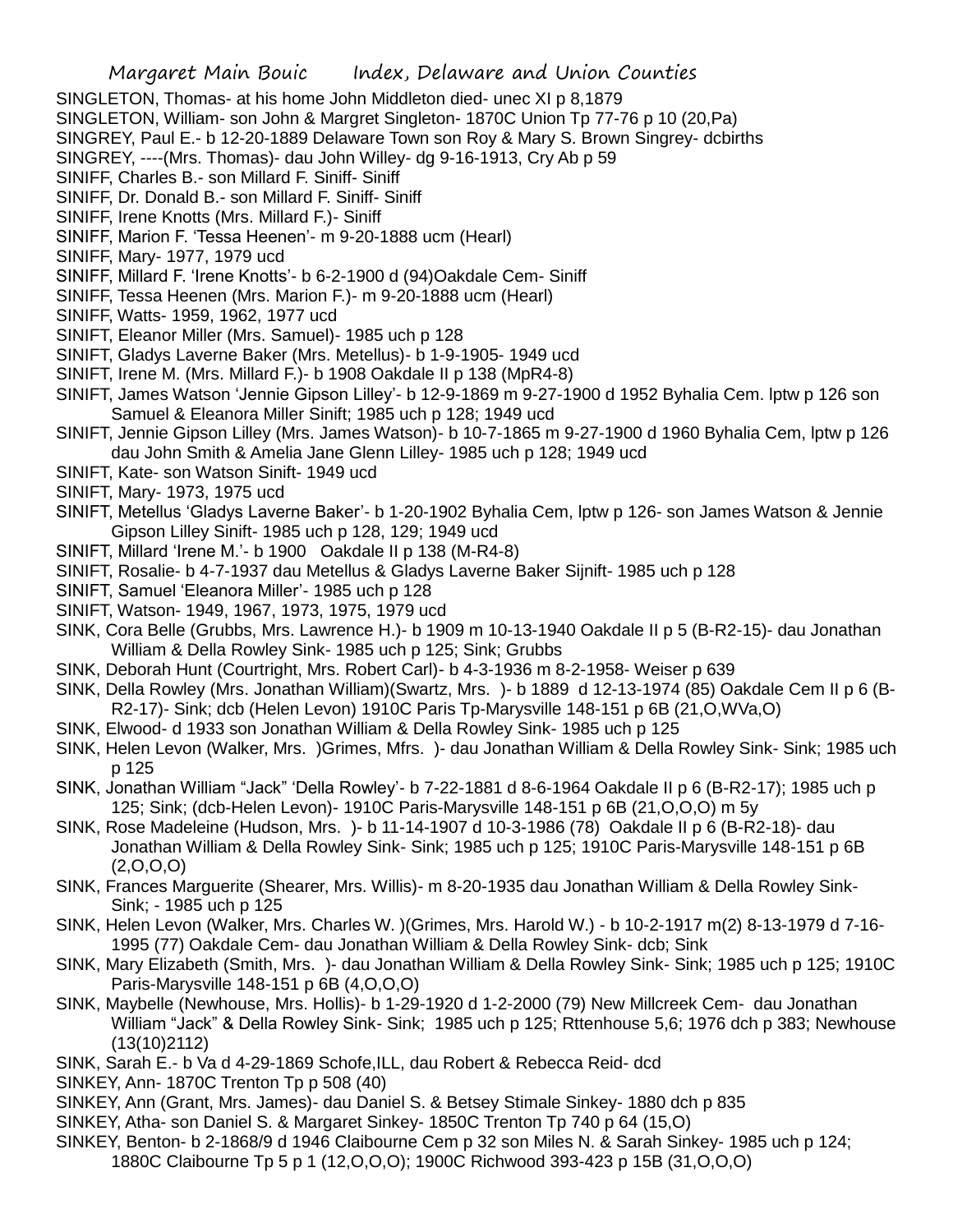- SINKEY, Betsey Stimale (Mrs. Daniel S.)- 1880 dch p 835
- SINKEY, Betsy (Cook, Mrs. Cyrus)- m 11-29-1838 dcm
- SINKEY, Blanche- son Miles N. & Sarah Sinkey- 1880C Claibourne Tp 5 p 1 (13,O,O,O)
- SINKEY, Carol Melinda- b 9-3-1954 dau Dr. J. R. & Marian Janice Smart Sinkey- Newhouse 1325552
- SINKEY, Charlie- 1870C Trenton Tp p 508 (11)
- SINKEY, Daniel S. 'Betsey Stimale''Margaret Clayton''Jane Iles'- b 7-3-1806 m (2)1-21-1836 dcm m(3) 7-31- 1864 dcm d 2-26-1893 (86-7-22) dcd Trenton Cem, Powell p 279- son William & Mary McCardney Sinkey- 1880 dch p 835; 1835 men p 59 #107 p 110 Trenton Tp; 1850C Trenton Tp 740 p 64 (43,Pa); 1870C Trenton Tp p 508 (63\*)
- SINKEY, Effy (Davis, Mrs. Joseph)- m 1-1-1851 dcm
- SINKEY, Eliza Bateman (Mrs. William W.)- m 8-19-1836 dcm
- SINKEY, Elizabeth Meacham (Mrs. John)- m 6-19-1845 dcm
- SINKEY, Frank- 1870C Trenton Tp p 508 (13)
- SINKEY, Gail/Gale M.- b 9-28-1889 d 1916 Trenton Cem Powell p 279- son W. D. & Emma Day Sinkeydcbirths
- SINKEY, James- 1850C Berkshire Tp 271 p 28 (20,O)
- SINKEY, Jane- dau Daniel & Margaret Clayton Sinkey- 1850C Trenton Tp 740 p 64 (8,O)
- SINKEY, Jane Iles (Mrs. Daniel S.) -b 8-1-1825 m 7-31-1864 dcm d 1-25-1896 Trenton Cem, Powell p 279; 1880 dch p 835; 1870C Trenton Tp p 508 (44)
- SINKEY, Jean Ann- b 11-4-1959 dau Dr. J. R. & Marian Janice Smart Sinkey- Newhouse 1325554
- SINKEY, John- dcw Bk 4 p 305(33) surety
- SINKEY, John 'Minerva Murphy'- m 3-16-1856 dcm- son Daniel S. & Betsey Stimale- 1880 dch p 835; 1850C Trenton Tp 740 p 64 (17,O); 1870C Trenton Tp p 508 (38\*)
- SINKEY, John 'Elizabeth Meacham'- m 6-19-1845 (\*?) dcm
- SINKEY, Dr. J. R. 'Marian Janice Smart'- Newhouse (132555)
- SINKEY, Julia Ann (Meacham, Mrs. Aaron)- m 7-14-1847 dcm
- SINKEY, Kenneth Robert- b 10-27-1967 son dr. J. R. & Marian Janice Smart Sinkey- Newhouse 1325553
- SINKEY, Liman?- son Miles N. & Sarah Sinkey- 1880C Claibourne Tp 5 p 1 (6,O,O,O)
- SINKEY, Margaret Clayton (Mrs. Daniel S.)- m 1-21-1836 dcm; 1880 dch p 835; 1850C Trenton Tp 740 p 64 (41,Va)
- SINKEY, Margaret (Freeman/Farmen, Mrs. James)- m 11-11-1844/7 dcm
- SINKEY, Marian Janice Smart (Mrs. Dr. J. R.)- b 7-4-1921 m 10-1947 dau James Richey & Rilla Irene Russell Smart- Newhouse 132555
- SINKEY, Mary (Butt, Mrs. Morgan)- m 9-21-1862 dcm
- SINKEY, Mary (Kirby, Mrs. J.)- dau Daniel S. & Margaret Clayton Sinkey- 1880 dch p 835; 1850C Trenton Tp 740 p 64 (4,O)
- SINKEY, Mary McCardney (Mrs. William)- 1880 dch p 835
- SINKEY, Miles N. 'Sarah'- b 1837 d 1892 Claibourne Cem p 32- son Daniel S. & Margaret Clayton Sinkey-1880 dch p 835; 1850C Trenton Tp 740 p 64 913,O): 1880C Claibourne Tp 5 p 1 (42,O,Va,O)
- SINKEY, Minerva Murphy (Mrs. John)- m 3-16-1856 dcm; 1870C Trenton Tp p 508 (36)
- SINKEY, Olive "house"- Claibourne Cem p 32 (no dates); 1985 uch p 88
- SINKEY, Olive B.- b 5-1878 dau Miles N & Sarah Sinkey-1900C Richwood 394-423 p 15B (22,O,O,O);1910C Richwood 410-418 p 14B (30,O); county health nurse, unec III p 18, VI p 7
- SINKEY, Oliver- son Miles N. & Sarah Sinkey- 1880C Claibourne Tp 5 p 1 (2,O,O,O)
- SINKEY, Patty (Edwards, Mrs. David)- m 1-3-1838 dcm
- SINKEY, Quinnie Z.- b 1874 d 1880 Claibourne Cem p 32
- SINKEY, Richard- 1835 men p 59 #106 p 110 Trenton Tp
- SINKEY, Richard Bruce- b 6-3-1952 son dr. J. R. & Marian Janice Smart Sinkey- Newhouse 1325551
- SINKEY, Sanford- son Daniel S. & Margaret Clayton Sinkey- 1850C Trenton Tp 740 p 64 (15,O)
- SINKEY, Sarah E. (Mrs. Miles N.)- b 12-1840 d 1920 Claibourne Cem p 32; 1880C Claibourne Tp 5 p 1 (39,O,Va,O); 1900C Richwood 343-423 p 15B (59,O,Va,O) wid, 4 ch, 3 living; 1910C Richwood 410-
	- 418 p 14B (69,O,WVa,O) wid, 4 ch 3 living
- SINKEY, Sarah (French, Mrs. Bethuell)- m 10-12-1843 dcm
- SINKEY, Stephen- son Daniel S. & Margaret Clayton Sinkey- 1880 dch p 835; 1850C Trenton Tp 740 p 64  $(10, 0)$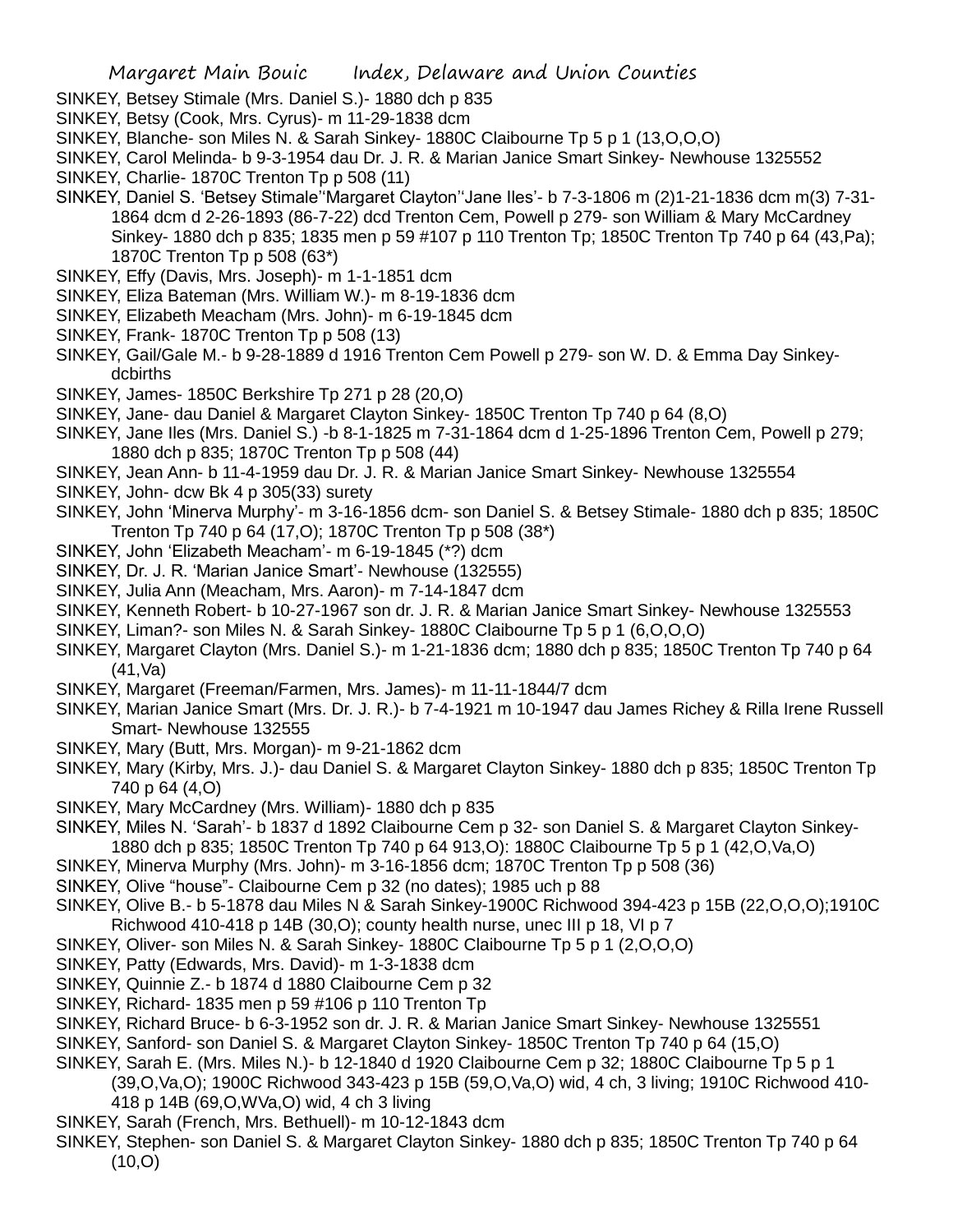- SINKEY, William C.- son Daniel S. & Jane Iles Sinkey- 1880 dch p 835
- SINKEY, William D.- 1870C Trenton Tp p 508 (4)
- SINKEY, William 'Mary McCardney'- 1880 dch p 835
- SINKEY, William W. 'Eliza Bateman'- m 8-19-1836 dcm
- SINLER, Pauline Hause (Mrs. Robert L.)- div b 1-17-1917 dau Alvey Norman & Ada Foltz Hause- Maugans Anc p 61, 62
- SINLER, Robert L. 'Pauline Hause'- Maugans Anc p 61, 62
- SINLER, Robert L. II son Robert L. & Pauline Hause Sinler- Maugans Anc p 61, 62
- SINNABERRY, Andrew 'Sally Young'- m 1-10-1836 dcm
- SINNABERRY, Sally Young (Mrs. Andrew)- m 1-10-1836 dcm
- SINNET, Eve King (Mrs. Jacob)- m 2-15-1826 ucm (Hearl)
- SINNET, Gideon, estate- mt 5-30-1855, sale real estate; Ab p 19; 1830C Darby Tp 1m (-30), 1f (-20) unec V p 49
- SINNET, Jacob 'Eve King'- m 2-15-1826 ucm (Hearl); 1830C Darby Tp 2m(-5), 2m (-10), 1m (-30), 1f (-15), 1 f (-40)
- SINNETT, Arlene (Harshman, Mrs. Richard C.)- dau Dr. Ralph & Mernie V. Sinnett- Sinnett
- SINNETT, Edwin- 1908 dch p 99
- SINNETT, Gideon- mt 5-30-1855
- SINNETT, J. A.- 1880 dch p 215
- SINNETT, John- 1908 dch p 99
- SINNETT, Margaret Anna (Knox, Mrs. Ritus)- 1880 dch p 685; Powell p 44
- SINNETT, Mernie V. (Mrs. Dr. Ralph)- d 6-21-1979- Sinnett; Pabst 8 p 28, 35
- SINNETT, Dr. Ralph 'Mernie V.'- b 3-12-1897 d 3-18-1992 (95) Sinnett
- SINNETT, Ruth (Westbrook, Mrs. Herschel E.)- dau Dr. Ralph & Mernie V. Sinnett- Sinnett
- SINNOTT, Judith .- engaged to Paul A. Smith- Sinnott
- SINSEL, —hjt p 131, 197
- SIONA, Jack 'Joan'- 1969 dcd
- SIONA, Joan (Mrs. Jack)- 1969 dcd
- SIPE, ------- 1908 dch p 427, 432, 477
- SIPE. Allan- donated Converse information to library- unec XVIII p 6
- SIPE, Anne (Mrs. Ralph C.)- Sipe
- SIPE, Betty (de Pompei, Mrs. )- dau Walter F. & May Sipe- Sipe
- SIPE, Blanche (Millisor, Mrs. )- dau Walter F. & May Sipe- Sipe
- SIPE, Celia A. Wilson (Mrs. George)- m 12-22-1844 dcm
- SIPE, DerekTyler- b 2-8-1986 son Richard & Rita Sipe- Sipe
- SIPE, Dick- on Ralph C. & Anne Sipe- Sipe
- SIPE, E. C.- 1908 dch p 477
- SIPE, Elizabeth Crane (Mrs. John L.)- m 11-30-1862 dcm
- SIPE, Elva (Grooms, Mrs. )- dau Walter F. & Mary Sipe- Sipe
- SIPE, George 'Celia A. Wilson'- m 12-22-1844 dcm
- SIPE, Henry- Devenport Cem Powell p 328
- SIPE, John J.- hadc p 58 (Westfield)
- SIPE, John L. 'Elizabeth Crane'- m 11-30-1862 dcm
- SIPE, Jonathan- d 11-7-1862 (49y5m) Devenport Cem; Powell p 328; hadc p 58 (Westfield)
- SIPE, Leticia Garza (Mrs. Richard)- m 1-31-1970 dau Salome Garza- Sipe
- SIPE, ---- b 1-18-1868 Wes Tp Morrow Co- dau Levi & Celestia Sipe- dcbirths
- SIPE, Mary E. (Benson, Mrs.Thomas Jefferson)- Powell p 365
- SIPE, Mary R.- 1870C Concord Tp p 263 (50)
- SIPE, May (Mrs. Walter F.)- b 9-19-1902 d 4-16-1994 (91) Oak Grove Cem- Sipe; dg 9-26-1984
- SIPE, Nathan- found neighbor George Smith dead, dg 6-8-1909, Cry Ab p 36
- SIPE, Ralph C. 'Anne'- d 10-25-1983 (66) Oak Grove Cem- son Walter F. & Mary Sipe- Sipe
- SIPE, Rezin- d 9-13-1849 (7-2-11) Devenport Cem- Powell p 328
- SIPE, Richard 'Leticia Garza'- m 1-31-1970 son Ralph Sipe- Sipe
- SIPE, Richard 'Rita'- Sipe
- SIPE, Rita (Mrs. Richard)- Sipe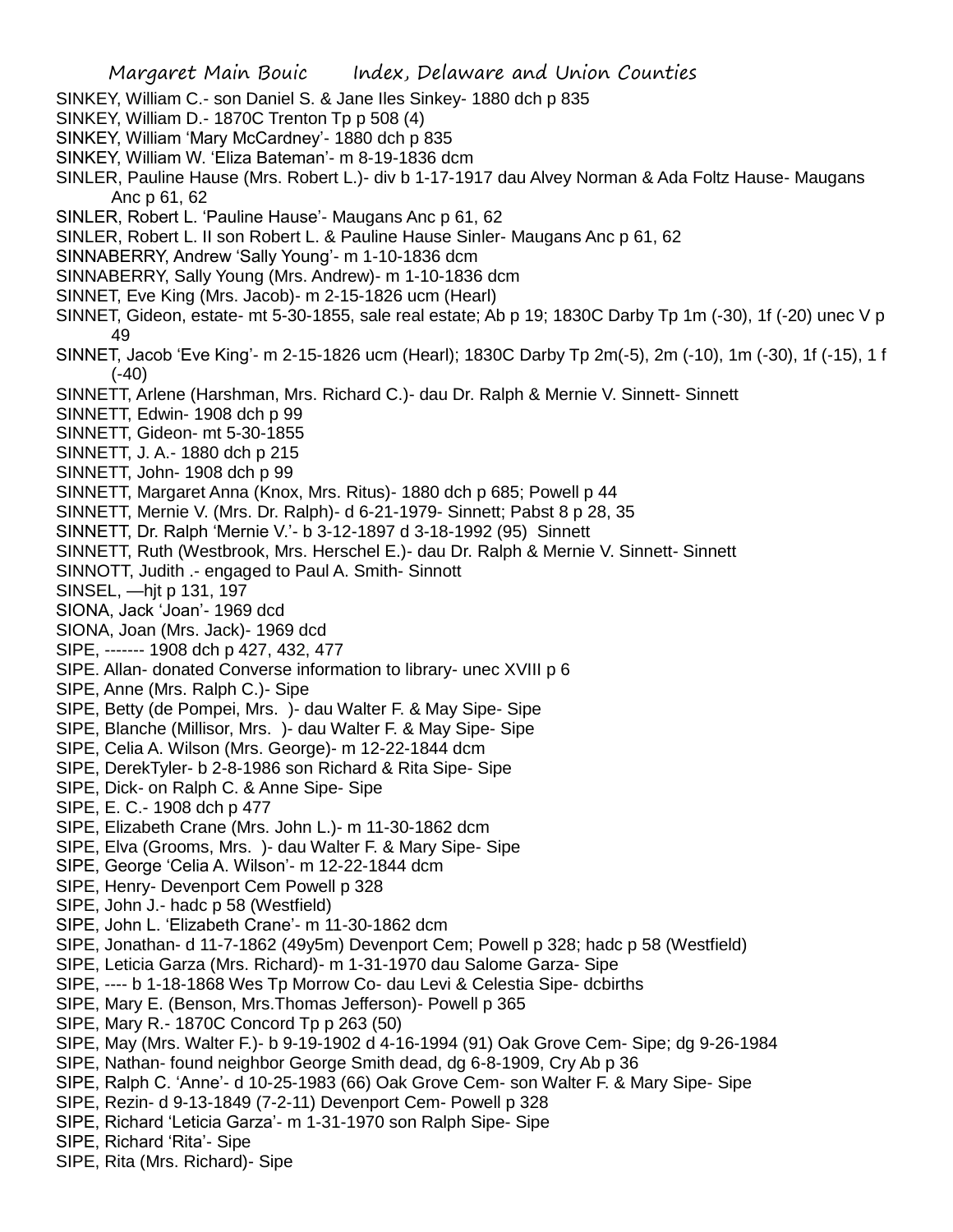- SIPE, Theodore Van son Robert L. Sipe- Sipe- engaged to Letitia Anita Penn
- SIPE, Walter F. 'May' d 10-17-1967 (73) Oak Grove Cem- Sipe
- SIPE, William- 187C Concord Tp p 263 (57\*)
- SIPER, —(Trout, Mrs. Noah)(- m 1835 d 1892- mt 7-2-1902 p2c2, Abs p 12
- SIPES, Alfred- 1880C Dover tp 71-76 p 26 (23, O, O, O) laborer with Samuel T. Rittenhouse
- SIPES, Ann E.- 1880C Scioto Tp 867-868 (18,Pa)
- SIPES, Ann Ramsey (Mrs. Joseph)- b 1883 d 1938 New Millcreek Cem p 42; dau Thomas & Nancy I. Ramsey-Ramsey 1; dg 4-30-1907, Cry Ab p 40
- SIPES, Anna (Cryder, Mrs. Emanuel)- b 9-22-1855 Pa m 4-14-1889/1880 d 7-24-1910 (54-10-2) Newhouse Cem- dau Wm. F. & Mary Sipes - dg 7-26-1910, Cry Ab p 140, 141
- SIPES, Betty (Courtney, Mrs. Leroy)(Spencer, Mrs. William R.)- dau William Perry & Margaret Coonfare Sipes- Sipes
- SIPES, Bree- b 1974 ch Max E. & Trudy A. Sipes- 1980 dcd
- SIPES, Callie Miley (Cowgill, Mrs. Reuben)- 1985 uch p 35
- SIPES, Charles 'Shirley'- Sipes
- SIPES, Charles P.' ' son William Perry & Margaret Coonfare Sipes- Sipes; Ramsey
- SIPES, Chester- son William F. & Mary Bell Warren Sipes- Warren 4; dg 11-2-1906, dg 11-20-1906, Cry Ab p 129, 133; pallbearer for grandson of mrs. Margaret Canon- dc 2-11-1910, Cry Ab p 97,
- SIPES, —Scully (Mrs. Chester)- dg 8-10-1906, Cry Ab p 113 dau William Scully
- SIPES, Dale E. 'Ruth L. Markle'- b 11-30-1923 d 10-11-2001 Fairview Cem. Ostrander- son Homer & Fanny M. Gilliland Sipes- Sipes; 1961, 1964, 1969, 1971, 1980 dcd
- SIPES, Danny C. d 12-10-1985 (20) bur Marion- son Charles & Shirley Sipes- Sipes
- SIPES, Deborah (Bogan, Mrs. )- dau Charles & Shirley Sipes- Sipes
- SIPES, Deidre- dau Charles & Shirley Sipes- Sipes
- SIPES, Diana (Keller, Mrs. )- dau Charles & Shirley Sipes- Sipes
- SIPES, Emma- dau William F. & Mary Ott Sipes- 1880C Scioto Ttp 347 (18,O,Pa,Pa)
- SIPES, Erik 'Lacey Jackson'- son Harry Joe & Merilyn Sipes- Sipes
- SIPES, Etta (McCarty, Mrs. John)- Weison (37)
- SIPES, Fanny M. Gilliland (Mrs. Homer)- m 5-8-1923 d 5-13-1984 Newhouse Cem- Sipes; 1961, 1964, 1969, 1971, 1980 dcd
- SIPES, Georgia (Roush, Mrs. Ellwood)- b 1-16-1904 dau Joseph & Amy Ramsey Sipes- Sipes; Stone 2,3; Ramsey 2,3
- SIPES, Harry J. 'Marilyn'- son William Perry & Margaret Coonfare Sipes- Sipes; Ramsey
- SIPES, Hazel Kirk- b 5-15-1888 Scioto Tp dau William F. & Mary Bell Warren Sipes- Warren 4; dcbirths; dg 11-2-1906, dg 11-20-1906, Cry Ab p 129, 133
- SIPES, Homer 'Fanny M. Gilliland'- b 7-6-1887 Scioto Tp m 5-8-1923 d 6-11-1973 (85) son Joseph & Mary Mason (Kitty Grieble) Sipes- Sipes; 1961, 1964, 1969, 1971 dcd; pallbearer for James B. Mason- dg 10-28-1913, Cry Ab p 67; dcbirths
- SIPES, Janet Boyer (Mrs.Roland Eugene)- m 8-18-1971, div du Walter & Dorothea Boyer- Weaver (129(11)52)
- SIPES, John W. 'Sarah Atkinson'- m 12-29-1859 dcm
- SIPES, Joseph 'Kitty Grieble''Amy Ramsey'- b 1858 d 1932 New Millcreek Cem p 42- son William F. & Mary Ott Sipes- Sipes; Ramsey; 1860C Scioto Tp 867-868 1880C Scioto Tp 347 (22,O,Pa,Pa); dg 7-26- 1910, Cry Ab p 140
- SIPES, Joseph W.- d 10-28-1866 (14-3-11) son S. G. & M. Sipes- Newhouse p 4
- SIPES, Lacey Jackson (Mrs.Erick)- Sipes
- SIPES, Lance Devan- b 8-19-2001 son Erick & Lacey Sipes- Sipes
- SIPES, Leonodus H.- d 12-24-1863 (21-11–)Newhouse Cem- son S. G. & M. Sipes
- SIPES, Levander?- son William & Mary Ott Sipes- 1860C Scioto Tp 867-868 (8/12,O)
- SIPES, Louisa (Landsdown, Mrs. Harrison)- m 9-29-1861 ucm 3226 dau William & Sarah Sipes- 1850C Liberty Tp Un Co 878-895 p 131 (12,Pa)
- SIPES, Mabel Mahaffey (Mrs. Russell)- b 7-1-1909 m 2-9-1962 d 3-16-1981 (71) Iberia Cem, obit, mlib
- SIPES, Margaret- div, 1 ch; servant; 1900C Magnetic Springs 4 p 6A (,-,O,Pa,O)
- SIPES, Margaret Ellen Coonfare (Mrs. William Perry)- d 6-25-1983 (74) Radnor Cem- Sipes
- SIPES, Margaret "Margi" Ellen (Longwell, Mrs.Talmadge/Tom)- dau Perry & Margaret Coonfare Sipes- Sipes; Ramsey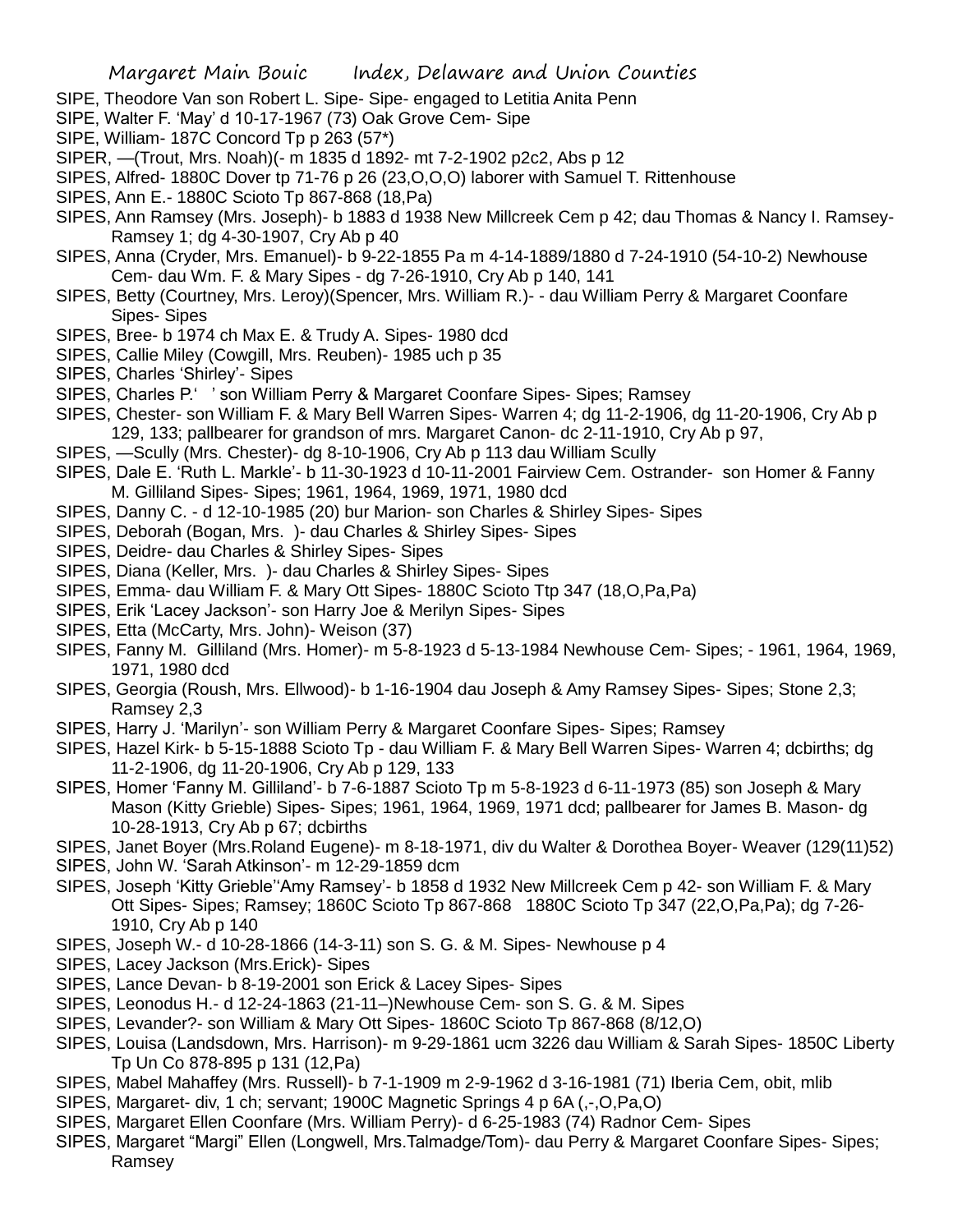- SIPES, Margaret E.- dau William & Mary Ott Sipes- 1860C Scioto Tp 867-868 (7,Pa)
- SIPES, Marilyn (Mrs. Harry J.)- Sipes
- SIPES, Mary Bell Warren (Mrs. William F.)- b 6-1-1866 m 4-7-1885 d 11-1-1906 (40-4-2) dau John Henry & Anna E. Austin Warren- Warren 3,4; Pabst 3 p 8, 18; 1908 dch p 773; dg 11-2-10-6, 11-20-1906 Cry Ab p 129, 133
- SIPES, Mary Ott (Mrs. William F.)- d 3-30-1897 (63-4-19)- dau Samuel Ott; dcw Bk 4 p 413(43) 1860C SciotoTp 867 (23,Pa); parents of Annan Cruder- dg 7-26-1910, Cry Ab p 140
- SIPES, Max E. 'Trudy A.'- 1980 dcd
- SIPES, Melissa- b 1972 dau Max E. & Trudy A. Sipes- 1980 dcd
- SIPES, Merlin- son Russell & Mabel L. Mahaffey Sipes- obit Mabel, mlib
- SIPES, Michael Eugene- b 7-6-1976 son Roland Eugene & Janet Boyer Sipes- Sipes; Weaver 129(11)521
- SIPES, Nancy- dau William & Mary Ott Sipes- 1860C Scioto Tp 867-868 (4)
- SIPES, Nathaniel- son William & Sarah Sipes- 1840C Liberty Tp un Co 476 (-5); 1850C Liberty Tp 878-895 p 131 (14,Pa)
- SIPES, Patricia Ann (Scheiderer, Mrs. Dennis Eugene) (Nicol, Mrs. Tom)- b 1955 m 6-26-1976 dau Dale & Ruth Sipes- Sipes; Rausch (151561); 1961, 1969, 1971 dcd
- SIPES, Rena- d 10-30-1875 (15-10-5) Newhouse Cem p 3 dau Wm. & M. Sipes
- SIPES, Robert 'Rosetta Weaver'- 9-1-1941 son Joseph & Amy Ramsey Sipes- Weaver (129(11)5) ; Sipes; 1961, 1964,1969, 1971 dcd
- SIPES, Roberta Ann (Longwell, Mrs. Dennis Scott)- b 1960 m 6-24-1978 dau Robert & Rosetta Weaver Sipes-Weaver 129(11)53 Sipes; 1969, 1971 dcd
- SIPES, Roland Eugene 'Janet Boyer'- b 9-8-1952 m 8-18-1971 div son Robert & Rosetta Weaver Sipes-Sipes; Ramsey; Weaver 129(11)52
- SIPES, Rosetta Weaver (Mrs. Robert)- b 3-22-1921 m 9-1-1941 dau Eugene Thomas Edward & Lila Violet Smith Weaver- Sipes; Ramsey; Weaver 129(11)5; 1964 dcd
- SIPES, Ruth L. Markle (Mrs. Dale E.)- b 5-6-1920 d 8-7-1987 (67) Fairview Cem- dau George & Lydia Baker Markle- Sipes; 1961, 1964, 1969, 1971, 1980 dcd
- SIPES, Sarah Atkinson (Mrs. John W.)- m 12-29-1859 dcm
- SIPES, Sarah (Mrs. William)- 1840C LibertyTp 4776 (40-50); 1850C Liberty Tp 878-895 Union Tp p 131 (54,Md); 1860C Lib Tp 1051-1061 p 143 (60,Pa)
- SIPES, Shirley (Mrs. Charles)- Sipes
- SIPES, Thomas Robert- b 6-25-1944 d 6-26-1944 son Robert & Rosetta Weaver Sipes- Sipes; Ramsey; Weaver 129(11)51
- SIPES, Tridy A. (Mrs. Max E.)- 1980 dcd
- SIPES, William F. 'Mary Ott''Mary Bell Warren'-m(2) 4-7-1885 d 10-5-1905 (73-7-6) Newhouse Cem p 3, Powell p 259;dcw Bk 4 p 413(43); 1908 dch p 773; hadc p 119; Warren 3; dg 11-20-1906, Cry Ab p 133; dg 7-26-1910, Cry Ab p 140; 1860C Scioto Tp 867 (28,Pa); 1880C Sc Tp 347 (48,Pa,Pa,Pa)
- SIPES, William I.- d 10-22-1868 (18-4-5) Newhouse Cem p 4 son S. G. & M. Sipes
- SIPES, William Perry 'Margaret Coonfare'- d 1-22-1967 (60) Radnor Cem- son William F. & Amy Ramsey Sipes- Sipes
- SIPES, William 'Sarah'- 1840C Liberty Tp 476 (50-60); 1850C Lib Tp Un Co p 131 (60,Pa); 1860C Lib Tp 1051-1061 p 143 (72,Pa)
- SIPES, William- son William F. & Mary Ott Sipes- dg 7-26-1910Cry Ab p 140; 1880C Scioto Tp 347-373 (16,O,Pa,Pa)
- SIPFLE, Louise (Mrs. )- d11-17-1968 (95) bur ILL.- Sipfle
- SIPHER, Betty Jane (Frank, Mrs. Charles E.)- m 4-5-1939- Weiser p 618
- SIPLE, Ellen (Jebes, Mrs. Henry)- m 10-8-1856 dcm
- SIPLE, John H.- d 11-12-1854 (9mos) Berkshire Cem, Powell p 9- son John & Harriet Siple
- SIPLE, Lillian- d 9-4-1859 (1m16d) Berkshire Cem, Powell p 9- dau Henry & Ellen Siple
- SIPLE, Mary (Olds, Mrs. Ezra)- 1880 dch p 761
- SIPLES, Beverly- 1979, 1981 ucd
- SIPLES, Charles- killed unloading logs at Waldo- Thursday (26y) brother William Siples- mt 12-13-1905 p 11 c3, Abs p 30; dg 12-8-1905 (25) Cry Ab p 67- son Samuel Siples
- SIPLES, Elisabeth (Mrs. Lewis)- 1870C Jackson Tp 111-108 p 16 (24,O)
- SIPLES, Frank- 1910C Claibourne NP 131 p 5B (34,O,O,O) hired hand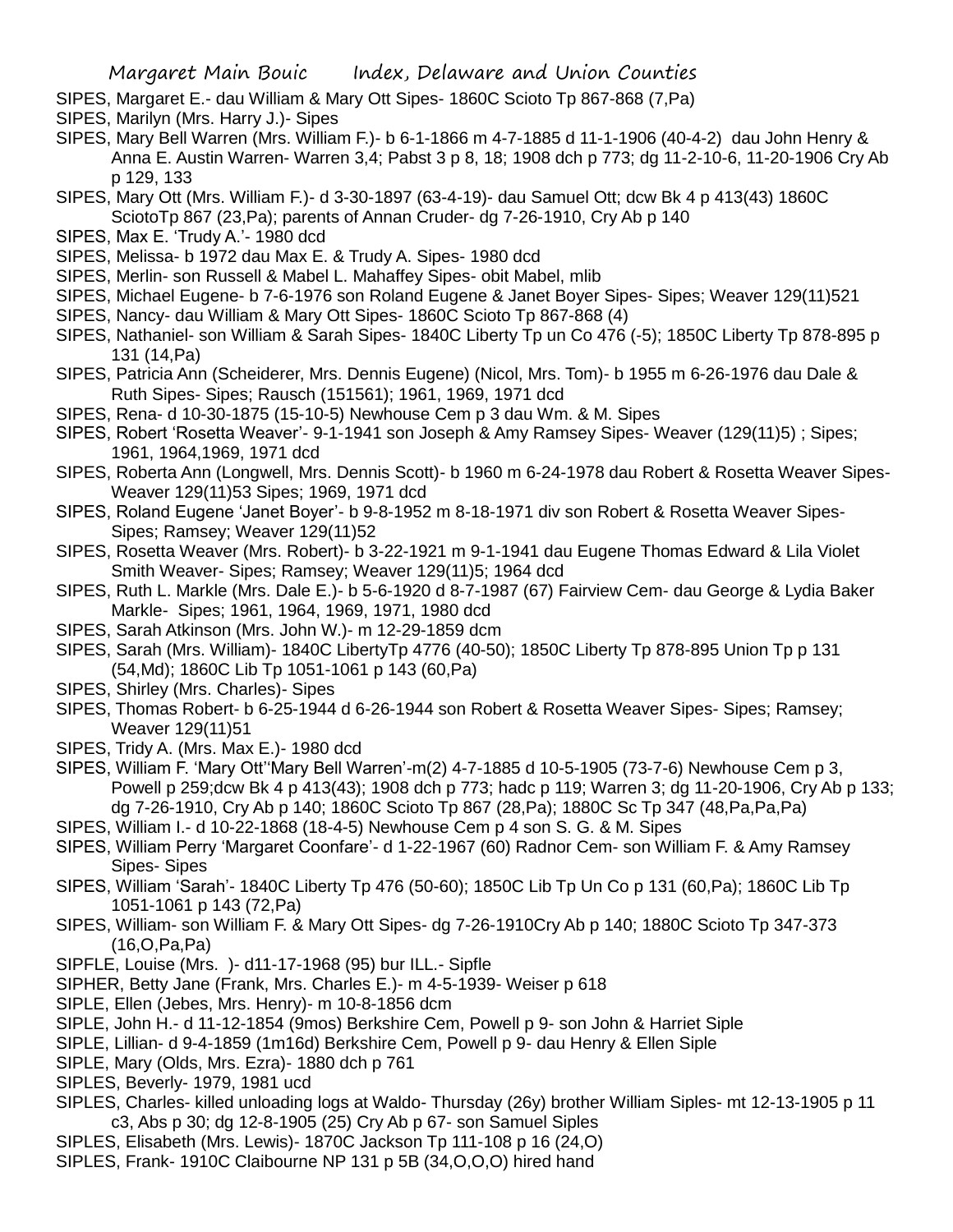- SIPLES, Lavinia (Woods, Mrs. G. H.)- unec XIV p 23
- SIPLES, Lewis 'Elisabeth'- 1870C Jackson Tp 111-108 p 16 (23,O)
- SIPLES, Lola M. Wood (Mrs. William H.)- b 1-1877 m 4-15-1897 ucm (Hearl); 1900C Richwood 88-94 p 4A  $(23, 0, 0, 0)$
- SIPLES, Philip- d 9-24-1846 (10hrs) Prospect Cem, Powell p 301
- SIPLES, Richmond E.- b 4-1900 son William H. & Lola M. Siles- 1900C Richwood 88-94 p 4A (1/12,O,O,O)
- SIPLES, Samuel- father of Charles Siples- dg 12-8-1905, Cry Ab p 67
- SIPLES, William- brother Charles- mt 12-13-1905, p11 c3, Abs p 30
- SIPLES, William H. 'Lola M. Wood'- b 12-1871 m 4-15-1897 ucm (Hearl); 1900C Richwood 88-94 p 4A (28,O,O,O) m 3y, harness maker
- SIPPEL, Blanche Ethel Manon (Mrs. Budd Baxter)- b 4-4-1891 m 10-23-1913 dau William Franklin & Margaret Rebecca Burkholder Manon- Weiser p 130
- SIPPETTS, Sarah Jane (Runnells, Mrs. Newton)- m 3-28-1861 dcm
- SIPPOLA, Warner E.- 1971 dcd, Oxford Tp
- SIRIN, —1860C Darby Tp 274 p 39 (11,O) lived with George & Annie Dellinger
- SIRPLI(E)SS, Elsie- 1915 uch p 217; 1883 uch V p 575
- SIRPLI(E)SS, William- 1915 uch p 485, 496, 497, 501; 1883 uch V p 575; unec XV, p 6, 66; XVIII p 16
- SISCO, Elizabeth A. (Mackling, Mrs. George W.)- m 9-26-1869 ucm 4607
- SISCO, Mary (Sivey, Mrs. Levi)- m 1833 d 1887 Shoup Cem, 1985 uch p 129
- SISLER, Andrew 'Leah Brane'- m 7-6-2002 son Arthur & Nelda Sisler- Sisler
- SISLER, Arthur 'Nelda'- Sisler
- SISLER, Beverly S. (Mrs. Paul M.)- 1967 ucd
- SISLER, Bret- b 1966 son Paul M. & Beverly S. Sisler- 1967 ucd
- SISLER, Debra- b 1965 dau Paul M. & Beverly S. Sisler- 1967 ucd
- SISLER, Leah Brane (Mrs. Andrew)- m 7-6-2002- dau Ralph & Janet Brane- Sisler
- SISLER, Mark- b 1962 son Paul M. & Beverly S. Sisler- 1967 ucd
- SISLER, Nelda (Mrs. Arthur)- Sisler
- SISLER, Paul M. 'Beverly S.'- 1967 ucd
- SISLER, phil- son Arthr & Nelda Sisler- Sisler
- SISLEY, Adam- b 1968 son Mark W. & Margaret A. Sisley- 1971 dcd
- SISLEY, Brian- b 1970 son Mark W. & Margaret A. Sisley- 1971 dcd
- SISLEY, Margaret A. (Mrs. Mark W.)- 1971 dcd
- SISLEY, Mark W. 'Margaret A.'- 1969, 1971 dcd
- SISLEY, Matthew- b 1967 son Mark W. & Margaret A. Sisley- 1971 dcd
- SISSEL, Cynthia Browning (Mrs. E. J.)- b 10-3-1866 m 2-14-1894 d 3-9-1940 (73) bur Galion- obit mlib
- SISSEL, E. J. 'Cynthia Browning'- m 2-14-1894, obit Cynthia, mlib
- SISSEL/SISSAL, Philip- 1840C Thompson Tp p 108 (30-40)
- SISSON, Abbie Browning (Mrs. William)- sister Eliza Browning- Asp (481)
- SISSON, Annie Cary (Mrs. Charles F.)- Asp (485-3)
- SISSON, Beatrice (Cleland, Mrs. Floyd)- m 4-15-1931 d 12-11-1971 Sisson
- SISSON, Becky (Zelazny, Mrs. )- dau Elise E. Berry Sisson- Sisson
- SISSON, Benajah 'Elizabeth Maine'- b 9-17-1746 son William Sisson- Asp (110)
- SISSON, Benir (Seamans, Mrs. Delma)- m 1933- Weiser p 79
- SISSON, Benjamin F. 'Harriet Frazier'- b 12-22-1860 son Benjamin Franklin & Marietta York Sisson- Asp 485-6
- SISSON, Benjamin Franklin 'Marietta York''Margaret Hillard'- b 4-20-1811 d 9-8-1885 son Gilbert & Desire Maine Sisson- Asp 485
- SISSON, Bessie (Congrove, Mrs. )- dau Henry & Olive Jone Sisson, sister Oran Sisson- Sisson
- SISSON, Betsey (Thompson, Mrs. Clark D.)- b 9-19-1796 dau Gilbert & Desire Maine Sisson- Asp 478
- SISSON, Betty (Brown, Mrs. Carroll)- dau Nelson T. & Rachel L. Forrider Sisson- Sisson
- SISSON, Betty J. Honaker (Mrs. Charles W.)- b 7-14-1940 m 9-6-1958 d 1-28-1998 (57) Green Camp Cemdau William & Bernice Honaker- Sisson
- SISSON, Bud- 1964 dcd, Radnor
- SISSOn Calvin 'Patricia'- Sisson
- SISSON, Carol (Fout, Mrs. )- dau Oscar,Sr. & Lenora Conkle Sisson- Sosson
- SISSON, Cecil R. 'Daisy'- d 11-1-1962 (62) bur Radnor- 1961 dcd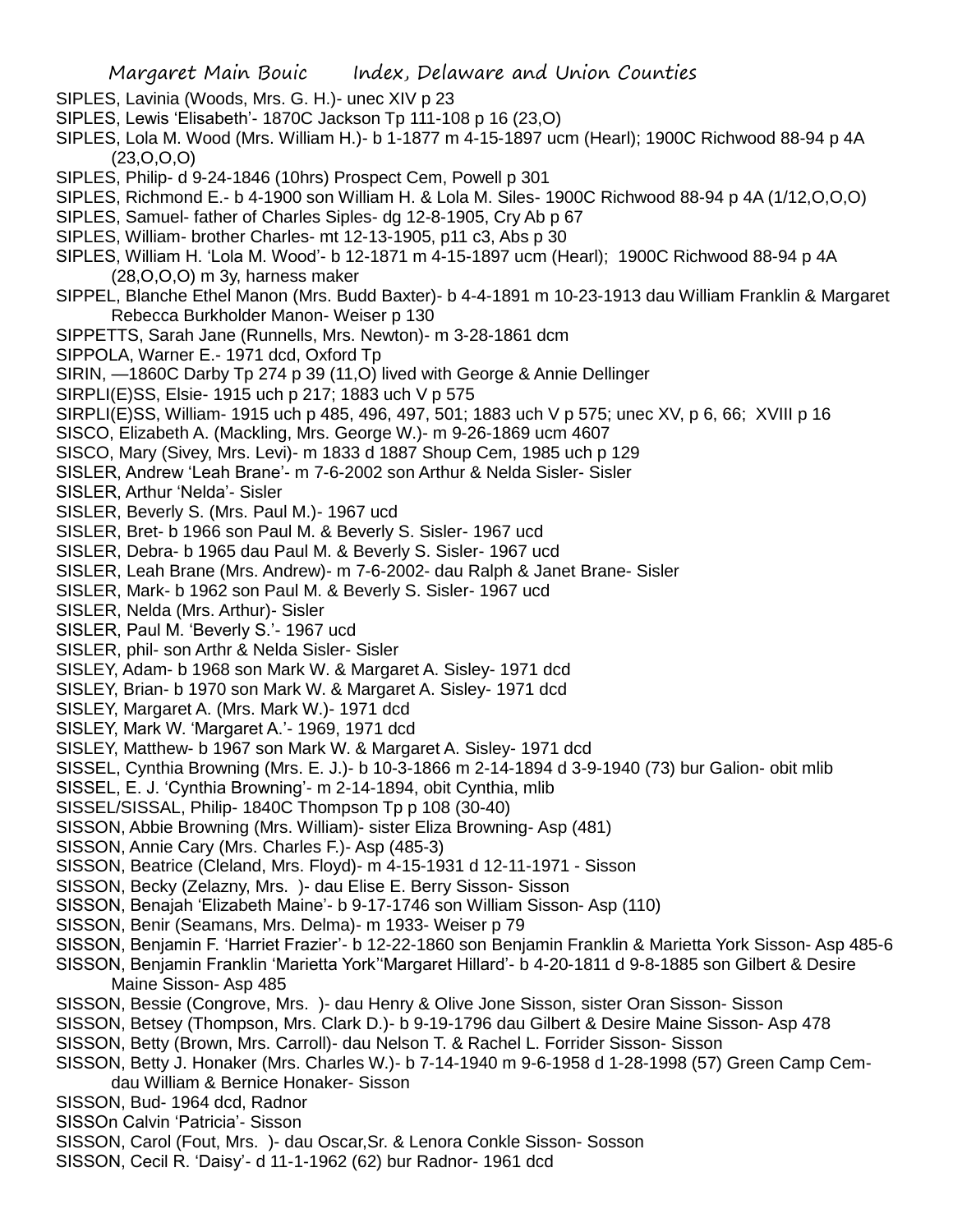- SISSON, Charles G. 'Martha Wheeler''Nancy Mary Hewitt''Elizabeth Garabrandt'- b 4-5-1807 d 8-21-1874 son Gilbert & Desire Maine Sisson- Asp 483
- SISSON, Charles F. 'Annie Cary'- b 7-24-1846 son Benjamin Franklin & Marietta York Sisson- Asp 485-3
- SISSON, Charles- son LeRoy N. & Judith K. McCartney Sisson- Sisson
- SISSON, Charles M.- son Charles W. & Betty J. Honaker Sisson- Sisson
- SISSON, Charles R. 'Helen Shaver'- d 10-28-1960 (27) Radnor Cem- son Cecil R. & Daisy Sisson- Sisson
- SISSON, Charles W. 'Betty J. Honaker'- m 9-6-1958- Sisson
- SISSON, Charlotte (Blanton, Mrs. )- dau Oscar Sr. & Lenora Conkle Sisson- Sisson
- SISSON, Christina- dau Charles R. & Helen Shaver Sisson- Sisson; 1961(5) dcd
- SISSON, Christine Marie- b 7-11-1978 dau Edward & Layman Sisson- Sisson
- SISSON, Chuck- son Elise E. Berry Sisson- Sisson
- SISSON, Clarence H. 'Helen Marie Congrove'- son henry & Olive Jones Sisson- Sisson; 1961, 1964 dcd
- SISSON, Cynthia (Himler, Mrs. Jeffrey)- dau Charles W. & Betty J. Honaker Sisson- Sisson
- SISSON, Cyrus Levan- b 3-5-1813 d 3-22-1813 son Gilbert & Desire Maine Sisson- Asp 486
- SISSON, Dale 'Mary Bradbury'- m 1-9-1945 d 4-21-1985 Sisson
- SISSON, David- son Robert L. & Eva Sisson- 1962 ucd
- SISSON, Deborah- b 1960 dau Raymond E. & Ruby F. Sisson- 1971 dcd
- SISSON, Denise Kay Shoemaker (Mrs. William Arthur)- m12-28-1991 dau Richard & Anna Mae Shoemaker-Sisson
- SISSON, Desire Maine (Mrs. Gilbert)- b 3-31-1772 m 3-22-1791 m 11-17-1842 dau Amos & Abigail Brown Maine- Asp 168
- SISSON, Donald- son Clarence H. & Helen Marie Congrove Sisson- Sisson
- SISSON, Donald W.- son Warren V. Sisson- Sisson
- SISSON, Eddie- 1964 dcd, Marlborough Tp
- SISSON, Edward- son Clarence & Helen Congrove Sisson- Sisson; 1961(16) dcd
- SISSON, Edward ' Layman'- son Clarence Sisson- Sisson
- SISSON, Edwin- b 1963 son Raymond E. & Ruby F. Sisson- 1971 dcd
- SISSON, Effie Mae- d 1-16-1952 SR York Cem, Sec C p 80
- SISSON, Elisha 'Purmelia Sisson' b ca 1814 d 1864 ped Nola Crandell Freeman #167 10; unec IX p 69
- SISSON, Eliza Browning (Mrs. Noyes)- Asp (479)
- SISSON, Elizabeth (Clarke, Mrs. Jeremiah)- dau George & Sarah Lawton Sisson- dcc Maxson Greene 263
- SISSON, Elizabeth Garabrandt (Mrs. Charles G.)- Asp (483)
- SISSON, Elizabeth Lewis (Mrs. Gilbert)- Asp (480)
- SISSON, Elizabeth Maine (Mrs. Benajah)- b 11-2-1750 m 3-29-1770- dau Timothy & Elizabeth Brown Maine-Asp 110
- SISSON, Elise E. Berry (Mrs. )- b 9-7-1930 d 12-10-1987 (57) bur Mt. Victory- dau Theodore & Garnet Thompson Berry- Sisson
- SISSON, Emily (Bliven, Mrs. Robert A.)- b 6-7-1809 d 2-19-1885 dau Gilbert & Desire Maine Sisson- Asp 484
- SISSON, Esther Ann (Lewis, Mrs. William)- b 12-8-1793 d 2-18-1875 dau Gilbert & Desire Maine Sisson- Asp 477
- SISSON, Eva (Mrs. Robert L.)- 1962 ucd
- SISSON, Everett- brother Cecil R. Sisson- Sisson
- SISSON, Gene- son Clarence & Helen Congrove Sisson- Sisson
- SISSON, George F. 'Iona C.'- 1964, 1971 dcd
- SISSON, George 'Sarah Lawton'- dcc Maxson Greene 526
- SISSON, George 'Sarah Lawton'- b 1644 d 9-7-1718 son Richard & Mary Sisson- Asp p 25, 35
- SISSON, Gilbert 'Desire Maine'- b 3-13-1769 m 3-22-1791 d 9-11-1840 son William & Mary Noyes Sisson- Asp p 34
- SISSON, Gilbert 'Elizabeth Lewis;- b 8-31-1800 d 7-27-1876 son Gilbert & Desire Maine Sisson- Asp 480
- SISSON, Hannah (Maine, Mrs. Warren)- Asp (751)
- SISSON, Harriet Frazier (Mrs. Benjamin F.)- Asp (485-6)
- SISSON, Heather- dau James Richard & Linda Sisson- Sisson
- SISSON, Helen- 1961 dcd
- SISSON, Helen Marie Congrove (Mrs. Clarence H.)- b 4-7-1914 d 1-22-1989 (74) Sisson; 1961, 1964 dcd
- SISSON, Helen Shaver (Mrs. Charles R.)(Watson, Mrs. Robert G)- m(2) 8-27-1960 dau Dorothy Shaver-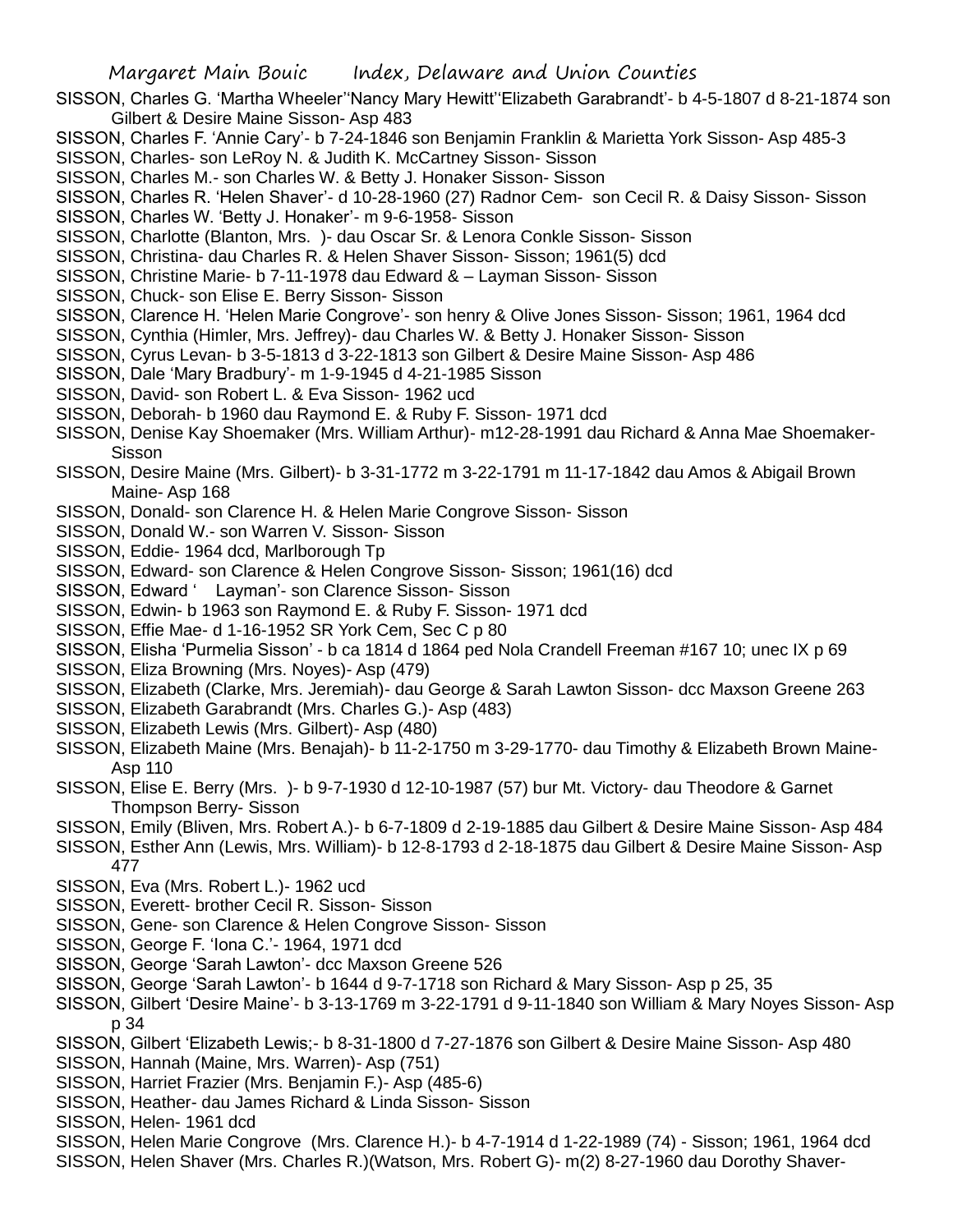Sisson

- SISSON, Henry 'Olive Jones'- Sisson
- SISSON, Holly- dau James Richard & Linda Sisson- Sisson
- SISSON, —Lewellyn (Mrs. George)- d 1-24-1966 (60) bur Marion- sister Dr. Harold Lewellyn- Sisson
- SISSON, Ida Bronson (Mrs. William W.)- Asp (485-4)
- SISSON, Iona C. (Mrs. George F.)- 1964, 1971 dcd
- SISSON, James Richard 'Linda'- d 1-9-1984 (34) Green Mound Cem- son Clarence H. & Helen Marie Congrove Sisson- Sisson
- SISSON, James 'Sophia Maine'- Asp (304)
- SISSON, Jane (Mrs. Thomas)- Asp p 25, 35
- SISSON, Janet (House, Mrs. Walter)- dau Nelson T. & Rachel L. Forrider Sisson- Sisson
- SISSON, Jim- son Clarence & Helen Sisson- 1961(11), 1964, 1980 dcd
- SISSON, Judith K. McCartney (Mrs. LeRoy N.)- Sisson
- SISSON, Julia A.- b 11-16-1854 d 6-1-1860 dau Benjamin Franklin & Marietta York Sisson- Asp 485-5
- SISSON, LeRoy N. 'Judith K. McCartney'- b 4-18-1933 d 2-28-1991 (57) Marion- son Oscar & Lenora Conkle Sisson, Sr.- Sisson
- SISSON, Linda (Mrs. James Richard)- Sisson
- SISSON, Linda- dau Robert L. & Eva Sisson- 1962 ucd (14)
- SISSON, Lucy Ann (Bliven, Mrs. Henry)- b 12-1804 d 11-26-1896 dau Gilbert & Desire Maine Sisson- Asp 482 SISSON, Margaret Hillard (Mrs. Benjamin Franklin)- m 10-9-1867- Asp (485)
- SISSON, Marietta York (Mrs. Benjamin Franklin)- b 9-26-1815 d 8-23-1866 dau Nathan York- Asp (485)
- SISSON, Martha- b 5-26-1839 d 4-11-1842 dau Benjamin Franklin & Marietta York Sisson- Asp 485-1
- SISSON, Martha Wheeler (Mrs. Charles G.)- Asp (483)
- SISSON, Mary (Baker, Mrs. )- sister Cecil R. Sisson- Sisson
- SISSON, Mary Bradbury (Rupe, Mrs. Earl)(Mrs. Dale)- b 10–6-1899 m(2) 1-9-1945 d 1-5-1996 (96) bur Gallipolis- dau Allie & Flora Jenkins Bradbury- Sisson
- SISSON, Mary E. (Welden, Mrs. James R.)- b 3-20-1845 dau Benjamin Franklin & Marietta York Sisson- Asp 485-2
- SISSON, Mary M. Sagar (Mrs. (Oliver Avery)- Asp (487)
- SISSON, Mary Noyes (Mrs. William)- b 1-7-1748 m 4-10-1766 dau John & Mercy Breed Noyes- Asp p 35
- SISSON, Mary (Mrs. Richard)- d 1792- Asp p 25, 35
- SISSON, Nancy Maria (Parker, Mrs. Sidney)- b 1846 d 1925 dau Elisha & Purmelia Sisson Sisson- ped Nola Crandell Freeman #169 5; unec IX p 69; 1985 uch p 108
- SISSON, Nancy Mary Hewett (Mrs. Charles G.)- Asp (483)
- SISSON, Nelson T. 'Rachael L. Forrider'- b 1-29-1908 m 10-1-1938 d 3-20-1985 (77) son Henry & Olive Jones Sissonbrother Oran Sisson- Sisson; 1961, 1964, 1969, 1971, 1980 dcd
- SISSON, Nora (White, Mrs. )(Holsinger, Mrs. )- sister Cecil R. Sisson- Sisson
- SISSON, Noyes 'Eliza Browning 'Rachel Avery'- b 9-25-1798 d 8-7-1872 son Gilbert & Desire Maine Sisson-Asp 479
- SISSON, Olive Jones (Mrs. Henry)- Sisson
- SISSON, Oliver Avery 'Mary M. Sagar''Sarah M. Perry'- b 5-1-1816 d 7-1885 son Gilbert & Desire Maine Sisson- Asp 487
- SISSON, Oran- d 2-17-1967 (52) Radnor Cem- twin brother of Warren Sisson- Sisson
- SISSON, Oscar 'Lenora Conkle'- Sisson
- SISSON, Oscar, Jr.- son Oscar & Lenora Conkle Sisson- Sisson
- SISSON, Pamela- dau Charles W. & Betty J. Honaker Sisson- Sisson
- SISSON, Patricia (Mrs. Calvin)- Sisson
- SISSON, Polly- b 11-7-1791 d 8-17-1794 dau Gilbert & Desire Maine Sisson- Asp 476
- SISSON, Purmelia (Sisson, Mrs. Elisha)- d 1849 ped Nola Crandell Freeman #169 11; unec IX p 69
- SISSON, Rachel Avery (Mrs. Noyes)- Asp (479)
- SISSON, Rachael L. Forrider (Mrs. Nelson T.)- b 20-8-2907 m 10-1-1938 d 3-20-1990 (82) Radnor Cem- dau John & Margaret Cronkleton Forrider- Sisson; 1961, 1964, 1969, 1971, 1980 dcd
- SISSON, Raymond "Gene"- son Clarence H. & Helen Marie Congrove Sisson- Sisson
- SISSON, Raymond E. 'Ruby F.'- son Warren V. Sisson- Sisson; 1971 dcd
- SISSON, Richard 'Mary- b 1608 d 1684- Asp 25, 35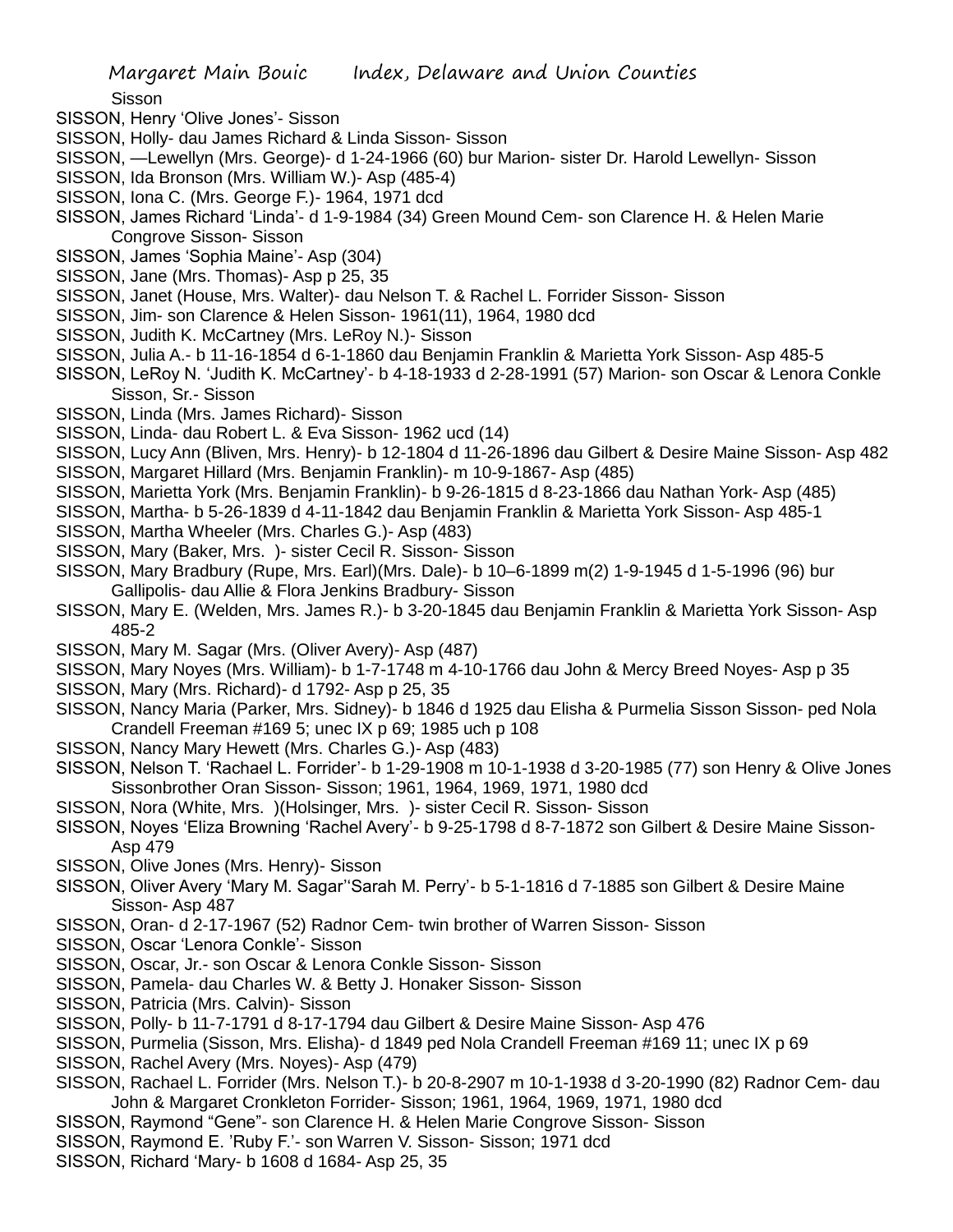SISSON, Robert- Freshwater p 14

- SISSON, Robert L. b 11-16-1946 d 5-12-1997 (50)- son Clarence H. & Helen Congrove Sisson- Sisson; 1961(13), 1964 dcd
- SISSON, Robert L. 'Eva;- 1962 ucd
- SISSON, Robert- son Robert L. & Eva Sisson- 1962(11) ucd
- SISSON, Ruby F. (Mrs. Raymond E.)- 1971 dcd
- SISSON, Ruth Ann (Mason, Mrs. )- dau Clarence H. & Helen Congrove Sisson- Sisson
- SISSON, Samuel- brother Cecil R. Sisson- Sisson
- SISSON, Sandy (Irwin, Mrs. )- dau Elsie E. Berry Sisson- Sisson
- SISSON, Sarah M. Perry (Mrs. Oliver Avery)- Asp (487)
- SISSON, Sophia Maine (Mrs. James)- b 9-19-1807 dau Reuben & Betsey Johnson Maine- Asp 304
- SISSON, Sarah Lawton (Mrs. George)- dcc Maxson Greene 527
- SISSON, Sarah Lawton (Mrs. George)- dau Thomas Lawton- Asp p 25, 35
- SISSON, Thomas 'Jane'- b 9-10-1686 d 1775 son George & Sarah Lawton Sisson- Asp p 25, 35
- SISSON, Tom- son Robert L. & Eva Sisson- 1962 ucd
- SISSON, Tracey- dau Charles W. & Betty J. Honaker Sisson- Sisson
- SISSON, Tyrena- sister Cecil R. Sisson- Sisson
- SISSON, Vivian (Guyton, Mrs. )- dau Oscar,Sr. & Lenora Conkle Sisson- Sisson
- SISSON, Warren V.- d 8-11-1975 twin brother of Oran Sisson- Sisson; 1971 dcd
- SISSON, William 'Abbie Browning'- b 9-6-1802 d 4-6-1875 son Gilbert & Desire Maine Sisson- Asp 481
- SISSON, William Arthur 'Denise Kay Shoemaker- m 12-28-1991 son Calvin & Patricia Sisson- Sisson
- SISSON, William- son Thomas & Jane Sisson- Asp p 25, 35
- SISSON, William W. 'Ida Brownson'- b 10-15-1849 son Benjamin Franklin & Marietta York Sisson- Asp 485-4

SISTERHEN, Diane Marie dau Dr. Thomas F. Sisterhen- Sisterhen- engaged to James R. Slagle SISTERHEN, Dr. Thomas F.- Sisterhen

- SISTON, Anna M.- b 6-9-1836 d 7-16-1884 (48-1-7) York Cem p 35
- SISTON, E. 'M'- York Cem p 34
- SISTON, M (Mrs. E.) York Cem p 34
- SISTON, Mary P.- d 10-12-1879 SR- York Cem p 35
- SISTON, Thomas P.- d 10-11-1861 (2-3-26) son E. & M., York Cem p 34
- SISTRUNK, Colin- b 6-12-2000 son Fred & Laura Sistrunk- Sistrunk
- SISTRUNK, Fred 'Laura'- Sistrunk
- SISTRUNK, Laura (Mrs. Fred)- Sistrunk
- SITES, Anna E.-(Mrs. Robert) b Ky d 3-10-1896 (81y) Delaware dcd; d at home of son A. J. Pickett- dg 3-10- 1896, Cry Ab p 63
- SITES, Benjamin F.- b 3-15-1875 d 3-2-1899 Broadway Cem, lptw p 71
- SITES, Clement M. L.- son Rev. Nathan Sties- dg 3-26-1895, Cry Ab p 15;1908 dch p 256
- SITES, Dosie (Lewis, Mrs. Frank B.)- m 1-16-1895
- SITES, Harry E.- 1870C Delaware Town p 317 (11)
- SITES, Ida Bell- 1870C Delaware Town p 317 (13)
- SITES, John 'Sarah Cowgill;- m 8-19-1863 dcm; 1908 dch p 255, 724
- SITES, Lewis- 1870C Delaware Town p 317 (65\*)
- SITES, Margaret (Atkinson, Mrs. Robert)- m 6-6-1854 dcm
- SITES, Mary A. (Mrs. William F.)- b 8-1853 1900C Taylor Tp 83-86 p 4B (46,O,O,Pa,); 1910C Taylor Tp 185 p 8A (56,O,O,NY) m 39y 6 ch, 4 living
- SITES, Myrtle S.- 10-1876 dau William & Mary A. Sites- 1900C Taylor Tp 83-86 p 4B (23,O,O,O)
- SITES, Dr. Nathan- dpc p 98; 1908 dch p 232, 255, 256- d China, Grad OWU 1859, dg 3-26-1896, Cry Ab p 15
- SITES, Robert 'Anna'- dg 3-10-1896, Cry Ab p 63
- SITES, Roland D.- b 1-1-1883 d 8-24-1899 Broadway Cem, lptw p 71
- SITES, Ruth- dau Rev. Nathan Sites- dg 3-26-1895 Cry Ab p 15
- SITES, Sarah Cowgill (Mrs. John)- m 8-19-1863 dcm dau John & Mary Everett Cowgill- 1908 dch p 724
- SITES, William F/G 'Mary A.'- b 11-1845; 1900C Taylor Tp 83-86 p 4B (54,O,Va,KY) m 29y; 1910C Taylor Tp 185 p 8A (64,O,Va,KY) m 39y
- SITLER, Rev. Joseph- conducted service for John Haas- dg 6-13-1915, Cry Ab p 57
- SITLER, Lula May Keller (Mrs. Robert)- b 6-1-1889 dau Pierce & Sophia Brungart Zeller- Weiser p 605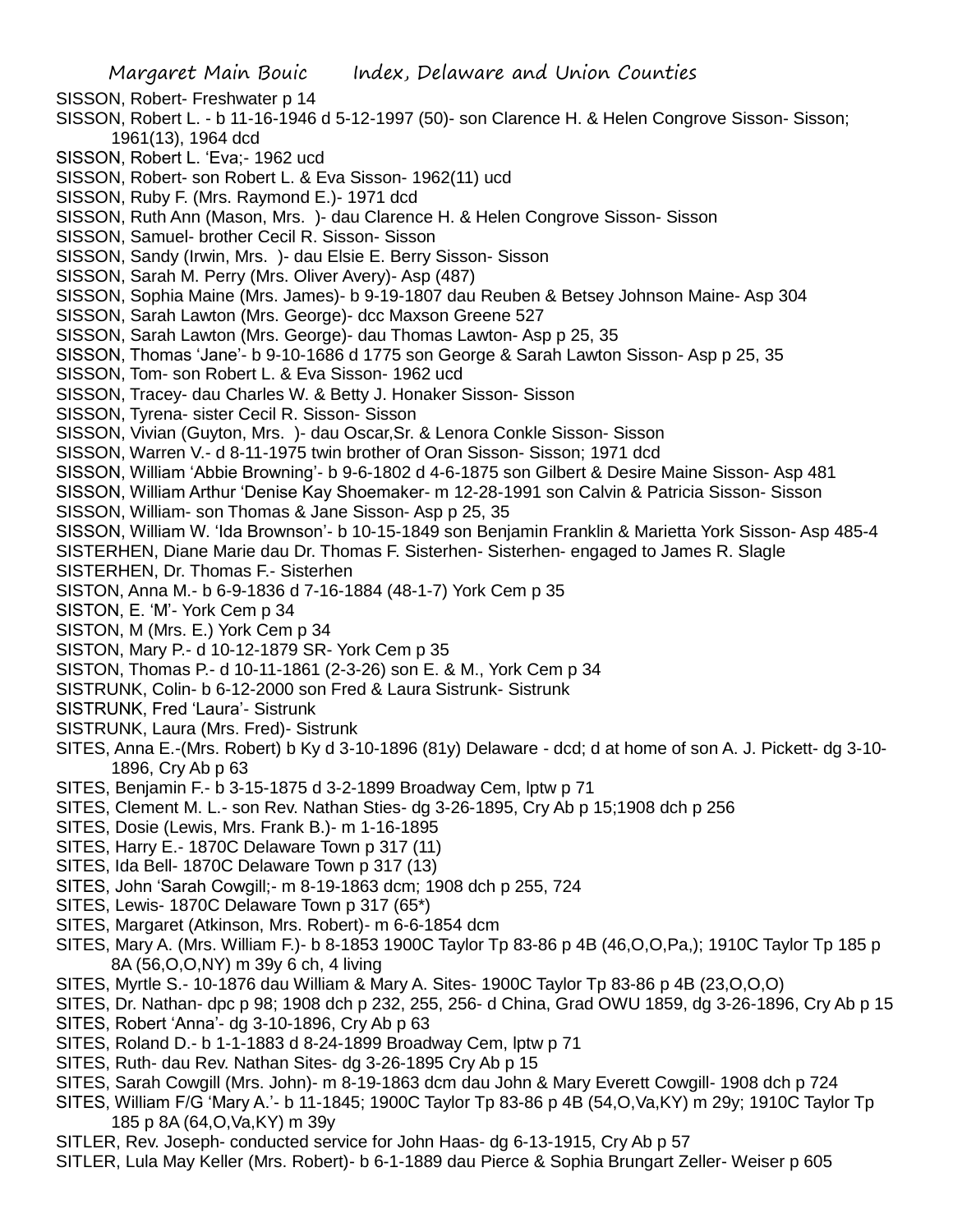SITLER, Robert 'Lula May Keller'- Weiser p 605

SITTEL, Edith- unreadable- York Cem p 34

SITTLER, Rev. Joseph- 1976 dch p 155, funeral for Mrs. Jacob Lacher- d 6-26-1914, Cry Ab p 132; for Mrs. Regina Strovel- dg 4-17-1914, dg 4-21-1914, Cry Ab p 112, 113; for Mrs. Esther M. Truxall- dg 7-3- 1914, Cry Ab p 134, for Isaac Stimmell- dg11-10-1914, Cry Ab p 156; for Mrs. Margaret Rindfusz- dg 3- 9-1915, Cry Ab p 23, 24; for Mrs. A. B. Coleman- dg 7-13-1915, Cry Ab p 64; Mrs. Sophia Shultz, dg 11- 12-1915 dg 11-16-1915, Cry Ab p 90; for John Stimmel- dg 12-21-1915 Cry Ab p 100; of infant son of Mr. and Mrs. R. L. Smith- dg 12-24-1915, Cry Ab p 102; for C. F. Roesch, dg 2-15-1916. Cry Ab p 25, for Miss Minnie Heller- dg 4-28-1916, Cry Ab p 57, for Mrs. J. J. Bishop, dg 6-13-1916, Cry Ab p 68; for Mrs. Esther Bauereis, dg 6-27-1916, 6-30-1916, Cry Ab p 71, 72; for John Horn- dg 7-4-1816, Cry Ab p 73

SITTLOK, Leora- b 9-25-1904 Oxford Tp dau W. J. & Cora Bailey Sittlok- dcbirths

SITZE, Colin Dean 'Shelia Ann Wallick'- m 1-15-1983 son William R. Sitze- Sitze

- SITZE, Shelia Ann Wallick (Mrs. Colin Dean)- m 1-15-1983 dau Jerold Wallick- Sitze
- SITZE, William R.- Sitze
- SIUFANUA, P. L.- 1983 ucd
- SIVEN, J. (Mrs. L.)- Claibourne Cem p 31
- SIVEN, Levi- d 6-3-1888 (7-9-29)- son L. & J. Siven, Claibourne Cem p 31
- SIVEN, L. 'J'- Claibourne Cem p 31
- SIVASHANKER, Karthik- son Dr. S. E. & Prema Sivashanker- Sivashanker
- SIVASHANKER, Kivitha- b 5-2-1983 dau Dr. S. E. & Prema Sivashanker- Sivashanker
- SIVASHANKER, Prema (Mrs. Dr. S. E.)- Sivashanker
- SIVASHANKER, Dr. S. E. 'Prema'- doctor at Ostrander
- SIVEY, Albert 'Carrie Stamets'- b 2-1872 , 10-13-1892 ucm (Hearl)- son Jacob & Rachel Hoover Sivey- 1985 uch p 129
- SIVEY, Albert- son Lafayette & Jennie Longshore Sivey-1880C Claibourne Tp 65-68 p 7 (4,O,O,ILL)
- SIVEY, Alice (Daniels, Mrs. )- b 6-1877 dau Jacob & Rachel Hoover Sivey- 1985 uch p 129; 1900C Richwood 242-255 p 9B (22,O,O,O), servant 1900 Washington Tp 155 p 7B (23,O,O,O)
- SIVEY, Alice (Money, Mrs. William)- m 4-10-1878 ucm 6246- dau Levi & Mary Sisco Sivey- 1985 uch p 129; 1860C Claibourne Tp 608 (2,O); 1870C Claib. Tp 127-125 p 17 (13,O)
- SIVEY, Amanda- dau Russell & Terri Slone Sivey- 1985 uch p 129
- SIVEY, Anna Catherine Daum (Mrs. Elmer)- b 6-16-1890 m 9-17-1911 d 7-23-1978 Price Cem, djlm p 64; Sivey; dau Peter Gottlieb & Margaret Jane Winn Daum- 1985 uch p 37, 129; obit, mlib (brown); 1949 ucd
- SIVEY, Bert- b 1871 d 11-28-1902 (31-9-10) Sec B. York Cem p 62
- SIVEY, Carrie Stamets (Mrs. Albert)- b 2-1874 m 10-13-1892 ucm (Hearl); 1900C Claibourne Tp 167-181 p 7B  $(26, 0.0, 0)$
- SIVEY, Cecilia Wootring (Mrs. John C.)- b 11-1832 m 12-29-1864 dcm 1880C Claibourne Tp 41-43 p 4 (46,Pa,Pa,Pa); 1900C Claibourne Tp 79-84 p 3B (67,Pa,Pa,Pa); m 35y, 6 ch
- SIVEY, Charlene G. (Perkins, Mrs. Alan)- b 1959 dau Charles M. & Pauline Frances Hall Sivey- 1985 uch p 129; 1959, 1962, 1967, 1971, 1973, 1975, 1977, 1981 ucd
- SIVEY, Charles M. 'Pauline Frances Hall'- b 2-17-1915 m 6-16-1946 Price Cem, djlm p 61- son Elmer & Anna Catherine Daum Sivey- Sivey; 1985 uch p 37, 66, 129; obit Catherine, mlib (brown); 1949, 1959, 1962,1967, 1971, 1973, 1975,1977, 1979, 1981, 1983 ucd
- SIVEY, Clara A. Pphelps (Mrs. Jacob)- b 6-1853 m 1-14-1897 ucm (Hearl); 1900C Washington Tp 155 p 7B (46,O,O,O) m 3y, 5 ch, 3 living
- SIVEY, Cora (McFadden, Mrs. )- dau Jacob & Rachel Hoover Sivey- 1985 uch p 129
- SIVEY, Effie- dau Jacob & Rachel Hoover Sivey- 1985 uch p 129
- SIVEY, Eli- son Levi & Mary Sisco Sivey- 1985 uch p 129; 1860C Claibourne Tp 608 (9,O)
- SIVEY, Elizabeth (Mrs.Levi C.)- b 3-1873; 1900C Claibourne Tp 80-85 p 3B (27,O,O,O) m 7y
- SIVEY, Elizabeth- d 12-10-1852 (14) Shoup Cem, Powell p 264;dau Levi & Mary Sisson Sivey- 1985 uch p 129 SIVEY, Ellen- dau Ester- 1910C Liberty Tp Un Co 225 p 9B (44,Switz,Switz,Switz)
- SIVEY, Ellen (Morrison, Mrs. James Alfred)(Zehner, Mrs. )-m 12-31-1891 dau Jacob & Rosanna Gregory Sivey- 1985 uch p 129; 1870C Claibourne Tp 127-125 (4,O)
- SIVEY, Elmer 'Anna Catherine Daum'- b 11-21-1889 m 9-17-1911 d 12-19-1990 (101) Price Cem, son Francis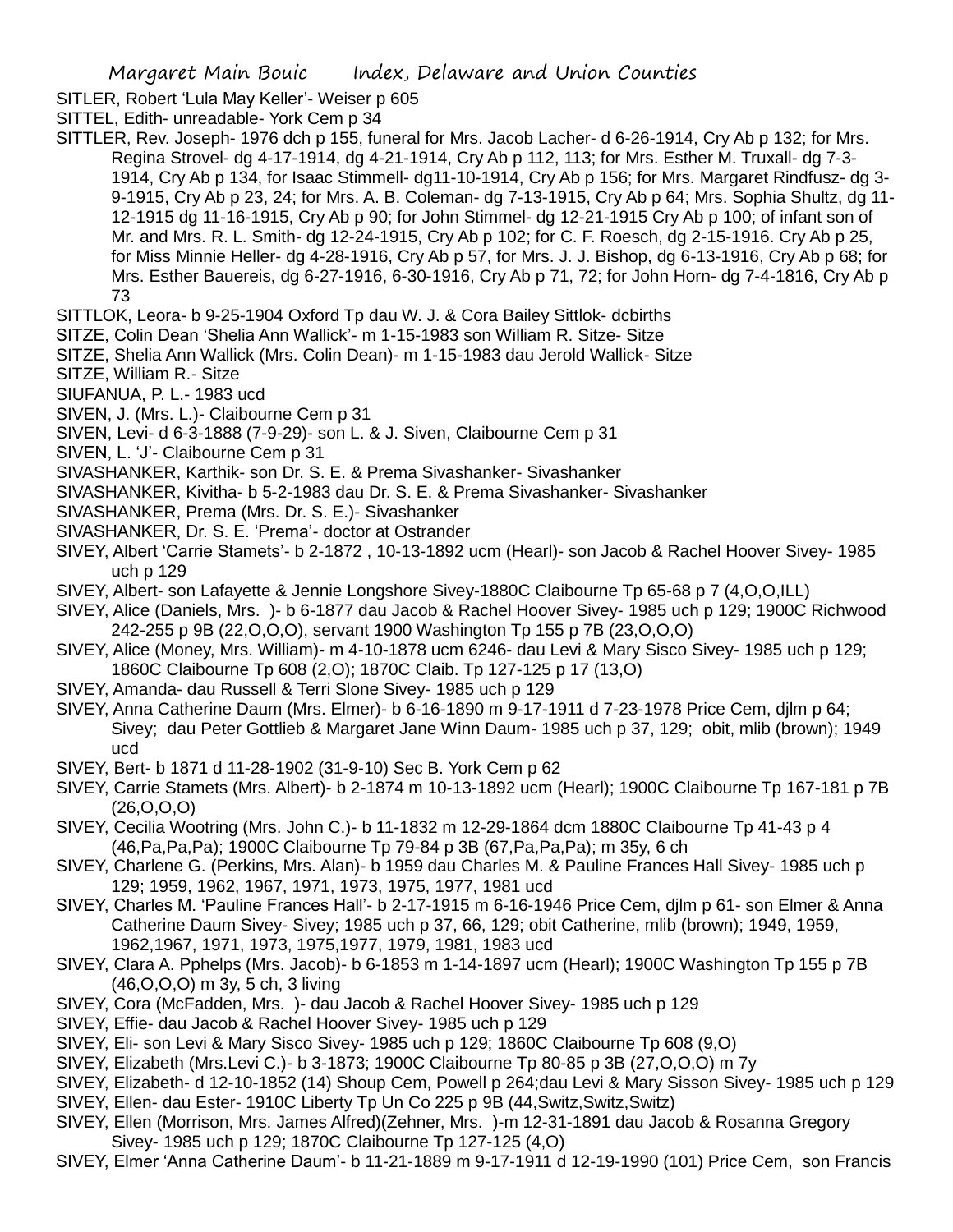M. & Mary Alice Dyser Sivery- Sivey djlm p 64; 1985 uch p 87, 129; obit Catherine, mlib (brown); obit, mlib; 1949, 1959, 1962, 1967, 1971, 1973, 1975, 1977, 1979, 1981, 1983 ucd

- SIVEY, Emma- dau Lafayette & Jennie Longshore Sivey- 1880C Claibourne Tp 65-68 p 7 (2,O,O,Irel)
- SIVEY, Emma (Longberry, Mrs. James W.)- m 11-3-1895 ucm (Hearl)
- SIVEY, Esther (Mrs. )-1910C Liberty Tp Un Co 225 p 9B (61,Switz,Switz,Switz) wid 5 ch, 2 liv
- SIVEY, Ethel (Reams, Mrs. )- dau Francis & Mary Alice Dysert Sivey- 1985 uch p 129; Sivey
- SIVEY, Frank/Francis Marion 'Mary Alice Dysert'- b 1861 m 9-15-1887 ucm (Hearl) d 1946 Price Cem, djlm p 64- son Jacob & Rosanna Gregory Sivey- Sivey; 1985 uch p 129; 1870C Claibourne Tp 127-125 (9,O)
- SIVEY, Ida E.- dau Jacob & Rachel Sivey- 1870C Claibourne Tp 127-125 p 16 (11,O)
- SIVEY, Jacob 'Rosanna Gregory' 'Rachel Hoover''Clara Phelps'- b 8-12-1835 m (3) 1-14-1897 ucm (Hearl)d 8- 7-1911 Burnside Cem, lptw p 104- son levi & Mary Sisco Sivey- 1985 uch p 129; 1860C Paris Tp 1232 (33,O); 1870C Marysville Tp 127-125 p16 (26,O); 1900C Washington Tp 155 p 7B (63,O,Va,0) m 3y
- SIVEY, Jenette C.- dau Jacob & Rosanna Gregory Sivey- 1985 uch p 129; 1870C Claibourne Tp 125-123 p 16 (6,O)
- SIVEY, Jennie Longshore (Mrs. Lafayette)- m 9-2-1875 ucm 5729 l mt 3 p 16; 1880C Claibourne Tp 65-68 p 7 (22,ILL,O,ILL); mt 9-29-1875
- SIVEY, Jesse- son Francis Marion & Mary Alice Dysert Sivey- 1985 uch p 129
- SIVEY, John C. 'Lucinda Wootring''Cecilia Wootring'- b 6-1833 m(1) 3-4-1862 dcm (2) 12-29-1864 dcm- son Levi & Mary Sisco Sivey- 1985 uch p 129; 1860C Claibourne Tp 608 (26,O); 1880C Claib. Tp 41-43 p 4 (45,O,O,O); 1900C Claib. Tp 79-84 p 3B (66,O,O,O) m 35y
- SIVEY, Jonathan- son Levi & Mary Sisco Sivey- 1985 uch p 129; 1860C Claibourne Tp 608 (16,O)
- SIVEY, Julia (Beemer, Mrs. )- dau Levi & Mary Sisco Sivey- 1985 uch p 129;- 1860C Claibourne Tp 608 (18,O)
- SIVEY, Kathryn Louise (Sauder, Mrs. Jerry)- dau Charles M. & Pauline Frances Hall Sivey- 1985 uch p 129; Sivey; 1959, 1962, 1967, 1971 ucd
- SIVEY, Lafayette 'Jennie Longshore'- m 9-2-1875 ucm 5729 d 6-22-1900 (51y 6 d)son Levi & Mary Sisco Sivey- 1985 uch p 129; Co A. 197th Reg.; mt 9-29-1875; mt 3 p 16; 1860C Claibourne Tp 605 (12,O); 1880C Claib. Tp 65-68 p 7 (32,O,Va,Va)
- SIVEY, Levi C. 'Elizabeth;- b 9-1869; 1880C Claibourne Tp 41-43 p 4 (10,O,O,Pa); 1900C Claib. Tp 80-85 p 4A (30,O,O,Pa) m 7y
- SIVEY, Levi 'Mary Sisco'- b 1809 m 1833 d 1885 Shoup Cem, 1985 uch p 129; 1860C Claibourne Tp 608 (50,Va); 1870C Claib. Tp 1270-125 p 17 (63,WVa); 1880C Claib Tp 66-69 p 7 (62,Va,Va,Va)
- SIVEY, Lucinda Wootring (Mrs. John C.)- m 3-4-1862 dcm
- SIVEY, Lucy- dau Ester- 1910C Liberty Tp Un Co 225 p 9B (39,WVa,Switz.Switz)
- SIVEY, Margaret (Mrs.John)- d 11-27-1852 Shoup Cem, Powell p 264
- SIVEY, Martha L.- b 1913 Price Cem, djlm p 64 dau Elmer & Anna Catherine Daum Sivey- Sivey; obit Catherine, mlib (brown); 1985 uch p 37, 129; 1949, 1959, 1962, 1967, 1971, 1973, 1975, 1977l 1981, 1983 ucd
- SIVEY, Mary Alice Dysert (Mrs. Francis Marion)- b 1865 m 9-15-1887 ucm (Hearl) d 1955 Price Cem, djlm p 64; 1985 uch p 129; Sivey
- SIVEY, Mary Jane (Stevens, Mrs. )- dau Levi & Mary Sisco Sivey- 1985 uch p 129; 1860C Claibourne Tp 608 (20)
- SIVEY, Mary Sisco (Mrs. Levi)- m 1833 d 1897 Shoup Cem, 1985 uch p 129; 1860C Claibourne Tp (47,NJ); 1870C Claib Tp 127-125 p 17 (57,NJ); 1880C Claib. Tp 66-69 p 7 (60,NJ,NJ,NJ)
- SIVEY, Mary Ward (Mrs.Warren W.)- m 2-6-1878 ucm 6205
- SIVEY, Michael- b 1976 son Russell C. & Terri Slone Sivey- 1985 uch p 129; 1975, 1977, 1979 1981 ucd
- SIVEY, Minnie (Gast, Mrs. )- dau Jacob & Rachel Hoover Sivey- 1985 uch p 129; 1900C Washington Tp 155 p 7B (21,O,O,O)
- SIVEY, Nettie-d 4-17-1888 (24y3d) Burnside Cem, lptw p 104 dau Jacob & Rachel Sivey
- SIVEY, Elnora I. (Zehner, Mrs. )- dauJacob & Rosanna Gregory Sivey- 1985 uch p 129; 1860C Paris Tp 1232 (2,O)
- SIVEY, Paul M.- b 1950 son Charles M. & Pauline Frances Hall Sivey- 1985 uch p 129; Sivey; 1959, 1962, 1967, 1971, 1979, 1981, 1983 ucd
- SIVEY, Pauline Frances Hall (Mrs. Charles Marion)- b 1921 m 6-16-1946 Price Cem, djlm p 61 dau Oliver Perry & Gertrude Schaeffing Hall- 1985 uch p 129; 1949, 1959, 1962, 1967, 1971, 1973, 1974, 1977,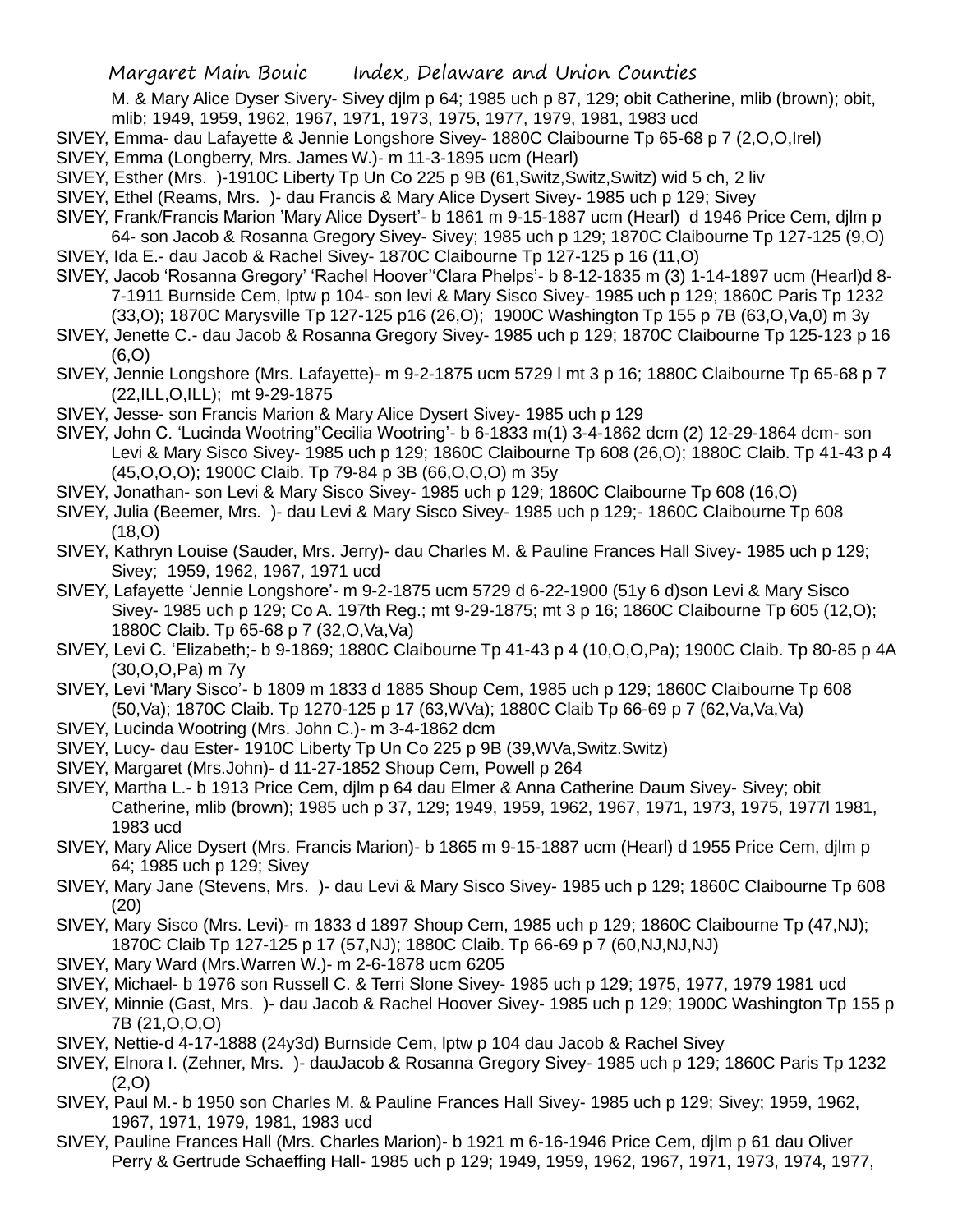1979, 1981, 1983 ucd

- SIVEY, Rachel Hoover (Mrs. Jacob)- m 1869 d -12-26-1892 (61-9-9) Burnside Cem, lptw p 104; 1985 uch p 129; 1870C Claibourne Tp 125-123 p 16 (29,O)
- SIVEY, Rosanna Gregory (Mrs. Jacob)- m 9-9-1956 dcm; 1985 uch p 129; 1860C Paris Tp 1232 (22,O)
- SIVEY, Rosie (Orahood, Mrs. George W.)- m 12-24-1895 ucm (Hearl)- dau Jacob & Rachel Hoover Sivey-1985 uch p 129
- SIVEY, Russell C. 'Terrie Slone'- son Charles M. & Pauline Frances Hall Sivey- 1985 uch p 129; Sivey; 1949, 1959(10), 1962, 1967, 1971, 1977, 1979, 1981 ucd
- SIVEY, Rusty-b 1972 ch Russell C. & Terri Slone Sivey- 1985 uch p 129; 1975, 1977, 1979, 1981 ucd
- SIVEY, Ruth E.- d 1917 Price Cem, djlm p 64; obit Catherine, mlib; dau Elmer & Anna Catherine Daum Sivey-Sivey; 1985 uch p 37, 129; 1967, 1971, 1973, 1975, 1977, 1979, 1981, 1983 ucd
- SIVEY, Starling G.- b 5-1894 dauy Albert & Carrie Sivey- 1900C Claibourne Tp 167-181 p 7B (6,O,O,O)
- SIVEY, Statira E.- dau John C. & Cecilia Wootring Sivey- 1880C Claibourne Tp 167-181 p 7B (5,O,O,Pa)
- SIVEY, Terri Slone (Mrs. Russell c.)- dau Coskel & Lois Slone- 1985 uch p 129; 1975, 1977, 1979, 1981 ucd
- SIVEY, Wanita M.- b 6-1896 dau Albert & Carrie Sivey- 1900C Claibourne Tp 167-181 p 7B (-,O,O,O)
- SIVEY, Warren W. 'Mary Ward'- m 2-6-1878 ucm 6205- son Levi & Mary Sivey- 1985 uch p 129; 1860C Claibourne Tp 608 (4,O); 1870C Claib. Tp 127-125 p 17 (14,O)
- SIVEY, Wilbert- son John c. & Cecelia Wootring Sivey- 1880C Claibourne Tp 41-43 p 4 (8,O,O,Pa)
- SIVILL, Bertie (Cline, Mrs. William F.)- m 9-30-1885 ucm (Hearl)
- SIVILL, T. B.- 1883 uch IV p 483
- SIVILLE, Durward W. 'Janet Wilkerson'- Maugans Anc p 14
- SIVILLE, Janet Wilkerson (Mrs. Durward W.)- dau Clarence M. & Effie May Case Wilkerson- Maugans Anc p 14
- SIX, Carolyn- sister Wayne F. Six- Six
- SIX, Donald- brother Wayne F. Six- Six
- SIX, Donna Lou (Frances, Mrs. )- sister Wayne F. Six- Six
- SIX, Effie Acker (Mrs. )- dau Charles I. & Jennie Hannah Acker- Acker
- SIX, Eva Margaret (Schoenleber Mrs. John M.)- b 10-30-1826 m 9-4-1847 d (66-11-21) mt 10-31-1894 p1c6, Abs p 57
- SIX, Frank H.- 1964, 1969 dcd
- SIX, (Mrs. Frank)- dau Katherine Burns Brown- mt 8-2-1905, p1c1; Abs p 19
- SIX, Golden (Storick, Mrs. )- sister Wayne F. Six- Six
- SIX, Jack- d 6-9-1979 (19) Six
- SIX, James- 1980 dcd
- SIX, Joy E. (Curpier, Mrs. Orison)- dau Wayne F. & Ruth E. Fenner Six- Six
- SIX, Lawrence- brother Wayne F. Six- Six
- SIX, Margaret (Shalip, Mrs. John)- 1915 uch p 981
- SIX, Marvin- brother Wayne F. Six- Six
- SIX, Mary (Tucker, Mrs. Fred) (Alexander, Mrs. Lester)- d 4-13-1990 Forest Grove Cem- sister Lawrence, Ronald, Donald, Marvin Six- Six
- SIX, Norma Jean- sister Wayne F. Six, Six
- SIX, Ronald- brother Wayne F. Six- Six
- SIX, Ruth E. Fenner (Mrs. Wayne F.)- b 10-14-1907 d 2-18-1990 (82) Forest Grove Cem- dau Howard & Sabra Jane Hollar Fenner- Six
- SIX, Wayne F. 'Ruth E. Fenner- d 1984
- SIX, Wayne H.- son Wayne F. & Ruth E. Fenner Six- Six
- SIXON, Mary A. (Lovenbill, Mrs. Peter)- m 9-16-1836 ucm 399
- SIXON, Odessie May- b 11-29-1882 Berkshire Tp dau Howard & Annie Boyton Dixon- dcbirths
- SIXT, Johann Andrea- brother of Eva Margarita Sixt Schoenleb, Sixt History, mlib
- SIXT,Joseph- "Descendants of Joseph Sixt'- mlib
- SIXTEN, Elizabeth Morris (Mrs. James)- lic 1-25/23-1850, ucm 1498; unecc VII p 59, XIV p 17
- SIXTEN, James 'Elizabeth Morris'- lic 1-25-1850, ucm 1498; unec VII p 59, XIV p 71
- SIZEMORE, Belinda- b 1969 dau Willie & Jacqueline Sizemore- 1975 ucd
- SIZEMORE, Burl J. 'Sylvia A.'- 1971 dcd
- SIZEMORE, Burl- b 1970 son Burl J. & Sulvia A. Sizemore- 1971 dcd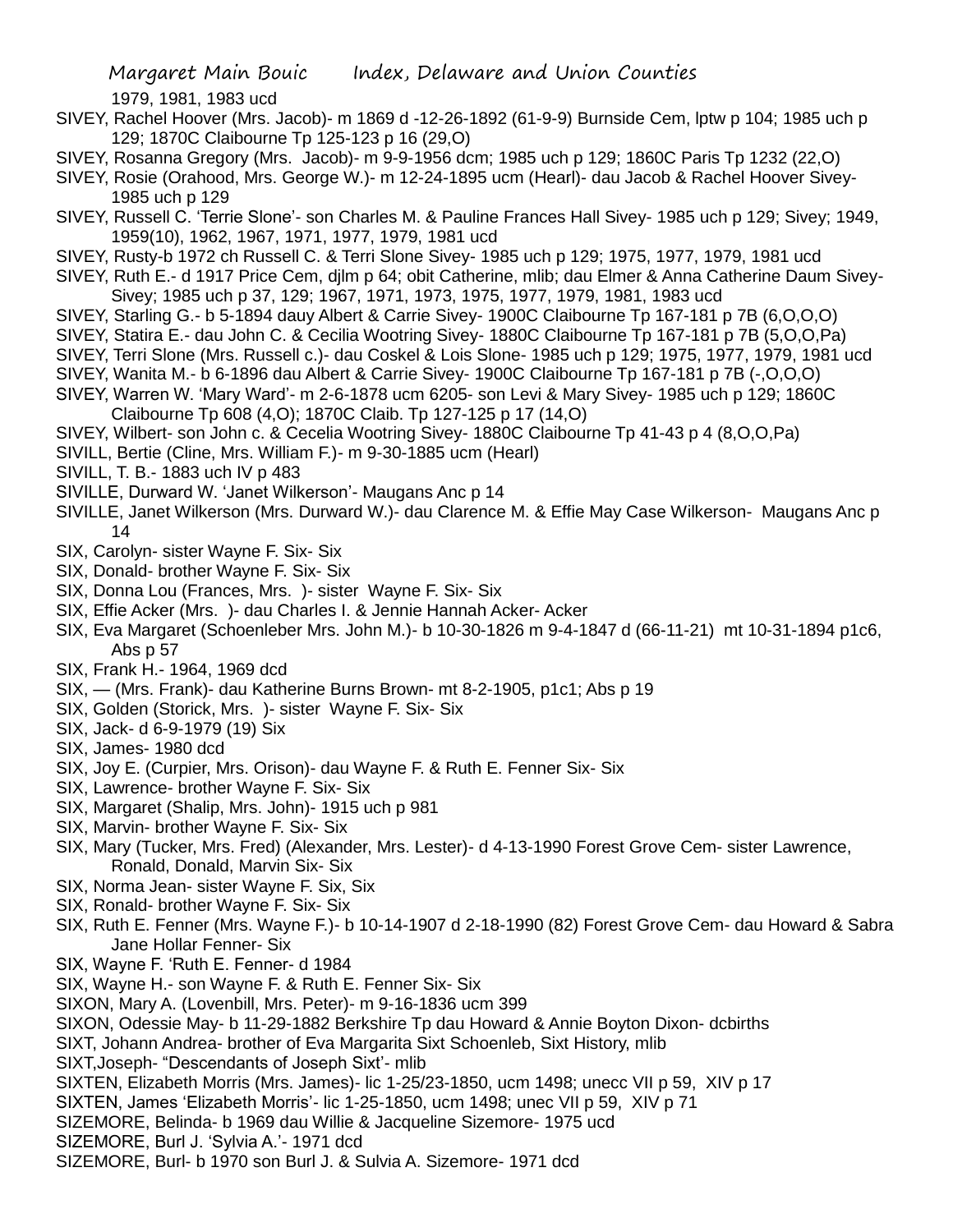Margaret Main Bouic Index, Delaware and Union Counties SIZEMORE, Edward- b 1962 son Willie & Jacqueline Sizemore- 1975 ucd SIZEMORE, Gregg- b 1961 son Willie & Jacqueline Sizemore- 1975 ucd SIZEMORE, Jacqueline (Mrs. Willie)- 1975 ucd SIZEMORE, Laura- b 1970 dau Roy J. & Marion G. Sizemore- 1980 dcd SIZEMORE, Lorraine- b 1965-dau Burl J. & Sylvia A. Sizemore- 1971 dcd SIZEMORE, Marion G. (Mrs. Roy J.)- 1980 dcd SIZEMORE, Mary E. (Mrs. Roscoe)- 1959, 1962, 1967 ucd SIZEMORE, Ronnie- b 1977 son Roy J. & Marion G. Sizemore- 1980 dcd SIZEMORE, Roscoe 'Mary'- 1962 ucd SIZEMORE, Roy J. 'Marion G.'- 1980 dcd SIZEMORE, Roy- b 1975 son Roy J. & Marion G. Sizemore- 1980 dcd SIZEMORE, Sandra Arlene (Sedgwick, Mrs. Robert,Jr.)- m 7-1966 dau William E. Sizemore- Sizemore SIZEMORE, Sharon- b 1961-dau Burl J. & Sylvia A. Sizemore- 1971 dcd SIZEMORE, Sylvia A. (Mrs. Burl J.)- 1971 dcd SIZEMORE, William E.- Sizemore SIZEMORE, Wilma (McClure, Mrs. Richard E.)- Sizemore SIZER, Donald- 1971 ucd SIZER, Doris- 1964 dau Ralph & Harriett Sizer- 1971 ucd SIZER, Harriett (Mrs. Ralph)- 1971 ucd SIZER, Ralph 'Harriett'- 1971 ucd SIZEY, Mrs. Cornelius- dau Marshall Field- dg 4-20-1906 Cry Ab p 95 SJANSTAD, Helga (Bailey, Mrs. Lionel Schutter)- m 121-27-1929- Weiser p 752 SJAVER, Samuel- b Va d 3-12-1873 Trenton Tp- dcd SJOSTROM, Joe 'Tami Stoker'- son Robert Sjostrom- Sjostrom SJOSTROM, Robert- Sjostrom SJOSTROM, Zachary Stoker - b 10-3-1987 son Joe & Tamie Stoker Sjostrom- Sjostrom SJOSTROM, Tami Stoker (Mrs. Joe)- dau Charles & Patricia Stoker- Sjostrom SKAGG, Nellie- Rebakah Lodge unec XVII p 26 SKAGGS, Alfred C.'Goldie Holderby'- b 1915 m 1939 d 8-14-1982 (67) son Green & Flossie Skaggsgrandfather of Deborah Loree Fowler- 1985 uch p 53, 74; Skaggs SKAGGS, Amber- dau Leslie Saxton Skaggs- 1985 uch p 98' SKAGGS, Annamae (Mrs. Jay)- dau Martin & Mary Gilliam Gilliam- Skaggs; 1959, 1962, 1967, 1971, 1973, 1975, 1977, 1979, 1981, 1983 ucd SKAGGS, Asa 'Pearly'- 1977, 1979, 1981, 1983 ucd SKAGGS, Avalee (Conlon, Mrs. )- dau John Wesley & Sally Carpenter Skaggs- Skaggs SKAGGS, Barbara L. (Mrs. Obera Jay,Jr.)- 1959, 1967, 1971, 1973, 1975, 1977, 1979, 1981, 1983 ucd SKAGGS, Beatrice H. (Evles, Mrs. )- 1971 dcd SKAGGS, Berchie (Hettinga, Mrs. )- dau Green & Flossie Skaggs Skaggs- Skaggs SKAGGS, Bernice (Mrs. Joe Thomas)- Skaggs SKAGGS, Bertha (Brum, Mrs. Eldon)- dau Lonnie & Mollie Bailey Skaggs- Skggs SKAGGS, Bertha L. Braithwaite (Mrs. )- b 2-22-1875 dau Milton Hiram & Sophia Burton McMillen Braithwaite-1985 uch p 18 SKAGGS, Bonita Kay (Gombos, Mrs. Nicholas)- b 1963 m 1982 dau Donald C. & Bonnie Kay Hilderbrand Skaggs- 1985 uch p 74 SKAGGS, Bonnie Kay Hilderbrand (Mrs. Donald C.)- 1985 uch p 74 SKAGGS, Burt- son John Wesley & Sally Carpenter Skaggs- Skaggs SKAGGS, Carl- b 1956 son Obera Jay,Jr. & Barbara L. Skaggs- 1959, 1967 ucd SKAGGS, Carl G.- 1980 dcd SKAGGS, Carla Ann (Burns, Mrs. Richard Lee)- b 6-1-1961 m 11-17-1979 dau Jay,Jr. & Barbara Skaggs- St. Paul p 24, 49, 91, 98; 1967, 1971, 1973, 1975, 1981, 1983 ucd SKAGGS, Charles 'Zonie VanOVer'- Skaggs SKAGGS, Christine- b 1960 dau Obera Jay,Jr. & Barbara Skaggs- 1967, 1971, 1973, 1975, 1977 ucd SKAGGS, Clark- b 1968 son Lenord W. & Janet D. Skaggs- 1971 dcd SKAGGS, David- Skaggs SKAGGS, Della (Dooley, Mrs. Eugene )- dau Lonnie & Mollie Bailey Skaggs- Skaggs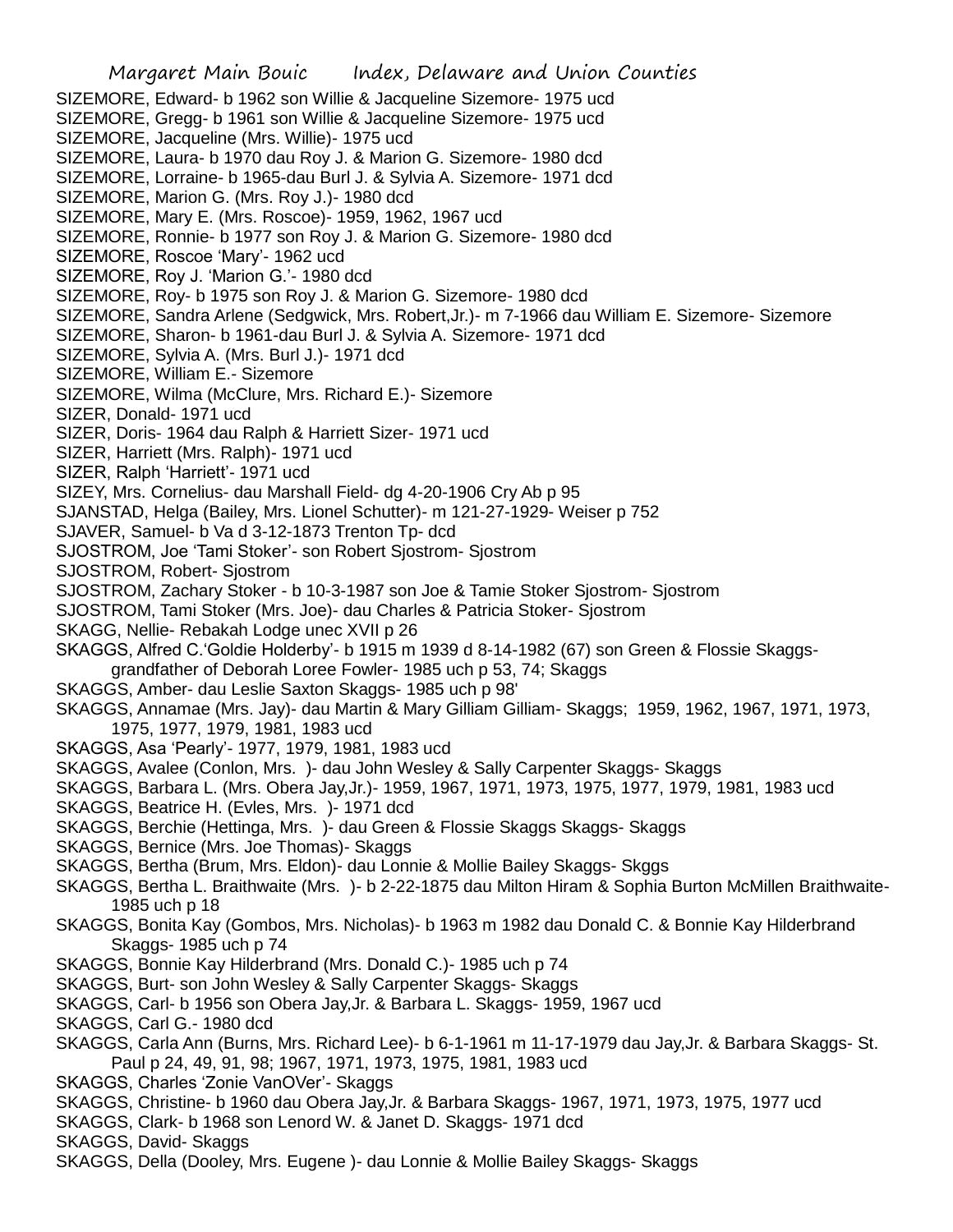- SKAGGS, Denise- b 1959 dau Evles & Veatrice B. Skaggs- 1971 dcd
- SKAGGS, Donald C.' Bonnie Kay Hilderbrand'- b 1939 m 1962 son Alfred & Goldie Holderby Skaggs- 1985 uch p 74; obit Goldie, mlib; Skaggs,
- SKAGGS, Donna Jean (LeVan, Mrs. Millard)(Jackson, Mrs. )- dau John A. & Pearl Gilliam Skaggs- Skaggs
- SKAGGS, Earl D. 'Zella'- d 3-1-1980 (72) bur Foster Chapel Cem- Skaggs; 1959, 1962, 1967 ucd
- SKAGGS, Earnest R. b11-25-1942 d 9-2-1989 (46) Pa son Lonnie & Mollie Bailey Skaggs- Skaggs
- SKAGGS, Elanae- b 1959 dau Evles C. & Beatrice E. Skaggs- 1971 dcd
- SKAGGS, Elizabeth (Mrs. Lawson)- Maugans Anc p 49
- SKAGGS, Eric Jay- b 12-16-1976 son Carl Jay & –Ogden Skaggs- Skaggs
- SKAGGS, Evelyn (Rausch, Mrs. Dick W.)- b 4-6-1933 m 1949- Rausch (13(10)12), III p 276
- SKAGGS, Evles C. 'Beatrice B.'- 1971 dcd
- SKAGGS, Faye (Cramer, Mrs. Tom)- dau Glen C. & Halen Skaggs- Skaggs; 1964(16) dcd
- SKAGGS, Flossie (Mrs. Green)- 1985 uch p 74; Skaggs
- SKAGGS, Garnett J. (Franklin, Mrs. Daryl)- b 10-9-1935 Ky d 6-19-1986 Maple Grove Cem- dau John A. & Pearly Gilliam Skaggs- Skaggs
- SKAGGS, Geraldine (Knox/Fox, Mrs. John H.,Sr.)- dau John A. & Pearly Gilliam Skaggs- Skaggs
- SKAGGS, Glenn Curtis 'Helen Virginia Friley'- b 10-7-1920 d 9-14-2000 (79) bur Ky.- son John Wesley & Sally Carpenter Skaggs- Skaggs; 1964 dcd
- SKAGGS, Goldie Loree Holderby (Shaw, Mrs. Charles Edward) (Mrs. Alfred)- b 1914 Unionville, m(1) 1935, (2), 1939; d 11-22-1997 (83) Largo, Fla- Skaggs; 1985 uch p 53
- SKAGGS, Goldie M. (Mrs. William)- 1964 dcd
- SKAGGS, Green 'Flossie'- 1985 uch p 74; Skaggs
- SKAGGS, Helen Virginia Friley (Mrs. Glenn C.)- Skaggs; 1964 dcd
- SKAGGS, Ida (Mrs. Lewis)- Skaggs
- SKAGGS, Irene (Houghton, Mrs. )- dau Green & Flossie Skaggs Skaggs- Skaggs
- SKAGGS, Isaac 'Susanna Maugans'- son Lawson & Elizabeth Skaggs- Maugans Anc p 49
- SKAGGS, Jack- son Charles & Zonie VanOver Skaggs- Skaggs
- SKAGGS, James D.- 1980 dcd
- SKAGGS, James Ray- son Glen Curtis & Helen Virginia Friley Skaggs- Skaggs; 1964 (14) dcd
- SKAGGS, James- b 1967 son Lenord W. & Janet D. Skaggs- 1971 dcd
- SKAGGS, James 'Nell'- 1969 dcd
- SKAGGS, Janet D. (Mrs. Lenard W.)- 1971 dcd
- SKAGGS, Jay 'Anna Mae Gilliam'- b 10-4-1909 Ky m 11-1-1926 d 10-5-1992 (83) Wesley Chapel Cem- son Tom & Laura VanOver Skaggs- Skaggs 1959, 1962, 1967, 1971, 1973, 1975, 1977, 1979, 1981, 1983 ucd
- SKAGGS, Obera Jay,jr. 'Barbara'- son Jay & Anna Mae Gilliam Skaggs- Skaggs; 1959, 1967, 1971, 1973, 1975, 1977, 1981, 1983 ucd
- SKAGGS, Jeanne (Mrs. Walter R.)- 1969 dcd
- SKAGGS, Jerry 'Kathy'- b 8-6-1950 d 5-21-1983 (32) Maple Grove Cem- son John A. & Pearly Gilliam Skaggs-Skaggs; 1973, 1975, 1981 ucd
- SKAGGS, Jerry,Jr.- son Jerry Skaggs- Skaggs
- SKAGGS, Joby Lee- infant ch of John A. & Pearly Gilliam Skaggs- Skaggs
- SKAGGS, Joe Thomas 'Bernice'- son John A. & Pearly Gilliam Skaggs- Skaggs
- SKAGGS, John A. 'Pearly Gilliam'- b 11-4-1908 m10-11-1924 d 11-1-1992 (83) son Charles & Zonie Vanover Skaggs- Skaggs 1973 ucd
- SKAGGS, John- son John A. & Pearly M. Gilliams Skaggs- Skaggs
- SKAGGS, John- b 1965 son Lenord W. & Janet D. Skaggs- 1971 dcd
- SKAGGS, John- son Margaret M. Skaggs- Skaggs
- SKAGGS, John Wesley 'Sally Carpenter'- Skaggs
- SKAGGS, Jon Lesly- son Leslie Saxton Skaggs- 1985 uch p 98
- SKAGGS, Kathy (Mrs. Jerry)- 1981 ucd
- SKAGGS, Mary Kay (Disbennett, Mrs. Todd)- b 4-22-1961 m 5-1-1981- dau Ray & Mary Louise Bennett Skaggs- Skaggs; St. Paul p 15; 1971, 1973, 1975, 1977, 1979, 1981, 1983 uced
- SKAGGS, Keith Ray- son Leslie Saxton Skaggs- 1985 uch p 98
- SKAGGS, Kelly Marie- dau Jerry Skaggs- Skaggs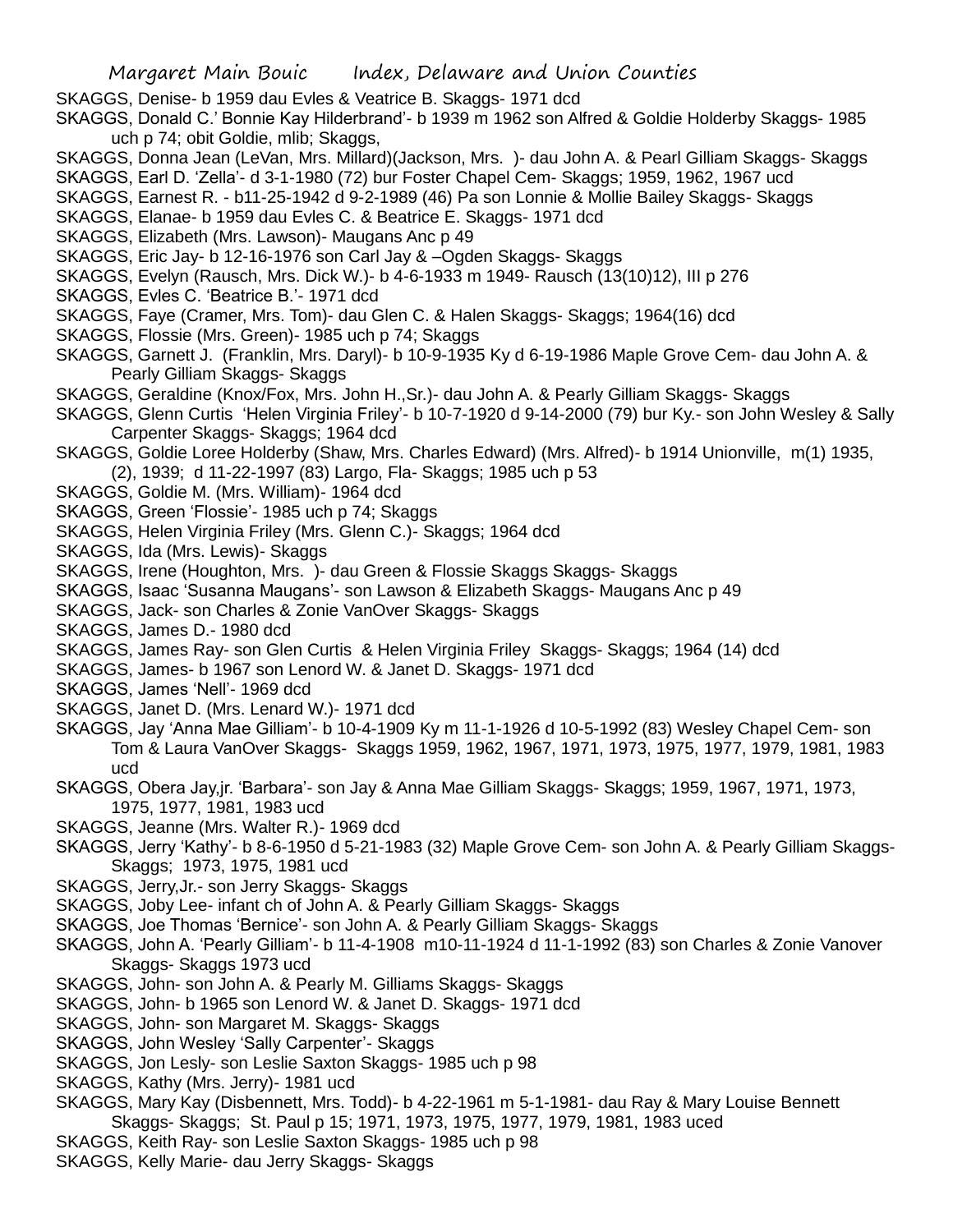- SKAGGS, Kimberly (Mrs. Leonard)- 1975, 1977, 1979, 1981, 1983 ucd
- SKAGGS, Laura Vanover (Mrs. Tom)- Skaggs
- SKAGGS, Lauree, infant dau of John A. & Pearl Gilliam Skaggs- Skaggs
- SKAGGS, Lawson 'Elizabeth- Maugans Anc p 49
- SKAGGS, Leonard 'Kimberly- 1975, 1977, 1979, 1981, 1983 ucd
- SKAGGS, Lenord W. 'Janet D.'- 1971 dcd
- SKAGGS, Leslie Saxton (Mrs. )- dau Casper & Loretta Millington Saxton- 1985 uch p 98
- SKAGGS, Lewis 'Ida'- Skaggs
- SKAGGS, Lexie (Ramey, Mrs. )- b 5-9-1912 d 7-25-1982 (70) Wesley Chapel Cem- dau Green & Flossie Skaggs Skaggs
- SKAGGS, Lillian (Blankenship, Mrs. )- du Tom & Laura VanOver Skaggs- Skaggs
- SKAGGS, Lonnie 'Mollie Bailey'- Skaggs
- SKAGGS, Lorraine (Roach, Mrs. Raymond)- dau Earl & Zella Skaggs- Skaggs
- SKAGGS, Lula (Lanney, Mrs. Sam)- sister Earl D. Skaggs- Skaggs
- SKAGGS, Luli (Kelly, Mrs. )- dau Charles & Zonie VanOver Skaggs- Skaggs
- SKAGGS, Margaret- 1961, 1964 dcd
- SKAGGS, Margaret M. (Mrs. )- d -4-29-1968 (8) bur Wayne Michigan, Skaggs
- SKAGGS, Mary A. (McBrayer, Mrs. George D.)- d 12-4-1983 (83) Forest Grove Cem- dau Lewis & Ida Skaggs-Skaggs
- SKAGGS, Mary L. (Mrs. Ray)- Skaggs, 1967, 1971, 1973, 1975, 1977, 1979, 1981, 1983 ucd
- SKAGGS, Mary- b 1961 dau Ray & Mary L. Skaggs- 1967 ucd
- SKAGGS, Mary (Tolliver, Mrs. Chester)- sister Earl D. Skaggs- Skaggs
- SKAGGS, Mary (Yee, Mrs. )- dau John Wesley & Sally Carpenter Skaggs- Skaggs
- SKAGGS, Melinda Roberta (Banks, Mrs. )- dau Jay & Anna Mae Gilliam Skaggs- Skaggs
- SKAGGS, Meleia Gail- dau Sherrill Skaggs- Skaggs
- SKAGGS, Merri- b 1963 dau Lenord W. & Janet D. Skaggs- 1971 dcd
- SKAGGS, Michael Ray 'Shelly Kay Craig'- b 1964 m 8-27-1994- son Ray & Mary Louise Bennett Skaggs-Skaggs; 1967, 1971, 1973, 1975, 1977, 1979, 1981, 1983 ucd
- SKAGGS, Mollie Bailey (Mrs. Lonnie)- b 10-29-1912 d 3-2-1982 bur Ky dau Noah & Ella Middleton Bailey-**Skaggs**
- SKAGGS, Nell (Mrs. James)- 1969 dcd
- SKAGGS, Norman- son Margaret M. Skaggs- Skaggs
- SKAGGS, Opal (Riley, Mrs. )- dau John Wesley & Sally Carpenter Skaggs- Skaggs
- SKAGGS, Patricia (Craft, Mrs. )- dau William & Goldie M. Skaggs- Skaggs; 1964 dcd (12)
- SKAGGS, Patty (Maynard, Mrs. Terry)- dau Glen Curtis & Helen Virginia Friley Skaggs- Skaggs; 1964 (11) dcd
- SKAGGS, Paula- dau David Skaggs- Skaggs
- SKAGGS, Pauline (Franklin, Mrs. )- dau John A. & Pearl Gilliam Skaggs- Skaggs
- SKAGGS, Pearly (Mrs. Asa)- 1975, 1977, 1979, 1981, 1983 ucd
- SKAGGS, Pearly Gilliam (Mrs. John A.)- b 3-24-1908 Ky m 10-11-1924 d 9-24-1997 (89) dau Martin & Mary Gilliam Gilliam- Skaggs; 1973 ucd
- SKAGGS, Phillip- son David Skaggs- Skaggs
- SKAGGS, Phillis (Collier, Mrs. Densil)- dau Earl & Zella Skaggs- Skaggs
- SKAGGS, Ray- son Jay & Anna Mae Gilliam Skaggs- Skaggs
- SKAGGS, Ray 'Mary L.- Skaggs1967 1971, 1973,1975, 1977, 1979,1981, 1983 ucd
- SKAGGS, Robert C.- 1961, 1964, 1969, 1971 dcd
- SKAGGS, Robert- son Jay & Anna M. Skaggs- 1959 (18) ucd
- SKAGGS, Robert- son Margaret M. Skaggs- Skaggs
- SKAGGS, Roberta- 1962 ucd, college student
- SKAGGS, Roscoe- 1969 dcd
- SKAGGS, Shelly Kay Craig (Mrs. Michael Ray)- m 8-27-1994 dau Robert Craig- Skaggs
- SKAGGS, Sherrill- son Earl & Zella Skaggs- Skaggs
- SKAGGS, Susanna Maugans (Mrs. Isaac)- dau Enoch & Rachel Maugans- Maugans Anc p 49
- SKAGGS, Tennie- sister Earl Skaggs- Skaggs
- SKAGGS, Teresa- b 1967 ch Ray & Mary Louise Bennett Skaggs- Skaggs; 1967, 1971, 1973, 1975, 1977, 1979, 1981, 1983 ucd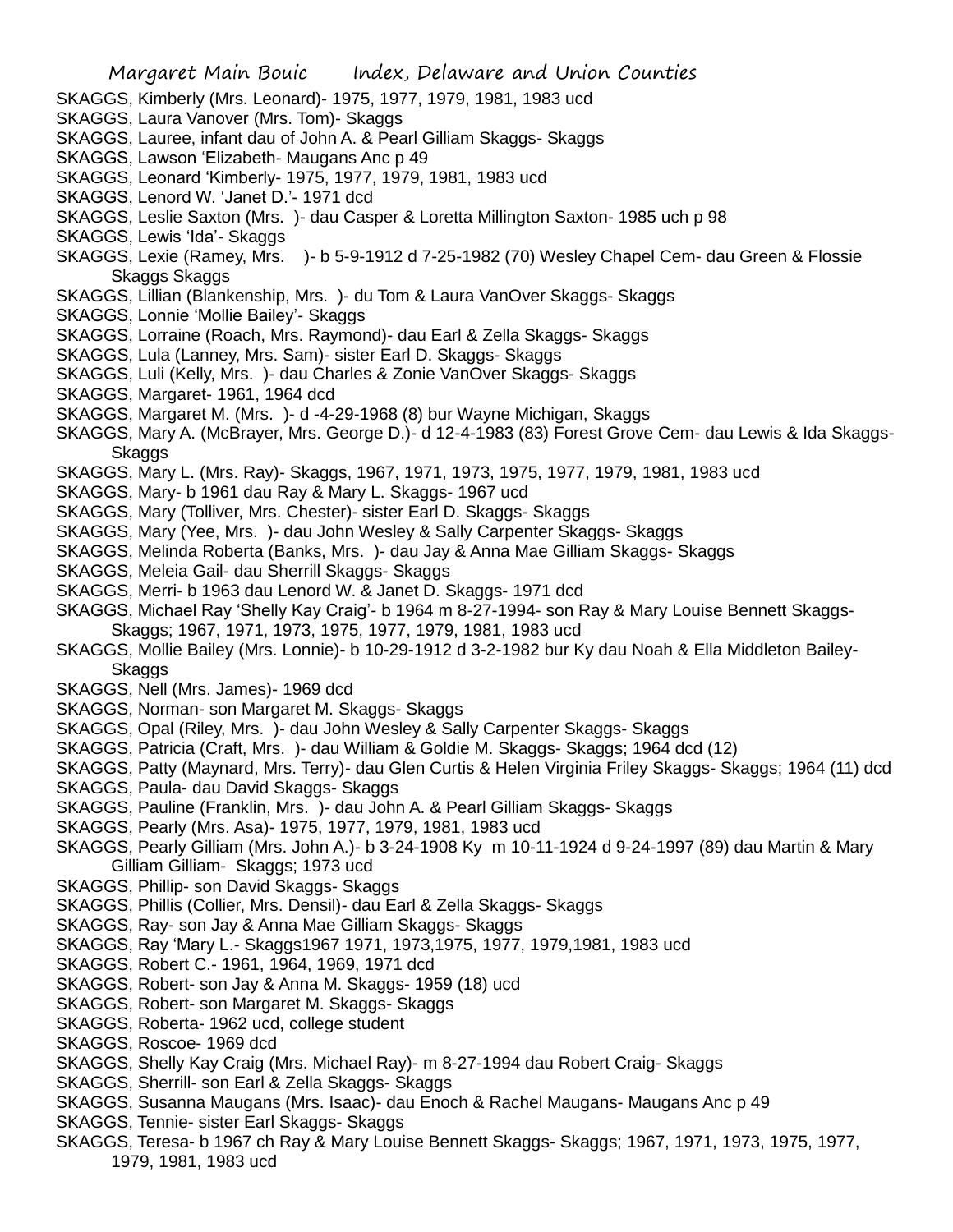- SKAGGS, Tim- b 1963 son Lenord W. & Janet D. Skaggs- 1971 dcd
- SKAGGS, Tom 'Laura VanOver'- Skaggs
- SKAGGS, Walter- son John A. & Pearly M. Gilliams Skaggs- Skaggs
- SKAGGS, Wanda- b 1961 dau Lenord W. & Janet D. Skaggs- 1971 dcd
- SKAGGS, Williams- Skaggs
- SKAGGS, William 'Goldie M.'- 1964 dcd
- SKAGGS, William- son William & Goldie M. Skaggs- 1964 dcd
- SKAGGS, Zella (Mrs. Earl)- Skaggs; 1962 ucd
- SKAGGS, Zettie (Keaton, Mrs. )- dau Charles & Zonie VanOver Skaggs- Skaggs
- SKAGGS, Zoni VanOver (Mrs. Charles)- Skaggs
- SKAL, Carl E. 'Mary'- 1961, 1964 dcd
- SKAL, Carl- son Carl E. & Mary Skal- 1961(6m), 1964 dcd
- SKAL, Cynthia- dau Carl E. & Mary Skal- 1961(6), 1964 dcd
- SKAL, Geoffrey- son Carl E. & Mary Skal- 1961(4), 1964 dcd
- SKAL, Gregory- son Carl E. & Mary Skal- 1961 (2), 1964 dcd
- SKAL, Mary- dau Carl E. & Mary Skal- 1964 (1) dcd
- SKAL, Mary Jacqueline Taft (Mrs. Carl E.)- b 9-6-1934 d 4-28-1994 (59)- dau Andrew & Martha Skal; 1961, 1964 ucd
- SKAL, Pamela- dau Carl E. & Mary Skal- 1961 (6), 1964 dcd
- SKAL, Steven- son Carl E. & Mary Skal- 1961 (6), 1964 dcd
- SKAMER, Donald 'Merrybell Carr'- b 6-17-1924 m 12-20-1947 St. Paul p 13
- SKAMER, Merrybill Carr (Mrs. Donald)- b 12-15-1928 m 12-20-1947 dau Bert & Geraldine Burns Carr- St. Paul p 13
- SKAMER, Tedra Ann (Cohunzzi, Mrs. Thomas)- b 12-20-1947 m 3-13-1976 dau Donald & Merrybill Carr Skamer- St. Paul p 13
- SKARATES, Joanna Elizabeth- b 10-9-1960 dau William Skarates- Skarates
- SKARATES, William- Skarates
- SKARDA, Jennifer Nicole- b 5-5-1879 d 9-20-1980 (16m) Unionville Cem, DJ p 45, interment 9-22-1980- son Roman & Nicole Skarda; Skarda; 1983 ucd
- SKARDA, Michael- son Roman Skarda- Skarda; 1981 ucd
- SKARDA, Nicole, (Mrs. Roman)- 1981, 1983 ucd
- SKARDA, Dr. Norman 'Nicole'- son Hubert & Victoria Skarda- Skarda; 1983 ucd
- SKARDA, Robert 'Victoria'- Skarda
- SKARDA, Victoria (Mrs. Robert)- Skarda
- SKATES, Armon- b 9-21-1883 Orange Tp son Horace & Alice Bell Skates- dcbirths
- SKATES, Arthur- pallbearer for George Mohn- dg 1-14-1913- Cry Ab p 7
- SKATES, Baney- b 8-10-1879 Berlin Tp dau W. Skates- dcbirths
- SKATES, Blanch- d 10-8-1882 (2y) Berlin Tp, dcd
- SKATES, Caroline (Smith, Mrs. John William)- m 2-14-1863 dcm
- SKATES, Charles- pallbearer for George Mohn- dg 1-114-19130 Cry Ab p 7
- SKATES, Cora (Williams, Mrs. )- dau Georganne Case Skates- dg 3-1-1895, Cry Ab p 10
- SKATES, Delivina C.- 1870C Orange Tp p 427 (25)
- SKATES, Eddie- 1870C Orange Tp p 427 (1)
- SKATES, Ella- b 3-31-1873 Orange Tp dau Wm. & Delnna Case Skates- dcbirths
- SKATES, Frank- son of Mrs. Georgeane Case Skates- ddg 3-1-1895 Cry Ab p p 10
- SKATES, George- 1870C Orange Tp p 427 (21\*)
- SKATES, George- adopted James Quirk, infant of James Quirk, dg 6-20-1893, Cry Ab p 125
- SKATES, b 3-29-1871 Orange Tp dau George & Anna Case Skates- dcbirths
- SKATES, b 11-12-1872 Orange Tp dau George & Anna Case Skates- dcbirths
- SKATES, b 12-7-1875 Berlin Tp son George & Georgiana Case Skates- dcbirths
- SKATES, ---- b 4-12-1878 Berlin Tp dau George & Georganna Case Skates- dcbirths
- SKATES, George- b 5-1-1875 Orange Tp son Wm. & Orpha Case Skates- dcbirths; grandfather of Clarence Golden- dg 4-30-1915, Cry Ab p 44
- SKATES, Georganne Case (Mrs. ) b 10-22-1849 d 2-22-1895 (45y4m) Maple Hill Cem, dg 3-1-1895 Cry Ab p 10;; !870C Orange Tp p 427 (19)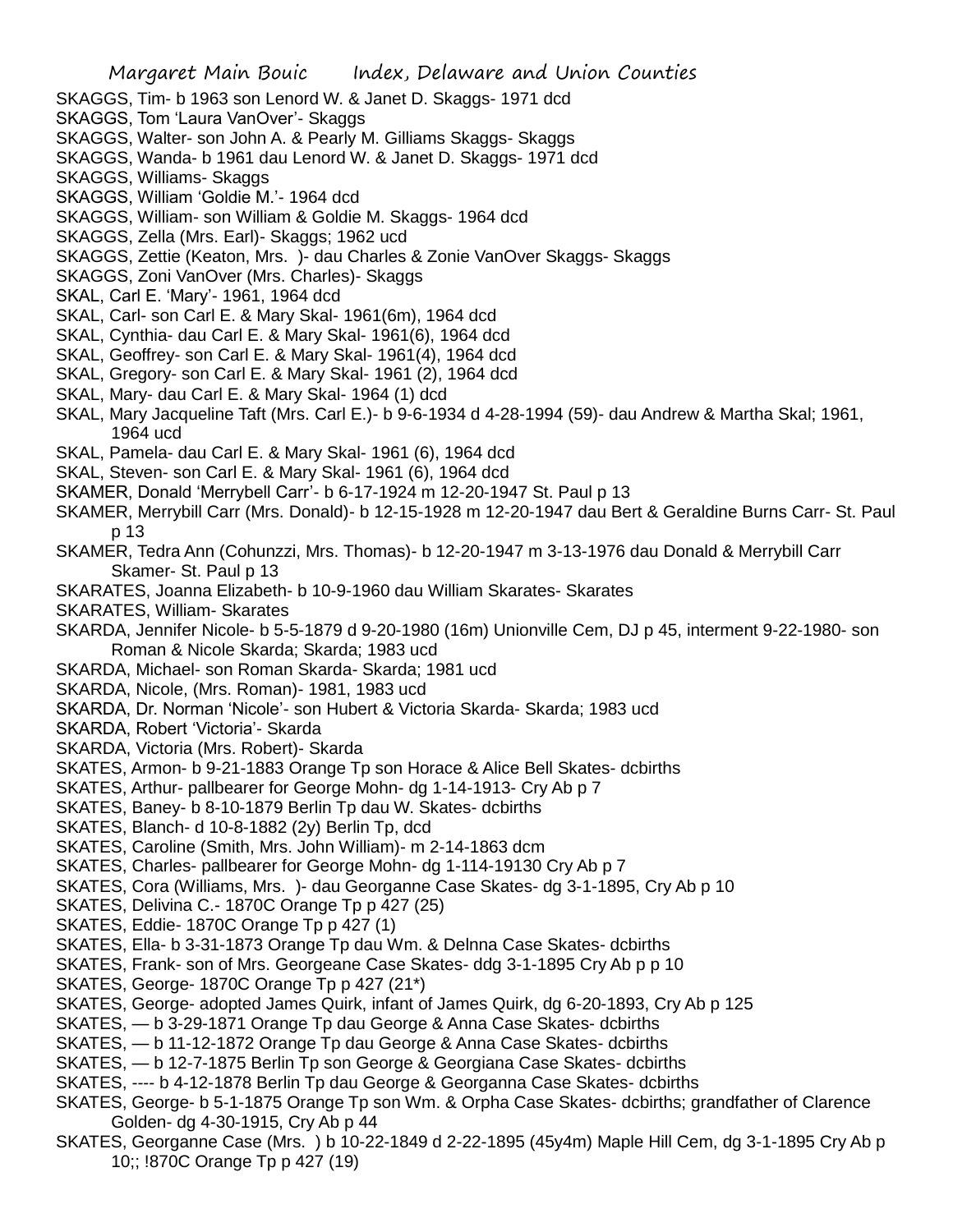- SKATES, Horace- 1870C Berlin Tp p 222 (13)
- SKATES, Joseph- 1870C Berlin Tp p 222 (58\*)
- SKATES, Joseph 'Susan Ann Felkel'- m 3-12-1835 dcm
- SKATES, L.- b 5-6-1881 Berlin Tp dau H. & Alice Bell Skates- dcbirths
- SKATES, Laura- Pabst 8 p 103
- SKATES, Lillie/Lilley- b 4-15-1882 d 8-6-1899 (17-8-12) Delaware dcbirths, dcd- dau William & O. Skates
- SKATES, Marcella- 1870C Orange Tp p 427 (2)
- SKATES, Margaret A.- dau Mary A. Skates- 1850C Liberty Tp un Co 1052-1069 p 156 (10,O)
- SKATES, Mary A.- 1850C Liberty Tp Un Co 1052-1069 p 156 (33,Ky) mulatto
- SKATES, Minnie- dau Georganna Case Skates- dg 3-1-1895 Cry Ab p 10
- SKATES, Nettie- Pabst 8 p 103
- SKATES, Nettie (Essig, Mrs. )- dau Georganna Case Skates- dg 3-1-1895 Cry Ab p 10
- SKATES, Orpha Case (Mrs. William)- m 9-18-1865 dcm
- SKATES, Peter F.- son Mary A. Smart- 1850C Liberty Tp Un Co 1052-1069 p 156 (5,O); mulatto
- SKATES, Peter S.- 1883 uch IV p 483
- SKATES, Phebe- 1870C Berlin Tp p 222 (53)
- SKATES, Rebecca (Luke, Mrs. Thomas)- m 4-14-1861 dcm
- SKATES, Robert- d 1-14-1876 (6y3m10d), Berlin Tp- son George & Georgiana Skates- dcd
- SKATES, Robert- 1870C Orange Tp p 427 (5m)
- SKATES, Sellie- Pabst 8 p 103
- SKATES, Stella- dau Geroganna Case Skates- dg 3-1-1895 Cry Ab p 10
- SKATES, Susan Ann Felkel (Mrs. Joseph)- m 3-12-1835 dcm
- SKATES, William- 1870C Orange Tp p 427 (26\*)
- SKATES, William 'Orpha Case'- m 9-18-1865 dcm
- SKATES, Wm. Eugene- b 1-31-1871 Orange Tp son William & Orpha Case Skates- dcbirths
- SKATO, Mary (Burrows, Mrs. Enoch)- m 1-25-1842 unec V p 59
- SKATZ, Alice (Mrs. Horace)- b 1863 d 1922 Horseshoe Baptist Graveyard- Powell p 282
- SKATZ, Arthur M.- b 1895 d 1918 WWI son Horace & Alice Skatz- Horseshoe Baptist Graveyard- Powell p 282; pallbearer for Mrs. Chas. Bills- dg 1-4-1916, Cry Ab p 1
- SKATZ, Betty Jane Mcintire (Mrs. Richard Vernon)(Chambers, Mrs. Harold)- dau Elmer Louis & Elizabeth Jane Hinkle McIntire- McIntire 17391; Phillips p 101
- SKATZ, Blanchie- b 1879 d 1881 Oak Grove Cem- Powell p 440
- SKATZ, George 'Mary M.'- Skatz
- SKATZ, Horace 'Alice'- b 1857 d 1933 Horseshoe Baptist Graveyard- Powell p 282
- SKATZ, Jeanne H. (Mrs. Walter R.)- d 4-13-1995 (81) St. Mary's Cem- Skatz; 1971 dcd
- SKATZ, Karl- pallbearer for Mrs. Chas. Bills- dg 1-4-1916, Cry Ab p 1
- SKATZ, Ma/elinda J. (Cox, Mrs. Lewis )- dau Walter R. & Jeanne Skatz- Skatz
- SKATZ, Mary M.(Mrs. George)- d 12-8-1964 (85) Oak Grove Cem- Skatz
- SKATZ, Richard Vernon 'Betty Jane Mcintire'- m 1941 Phillips p 101; McIntire (17391
- SKATZ, Richard Vernon Jr.- b 1942 son Richard Vernon & Betty Jane McIntire Skatz- McIntire 173911; Phillips p 101
- SKATZ, W.- 1980 dcd
- SKATZ, Walter R. 'Jeanne'- d 1-10-1964 (64) St. Mary's Cem- Skatz
- SKATZ, —(Mrs. William)- funeral Sunday, dg 10-26-1915, Cry Ab p 86
- SKATZ, Wm.- pallbearer for Daniel W. Johnson- dg 5-9-1916, Cry Ab p 60
- SKATZE, Catherine- d 1-4-1894 (5-2-7) Delaware dau Gorrace & Alice Skatze- dcd
- SKATZES, Ann (Browning, Mrs. Howard K.)(Mrs. Arthur)- b 1-3-1920 d 2-7-1997 (77) Grove Cem- Skatzes
- SKATZES, Anne- 1961 dcd
- SKATZES, Arthur 'Mary V.' 'Ann'- b 1-21-1919 d 6-1-1991 (72) Oak Grove Cem- son Carl H. & Eulalia Clara Strickler Skatzes- Skatzes
- SKATZES, Brent A.- 1980 dcd
- SKATZES, Carl M. 'Clare'- d 5-1-1966 (74) bur Pleasant Hill Cem- Skatzes
- SKATZES, Carl- b 6-27-1913 d 1-15-1914 (6m18d) infant ch of Mr. and Mrs. Carl Skatzes- dg 1-20-1914, Cry Ab p 86; dg 1-27-1914, Cry Ab p 88
- SKATZES, Carol Ann (Goodman, Mrs. J. Randall)- m 2-28-1984dau Norman Fredrick & Masako Skatzes-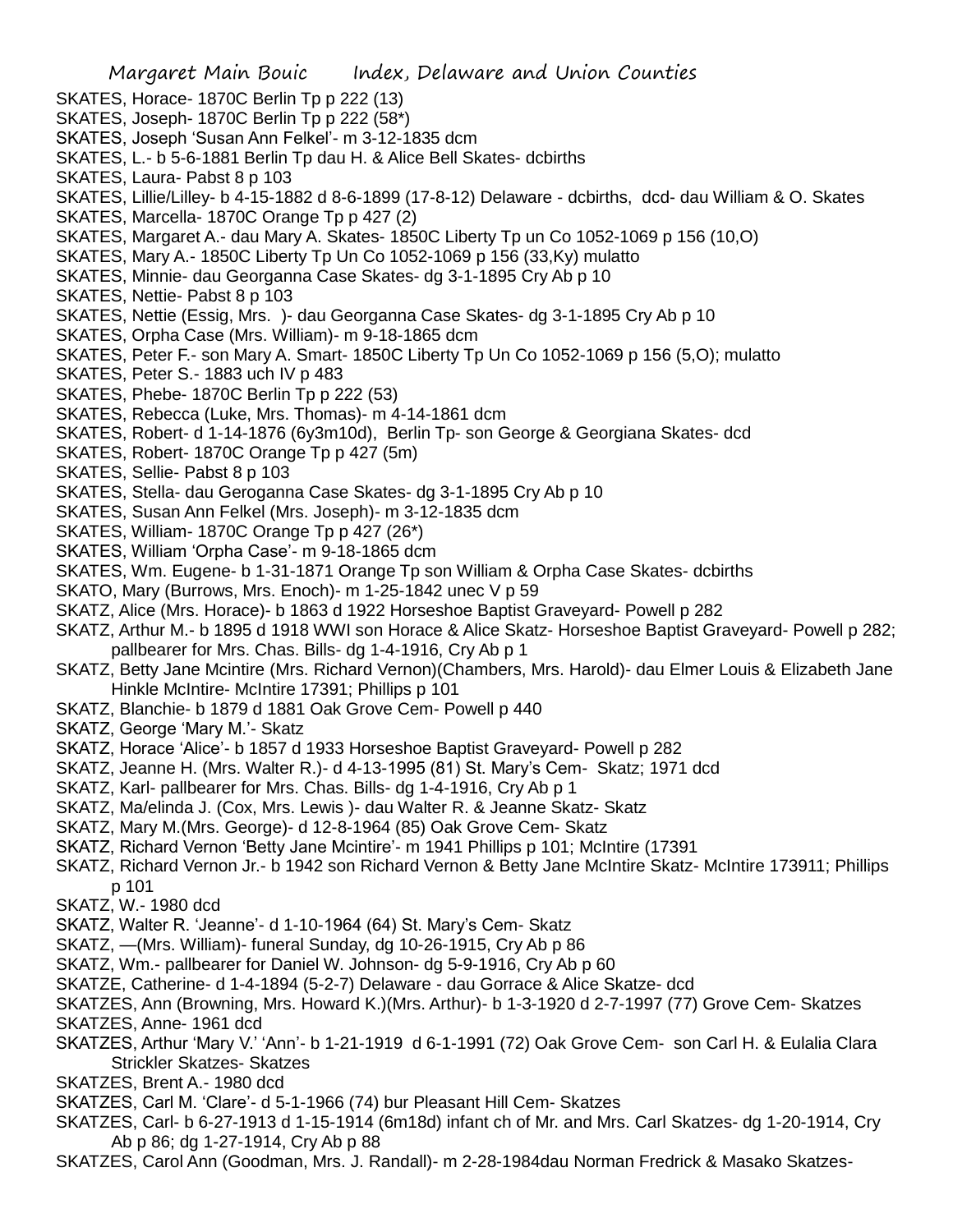Skatzes

- SKATZES, Eulalia Clare Strickler (Mrs. Carl H.)- d 5-10-1978 (84) Pleasant Hill Cem- Skatzes
- SKATZES, Dawerance H,.- son Carl H. & Eulalia Clare Strickler Skatzes- Skatzes
- SKATZES, Eva Ekam (Mrs. )- b 1880 d 1948 Newhouse Cem p 7; Bean (174)?
- SKATZES, Frank R.- b 1873 d 1926 Horseshoe Baptist Graveyard- Powell p 282
- SKATZES, George- grandfather of Clarence Golden- dg 5-4-1915 Cry Ab p 46
- SKATZES, G. w.- pallbearer for Henry Heller- dg 2-24-1914, Cry Ab p 97
- SKATZES, Jane (Boster, Mrs. )- dau Carl H. & Eulalie Clara Skatzes- Skatzes
- SKATZES, Karen Irene (Eaton, Mrs. Dennie Lee)- m 8-9-1975 dau Norman Fredrick & Masako Skatzes-**Skatzes**
- SKATZES, Linda (Graham, Mrs. Michael Dean)- div Graham 91614421); Taylor (117421)
- SLATZES. Mary V. (Mrs. Arthur E.)- d 11-16-1972 (54) Oak Grove Cem- Skatzes
- SKATZES, Norman Fredrick 'Masako'.- b 1-9-1918 d 3-7-1997 (79) bur Garrison Forest Vet. Cem- Md-. son Carl H. & Eulalia Clare Strickler Skatzes- Skatzes
- SKATZES, Richard- son Arthur E. & Mary V. Skatzes- Skatzes
- SKATZES, Richard B.- son Carl H. & Clare Strickler Skatzes- Skatzes
- SKATZES, Robert- son Arthur E. & Mary V. Skatzes- Skatzes
- SKATZES, Shirley (Nelson, Mrs. )- dau Carl H. & Eulalie Clare Strickler Skatzes- Skatzes
- SKATZES, Vicky (Fitzgerald, Mrs. )- dau Norman Fredrick & Masako Skatzes- Skatzes
- SKATZES, Virginia- dau Carl H. & Eulalia Clare Strickler Skatzes- Skatzes
- SKATZES, Walter Ray- b 4-9-1899 Delaware Town son Edward & Dora Crawford Skatzes- dcbirths
- SKATZIE, Carl- b 11-4-1891 Delaware Town son Horece & Allice Bills Skatzie- dcbirths
- SKATZIE, b 2-2-1899 Delaware Town dau Horace & Alice Bills Skatzie- dcbirths
- SKEAN, George W.- b 12-25-1832 d 8-19-1852 son J. & Nancy Jerome Tp Cem, DJ p 103
- SKEAN, J. 'Nancy'- DJ p 103
- SKEAN, Nancy (Mrs. J.)- DJ p 103
- SKEANS, Annette (Gussler, Mrs. )- dau Delcie Mae Anderson Skeans- Skeans
- SKEANS, Delcie Mae Anderson (Mrs. )- b 1-1-1911 d 8-3-1997 986) Africa Cem- dau Noah & Martha Ann Anderson- Skeans
- SKEANS, Marianna (Corvin, Mrs. )- dau Delcie Mae Anderson Skeans- Skeans
- SKEANS, Martha (Ball, Mrs. )- dua Delcie Mae Anderson Skeans- Skeans
- SKEANS, Nancy (Spohn, Mrs. )- dau Delcie Mae Anderson Skeans- Skeans
- SKEATON, Maude E.- dau Robert & Lucy N. Lewis Johnson- dg 12-1-1916, Cry Ab p 109
- SKEDELL, Amanda Mary- b 1976 dau Joe P. & Brenda N. Skedell- 1979, 1981, 1983 ucd; engaged to William Walter Dellinger
- SKEDELL, Brenda N. (Mrs. Joe P.)- 1979, 1981, 1983 ucd
- SKEDELL, J. C.- b 1973 ch Joe P. & Brenda N. Skedell- 1979, 1981, 1983 ucd
- SKEDELL, Joe P. 'Brenda N.'- 1979, 1981, 1983 ucd
- SKEDMORE, John- bap. 6-14-1870, church Liberty Tp unec XXII p 40
- SKEEK, Anna Phipps (Mrs. Simeon)- m 10-13-1867 ucm 4260
- SKEEK, Simeon 'Anna Phipps'- m 10-13-1867 ucm 4260
- SKEEL, Dr. Arthur Julius- 1908 dch p 234
- SKEEL, Dr. Roland Edward- 1908 dch p 234
- SKELLAS, Harvey- uccp p 44, JB4 p 379
- SKEELE, Dorothy, #349 unec XIII p 3; query, David Palmer & Mary E. Watkins, unec XVII p 62
- SKEELS, Al- pallbearer for Donald D. Beck- dg 2-113-1913, Cry Ab p 18
- SKEELS, Alice Mae- dau Joseph R. & Flossie C. Skeels- Skeels; 1961, 1964, 1969 dcd
- SKEELS, Amanda (Butler, Mrs. William)- m 5-13-1824, dcga p 30, Del Patron & Frank Chron.
- SKEELS, Ann- 1860C Leesburg Tp 501 (28,O)
- SKEELS, Ann H. Martin (Mrs. Levi)- m 7-7-1852 ucm 1831- dau Samuel & Sarah Pugh Martin- Powell p 261; 1883 uch V p 418; unec VII p 57, XV p 19, XVI p 31
- SKEELS, Ann (Mrs. Simeon)- 1880C Leesburg Tp 252 p 25 (40,O,O,O)
- SKEELS, Anna Phipps (Mrs. Simeon)- m 10-13-1867 ucm (Hearl)
- SKEELS, B,- CCC (Brown Tp)
- SKEELS, Belden 'Hannah Dranke'- soldier, Delaware county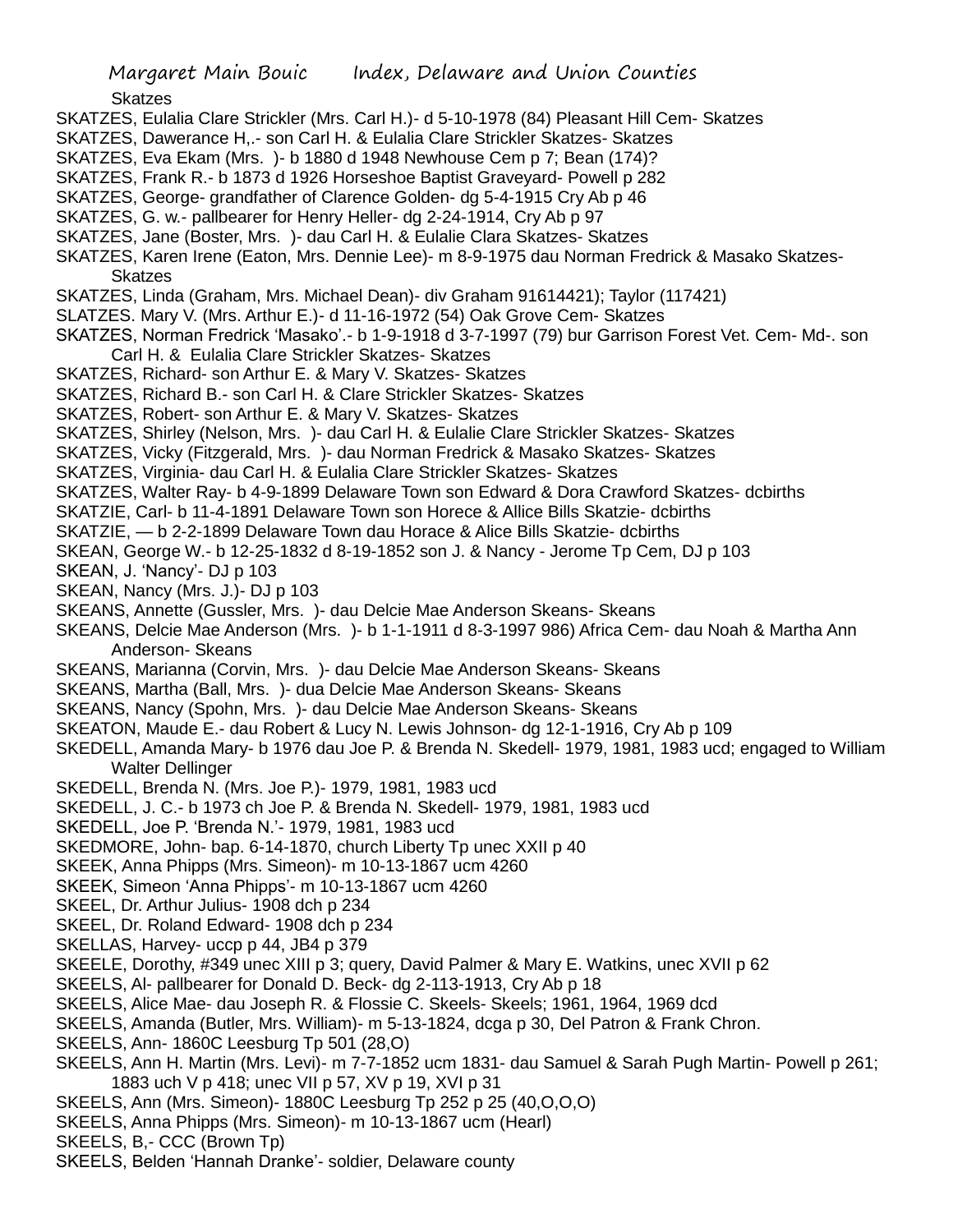SKEELS, Bessie- d 3-19-1893 (9y) Scioto Tp dcd

SKEELS, Burton Gardner 'Clarissa Alice Palmer'- d 6 yrs ago, dg 12-17-1915, Cry Ab p 99- son Nelson & Eleanor Skeels- Skeels; 1850C Berlin Tp 1861 p 117 (10,O); 1870C Berlin Tp p 224 (29\*); attended funeral of Mrs. Ester Shupp- dg 1907, Cry Ab p 38; of Thomas Bennett, dg 7-16-1897, Cry Ab p 120

SKEELS, C/Karl C. 'Mary'- son S. Corwin & Loy Skeels- Skeels; 1961, 1964, 1969, 1971 dcd

- SKEELS, Charles- d Wednesday, Sunbury- dg 4-7-1908, Cry Ab p 125
- SKEELS, Charles L.- 1870C Berkshire Tp p 204 (12)
- SKEELS, Charles- son Robert & Hulda Skeels- 1860C Leesburg Tp 571 (19,O)
- SKEELS, Charles W.- son Harvey & Hulda Skeels- 1850C Leesburg Tp 261-262 p 40 (9,O)
- SKEELS, Chester 'Margaret Catharine Brannan'- m 6-16-1855 ucm 2296 son Harvey & Hulda Skeels- mt 1- 10-1906 p6c3, Abs p 1; unec IV p 10, VIII p 35, XVII p 35; 1915 uch p 596; 1850C Leesburg Tp 261- 262 p 40 (16,O); mt 2-4-1885, Abs p 12
- SKEELS, Clarabella (Mrs. John N.)- Skeels
- SKEELS, Clarecy E.- b 10-21-1904 Berlin Tp dau N. S. & Eliza May Reed Skeels- dcbirths
- SKEELS, Clarissa Alice Palmer (Mrs. Burton Gardner)- b 8-15-1842 m 8-31-1865 d 11-28-1915 (73-3-13), Cheshire Cem youngest dau of Dennis & Olive Jerutia Terrell Palmer- dg 11-30-1915m Cry Ab p 94, dg12-3-1915, Cry Ab p 96; dg 12-17-1915, Cry Ab p 99- 1870C Berlin Tp p 224 (28)
- SKEELS, Mrs. Corwin- 1980 dcd
- SKEELS, Dr. Daniel- 1880 dch p 237, 438, 608; 1908 dch p 349; Fowler p 51; 1976 dch p 289; Sunbury p 8
- SKEELS, Dr. David- d 10-14-1824 (79) Sunbury; dcga p 26, Del Patr & Franklin Chron
- SKEELS, David,Jr.- Pabst 5 p 3
- SKEELS, --------- son David & Hannah Skeels- d 10-3-1813 (28y) Sunbury Cem Powell p 39
- SKEELS, Deborah- b 1959- dau Carl C. & Mary Skeels- 1964, 1969, 1971 dcd
- SKEELS, Donald 'Ruth' b 8-23-1922 d 10-21-1991 (69) Fargo Cem- Skeels
- SKEELS, Dorothy (Showalter, Mrs. )- sister Donalds Skeels- Skeels
- SKEELS, Dorothy Watkins (Mrs. )- dau Samuel Owen & Nellie Grace Williamson Watkins- 1985 uch p 143
- SKEELS, Drusilla Perfect (Mrs. G. F.)- m 6-29-1850 dcm
- SKEELS, Druzila- 1870C Berkshire Tp p 204 (38)
- SKEELS, Earlene (Mrs. Harold E.)- 1961, 1974, 1969, 1971, 1980 dcd
- SKEELS, Edith (Campbell, Mrs. )- dau Nicholas & Eliza Mae Reed Skeels- Skeels
- SKEELS, Ed- killed at Stratford bridge (35), dg 8-7-1894, Cry Ab p 176
- SKEELS, Edmond- d 8-3-1894 (37-11-3) Stratford, son Russell & Jane E. Skeels- dcd
- SKEELS, Edmund- 1870C Berlin Tp p 224 (10)
- SKEELS, Edward B. 'Hattie Eliza Smothers'- d 7-3-1894; opc 343
- SKEELS, Eleanor Bennett (Mrs. Nelson)- b 5-7-1808 d 4-19-1880 Williamsville Cem, Powell p 185; 1850C Berlin Tp 1861 p 117 (41,O); 1870C Berlin Tp p 224 (62\*); dg 10-6-1916, Cry Ab p 97
- SKEELS, Eliza Mae Reed (Mrs. Nicholas)- b 9-16-1875 m 7-2-1902 d 1-30-1966 (90) bur Cheshire- dau Perry & Missouri Reed- Skeels
- SKEELS, Elizabeth (Mrs. Henry)(Smith, Mrs. Horace F.)- 1908 dch p 661
- SKEELS, Ellcam M.- 1870C Berlin Tp p 224 (6)
- SKEELS, Emily F. (Brown, Mrs. James A. )- m 2-17/18-1854 ucm 2074 dau Harvey & Hulda Skeels-; unec VIII p 19; 1850C Leesburg Tp 261-262 p 40 (12,O); unec XVI p 42
- SKEELS, Ethland Jane- b 10-2-1881 Genoa Tp dau Emond Buell & Hattie Eliza Smothers Skeels- dcbirths
- SKEELS, Flossie G. (Mrs. Joseph R.)- 1961, 1964, 1969, 1971, 1980 dcd
- SKEELS, Francis- brother Donald Skeels- Skeels
- SKEELS, Frank B.- d 8-16-1883 (6y) Lewis Center- dcd
- SKEELS, Frank- froze to death (19) mt 2-4-1885 son Chester Skeels- Abs 12
- SKEELS, Fred I.- 1980 dcd
- SKEELS, G. F. 'Drusilla Perfect'- m 6-29-1850 dcm
- SKEELS, Hannah Dranke (Mrs. Belden)- rsdc
- SKEELS, Harold E. 'Earlene'- son Joseph R. & Flossie G. Skeels- Skeels; 1961, 1964, 1969, 1971, 1980 dcd
- SKEELS, Harold Richard- brother Donald Skeels- Skeels
- SKEELS, Harriett- 1850C Liberty Tp Del Co 1485 p 102 (18,O)
- SKEELS, Harriet E. (Nutt,, Mrs. Henry)- m 10-20-1853 dcm
- SKEELS, Harry- dpc p 100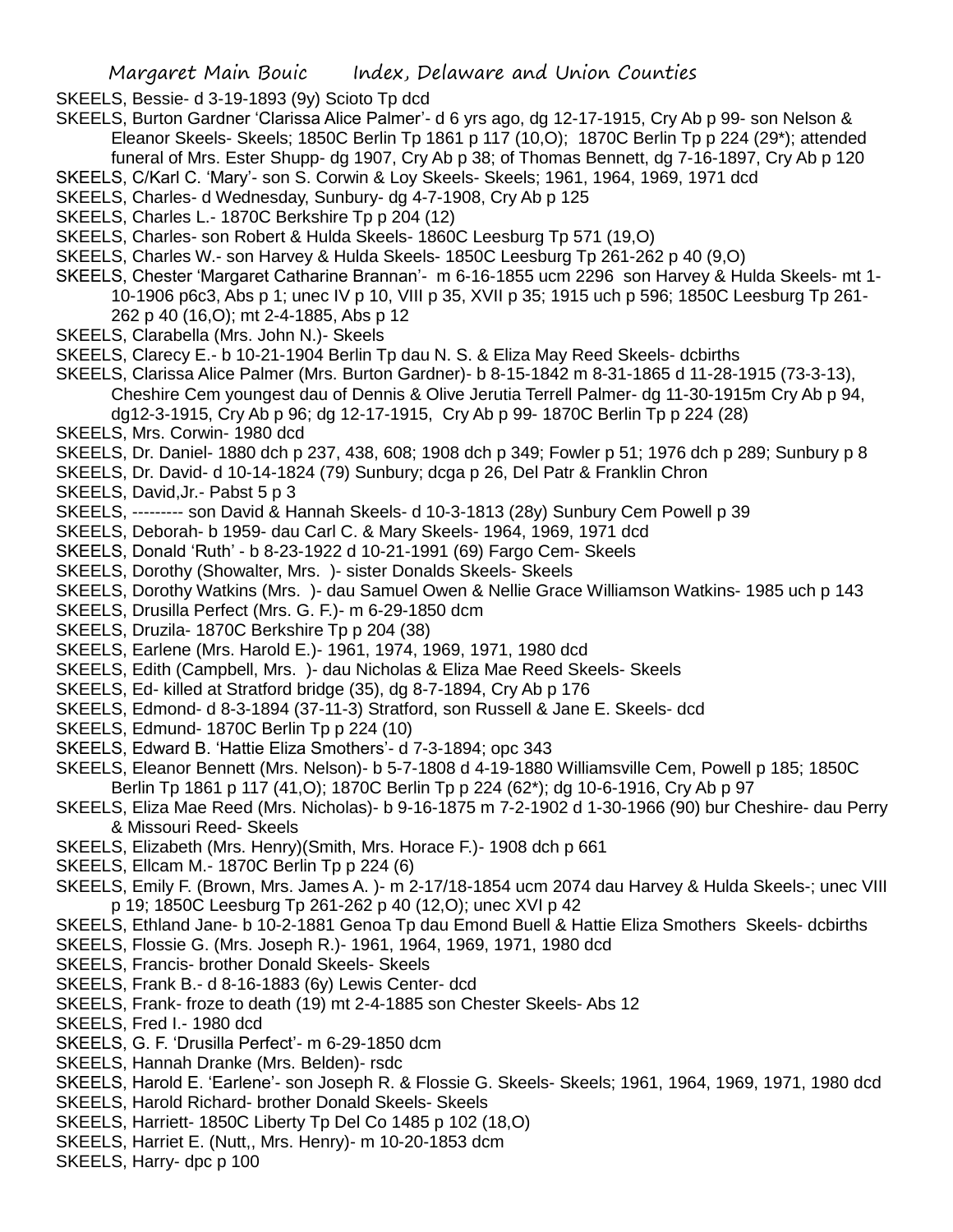- SKEELS, Harvey- 1883 uch V p 428; unec XI p 10
- SKEELS, Harvey- son Harvey & Hulda Skeels- 1850C Leesburg Tp 261-262 p 40 (14,O)
- SKEELS, Harvey 'Hulda'- 1850C Leesburg Tp 261-262 p 40 (51,NY); unec XIX p 19
- SKEELS, Hattie Eliza Smothers (Mrs. Edward)- d 8-3-1894; opc 344
- SKEELS, Hazel (Davidson, Mrs. )- dau Nicholas & Eliza Mae Reed Skeels- Skeels
- SKEELS, Henry- 1980 dcd
- SKEELS, Henry- b 7-5-1842 d 8-18-1843 Williamsville Cem- Powell p 185
- SKEELS, Henry 'Elizabeth'- 1908 dch p 661
- SKEELS, Henry O.- son Harvey & Hulda Skeels- 1850C Leesburg Tp 261-262 p 40 (1,O)
- SKEELS, Henry- son Robert & Hulda Skeels- 1860C Leesburg Tp 571 (10,O)
- SKEELS, Hulda (Mrs. Harvey/Robert)- 1850c Leesburg tp 261-262 p 40 (46,O); 1860C Leesburg Tp p 571 (55.O)
- SKEELS, James Arthur- son Donald & Ruth Skeels- Skeels
- SKEELS, Jane- 1870C Berlin Tp p 224 (31)
- SKEELS, Jane E.- 1870C Berlin Tp p 224 (33)
- SKEELS, Jane Elizabeth Conway (Mrs.Russell T.)- b 1-21-1838 m 4-13-1855 dcm d 4-11-1891 (52-2-13) vault at Westerville- dg 5-1-1891, Cry Ab p 55
- SKEELS, Jane- dau Nelson & Eleanor Skeels- 1850C Berlin Tp 1861 p 117 (12,O)
- SKEELS, Jeduthan- 1850C Berkshire Tp 95 p 10 (3-,O);;1870C Berkshire Tp p 204 (48\*)
- SKEELS, Jeduthan- 1850c Trenton Tp 890 p 72 (28,O)
- SKEELS, John- Sunbury p 1
- SKEELS, —(Mrs. John)- dg 2-5-1897 dau Benjamin Casteel- Cry Ab p 103
- SKEELS, John D.- Sunbury p 143, 154
- SKEELS, John M/N.'Clarabella- d 4-19-1992 (58) bur Tacoma, Wash. son S. Corwin & Loy Hammond Skeels-**Skeels**
- SKEELS, John P.- 1870C Berkshire Tp p 204 (18); 1908 dch p 437; Sunbury p 158
- SKEELS, Joseph R. 'Flossie G.'- b 1-19-1903 Berlin Tp d 8-19-1981 (78) Fairview Mem. Pk.- son Nicholas & Eliza Mae Reed Skeels- Skeels; dcbirths; 1961, 1974, 1979, 1971, 1980 dcd
- SKEELS, Julia- b 8-29-1825 d 11-11-1848 Williamsville Cem- Powell p 185
- SKEELS, June Catherine- b 7-1-1838 d 9-5-1916 (78-2-4) dau Nelson & Eleanor Bennett Skeels- dg 9-8-1916, dg10-6-1916. Cry Ab p 91, 97
- SKEELS, Larry- son John N. & Clarabella Skeels- Skeels
- SKEELS, Lenus- d 2-1-1865 (11-5-13) dg 2-17-1865 Cry Ab p 46
- SKEELS, Lizzie- d 2-1-1863/5 (11-5-18) dau J. & M.- Sunbury Cem, Powell p 39
- SKEELS, Levi 'Ann H. Martin'- m 7-7-1852 ucm 1831; son Harvey & Hulda Skeels- Powell p 262; 1883 uch V p 418; unec VII p 57 XV p 19, XVI p 31; 1850C Leesburg tp 261-262 p 40 (19,O); 1860C Leesburg Tp 581 (29,O)
- SKEELS, Lillian M.- b 7-1-1881 Berkshire Tp dau John & Ellen Cartrel Skeels- dcbirths
- SKEELS, Loy G. (Mrs. S. Corwin)- 1961, 1964, 1969, 1971 dcd
- SKEELS, M.- hadc p 54 (Trenton Tp)
- SKEELS, Mrs. M.- d 11-19-1867 (22y) Berlin Tp- dcd
- SKEELS, Mabel- b 11-22-1871 Berlin Tp dau Burton Gardner & Caroline/Clarissa Alice Palmer Skeelsdcbirths; dg 11-30-1915, Cry Ab p 94; dg 12-17-1915, Cry Ab p 99
- SKEELS, Mabel- niece of June Catherine Skeels- dg 10-6-1916, Cry Ab p 97
- SKEELS, Mabel Loo (Maier, Mrs. Walter Albert)- m 6-4-1967 dau Joseph R. & Flossie C. Skeels- Skeels; 1961, 1964 dcd
- SKEELS, Mabel- dau Nelson & Eleanor Skeels- 1850C Berlin Tp 1861 p 117 (22,O)
- SKEELS, Mae- 1961 dcd May E.- 1964 dcd
- SKEELS, Margaret Catharine Brannan (Mrs. Chester)- b 4-7-1835 m 6-16-1855 ucm 2296 d 12-30-1906
- Oregon- dau George & Mary Jordan Brannan- 1915 uch p 591; mt 1-10-1906 p 6 c3, Abs p 1; unec IV p 10, VIII p 35, XVII p 35
- SKEELS, Margarette Phipps (Mrs. William L.)- m 2-22-1866 ucm 3913; unec XXII p 33
- SKEELS, Mariam- d 1939 dau Nicholas & Eliza Mae Reed Skeels- Skeels
- SKEELS, Mary (Mrs. Carl C.)- 1961, 1964, 1979, 1971 dcd
- SKEELS, Mary (Case, Mrs. Ralph)- 1880 dch p 655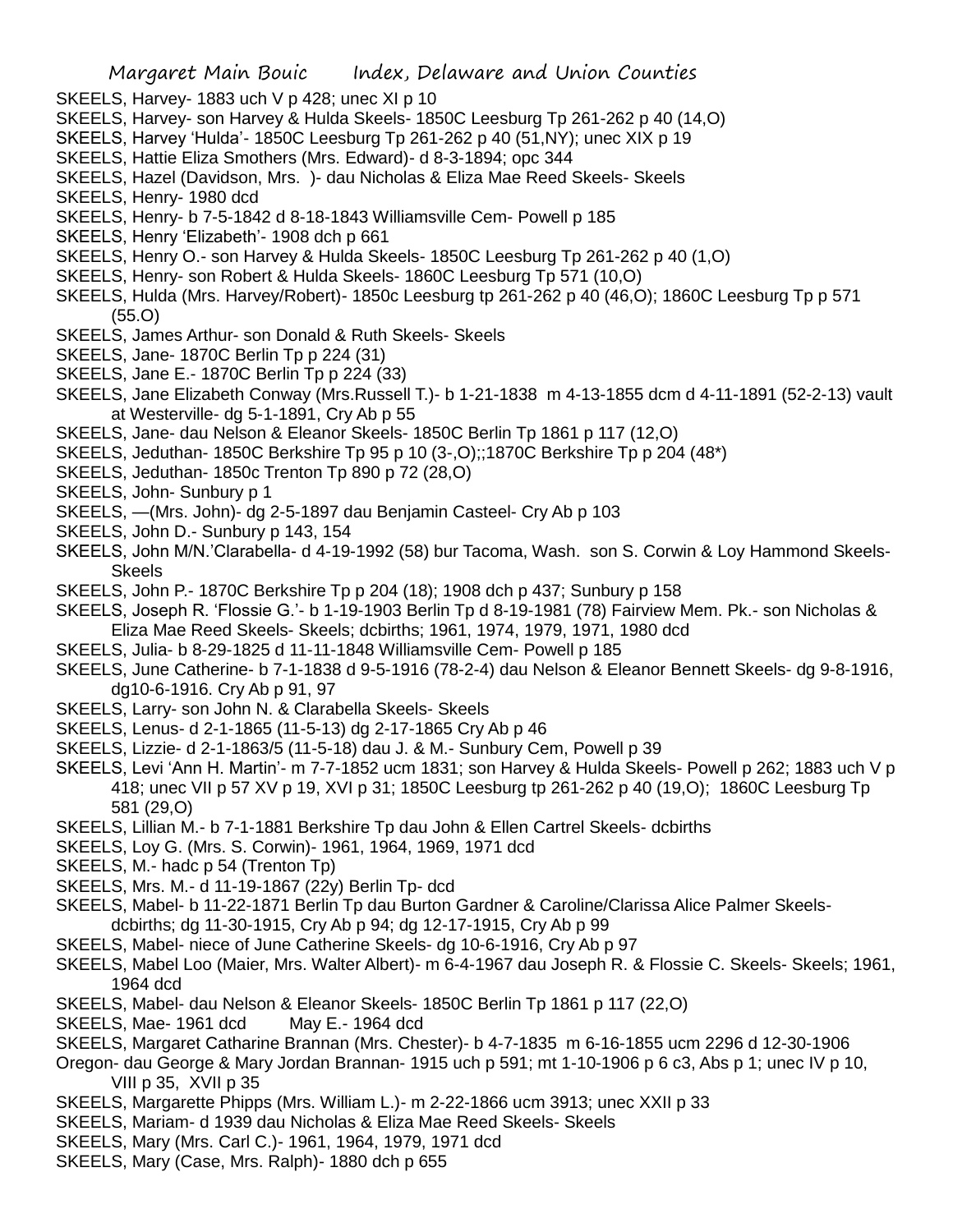- SKEELS, Mike- b 1964 son Carl C. & Mary Skeels- 1969, 1971 dcd
- SKEELS, Milton- son Harvey & Hulda Skeels- 1950C Leesburg Tp 261-262 p 40 (3,O); 1860C Leesburg Tp 571 (13,O)
- SKEELS, Nelson 'Eleanor Bennett'- b 5-18-1802 d 11-14-1859 Williamsville Cem- son Belden Skeels,Sr.- Skeels- 1835 men p 46 #47 p 84 Orange Tp; 1850C Berlin Tp 1861 p 117 (48,Can)' dg 10-6-1916, Cry Ab p 97
- SKEELS, Nelson- 1880 dch p 474; 1908 dch p 474; hadc p 40
- SKEELS, Nicholas 'Eliza Mae'- m 7-2-1902 d 1958- Skeels
- SKEELS, N. S.- nephew of June Catherine Skeels- dg 10-6-1916- Cry Ab p 97
- SKEELS, Olive- dau Levi & Ann Martin Skeels- 1860C Leesburg Tp 581 (1,O)
- SKEELS, Perry- b 1958 son Carl C. & Mary Skeels- 1961, 1964, 1969, 1971 dcd
- SKEELS, R.- hadc p 40 (1849 Orange Tp)
- SKEELS, Ralph-son Donald & Ruth Skeels- Skeels
- SKEELS, Raymond- son John N. & Clarabella Skeels- Skeels
- SKEELS, Regina- b 8-30-1847 d 9-27-1855 Williamsville Cem, Powell p 185 dau Nelson & Eleanor Skeels-1850C Berlin Tp 1861 p 117 (2,O)
- SKEELS, Robert 'Hulda'- 1860C Leesburg Tp 571 (61,NY)
- SKEELS, Rosa (Town, Mrs. Russell)- m 11-1821 Worthington; dcga p 1, Del Pat & Fr Chron
- SKEELS, Russell- 1870C Berlin Tp p 224 (35\*)
- SKEELS, Russell Henry- b 2-10-1887 Scioto Tp son Edmon B. & Hattie Smothers Skeels- dcbirths
- SKEELS, Russell T. 'Jane Elizabeth Conway'- m 4-13/12-1855 dcm dg 5-1-1891, Cry Ab p 54
- SKEELS, Russell- son Nelson & Eleanor Skeels- 1850C Berlin Tp 1861 p 117 (15,O)
- SKEELS, Ruth (Mrs. Donald)- Skeels
- SKEELS, Sampsell- 11-5-1874 Berlin Tp son Burton Gardner & Clarrisa Alice Palmer Skeels- dcbirths; dg 11- 30-1915, Cry Ab p 94, dg 12-17-1915, Cry Ab p 99
- SKEELS, Sandra Ann (Hamre, Mrs. Jeffery Alan)- m 1-12-1980 dau Carl C. & Mary Skeels- 1961, 1964, 1969, 1971 dcd
- SKEELS, S. Corwin 'Loy G. Hammond'- d 12-7-1973 (62) son Nichols & Eliza Mae Reed Skeels- Skeels; 1961, 1964, 1969, 1971 dcd
- SKEELS, Simeon 'Anna Phipps'- m 10-13-1867 ucm (Hearl) -son Harvey & Hulda Skeels- 1850C Leesburg Tp 261-262 p 40 (21,O); 1880C Leesburg Tp 252 p 25 (52,O,NY,O) carpenter
- SKEELS, S. M.- 1883 uch IV p 513
- SKEELS, Steven- son John N. & Clarabella Skeels- Skeels
- SKEELS, Susannah (Lamson, Mrs. Silas)- m 3-9-1820 Clinton Tp; dcga p 10 Frank Chronicle
- SKEELS, V.- CCC p 31 (1875 Berlin Tp)
- SKEELS, Viola- dau Levi & Ann Martin Skeels- 1860C Leesburg Tp 581 (6,O)
- SKEELS, Wesley- b 9-21-1836 d 9-25-1855 Williamsville Cem, Powell p 185 son Nelson & Eleanor Skeels-1850C Berlin Tp 1861 p 117 (13,O)
- SKEELS, William Belden- b 5-22-1844 d 11-14-1867 Williamsville Cem, Powell p 185 son Nelson & Eleanor Skeels- 1850C Berlin Tp 1861 p 117 (5,O)
- SKEELS, William- son Harvey & Hulda Skeels- 1850C Leesburg Tp 261-262 p 40 (6,O)
- SKEELS, Wm. J.-b 1-17-1892 d 1-19-1892 (2d) Ostrander- son E. B. & Hattie Smothers Skeels- dcbirths, dcdeaths
- SKEELS, William L. 'Margarette Phipps'- m 2-22-1866 ucm 3913; unec XXII p 33
- SKEELS, Wm. N.- 1870C Berlin Tp p 224 (10m)
- SKEELS, William- son Robert & Hulda Skeels- 1860C Leesburg Tp 571 (16,O)
- SKEELS, William- son Simeon & Ann Skeels- 1880C Leesburg Tp 252 p 25 (10,O,O,O)
- SKEEN, Etta (Ford, Mrs. James)- mt 9-17-1902 p6c3, Abs p 17
- SKEEN, Norma (Robbins, Mrs. Melvin)- Skeen
- SKEENS, Alphoeha Sloan (Mrs. Robert)- Skeens
- SKEENS, Amanda- dau Philip Skeens
- SKEENS, Anita (Wurm, Mrs. C. Donald)- dau Edward E. & Gertrude McComas Skeens- Skeens
- SKEENS, Arthur L. 'D. May/Mae'- 1961,. 1964. 1960 dcd
- SKEENS, Barbara (Hollingsworth, Mrs. )-sister Kenneth Skeens- Skeens
- SKEENS, Bernie 'Geraldine'- 1961, 1969, 1980 dcd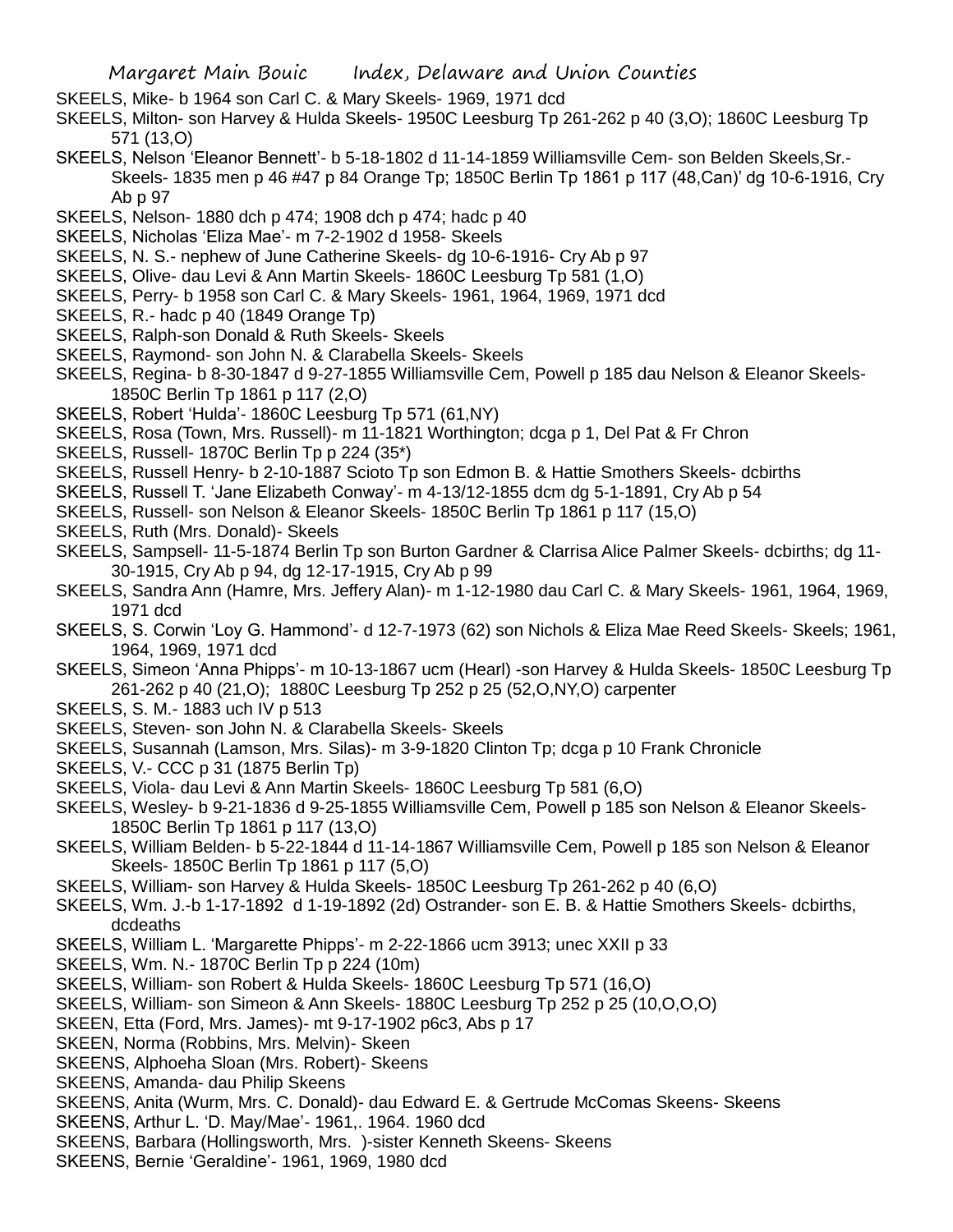- SKEENS, Bessie E.- 1964 dcd
- SKEENS, Bessie (Mrs. Kenneth)- Skeens
- SKEENS, Betty- dau Edward E. & Vena G. Skeens- 1961 (14) dcd
- SKEENS, Betty June (Stout, Mrs. Ronald)- dau Edward E. & Gertrude McComas Skeens- Skeens
- SKEENS, Betty (Thompson, Mrs. )- dau Edward &Vena Bowling Skeens- Skeens
- SKEENS, Brandy- son Philip E. Skeens- Skeens
- SKEENS, Bill- son Bernie & Geraldine Skeens- 1964, 1969 dcd
- SKEENS, Carl D/B. 'Ruth'- d 7-14-1983 (74) Marlborough Cem- son Henry & Lucy Skeens- Skeens; 1969, 1971, 1980 dcd
- SKEENS, Carolyn Sue- dau Carl B. & Ruth Skeens- Skeens
- SKEENS, Catherine (Halleck, Mrs. Washington )- m 12-13-1846 dcm
- SKEENS, C/Kathy Jean- (7-1962) dau Edgar & Maxine Skeens- Skeens; 1961, 1969 dcd
- SKEENS, Charlene M. (Mrs. John H.)- 1964 dcd
- SKEENS, Charles- son Charles Glen & Eunice G. Skeens- 1961(9), 1964 dcd
- SKEENS, Charles Glen 'Eunice G.'- son Harry & Lucy Skeens- Skeens- 1961, 1964 ucd
- SKEENS, Charles W. 'Vicki l. Hartsock'- m 8-28-1971 son Glenn Skeens-Skeens; 1980 dcd
- SKEENS, Christopher- son Edward & Vena O. Bowling Skeens- Skeens
- SKEENS, Cynthia (Alatorre, Mrs. ) (Mrs. Phillip)- m (2) 8-23-1996 dau Gene & Janet Lathrop- Skeens
- SKEENS, David I. 'Jeanetta A. Carpenter'- b 11-13-1934 d 5-17-1999 (64) son Edward E & Gertrude
- McComas Skeens- Skeens; 1964, 1969, 1971, 1980 dcd
- SKEENS, Debbie- b 1958 dau Carl & Ruth Skeens- Skeens; 1971 dcd
- SKEENS, Debra- b 1955 dau Robert M. & Dorothy V. Skeens- 1964, 1969 dcd
- SKEENS, Delbert- son Carl B. & Ruth Skeens- Skeens
- SKEENS, Donald Eugene- d 6-27-1964 (2m) son Edgar E. & Maxine F. Skeens- Skeens; 1964, 1969 dcd
- SKEENS, Dorothy V. (Mrs. Robert M.)- Skeens; 1964, 1969, 1971, 1980 dcd
- SKEENS, Edgar- son Edgar E. & Maxine F. Skeens- 1961(8), 1964, 1969 dcd
- SKEENS, Edgar E. 'Maxine F.)- 1961, 1964, 1969 dcd
- SKEENS, Edgar- son Newton Skeens- Skeens
- SKEENS, Edgar,Jr ' Darst'- (10-1962) son Edgar Skeens- Skeens
- SKEENS, Edward Elva- son Edward E. & Vena O. Skeens- 1961 (16) dcd
- SKEENS, Edward E. 'Gertrude McComas'- b 3-24-1898 d 1-16-1993 994) son Robert & Alphoeha Sloan Skeens- Skeens; 1961, 1964, 1980 dcd
- SKEENS, Edward E. 'Vena O. Bowling'- Skeens; 1961 dcd
- SKEENS, Edward- son Harry & Lucy Skeens- Skeens
- SKEENS, Elmer- brother Kenneth Skeens- Skeens
- SKEENS, Eric- b 1976 son Charles W. & Vicki Skeens- 1980 dcd
- SKEENS, Eunice G. (Mrs. Charles Glen)- 1961, 1964 dcd
- SKEENS, Flora (Neace, Mrs. )- dau Harry & Lucy Skeens- Skeens
- SKEENS, Francis (Christian, Mrs. )- dau Robert & Alphoeha Sloan Skeens- Skeens
- SKEENS, Geraldine (Mrs. Bernie)- 1964, 1969, 1980 dcd
- SKEENS, Gertrude McComas (Mrs. Edward E.)- d 11-17-1966 (75) bur Sunbury- sister U. S. McComas-Skeens; 1964 dcd
- SKEENS, Glen- brother Carl Skeens- Skeens
- SKEENS, S. Harrison 'Lucy'- 1961 dcd 1961 dcd
- SKEENS, Harry 'Lucy'- d 2-3-1967 (77) Skeens; 1964 dcd
- SKEENS, Janice (Pelphrey, Mrs. )(Drake, Mrs. Ralph W.)- m 12-9-1962- Skeens
- SKEENS, Jeanetta A. Carpenter (Mrs.David I.)- Skeens; 1964, 1969, 1971, 1980 dcd
- SKEENS, Jennie (Davenport, Mrs. )- dau Edward & Vena O. Bowling Skeens- Skeens
- SKEENS, —(Hewett, Mrs. Harold)- dau Edward & Veno O. Bowling Skeens- Skeens
- SKEENS, —(Thompson, Mrs. Charles)- dau Edward & Veno O. Bowling Skeens- Skeens
- SKEENS, John- son C. Glen & Eunice G. Skeens- 1961 dcd (18)
- SKEENS, John H. 'Charlene M.'- son Glenn & Eunice Skeens- Skeens; 1964 dcd
- SKEENS, John Newton- son Edgar E. & Maxine F. Skeens- Skeens; 1961(8), 1964, 1969 dcd
- SKEENS, Joseph Richard=son Edgar E. & Maxine F. Skeens- Skeens; 1961(4), 1964, 1969 dcd
- SKEENS, Joyce Gale- d 5-1-1962 (2m) dau Edgar E. & Maxine F. Skeens- Skeens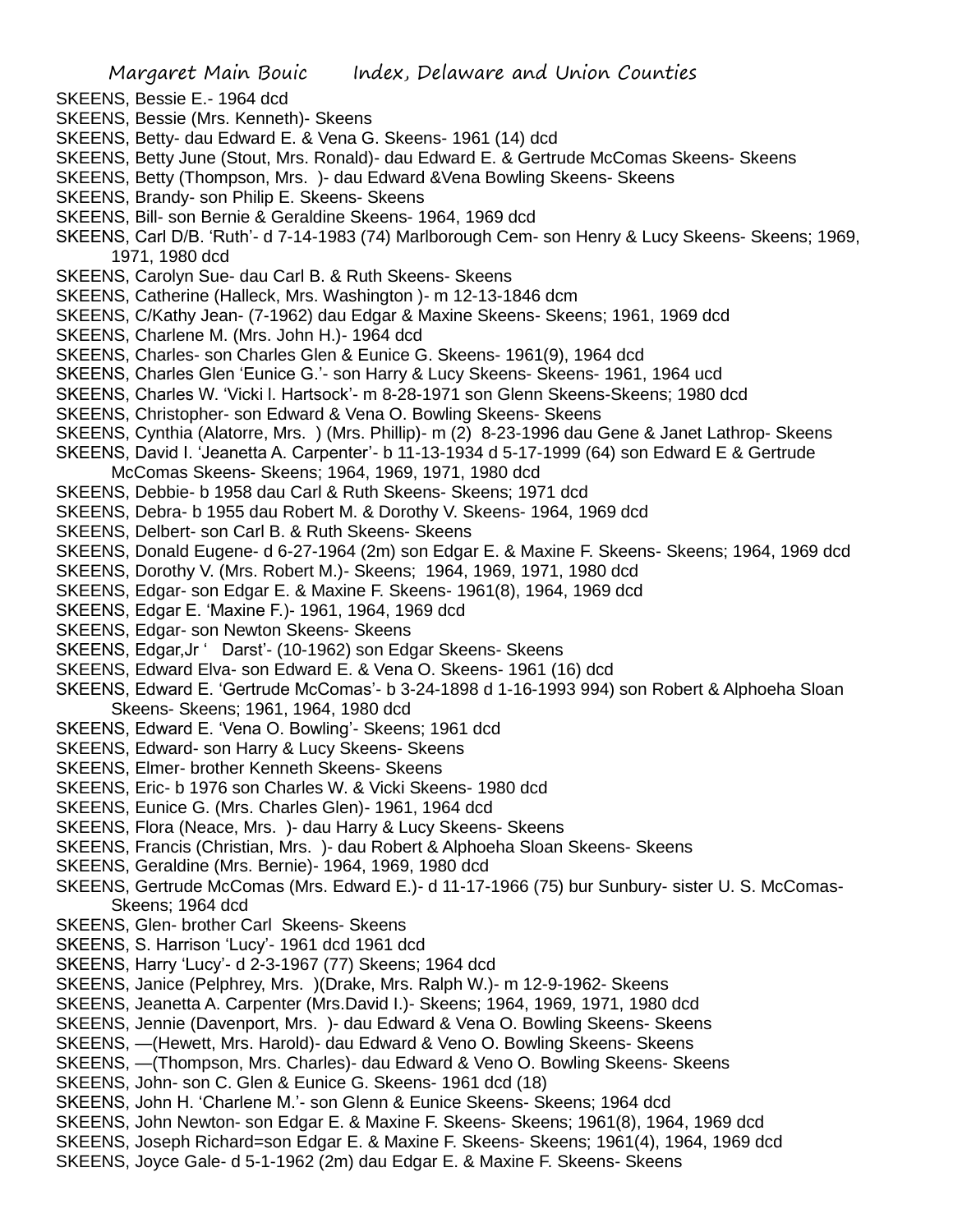- SKEENS, Karen (Pilkington, Mrs. Norman)- b 1960 dau David I. & Jeanetta A. Carpenter Skeens- Skeens; 1964, 1969, 1971 dcd
- SKEENS, Kathryn- dau Carl B. & Ruth Skeens- Skeens
- SKEENS, Kathy- dau Edgar E. & Maxine Skeens- 19764 dcd (9)
- SKEENS, Keith David- b 1962 d 7-25-1981 (19) Africa Cem- motorcylce accident son David I. & Jeanetta A. Carpenter Skeens- Skeens; 1964, 1969, 1971, 1980 dcd; engaged to Lisa Israel
- SKEENS, Kenneth 'Bessie'- d 5-25-1962 (?9) bur Sunday Cem, Skeens
- SKEENS, Kevin "Tammi'- b 1963 son David I. & Jeanetta A. Skeens- Skeens; 1964, 1969, 1971, 1980 dcd
- SKEENS, Kimberly Nicole Rene- b 7-26-1993 dau Michael & Tammy Betts Skeens- Skeens
- SKEENS, Leona Mae- dau Edgar E. & Maxine F. Skeens- 1961(3), 1964, 1969 dcd
- SKEENS, Lucy (Mrs. S. Harrison/Harry)- d 2-6-1969 (76) Skeens; 1961, 1964 dcd
- SKEENS, Lydia (Burgess, Mrs. )- dau Harry & Lucy Skeens- Skeens
- SKEENS, D. Mae/May (Mrs. Arthur L.)- 1961, 1964, 1969 dcd
- SKEENS, Margie- dau Bernice & Geraldine Skeens- 1964 dcd
- SKEENS, Martha- dau Arthur L. & Mae Skeens- 1961 dcd (16)
- SKEENS, Mary Ann (Buchwalter, Mrs. )- dau Philip Skeens- Skeens
- SKEENS, Mary (Burton, Mrs. )- dau Harry & Lucy Skeens- Skeens
- SKEENS, Mary- dau C. Glen & Eunice G. Skeens- 1961 dcd (16)
- SKEENS, Maxine F. (Mrs. Edgar E.)- 1961, 1964, 1969 dcd
- SKEENS, Michael- son Edward E. & Vena O. Skeens- 1961(10) dcd
- SKEENS, Michael 'Tammy'- son John H. & Charlene M. Skeens- Skeens; 1964 dcd (2)
- SKEENS, Mitchell- son Philip Skeens- Skeens
- SKEENS, Nancy- b 1952 dau Arthur L. & Mae Skeens- 1961, 1964, 1969 dcd
- SKEENS, Naomie (Leming, Mrs. )- dau Kenneth & Bessie Skeens- Skeens
- SKEENS, Newton- brother Harry Skeens- Skeens
- SKEENS, Oma Belle (Justice, Mrs. )- dau Harry & Lucy Skeens- Skeens
- SKEENS, Oma (Brown, Mrs. )- sister Harry Skeens- Skeens
- SKEENS, Patricia A.- dau Mr. and Mrs. Russell Hickson- Skeens
- SKEENS, Pauline (McKenzie, Mrs. )- dau Kenneth & Bessie Skeens- Skeens
- SKEENS, Perry E.- 1964 dcd
- SKEENS, Phillip- son Edward E. & Vena O. Skeens- Skeens; 1961 (6) dcd
- SKEENS, Phillip ' ''Cynthia Alatorre'- m(2) 8-23-1996 Skeens
- SKEENS, Robert M. 'Dorothy V.'- son Edward E. & Gertrude McComas Skeens- Skeens; 1964, 1969, 1971, 1980 dcd
- SKEENS, Rose- dau C. Glen & Eunice G. Skeens- 1961 (14) dcd
- SKEENS< Russell Edward- son Philip E. Skeens- Skeens
- SKEENS, Ruth (Mrs. Carl)- 1969, 1971, 1980 dcd
- SKEENS, Scott- son Philip Skeens- Skeens
- SKEENS, Scott- b 1963 son Robert M. & Dorothy V. Skeens- 1964, 1969 dcd
- SKEENS, Shirley (Overdorf, Mrs. )- dau Robert & Alphoeha Sloan Skeens- Skeens
- SKEENS, Tammi (Mrs. Kevin)- Skeens
- SKEENS, Tammy Betts (Mrs. Michael)- Skeens
- SKEENS, Vena O. Bowling (Mrs. Edward)- d 4-29-1975 (52) bur Green Mound- sister Willis Bowling- Skeens; 1961 dcd
- SKEENS, Vicki (Mrs. Charles W.)- 1980 dcd
- SKEENS, Virginia- dau Edward E. & Vena O. Bowling Skeens- 1961 (5) dcd
- SKEENS, Zella Marie (Holbrook, Mrs. James Stanley) div. -dau Kenneth & Bessie Skeens- Skeens; 1985 uch p 75
- SKEETS, Carlton D.- b 2-15-1880 Orange Tp son H. W. & L. M. Brown Skeets- dcbirths
- SKEETS/Sheets, Elanor Bennett- dau Henry Bennett- dcw Bk 2 p 330
- SKEETS, Elemer- d 4-19-1880 (72-11-12) Berlin Tp dcd
- SKEETS, Harvy- d 10-27-1867 (68-7-150 Hopewell Cem, djlm p 82
- SKEETS, Octa D.- 1964 dcd
- SKELES, Rebekah (Harrell, Mrs. Christopher)- m 3-24-1818 Madison Co, unec IV p 30
- SKELES, Sallie (Alkire, Mrs. John)- m 2-23-1819 Madison Co, unec IV p 51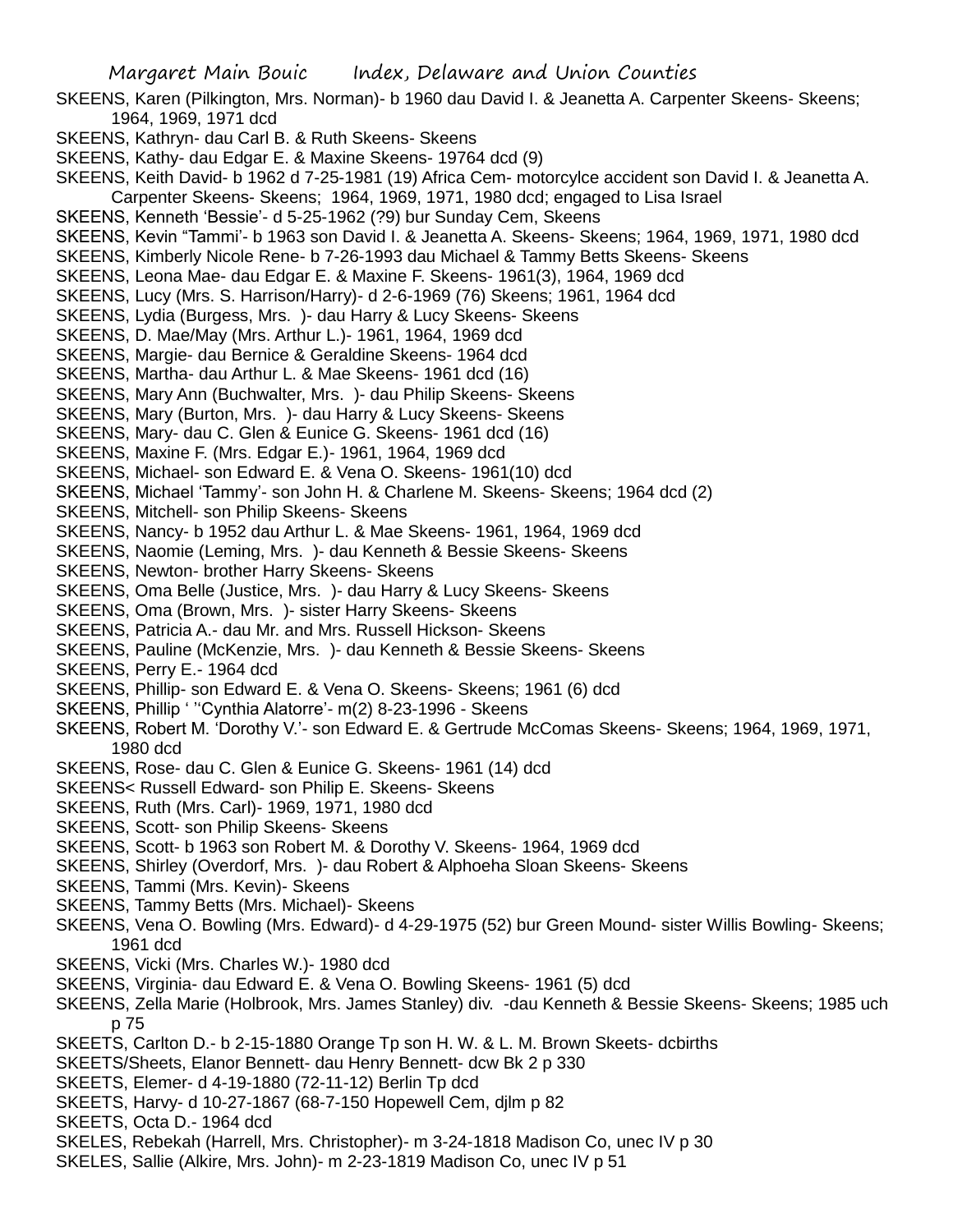- SKELLAS, Harvey, security, estate Henry Goodrich- uccp op 44 11-21-1850 JB 4 p 379
- SKELTON, Clara A. (Mrs. Morris A.)- 1961 dcd
- SKELTON, Geneva (Parsons, Mrs. R. L.)- dg 12-8-1916, Cry Ab p 111
- SKELTON, Gertrude Bell Hawkins (Mrs.John Edward)- McKitrick p 341
- SKELTON, Jet C. 'Lula'- 1961, 1964 dcd
- SKELTON, John Edward 'Gertrude Belle Hawkins'- McKitrick p 341
- SKELTON, Lula (Mrs. Jet C.)- 1961, 1964 dcd
- SKELTON, Morris A. 'Clara A.'- 1961 dcd
- SKELTON, Roma Reese (McKittrick, Mrs. Dudley Bond)- b 5-30-1886 m 6-2-1904 d 4-17-1973 dau John Edward & Gertrude Belle Hawkins Skelton- McKitrick p 341, 432
- SKENNO, Bernie T. 'Geraldine'- 1971 dcd
- SKENNO, Bill- b 1959 son Bernie T. & Geraldine Skenno- 1971 dcd
- SKENNO, Geraldine (Mrs. Bernie T.)- 1971 dcd
- SKERRY, Virginia Claire (DeLancey. Mrs. Marton Miles)- b 4-4-1918 m 12-6-1941- Weiser p 674
- SKETLON, Margaret Agnes (Bartholomew, Mrs. Frank Edward)- m 3-30-1935- Weiser p 443
- SKETO, Edmond- uccp p 36, appr JB 4 p 98; estate James Cooper, uccp p 36, JB4 p 98
- SKETO, Mary (Burroughs, Mrs. Enoch)- m 1-25-1942 ucm 774
- SKIAN, Charlott (Mrs. John)- 1850C Jerome Tp 1813-1834 p 265 (33,Pa)
- SKIAN, George W.- son John & Charlott Skian- 1850C Jerome Tp 1813-1834 p 265 (17,Pa)
- SKIAN, John 'Charlott'- 1850C Jerome Tp 1813-1834 p 265 (43,Pa)
- SKIAN, John- son John & Charlott Skian- 1850C Jerome Tp 1813-1834 p 265 (14,Pa)
- SKIBBE, Dr. Kimberly- Scioto Valley Veterinary Clinic- Skibbe
- SKIBINSKIE, Raymond- b 1966 son Robert E. & Rita M. Skibinski- 1961 dcd
- SKIBINSKIE, Rita M. (Mrs. Robert E.)- 1969 dcd
- SKIBINSKIE, Robert E. 'Rita M.;- 1969 dcd
- SKIDMORE, ----1883 uch V p 396, 397; query by Lana Irelan- unec XIV p 26
- SKIDMORE,—family of Linda Wetzel #63, unec V p 3, VI p 2, VII p 3
- SKIDMORE, —query by Robert Ellis- unec III p 36
- SKIDMORE, Brother- Church of Christ, Newton- unec XXII p 28, 51
- SKIDMORE, Aaron- b 7-7-1865 son Calvin & Mary J. McGee Skidmore- 1883 uch V p 552; 1870C York Tp 38- 37 p 5 (5,O); 1880C York Tp 196 (15,O,O,O)
- SKIDMORE, Aaron 'Rose Mechem'- Skidmore
- SKIDMORE, Addie Erle (Turner, Mrs. Herbert L.)- m 6-23-1897 ucm (Hearl)- dau Spain & Mary M. Skidmore-1880C York Tp 178 (3,O,O,O)
- SKIDMORE, Adora- dau Daniel & Rachel Skidmore- 1860C York Tp 1175-1185 p 160 (3,O)
- SKIDMORE, Agnes (Middleworth, Mrs. Francis Ivan)- m 6-26-1929 dau Aaron & Rose Mechem Skidmore-**Skidmore**
- SKIDMORE, A. J. 'Wanda'- 1967 ucd
- SKIDMORE, Alice Debolt (Mrs. George)- m 8-14-1886 ucm (Hearl)
- SKIDMORE, Alice Robb (Mrs. Andrew J.)- m 9-23-1878 ucm (Hearl)
- SKIDMORE, H. Allen 'Myrtle Moor'- b 10-26-1910 m 5-3-1940 d 5-5-1984 (73) New Millcreek Cem, Liberty Tpson Azel A. & Beatrice Allen Skidmore- Skidmore; 1949, 1962, 1967, 1971, 1973, 1975, 1977, 1979, 1981, 1983 ucd
- SKIDMORE, Alma E. McEldery (Mrs. Edwin Simeon)- b 8-1861 d 10-27-1944 Sec B. York Cem p 66; 1900C York Tp 283 p 12B (36,O,O,O) m 18y, 4 ch, 2 living
- SKIDMORE, Almina/Almira (Huffman, Mrs. John)(Dean, Mrs. A. H.)- b 8-30-1843 m 9-22-1860 ucm 3068; 1883 uch V p 543; 1915 uch p 1080; unec IV p 66, XIX p 43; 1850C York Tp 421-428 p 65 (7,O); 1860C York Tp 1389-1399 p 188 (16,O); 1880C York Tp 194 [ 19 (36,O,O,O)
- SKIDMORE, Almira- dau Daniel & Rachel J. Skidmore- 1860C York Tp 1175-1185 p 160 (9,O)
- SKIDMORE, Almira (Keller, Mrs. Davidson F.)- m 11-14-1874 mt 3 p 4; mt 11-25-1874
- SKIDMORE, Alonzo 'Sarah Jane Morse'- b 6-7-1841 m 12-7-1865 ucm 3868 son Isaac & Sarah A. Haines Skidmore- 1883 uch IV p p 506, V p 551; 1915 uch p 1080; unec XV p 401; unec XXII p 21; 850C York Tp 421-428 p 65 (9,O); 1860C York Tp 1389-1399 p 188 (19,O); 1870C Liberty Tp 74 p 9 (29,O)
- SKIDMORE, Alva C. G.'Goldie Williams'' Elizabeth L. Stine'- b 11-2-1890 d 8-21-1975 son Edward & Margaret Figley Skidmore-- bur Greenlawm, W. Mansfield, lbit, mlib (brown)- son Edwin & Margaret Skidmore-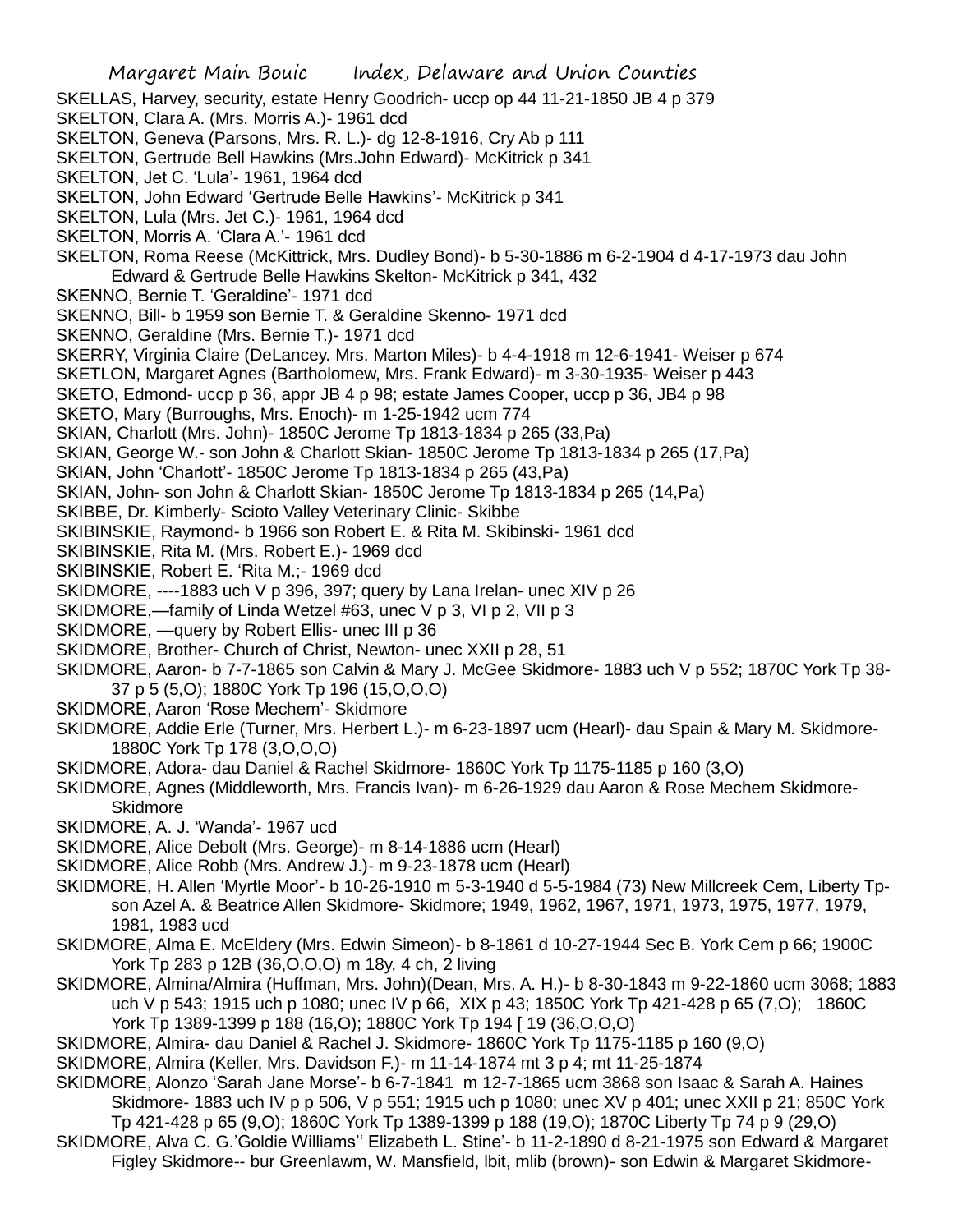Skidmore; 1949, 1959, 1962, 1967, 1971, 1973, 1975, 1977 ucd; 1900C York Tp 208 p 9B (8,O,O,O) SKIDMORE, Amanda (LeMay, Mrs. Charles)- m 8-14-1879 ucm 6517

SKIDMORE, —d 8-9-1871 New Millcreek Cem, Lib Tp, lptw p 16 infant son of A. & S.

SKIDMORE, —widow funeral Wednesday at home of son-in-law Charles LeMay- mt 2-22-1898 p5c2, Abs p 50 SKIDMORE, Amazetta Shirk (Mrs. Franklin J.)- b 1855 m 11-20-1873 ucm 5396 d 1917 New Millcreek Cem,

Lib. Tp, lptw p 16, 20; 1880C Liberty Tp Un Co250-260 p 26 (24,O,O,O); 1900C Liberty Tp un Co 148- 152 p 7A (48,O,O,O) )m 26y, 4 ch 3 living; 1910C Lib Tp 240 (54,O,O,O) m 37y, 4 ch, 3 living

SKIDMORE, Andrew Jackson 'Mary Alice Robb'- m 9-23-1878 ucm 6316- son Samuel & Margaret Wilson Skidmore- 1860C York Tp 1398-1408 p 189 (4,O); 1870C Liberty Tp un Co 141 p 17 (13,O); 1880C Lib Tp 250-260 p 25 (23,O,O,O); 1900C Liberty Tp Un Cp 107-108 p 5A (45,O,O,O); m 21y; 1910C Lib. Tp 232 p 9A (53,O,O,O) m 29y

SKIDMORE, Ann E.- b 10–26-1851 d 5-7-18t56 dau Isaac N. & Sarah A. Reyner Skidmore- 1883 uch V p 413 SKIDMORE, Anna (Torry, Mrs. John C.)- b 7-1863 m 11-3-1881 ucm (Hearl)- dau Thomas & Anna J. Skidmore-1900C York Tp 250 p 11A (36,O,O,O) wid

- SKIDMORE, Anne (Mrs. )- Skidmore
- SKIDMORE, Arch 'Bertha L.'- b 8-1877- 1900C York Tp 294 p 13A (22,O,O,O) m 2y
- SKIDMORE, Arron 'Rose Mechem'- Skidmore
- SKIDMORE, Arthur M. 'Bertha L. Fry'- m 12-2-1898 ucm (Hearl)- son Joseph & Nancy Ann Skidmore- 1880C Liberty Tp Un Co 262-272 (2,O,O,O)
- SKIDMORE, Ava(ry) H.- b 1876 d 1954 Sec A. York Cem p 55- dau John W. & Mary A. Inskeep Skidmore-1880C York Tp 202 (4,O,O,O) 1949 ucd
- SKIDMORE, Azel A. 'Beatrice Allen'- b 9-15-1887 m 9-1907 d 2-6-1961 Millcreek Cem, Lib. Tp, lptw p 20- son David & Mary Morse Skidmore- Skidmore; 1949 ucd; mt 12-14-1904 p4c3, Abs p 27; 1900CC Liberty Tp Un Co 32 p 2A (12,O,O,O); 1910C Liberty Tp 46 p 2B (22,O,O,O) m 2y
- SKIDMORE, Beatrice Allen (Mrs. Azel A.) B 11-5-1885 m 9-1907 d 2-21-1966 New Millcreek Cem, Lib. Tp, lptw p 20; Skidmore; 1910C Liberty Tp Un Co 46 p 2B (24,O,O,O) m 2y, no ch; 1949, 1959, 1962 ucd
- SKIDMORE, Bell (Rea, Mrs. Thomas)- dau Andrew Jackson & Mary Alice Robb/Rose Skidmore- 1900C Liberty Tp un Co 107-108 p 5A (19,O,O,O) m 1y, no ch
- SKIDMORE, Bert- (41-1920) Liberty Tp, uninf p 17. 18, 19, 20, 22, 23, 24
- SKIDMORE, Bertha L. (Mrs. Arch)- b 3-1881 1900C York Tp 294 p 13A (19,O,O,O) m 2y, 1 ch
- SKIDMORE, Bertha L. Fry (Mrs. Arthur M.)-- m 12-2-1898 ucm (Hearl)
- SKIDMORE, Bessie C.- b 10-1891 1900C York Tp 244 p 11A (8,O,O,O)
- SKIDMORE, Bessie Cleo (Tallman, Mrs. Paul)- b 10-11-1891 m 1909 dau Sylvanus H. & Mary Jane Coons Skidmore- 1915 uch p 1107; Skidmore
- SKIDMORE, Bessie Outland (Mrs. Earl)- b 1908; Skidmore; 1985 uch p 129 obit John O. mlib (brown)
- SKIDMORE, Betty- dau Chandous P. & Cecil Skidmore- 1959 ucd (50, 1962 ucd
- SKIDMORE, Betty (Mrs. Rev. Wyburn)- Skidmore
- SKIDMORE, Beulah Patterson (Mrs.Wallace J.)- m 2-6-1954- Skidmore
- SKIDMORE, B. F 'Gertrude Bell'- son & Lillian Tracy Skidmore- obit lillian, mlib; Skidmore
- SKIDMORE, Blanche- b 8-1881 dau Newton T. & Margaret Long Skidmore- 1900C Liberty Tp 108-109 p 5B (18,O,O,O)
- SKIDMORE, Brother- unec VIII p 23
- SKIDMORE, John Byron 'Nancy Evans'- b 1941 m 1962 son John Outland & Dorothy Sarah Wilson Skidmore-1985 uch p 129; obit, mlib; Skidmore; 1949 ucd
- SKIDMORE, Calvin 'Mary J. McGee'- b 9-1-5-1841 son William & Louisa Skidmore- 1883 uch IV p 520, V p 552; 1860C York Tp 1399-1409 p 189 (19,O); 1870C York Tp 38-37 p 5 (28,O); 1880C York Tp 196 (39,O,VA,O)
- SKIDMORE, Carlyon H. 'Shirley G.'- 1971, 1980 dcd
- SKIDMORE, Carol Ann (Grimes, Mrs. Donald)- dau Herbert A. & Helen McDonald Skidmore- Skidmore
- SKIDMORE, Caroline M. Hosack (Mrs. Josiah C.)- m 11-16-1878 ucm 6360
- SKIDMORE, Carrie A.- b 2-10-1875 d 8-28-1878 New Millcreek cem, Lib. Tp, lptw p 20- dau Franklin & Amazetta Skidmore
- SKIDMORE, Carrie/Cassie (Fish, Mrs. James Ray)- b 6-1883 or 6-10-1884 m 4-15-1895 d 1923 New Millcreek Cem, Lib Tp p 16- dau Frank & Amazetta Skidmore- 1985 uch p 51; Fish 2,3; 1900C Liberty Tp Un C0 148-152 p 7A (16,O,O,O); 1910C Lib Tp 240 p 10A (26,O,O,O) wid, 2 ch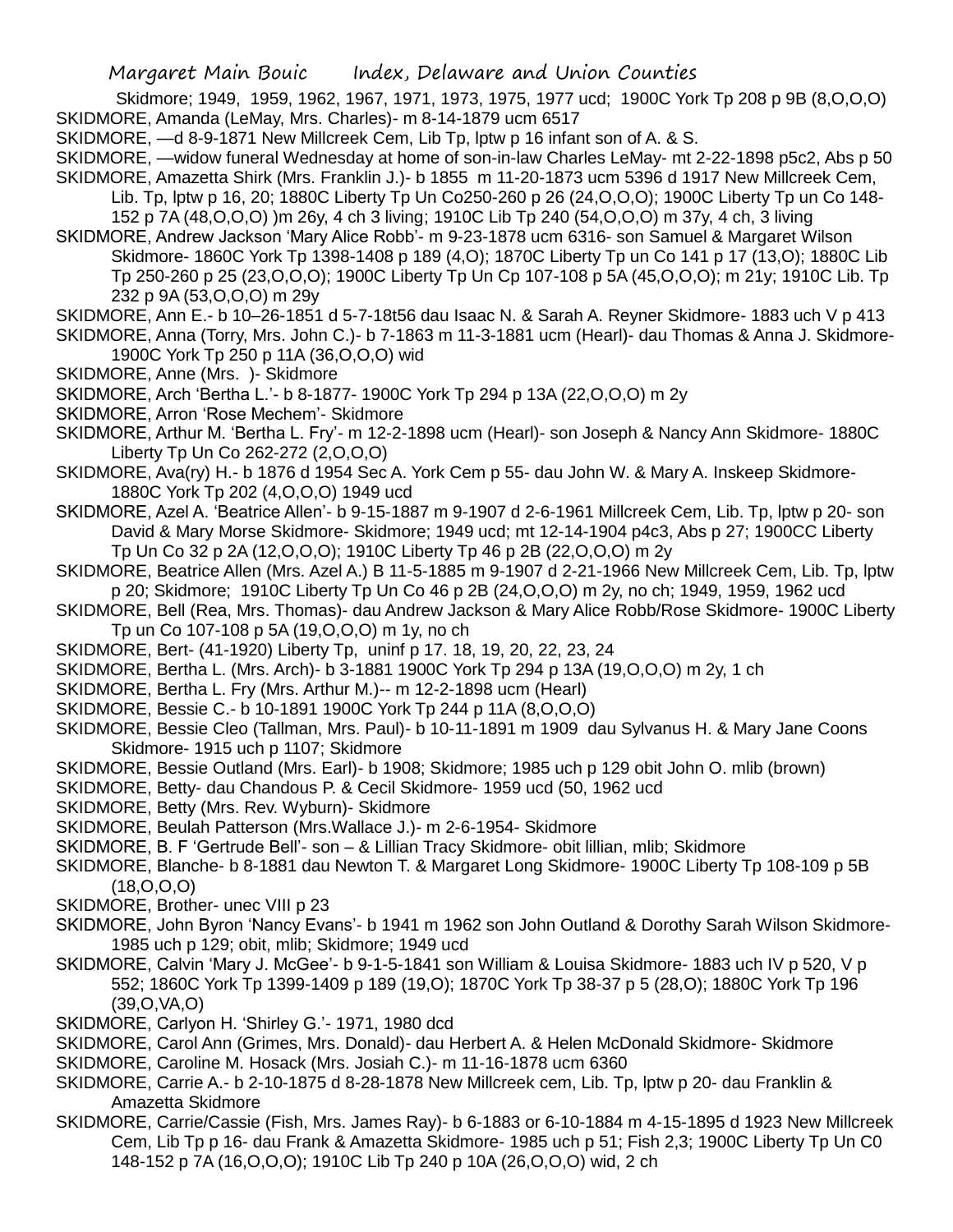- SKIDMORE, Carroll 'Edith'- son Thurman & Mary Yoho Skidmore- obit Thurman, obit Mary, mlib (brown); 1949, 1959 ucd
- SKIDMORE, Cecil M.(Mrs. Chandous P.)- 1949, 1959, 1962, 1967, 1971, 1973, 1975, 1977, 1979, 1981, 1983 ucd
- SKIDMORE, Celia (Powell, Mrs. Clayton I.)- dau John H. & Elizabeth Inskeep Skidmore- Skidmore; 1915 uch p 969
- SKIDMORE, Chandous P. 'Cecil'- son Alva Skidmore- Skidmore; 1949, 1959, 1962 ucd
- SKIDMORE, Charles- d 3-19-1879 (18-7-8) Watkins Cem, djlm p 104 son G. & L.
- SKIDMORE, Charles C. 'Myrtle Kerns'- b 8-9-1874 m 12-28-1898 son Joseph & Nancy Ann Skidmore- 1880C Liberty Tp Un Co 262-272 p 27 (5,O,O,O)
- SKIDMORE, Charles T.- son Dr. Silvester S. & Martha E. Skidmore- 1880C Leesburg Tp 308 p 30 (1,O,O,O)
- SKIDMORE, Charles- son Wallace J. Skidmore- Skidmore; obit Wallace, mlib (brown)
- SKIDMORE, Charley- 1880C York Tp 318 p 31 (15,O,O,O)
- SKIDMORE, Charlie- son Joseph & Nancy Ann Skidmore- 1880C Liberty Tp 262-272 p 27 (2,O,O,O)
- SKIDMORE, Cheryl Ann (Losey, Mrs. Robert)- dau Floyd & Dorothy Fleece Skidmore- Skidmore
- SKIDMORE, Chester- b 3-1882- step-son Jefferson & Louisa Skidmore Bechtel- 1900C York Tp 211 p 9B (18,O,unk,O)
- SKIDMORE, Dr. C. J.- 1915 uch p 168
- SKIDMORE, Clarence Nelson 'Ida Drake'/Iva Gail- m 1-20-1898 ucm (Hearl) d 10-31-1935 Sec C York Cem p & son David M. & Sarah Ann Johnson Skidmore- 1883 uch V p 551; 1880C York Tp 187 (1,O,O,O); 1900C York Tp 207 p 9A (21,O,O,O) m 2y
- SKIDMORE, Clark A. 'Esther F.'- b 1873 d 10-22-1950 Sec A. York Cem p 55; 1915 uch p 1081; 1880C York Tp 202 (7,O,O,O); 1900C York Tp 242 p 10B (27,O,O,O); 1949 ucd
- SKIDMORE, Clark- b 10-1880 son Joseph & Nancy Ann Powell Skidmore- 1900C Liberty Tp Un Co  $(19,0,0,0)$
- SKIDMORE, Claude- son Howard W. & Lulu Tobey Skidmore- Skidmore; obit Wyburn, mlib (brown)
- SKIDMORE, —(Mrs. Dan) buried 11-29-1883, mt 12-5-1883,p4c4; Abs p 3
- SKIDMORE, Dane- b 4-1889 son Joseph & Nancy Ann Powell Skidmore- 1900c Liberty Tp Un Co 11 p 1B (11,O,O,O)
- SKIDMORE, Daniel 'Mary'- 1850C Liberty Tp un Co 963-980 p 144 (48,Va); unec XV p 40
- SKIDMORE, Daniel 'Rachel'- b 4-12-1838 d 3-28-1894 New Millcreek Cem, Liberty Tp, lptw p 20; 1860C York Tp 1175-1185 p 15Y (32,O)
- SKIDMORE, David 'Mary Morse'- b 6-3-1847 lic m 4–26/28-1870 ucm 4718 d 1904 New Millcreek Cem Un Tp, lptw p 20- 1883 uch V p 295. 411; mt 12-14-1904 p 4c3; Abs p 27; 1880C Liberty Tp Un Co 53-54 p 6 (32,O,Pa,?); 1900C Liberty Tp un Co 32 p 2A (52,O,Va,O) m 30y
- SKIDMORE, David M. 'Sarah Ann Johnson'- b 4-21-1853 m 8-23-1973 d 2-12-1940 York Cem, Sec C. p 79 son Isaac & Sarah A. Reyner Skidmore- 1883 uch V p 413, 552; 1860C York Tp 1173-1183 p 160 (7,O); 1870C York Tp 86-85 p 10 (17,O); 1880C York Tp 87 (27,O,O,O); 1900C York Tp 205 p 9A (47,O,O,PA) M 26Y
- SKIDMORE, David- son of William Skidmore- 1860C York Tp 1399-1409 p 189 (13,O)
- SKIDMORE, Dawson- son George & Eliza Skidmore- 1880C Watkins, Millcreek Tp 6 p 17 (7,O,DC,Va)
- SKIDMORE, Deborah- b 1965 dau Larry M. & Norma Skidmore- 1971 dcd
- SKIDMORE, Delila (Rea, Mrs. Carlisle A.)- 1883 uch V p 388
- SKIDMORE, Denzil M. 'Margaret E.'- Skidmore; 1971 dcd
- SKIDMORE, Donald- son Charles C. & Myrtle Kerns Skidmore- Skidmore
- SKIDMORE, Dr. Don I. 'Virginia Mittenberger'- b 10-1881 d 3-5-1955 Sec E., York Cem p 89 son John & Mary C. Inskeep Skidmore- 1915 uch p 1081; 1900C York Tp 242 p 16B (18,O,O,O)
- SKIDMORE, Dorothy Fleece (Mrs. Floyd)- Skidmore
- SKIDMORE, Dorothy S.- 1971, 1973, 1975, 1977, 1979, 1981, 1983 ucd
- SKIDMORE, Dorothy S. Wilson (Mrs. John Outland)- b 1-25-1908 m 10-24-1929/4 d 4-18-1992 (83) Hathaway Cem, W. Mansfield- dau L. D. & Evie L. Penhorwood Weilson- 1985 uch p 108, 129; obit John O., mlib (brown); Skidmore; 1949 ucd
- SKIDMORE, Duane- son Dr. Merritt & Wanda Paxson Skidmore- Skidmore
- SKIDMORE, Dwight- son Floyd & Dorothy Fleece Skidmore- Skidmore
- SKIDMORE, Earl 'Bessie Outland'- Skidmore; obit John O., mlib (brown)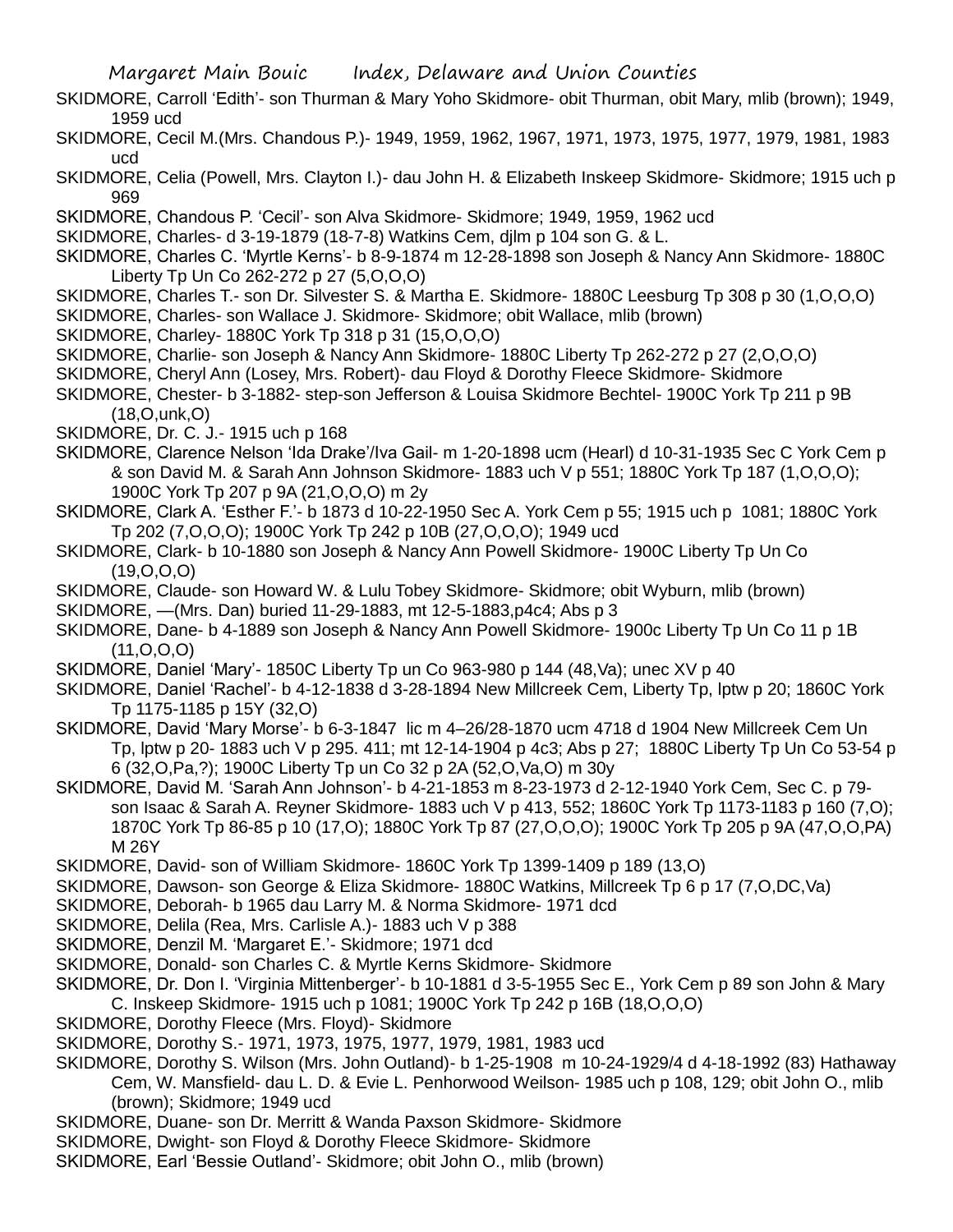SKIDMORE, Edith (Mrs.Carroll)- 1959 ucd

- SKIDMORE, Edward S. 'Tissie McElderry'- b 3-19-1861 lic m 10-11-1882 ucm (Hearl) 1883 uch V p 413; son Isaac & Sarah A. Reyner Skidmore- 1870C York Tp 86-85 p 12 (8,O); 1900C York Tp 288 p 12B (38,O,O,Pa) m 18y
- SKIDMORE, Edwin A. 'Maggie/Margaret Figley'- b 3-9-1857 lic m 2-18-1885 ucm (Hearl)- son Isaac & Sarah A. Reyner Skidmore- 1883 uch V p 413; 1860C York Tp 1173-1183 p 160 (3,O); 1870C York Tp 86-85 p 12
- (12,O); 1880C Liberty Tp Un Co 181-191 p 29 (23,O,O,Pa);1900C York Tp 208 p 9A (41,O,O,Pa) m 15y SKIDMORE, Edwin Simeon 'Alma E. McEldery'- b 1861 d 3-31-1943 Sec B. York Cem p 60
- SKIDMORE, Eileen (Rizor, Mrs. George)- dau Ralph W. & Ruth Wallace Skidmore- Skidmore obit Ralph, mlib (brown)
- SKIDMORE, Eliza A.- dau Daniel & Mary Skidmore- 1850C Liberty Tp Un Co 963-980 p 144 (16,O)
- SKIDMORE, Eliza (Mrs. George)- 1880C Millcreek Tp 6 Watkins (53,O,Va,Va)
- SKIDMORE, Elizabeth- dau Daniel & Rachel J. Skidmore- 1860C York Tp 1175-1185 p 160 (7,O)
- SKIDMORE, Elizabeth ( Grubbs, Mrs. Christopher)- 1915 uch p 984
- SKIDMORE, Elizabeth Inskeep (Mrs. John R.)- 1915 uch p 969
- SKIDMORE, Elizabeth L. Stine/Steom (Mrs. Alva C.)- d 4-15-1960/1 (55) bur. West Mansfield- Skidmore; obit Alva ; 1949, 1959 ucd
- SKIDMORE, Elizabeth- dau William M. & Lydia Whitaker Skidmore- 1883 uch V p 551
- SKIDMORE, Ella May- dau Joseph & Nancy Ann Skidmore- 1880C Liberty Tp Un Co 262-272 p 27 (10,O,O,O)
- SKIDMORE, Eloise (Creviston, Mrs. Alvin)- dau Ralph W. & Ruth Wallace Skidmore- Skidmore; obit Ralph, mlib (brown)
- SKIDMORE, Elsie Thompson (Mrs. Robert Thomas)m 10-31-1941- Skidmore
- SKIDMORE, Elwood Burton b 1-1881 d 1933 New Millcreek Cem, Liberty Tp lptw p 16; son Franklin & Amazetta Skidmore; 1900C Liberty Tp Un Co 1148-152 p 7A (19,O,O,O); 1910C Lib Tp 210 p 10A (29,O,O,O) wid
- SKIDMORE, Emeline (Drake, Mrs. Lemon K.)- b 6-20-1839 m 3-20-1859 ucm 2861 dau Isaac & Sarah A. Haines Skidmore- 1915 uch p 1080; 1883 uch V p 551; unec XIX p 7; 1850C York Tp 421-428 p 65  $(11, 0)$
- SKIDMORE, Emily Bernice Montgomery (Mrs. Harry J.)- b 1887 m 1-1-1896 ucm (Hearl) d 11-28-1947 Sec York Cem p 79; 1900C York Tp 206 p 9A (23,O,O,O) m 4y, no ch
- SKIDMORE, Emma J. (Simpson, Mrs. William F.)- m 12-25-1889 ucm (Hearl)
- SKIDMORE, Emma Richey (Mrs. Jefferson D.)- m 1876; mt 2-23-1887 p 7c5, Abs p 32
- SKIDMORE, Emory- son George & Eliza Skidmore- 1880C Watkins, Millcreek Tp (14,O,DC,Va)
- SKIDMORE, Enid (Hansil, Mrs. Warren)- dau Thurman & Mary Yoho Skidmore- obit Thurman, obit Mary, mlib (brown)
- SKIDMORE, Esta Carrie Bechtel (Mrs. Pearl W.)- b 1875, 12-13 1894 ucm (Hearl) d 7-1939 Sec C. York Cem p 78
- SKIDMORE, Esther F. (Mrs. Clark A.- b 4-1891 d 2-8-1918/9 Sec A. York Cem p 55- dau John W. & Mary A. Inskeep Skidmore- 1915 uch p 1081; 1900C York Tp 242 p 10B (9,O,O,O)
- SKIDMORE, Eva M. (Harvey, Mrs. Willis T.)- b 1-13-1866 m 9-20-1890 ucm (Hearl) dau Thomas & Hannah J. Drake Skidmore- 1915 uch p 1107; 1883 uch V p 551; 1870C York Tp 22-21 p 3 (2,O); 1880C York Tp 318 (12,O,O,O)
- SKIDMORE, Floyd 'Dorothy Fleece'- Skidmore
- SKIDMORE, Foster J.'Louisa'- b 4-1856 son Edwin & Margaret Skidmore- 1900C York Tp 208 p 9B (14,O,O,O); 1910C Liberty Tp Un Co 147 p 6B (24,O,O,O) m 2y
- SKIDMORE, Franklin H.- son Joseph & Rebecca Whittaker Skidmore- 1915 uch p 1107; 1883 uch V p 551
- SKIDMORE, Franklin J. 'Amazetta Shirk'- b 7-1853 m 11-20-1873 ucm 5396 d 1917 New Millcreek Cem, Lib
	- Tp , lptw p 16, 20 son Samuel & Margaret Wilson Skidmore- 1870C Liberty Tp Un Co 141 p 17 (16,O);
	- ; 1880C Lib Tp 250-260 p 26 (26,O,O,O); 1900C Lib Tp 148-152 p 7A (46,O,O,O) m 26y; 1910C Lib. Tp 240 p 9B (56,O,O,US) m 37y
- SKIDMORE, Franklin W. 'Lucinda Hatcher'- b 10-4-1853 m 4-22-1873 son William & Sarah R. Skidmore- 1883 uch V p 552; 1870C York Tp 37-36 p 5 (16,O); 1900C York Tp 232 p 10A (46,O,O,O) m 27y
- SKIDMORE, Freeman M.- b 1-1889 son Edwin & Margaret Skidmore- 1900C York Tp 208 p 9B (11,O,O,O)
- SKIDMORE, F. S.- 1915 uch p 266
- SKIDMORE, George- 53rd Inf. Watkins Cem, djlm p 104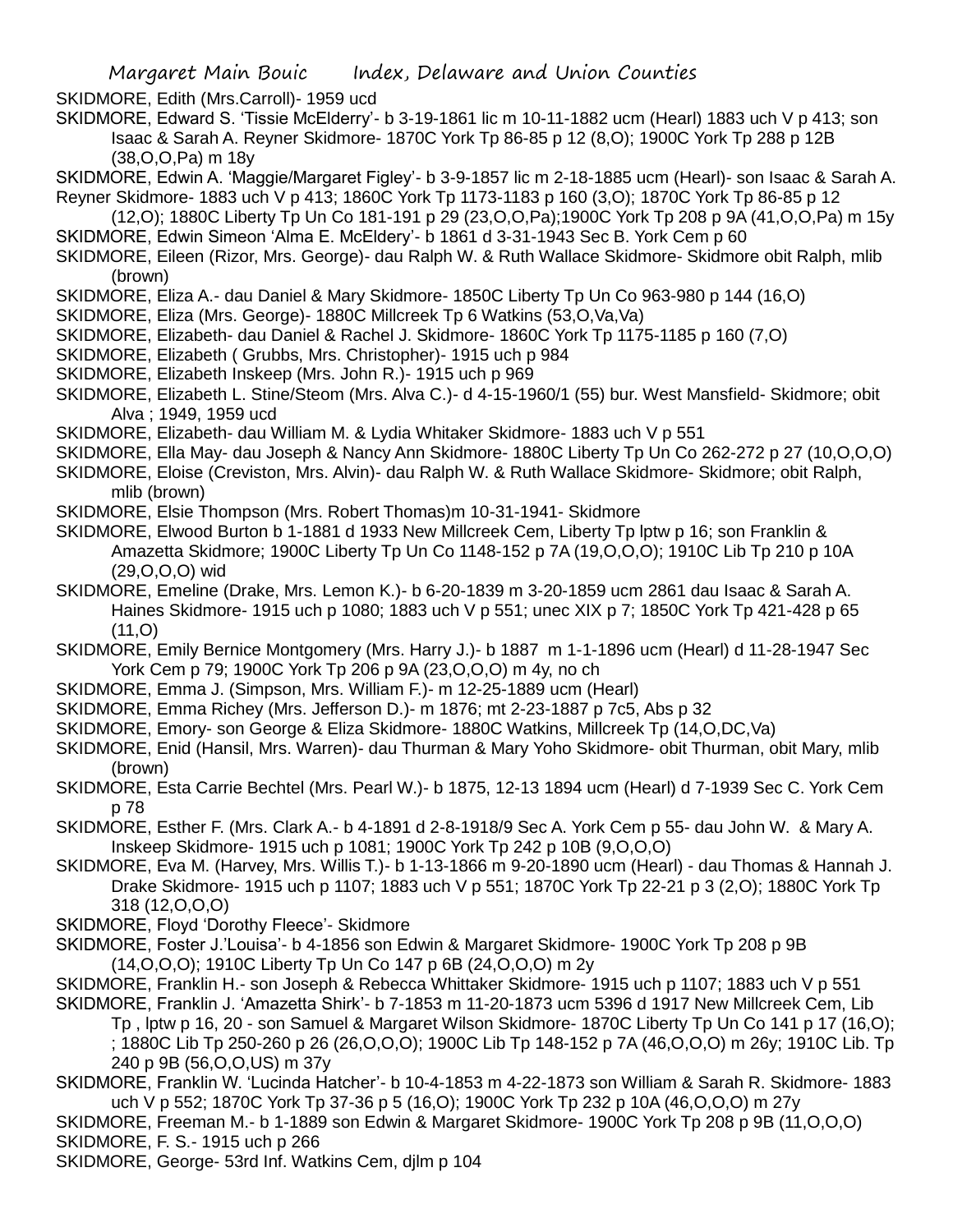- SKIDMORE, George- 1880C Millcreek Tp 8 (19,O,O,O)
- SKIDMORE, George 'Alice Debolt'- m 8-14-1886 ucm (Hearl)
- SKIDMORE, George 'Eliza'- b 1827 d 6-9-1881 Watkins Cem- 1883 uch IV p 438, 478; 1915 uch p 280; 1880C Watkins, Millcreek Tp 6 p 17 (54,DC.Md,DC); mt 6-22-1881 Abs p 5
- SKIDMORE, Gerald M. 'Ruth Anne'- Skidmore; 1959, 1962, 1967 ucd
- SKIDMORE, Gerald Wilton- b 1914 d 2-1-1917 son Howard W. & Lulu L. Skidmore, Sec B. York Cem, p 75
- SKIDMORE, Gertrude Bell (Mrs. B. F.)- d 5-13-1964 (77) bur near Bellefontaine- Skidmore
- SKIDMORE, Dr. G. K (J)- 1915 uch p 170, 171; 1883 uch III p 397, 398, V p 427
- SKIDMORE, Goldie Williams (Mrs. Alva)- b 1919, obit Alva, mlib (brown)
- SKIDMORE, Grant- son A. J. & Wanda Skidmore- 1967 ucd
- SKIDMORE, Dr; Gustavious- 1915 uch p 169, 507; 1883 uch V p 664, 683
- SKIDMORE, Gustavus 'Mary'- son Daniel & Mary Skidmore- 1850C Liberty Tp Un Co 963-980 p 144 (10,O); 1870C Washington Tp 116-111 p 16 (30,O)
- SKIDMORE, Hannah B.- dau Dr. Silvester & Martha E. Skidmore- 1880C Leeburg Tp 308 p 30 (6,O,O,O)
- SKIDMORE, Hannah Jane Drake (Mrs. Thomas)- b 6-25-1831 dau Chordy & Sarah drake- 1915 uch p 1106;
	- 1883 uch V p 551; 1860C York Tp 1410-1420 p 190 (29,O); 1880C York Tp 318 p 31 (49,O,?,Pa);
	- 1900C York Tp 250 p 11A (68,O,NC,O) m 52y, 5 ch
- SKIDMORE, Harley Floyd,Jr. 'Dorothy Fleece'- b 3-5-1922 m 11-14-1946 d 8-12-2002
- SKIDMORE, Harriet (Blair, Mrs. James W.)- dau B. F. & Gertrude Bell Skidmore- Skidmore; Blair
- SKIDMORE, Harriet S. Moore (Mrs. William M.)- m 1-1858 dau William B. & Nancy Moore- 1883 uch V p 551; 1870C York Tp 223-22 - 4 (34, O); 1880C York Tp 317 p 31 (42,O,Va,Va)
- SKIDMORE, Harrold- b 4-1897 son John & Willamina Skidmore- 1900C Liberty Tp 95-96 p 5A (3,O,O,Holland)
- SKIDMORE, Harry J. 'Emily Bernice Montgomery'- b 4-9-1875 m 1-1-1896 ucm (Hearl) d 6-6-1925 Sec C. York Cem p 79; son David M. & Sarah A. Johnson Skidmore- 1883 uch V p 552; 1880C York Tp 187
	- (5,O,O,O); 1900C York Tp 205 p 9A (25,O,O,O) m 4y
- SKIDMORE, Hazel R.- b 6-1888 dau Spain & Mary M. Skidmore- 1900C York Tp 251 p 11A (11,O,O,O)
- SKIDMORE, Helen- dau George & Eliza Skidmore- 1880C Millcreek Tp 6 p 17 (12,O,D.C.,Va)
- SKIDMORE, Helen McDonald (Mrs. Herbert A.)- m 4-5-1931- Skidmore
- SKIDMORE, Helen (Mrs. Owen)- 1949 ucd
- SKIDMORE, Henry- d 13 months ago- son David Skidmore- mt 12-14-1904 p4c3; Abs p 27
- SKIDMORE, Henry M.- son David & Mary Morse Skidmore- 1883 uch V p 411; 1880C Liberty Tp Un Co 53-54 p 6 (8,O,O,O)
- SKIDMORE, Herbert A. "Pete" 'Helen McDonald'- b 2-24-1904 m 4-5-1931 d 12-26-1965 son Aaron & Rose Mechem Skidmore- Skidmore
- SKIDMORE, Hester A.- b 1-12-1853 dau Isaac & Sarah A. Haines Skidmore- 1883 uch V p 551; 1915 uch p 1080; 1860C York Tp 1389-1399 p 188 (7,O); 1870C York Tp 33-32 p 5 (17,O)
- SKIDMORE, Hettie A. (McDonald, Mrs. Josiah)- m 9-12-1874 ucm 5537; mt 3 p 2; mt 11-4-1874
- SKIDMORE, H. M.- 1915 uch p 265
- SKIDMORE, Hope (Mrs. Joshua)- b 12-17-1807 d 8-18-1883 New Millcreek Cem, Lib Tp, lptw p 15; 1883 uch V p 535
- SKIDMORE, Hope- dau Thomas & Rebecca Garwood Skidmore- 1883 uch V p 551; 1915 uch p 1107
- SKIDMORE, Hoss E.- dau Daniel & Mary Skidmore- 1850C Liberty Tp Un Co 963-980 p 144 (14,O)
- SKIDMORE, Howard W.'Lulu Tobey'- b 8-31-1889 m 12-5-1908 d 7-8-1962 York Cem, Sec B. p 74- son Spain & Mary M. Skidmore- Skidmore; 1900C York Tp 251 p 11A (10,O,O,O)
- SKIDMORE, Hulda A.- b 1-1876 dau John & Mary A. Inskeep Skidmore- 1900C York Tp 242 p 10B (24,O,O,O)
- SKIDMORE, I. B.- ch John W. & Mary A. Inskeep Skidmore- 1915 uch p 1081
- SKIDMORE, Ida Drake (Mrs. Clarence N.)- m 1-20-1898 ucm (Hearl)
- SKIDMORE, Inez Elizabeth Sackett(Mrs. Dr. W. L.)-dau Howard & Inez Shaw Sackett-dcq MSA 1
- SKIDMORE, Isaac Blaine 'Lois Florence'- b 1883 d 4-19-1920 Sec A. York Cem p 55; 1900C York Tp 242 p 10B (16,O,O,O)
- SKIDMORE, Isaac 'Sarah Ann Haines'- b 12-12-1812 m 11-4-1836 d 3-11-1891 (78-3-26) Southardtown Cem, York Cem p 15; mt 4-1-1891 p 8; Abs p 10; 1840C Liberty Tp 438 (20-30); 1850C York Tp 421-428 (35); 1860C York Tp 1389-1399 p 188 (48,O); 1870C York Tp 33-32 p 5 (57,O)
- SKIDMORE, Isaac N. 'Sarah Ann Rinard/Reyner'- b 8-19-1828 m 12-27-1849 ucm 1489- son Joseph & Rebecca Garwood Skidmore- 1883 uch V p 412, 413. 551, 552; unec VII p 59, XIII p 20; 1860C York Tp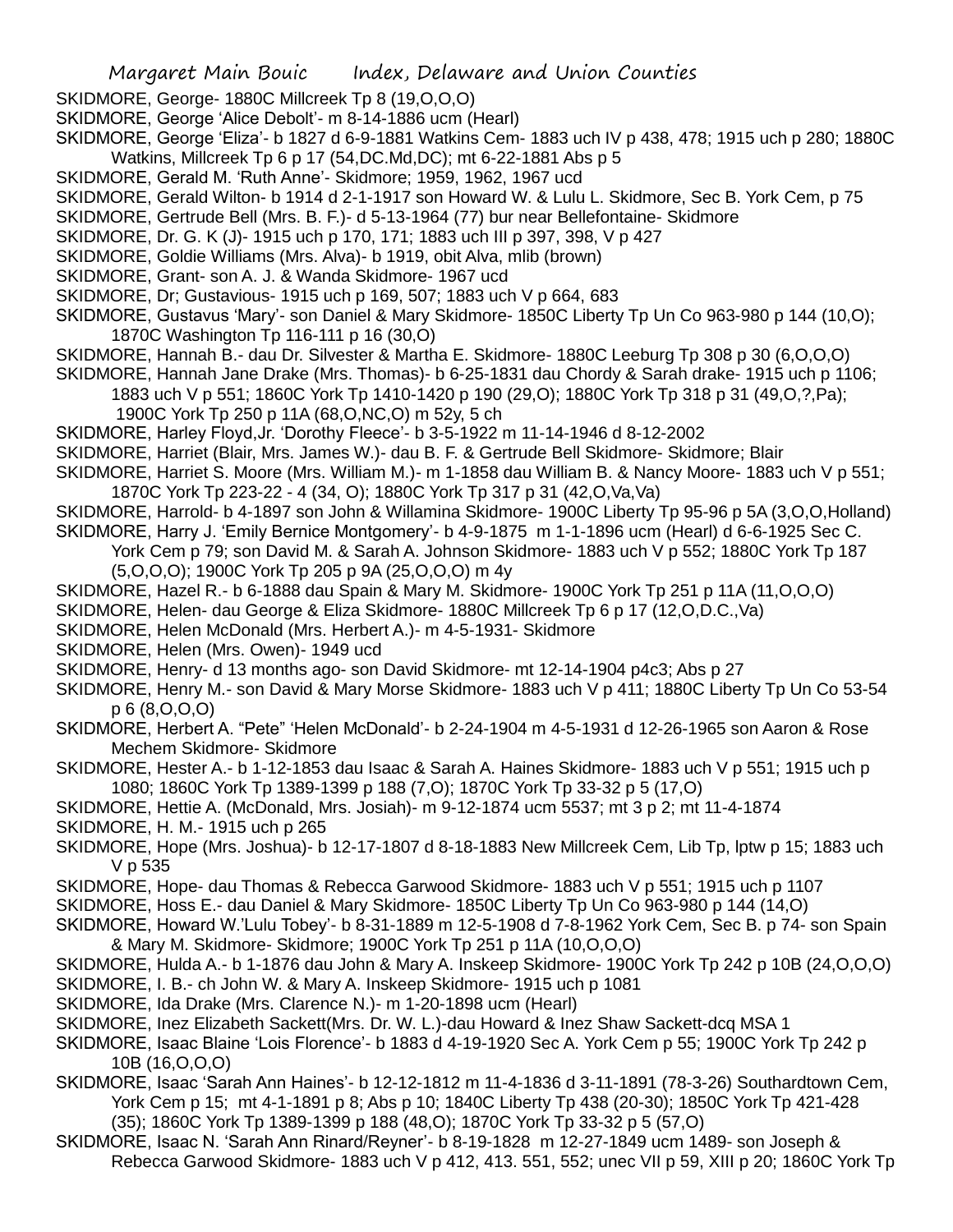- 1173-1183 p 160 (30,O); 1870C York Tp 86-85 p 11 (41,O); 1880C Liberty Tp Un Co 181-191 p 29
- (51,O,Va,O); 1900C York Tp 209 p 9B (70,O,Va,O) m 50y
- SKIDMORE, Isa Lena Fish (Mrs. )- b 3-2-1885 d 12-6-1903 New Millcreek Cem, Lib Tp, lptw p 16
- SKIDMORE, Iva B. (Rea, Mrs. Thomas C.)- 1915 uch p 962
- SKIDMORE, Iva Gail (Mrs. Clarence Nelson)- b 1879 d 9-24-1974 Sec C. York Tem p 79; 1900C York Tp 207 p 9A (20,O,O,O) m 2y
- SKIDMORE, Jacob U.- brother Joseph Skidmore- 1883 uch V p 413
- SKIDMORE, James- 1977 ucd, Blaine Ave.
- SKIDMORE, James E.- son Earl & Bessie Outland Skidmore- Skidmore; obit John O, mlib (brown)
- SKIDMORE, James E. 'Jessie Evans'- 1908 dch p 660
- SKIDMORE, James E.- son Dr. Silvester S. & Martha E. Skidmore- 1880C Leesburg Tp 308 p 30 (12,O,O,O)
- SKIDMORE, James R.-b 1-20-1891 Delaware Town son J. T. & Nina Neitermute Skidmore- dcbirths
- SKIDMORE, James Richard 'Marjorie Retterer'- b 4-7-1931 m 9-9-1950 d 12-27-1990 (59) son John Outland & Dorothy Wilson Skidmore- Skidmore; obit John O., mlib (brown); 1949 ucd
- SKIDMORE, James M.- son Daniel & Mary Skidmore- 1850C Liberty Tp Un Co 963-980 p 144 (6,O)
- SKIDMORE, James R. 'Marjorie Retterer'- b 4-7-1931 m 9-9-1950 son John Outland & Dorothy Wilson
- Skidmore- 1985 uch p 96, 129; obit John O, mlib (brown); 1975, 1979, 1981, 1983 ucd
- SKIDMORE, Hannah Jane (Mrs. Thomas)- 1870C York Tp 22-21 p 3 (38,O)
- SKIDMORE, Janice I. (Keeler, Mrs. Robert J.)- b 1952 m 8-29-1987- dau Gerald M. & Ruth A. Skidmore-1959, 1962, 1967 ucd
- SKIDMORE, Jefferson D. 'Emma Richey'- b 3-23-1848 m 1876 d 2-11-1887 (38-10-18) Southardtown Cem, York Cem p 13, 70- son William M. & Lydia Whitaker Skidmore- 1883 uch V p 551l obit 2-23-1887
	- p7c5, Abs p 32; 1860C York Tp 1411-1421 p 190 (12,O); 1870C York Tp 23-22 p 4 (22,O)
- SKIDMORE. Jennie B. (Mrs. )- sister Edward Moore Buckner- mt 4-3-1907 p1c5; Abs p 41
- SKIDMORE, Jessie E.- b 1-1-1877 ch Franklin W. & Lucinda Hatcher Skidmore- 1883 uch V p 552
- SKIDMORE, Jessie Evans (Mrs. James E.)- dau Thomas & Isabella Johnson Evans- 1908 dch p 660
- SKIDMORE, Jessie- dau Wilmington & Lucinda Skidmore- 1880C York Tp 195 (3,O,O,O)
- SKIDMORE, John B.- b 1873 d 1947 New Millcreek Cem, Liberty Tp, lptw p 16- son Thomas B. Skidmore-1880C Liberty Tp Un Co 195-205 p 30 (7,O,O,O)
- SKIDMORE, John B.- son Earl & Bessie Outland Skidmore- obit John O, mlib (brown)
- SKIDMORE, John F.- son Joseph & Rebecca Garwood Skidmore- 1915 uch p 1107; 1883 uch V p 551
- SKIDMORE, John- b 1957 son Gerald M. & Ruth A. Skidmore- 1959, 1962, 1967 ucd
- SKIDMORE, John 'Mary Ann'- 1870C York Tp 34-33 p 5 (24,O) 1880C York Tp 202 p 19 (34,O,O,O); 1900C York Tp 242 p 10B (53,O,O,O) m 30y
- SKIDMORE, John 'Maty Hopper'- m 5-26-1870, onwq I
- SKIDMORE, John N.- son Dr. Silvester & Martha E. Skidmore- 1880C Leesburg Tp (1,O,O,O)
- SKIDMORE, John Outland 'Dorothy Wilson'- b 5-30-1907 m 10-24-1929 d 6-3-1969 son Earl & Bessie Outland Skidmore- Skidmore; 1985 uch p 108, 129; obit, mlib (brown); 1949 ucd
- SKIDMORE, John R.- son Thomas & Mary Skidmore- 1870c Liberty Tp (8,O)
- SKIDMORE, John W. 'Elizabeth Inskeep'- b 7-26-1845 son Isaac & Sarah A. Haines Skidmore- 1915 uch p 969, 1079, 1080, 1081; 1883 uch V p 551; 1850C York Tp 421-428 p 65 (5,O);1860C York Tp 1389- 1399 p 188 (15,O);
- SKIDMORE, John 'Willamina'- b 2-1873; 1900C Liberty Tp 95-96 p 5A (27,O,O,O) m 1y
- SKIDMORE, Johnaton 'Margaret'- b 1834 d 1863 Sec B. York Cem p 66
- SKIDMORE, Johua T.- son Dr. Silvester S. & Martha E. Skidmore- 1880C Leesburg Tp 308 p 30 (11,O,O,O)
- SKIDMORE, Joseph- Nash p 59
- SKIDMORE, Joseph- 1883 uch IV p 477
- SKIDMORE, Joseph- son Joseph & Rebecca Whittaker Skidmore- 1915 uch p 1107; 1883 uch V p 551
- SKIDMORE, Joseph 'Nancy Ann Powell'- 1880C Liberty Tp Un Co 262-272 p 27 (37,O,Va,O);1900C Lib. Tp 11 p 1B (57,O,WVa,O) m 21y
- SKIDMORE, Joseph 'Rebecca Garwood''Rebecca Whittaker'- 1915 uch p 1106, 1107; 1883 uch V p 551 SKIDMORE, Joseph 'Thirza Noble'- Bagley p 8
- SKIDMORE, Joseph W.- son William & Harriet Summerfield Skidmore- 1883 uch V p 551; 1860C York Tp 1411-1421 p 191 (7/12,O); 1880C York Tp 317 p 31 (20,O,O,O)
- SKIDMORE, Josephine- dau Daniel & Mary Skidmore- 1850C Liberty Tp Un Co 963-980 p 144 (8,O)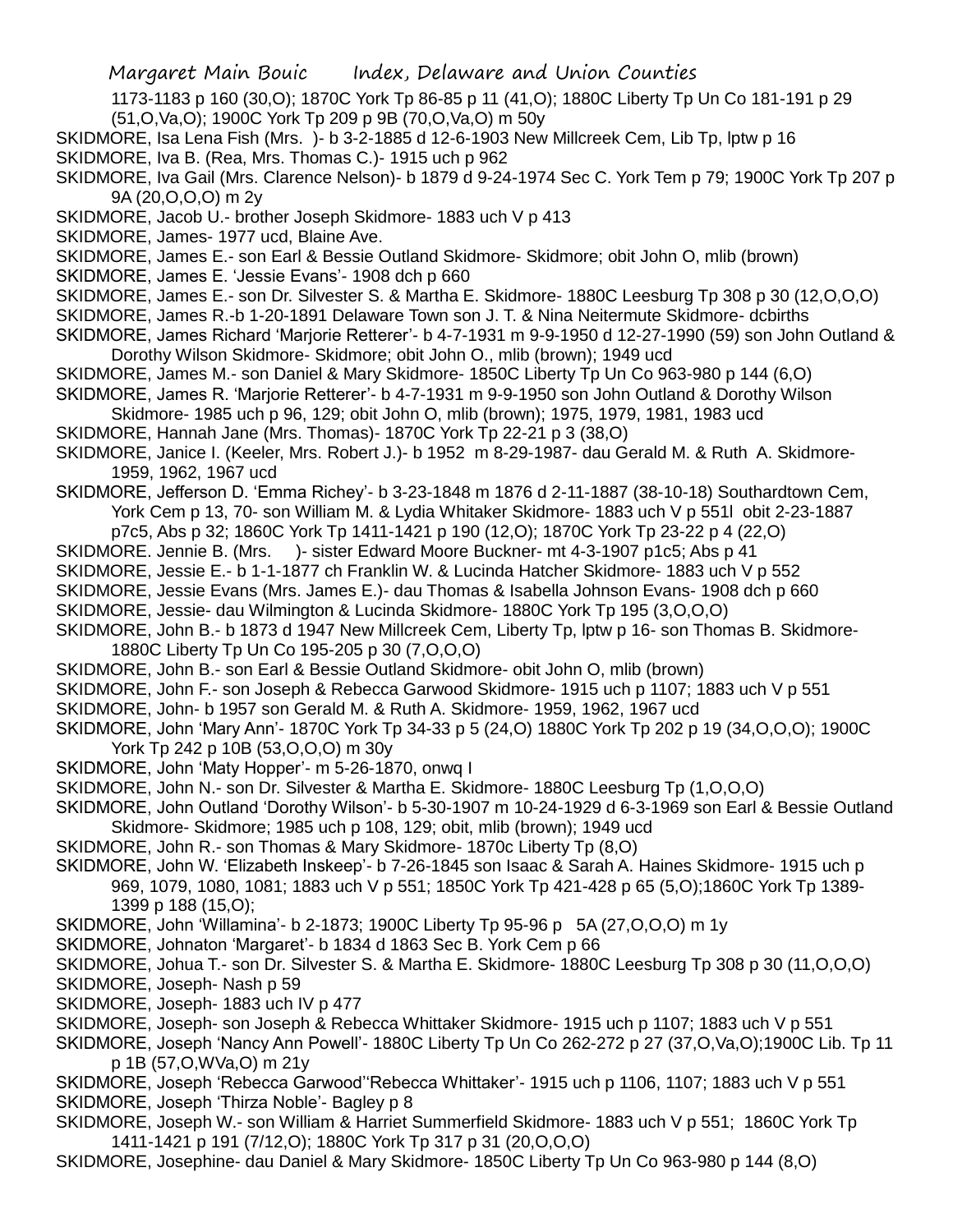SKIDMORE, Joshua Blaine- son Saundra Skidmore & Jerry Holmes- stillborn 2-6-1989 bur W. Va. SKIDMORE, Joshua - son Daniel & Mary Skidmore- 1850C Liberty Tp un Cp 963-980 p 144 (18,O) SKIDMORE, Dr. Joshua 'Hope'- b 9-2-1803 d 4-2-1879 New Millcreek Cem, Lib Tp, lptw p 15; 1883 uch V p 531m 535; 1915 uch p 256 SKIDMORE, Joshua 'Nelly Hopper'- m 8-30-1810 onwq I SKIDMORE, Josiah C. 'Caroline M. Hosack'- m 11-16-1878 ucm 6360 SKIDMORE, Josiah- son Joseph & Rebecca Whittaker Skidmore- 1915 uch p 1107; 1883 uch V p 551 SKIDMORE, —(Mrs. J. T.)- dau J. Perry & Ettie A. Buckmaster Wintermute- dg 2-1-1908, Cry Ab p 104 SKIDMORE, Julia O.- dau Thomas B. Skidmore- 1880C Liberty Tp Un Co 195-205 p 30 (11,O,O,O) SKIDMORE, Juliet D. Williams (Mrs. Thomas J.)- m 8-17-1889 ucm (Hearl) SKIDMORE, J. W. 'M. A.'- lptw p 15 SKIDMORE, Karl- son Carroll & Edith Skidmore- 1959 (4) ucm SKIDMORE, Keith Blaine 'Regina A. Rollison'- m 9-25-1993 son Denzil & Margaret Skidmore- Skidmore SKIDMORE, Keith- b 1962 son Larry M. & Norma Skidmore- 1971 dcd SKIDMORE, Kim- dau Carroll & Edith Skidmore- 1959 (8) ucd SKIDMORE, Kimber Lee- son Rev. Wyburn A. & Betty Skidmore- Skidmore; obit Wyburn, mlib (brown) SKIDMORE, Larry M. 'Norma'- 1971 dcd SKIDMORE, Lavina- b 8-1847 dau Joseph & Rebecca Whitaker Skidmore- 1915 uch p 1107; 1883 uch V p 551; 1900C York Tp 269 p 12A (52,O,Va,O) m 27y, 4 ch SKIDMORE, Leo- b 3-1900 son John & Willamina Skidmore- 1900C Liberty Tp Un Co 95-96 p 5A (2/12,O,O,O) SKIDMORE, Levi- b 1-1884 son Frank & Lucinda Skidmore- 1900C York Tp 232 p 10B (16,O,O,O) SKIDMORE, L. (Mrs. G.)- djlm p 104 SKIDMORE, Lillian- dau Alonzo & Sarah Jane Morse Skidmore- 1870C Liberty Tp un Co 74 p 9 (1,O) SKIDMORE, Lillian M. (Cahill, Mrs. Isaac J.)- 1915 uch p 1038 SKIDMORE, Lillian "Lilly" Tracy (Mrs. Will)(Mrs. Wellington)(Dean, Mrs. David A.)- b 7-17-1861 m(1) 10-29- 1881 ucm 7048 (2) 1906 (3)1924 - d 1-19-1942 dau John W. & Louisa Coons Tracy- Skidmore SKIDMORE, Linda (Olmstead, Mrs. )- dau Dr. Merritt & Wanda Paxson Skidmore- Skidmore SKIDMORE, Lois Florence (Mrs. Isaac Blaine)- b 1887 d 7-3-1944 Sec A. York Cem p 55 SKIDMORE, Lorinda D.- son Dr. Z. J. & Mary Skidmore- 1880C JacksonTp 2 p 280 (8,O,O,ILL) SKIDMORE, Louisa D. (Bechtel, Mrs. Jefferson B.)- b 6-1856 m 3-14-1896 ucm (Hearl); 1900C York Tp 211 p 9B (43,O,O,O) m 5y 1 ch SKIDMORE, Louisa D.- b 6-30-1861 dau Calvin & Mary J. McGee Skidmore- 1883 uch V p 552; 1870C York Tp 38-37 p 5 (7,O); 1880C York Tp 196 (17,O,O,O) SKIDMORE, Louisa (Mrs. Foster)- 1910C liberty Tp Un Co 147 p 6B (25,O,O,O) m 2y, 1 ch, o living SKIDMORE, Loyd- b 1-1892 son Joseph & Nancy Ann Powell Skidmore- 1900C Liberty Tp Un Co 11 p 1B (8,O,O,O) SKIDMORE, Lucinda F. (Mrs. Wilmington)- 1880C York Tp 195 (27,O,O,O) SKIDMORE, Lucinda Hatcher (Mrs. Franklin W.)- b 7-15-1853 m 4-22-1873 dau William & Margaret Hatcher-1883 uch V p 552; 1900C York Tp 232 p 101 (46,O,O,Pa) m 27y, 4 ch SKIDMORE, Lulu Tobey (Mrs. Howard W.)- b 1887 m 12-5-1908 d 1972 Sec. B. York Cem p 74- Skidmore SKIDMORE, Lydia E.- b 11-30-1880/1 dau Franklin W. & Lucinda Hatcher Skidmore- 1883 uch V p 552; 1900C York Tp 232 p 10B (19,O,O,O) SKIDMORE, Lydia J.- dau Joseph & Rebecca Whittaker Skidmore- 1915 uch p 1107; 1883 uch V p 551 SKIDMORE, Lydia Whitaker (Mrs. William M.)- m 9-23-1846 Madison Co, d 9-1857- dau Nathaniel & Elizabeth Whitaker- 1883 uch V p 551; unec X p 28 SKIDMORE, Lynette- dau Rev. Wyburn A. & Betty Skidmore- Skidmore; obit Wyburh, mlib (brown) SKIDMORE, M. A. (Mrs. J. W.)- lptw p 15 SKIDMORE, Mabel Ware (Mrs. )- b 9-5-1901 d 7-10-1990 (89) WVa SKIDMORE, Margaret E. (Mrs. Denzil M.)- Skidmore; 1971 dcd

- SKIDMORE, Margaret "Maggie" Figley (Mrs. Edwin A.)- lic m 2-18-1885 ucm (Hearl); 1900C York Tp 208 p 9A (36,O,O,O) m 15y, 3 ch
- SKIDMORE, Margaret G.- b 8-1896 dau Edward & Alma F. McEldary Skidmore- 1900C York Tp 283 (3,O,O,O)
- SKIDMORE, Margaret (Mrs. Johnaton)- b 1835 d 1908 Sec B. York Cem p 60
- SKIDMORE, Margaret "Maggie" Long (Mrs. Newton T.)- m 10-20-1877 ucm 6146; 1900C 108-109 p 5B (49,O,Pa,Pa) m 22y, 2 ch, 1 living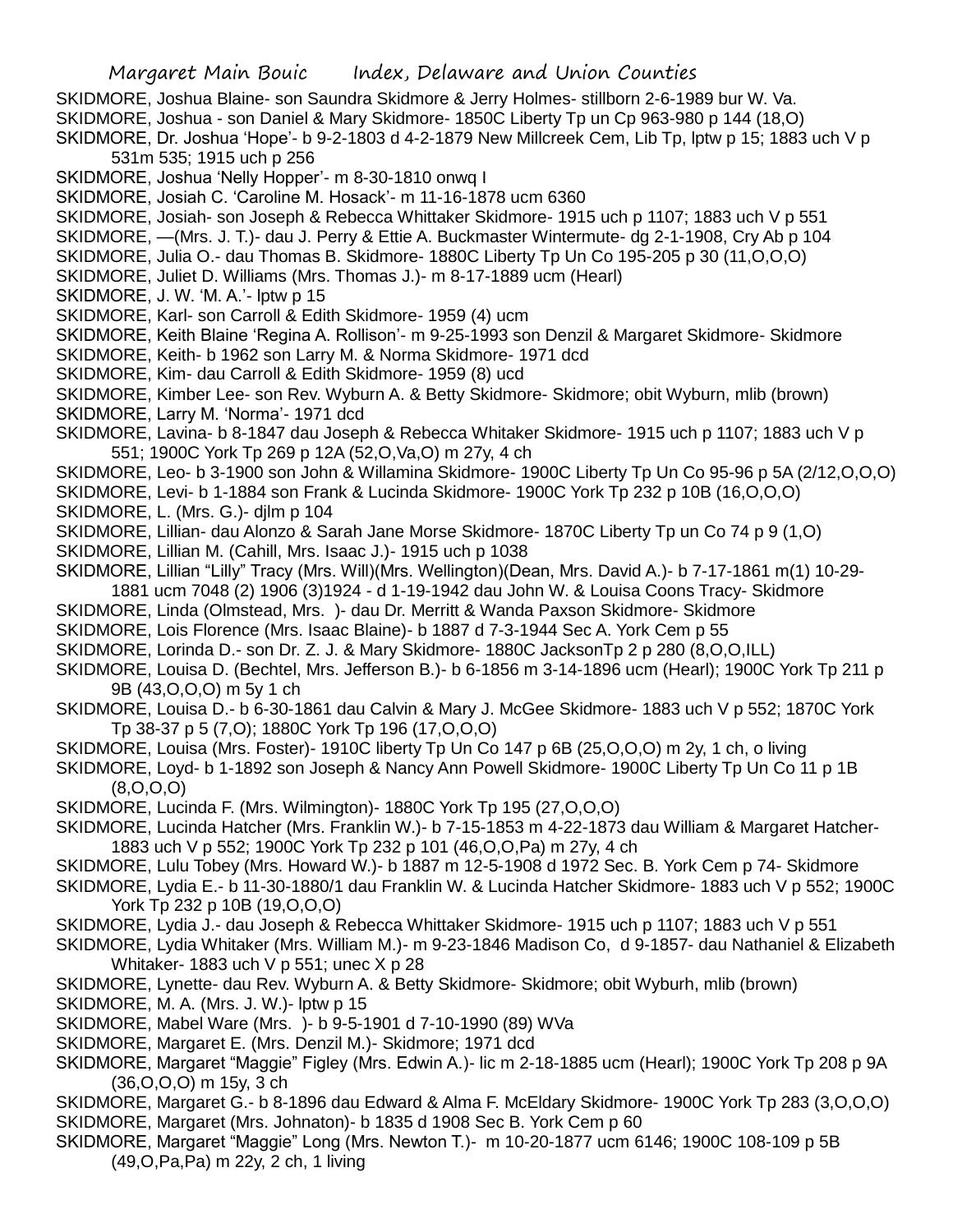SKIDMORE, Margaret E. Wilson (Mrs. Samuel B.)- b 1831 m 5-14-1851 ucm 1672 d 1913 New Millcreek cem, Lib Tp, lptw p 15; unec XIV p 521860C York Tp 1398-1408 p 189 (29,O); 1870C Liberty Tp Un Co 141 p 17 (38,O); 1880C Lib Tp 249-259 p 26 (48,O,Irel,Pa); 1900C Liberty Tp Un Co 146-150 p 7A

(68,O,Irel,Pa) m 49y, 4 ch, 3 living; 1910C Lib Tp 216 p 9A (77,O,Irel,Pa) m 58y, 4 ch, 3 living SKIDMORE, Marge (Mrs. Richard)- 1985 uch p 77; 1973 ucd

- SKIDMORE, Marilyn (Oman, Mrs. Richard)- b 1938 m 1961 dau John Outland & Dorothy Wilson Skidmore-Skidmore; 1985 uch p 108, 129; obit John O, mlib (brown); 1949 ucd
- SKIDMORE, Marjorie Retterer (Mrs. James Richard)- m 9-9-1950 dau George & Ruth Fout Retterer- 1985 uch p 96, 116, 129; Skidmore; 1975, 1979, 1981, 1983 ucd
- SKIDMORE, Mark- son Robert Thomas & Elsie Thompson Skidmore- Skidmore
- SKIDMORE, Marston T.- son Thurman & Mary V. Yoho Skidmore- bot Thurman, obit Mary, mlib (brown)
- SKIDMORE, Martha E. McVey (Mrs. Dr. Silvester S.)- m 1872, dg 10-12-1894, Cry Ab p 182; 1880C Leesburg Tp 308 p 30 (30,O,O,O)
- SKIDMORE, Mary- 1870C Liberty Tp un Co 246 p 29 (18,O); unec VIII p 23
- SKIDMORE, Mary- b 9-1879 1900C York Tp 245 (28,O,O,O) servant
- SKIDMORE, Mary A. Inskeep (Mrs. John)- b 11-1850 1880C York Tp 202 (28,O,O,O); 1900C York Tp 242 p 10B (49,O,O,O) m 30y, 10ch, 5 living
- SKIDMORE, Mary A. (Mrs. J. Wesley)- b 1850 d 4-6-1911 Sec A. York Tp p 55; 1870C York Tp 34-33 p 5 (19,O)
- SKIDMORE, Mary Alice Robb/Ross (Mrs. Andrew J.)- m 9-22-1878 ucm 6316; 1880C liberty Tp Un Co p 25 (18,O,O,O); 1900C Lib Tp 107-108 p 59 (39,O,O,O) m 21y, 1 ch; 1910C Lib Tp 230 p 9B (48,O,US,US) m 29y, 1 ch
- SKIDMORE, Mary Ann (Soule, Mrs. Edward)- b 1819 d 1892 ped Caroline Mae Wells Longardner #86 25; unec VI p 61
- SKIDMORE, Mary (Bagley, Mrs. Henry W.)- dau Joseph & Thirza Noble Skidmore- Bagley p 8
- SKIDMORE, Mary Baughan (Mrs. Thomas B.)- m 12-17-1859 ucm 2964; unec IV p 9, XIX p 34
- SKIDMORE, Mary (Mrs. Daniel)- 1850C Liberty Tp Un Co 963-980 p 144 (39,O)
- SKIDMORE, Mary (Mrs. Dr. Gustavus)- 1870C Washington Tp 116-111 (25,ILL)
- SKIDMORE, Mary Jane (Mrs. Calvin)- 1870C York Tp 38-37 p 8 (26,O)
- SKIDMORE, Mary Jane Coons (Mrs. Sylvanus S.)- b 1859 m 10-10-1880 ucm 6814 d 7-19-1926 Sec C. York Cem p 59- dau Brice & Almina Smith Coons; 1915 uch p 1106; 1900C York Tp 244 p 11A (40,O,O,O) m 19y
- SKIDMORE, Mary Jane Moore (Mrs. Thomas B.)- b 7-1841 m 9-18-1880 ucm 6794 d 10-2-1879 (46-4-16) New Millcreek Cem, Lib Tp, lptw p 20- dau William Moore; mt 11-15-1905 p2c6; Abs p 27; obit Wallace J., mlib (brown); 1870C Liberty Tp Un C0 222 p 27 (36,O); 1900C Lib Tp 96-97 p 5A (58,O,O,Va) m 20y
- SKIDMORE, Mary J. McGee (Mrs. Calvin)- b 4-28-1844 dau Joab & Delia mcGee- 1883 uch V p 552; 1870C York Tp 38-37 p 5 (25,O); 1880C York Tp 196 (36,O,Va,Del)
- SKIDMORE, Mary Jo (Tonkin, Mrs. )- dau Mabel Ware Skidmore- Skidmore
- SKIDMORE, Mary (Lane, Mrs. Levi)- b 4-21-1811 m 12-10-1832 dau William & Mary Skidmore- 1883 uch V p 544; dumch p 280
- SKIDMORE, Mary M.- 1880C Liberty Tp Un Co 269-279 (8/12,O,O,O) granddau David Hosack
- SKIDMORE, Mary Morse (Mrs. David)- b 1-2-1852 lic m 4-26-1870 ucm 4718, m 4-28-1870 d 1927 New Millcreek Cem, Lib Tp, lptw p 20- dau Henry & Martha January Morse; 1880C Liberty Tp Un Co 53-54 p 6 (28,O,Vt,O); 1900C Liberty Tp 32 p 2A (48,O,Vt,O) m 30y, 2 ch; 1910C Lib Tp 46 p 2B (59,O,Vt,O)

wid, 2 ch

- SKIDMORE, Mary (Rodgers, Mrs. John)- m 8-30-1810 onwq I
- SKIDMORE, Mary Watkins (Mrs. Spain)- b 6-1856 1880C York Tp 178 (23,O,O,O);1900C York Tp 251 p 11A (43,O,O,O) m 24y, 3 ch
- SKIDMORE, Mary (Mrs. William)- 1883 uch V p 544
- SKIDMORE, Mary Yoho (Mrs. Thurman)- b 12-21-1893 m 8-14-1914 d 10-14-1969 (75) New Millcreek Cem, Liberty Tp Un Co, lptw p 16- dau Ira C. & Caroline Nicely Yoho- Skidmore; obit, mlib (brown); 1949, 1962, 1967, 1969 ucd
- SKIDMORE, Mary (Mrs. Dr. Z. J.) 1880C Jackson Tp 2 p 28 (37,ILL, Tn,Tn)
- SKIDMORE, Mattie E. McVay (Mrs. Silvester S.)- m 6-22-1871 ucm 4936
- SKIDMORE, Maty Hopper (Mrs. John)- m 5-26-1807 onwq I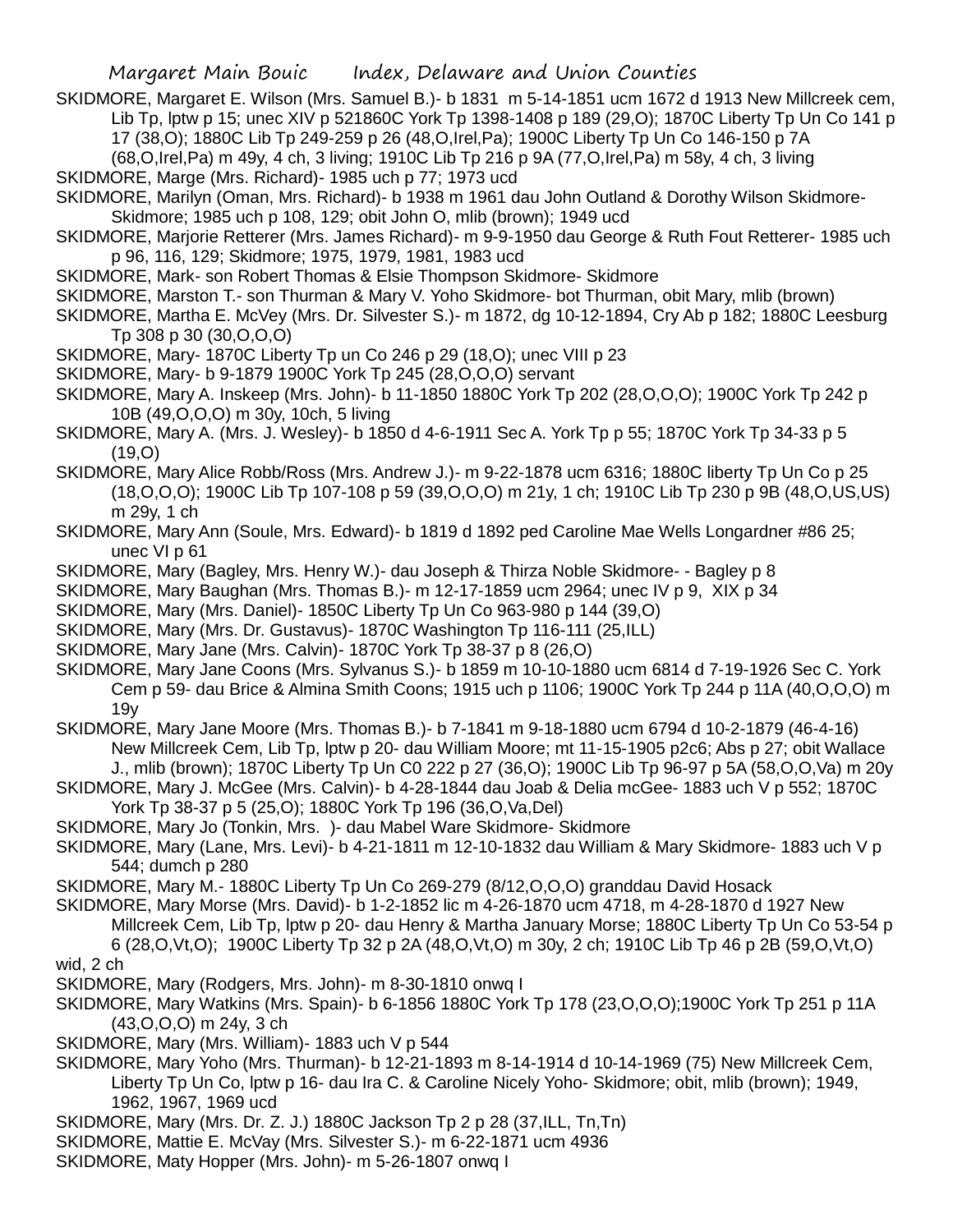- SKIDMORE, Melva (Coakley, Mrs. Kenneth)- dau Azel & Beatrice Allen Skidmore- Skidmore
- SKIDMORE, Merle/Myrl- ch Thurman & Mary Skidmore- obit Thurman, obit Mary, mlib (brown);
- SKIDMORE, Dr. Merritt- son Howard W. & Lulu Tobey Skidmore- Skidmore; obit Wyburn, mlib (brown)
- SKIDMORE, Mertie- dau Wilmington & Lucinda Skidmore- 1880C York Tp p 195 (5,O,O,O)
- SKIDMORE, Monte Lad- son Rev. Wyburn A. & Betty Skidmore- Skidmore; obit Wyburn, mlib (brown)
- SKIDMORE, Mordecai- d 6-4-1861 (3m12d) New Millcreek Cem, lptw p 25- son Thomas B. & Mary Skidmore
- SKIDMORE, Morris I.- b 4- 1890 son Edward & Alma S. McEldary Skidmore- 1900C York Tp 283 p 12B (10,O,O,O)
- SKIDMORE, Myrtie M.- b 4-15-1875 dau Franklin W. & Lucinda Hatcher Skidmore- 1883 uch V p 552
- SKIDMORE, Myrtle Kerns (Mrs. Charles C.)- b 9-30-1879 m 12-28-1898 d 7-26-1959 bur Greenlawn, W. Mansfield- dau Owen & Ellen Swysgood Kerns- Skidmore
- SKIDMORE, Myrtle Moor (Mrs. Allen)- m 5-3-1940 Skidmore; 1949, 1962, 1967, 1971, 1973, 1975, 1977, 1979, 1981, 1983 ucd
- SKIDMORE, Nancy A. (Atha, Mrs. Joseph T.)- b 2-8-1832 m 5-8-1850 dau Joshua & Hope Skidmore- 1883 uch V p 535
- SKIDMORE, Nancy Ann Powell (Mrs. Joseph)- 1880C Liberty Tp Un Co 262-272 p 27 (29,O,O,O); 1900C Liberty Tp Un Co 11 p 1B (49,O,O,O) m 21y, 8 ch, 7 living
- SKIDMORE, Nancy Karen (Johnson, Mrs. Kenneth Craig)- b 1954 m 7-29-1996 dau Gerald M. & Ruth A. Skidmore- 1959, 1962, 1967 ucd
- SKIDMORE, Nancy Jane.- dau Thomas & Mary Skidmore- 1870C Liberty Tp Un Co 222 p 27 (4,O); 1880C Lib Tp 195-205 p 30 (13,O,O,O)
- SKIDMORE, Nancy Lee- dau Herbert A. & Helen McDonald Skidmore- Skidmore
- SKIDMORE, Nancy l.- dau Joseph & Rebecca Whittaker Skidmore- 1915 uch p 1107; 1883 uch V p 551
- SKIDMORE, Nelly Hopper (Mrs. Joshua)- m 8-30-1810 onwq I
- SKIDMORE, Nettie- d 3-15-1880 (8-11-27) New Millcreek Cem, lib. Tp lptw p 15 dau J. W. & M. A.
- SKIDMORE, Newton T. 'Margaret "Maggie" Long'- m 10-20-1877 ucm 6146- son Daniel & Mary Skidmore-1850C Liberty Tp Un Co 963-980 p 144 (3,O); 1900C Liberty Tp Un Co 108-109 p 5B (53,O,Va,NJ) m 22y
- SKIDMORE, Nina W. Wintermute (Mrs. J. W.)- dau J. Perry & Ettie A. Buckmast Wintermute- 1908 dch p 500
- SKIDMORE, Norma (Mrs. Larry M.)- 1971 dcd
- SKIDMORE, Norman b 11-6-1952 d 2-13-1983 (30) Greenlawn Cem- son Floyd & Dorothy Fleece Skidmore-**Skidmore**
- SKIDMORE, Olice (Miller, Mrs. Lloyd)- dau Charles C & Myrtle Kerns Skidmore- Skidmore
- SKIDMORE, Ottie- b 7-1885 son Joseph & Nancy Ann Powell Skidmore- 1900C Liberty Tp Un Co 11 p 1B  $(14, 0, 0, 0)$
- SKIDMORE, Owen 'Helen'- son Charles O. & Myrtle Kerns Skidmore- Skidmore; 1949 ucd
- SKIDMORE, Pamala (Laucher, Mrs. )- b 1-21-1954- dau James Richard & Marjorie Jean Retterer Skidmore- ; 1985 uch p 96, 129; 1973, 1975, 1979 ucd
- SKIDMORE, Patricia Anne (Kelly, Mrs. Scott Andrew)- b 1964 m 7-29-1995 dau Gerald M. & Ruth Anne Skidmore- Skidmore; 1967 ucd
- SKIDMORE, Pattie (Krebehenne, Mrs. Dan)- b 9-26-1955 dau James Richard & Marjorie Jean Retterer Skidmore- 1985 uch p 96, 129
- SKIDMORE, Patty- 1973 ucd
- SKIDMORE, Paul- son Chandous P. & Cecil Skidmore- 1949, 1959(12), 1962 ucd
- SKIDMORE, Pearl W. 'Esta Carrie Bechtel'- b 1872 m 12-13-1894 ucm (Hearl) Sec C. York Cem p 78- son Joseph & Nancy Ann Skidmore- 1880C Liberty Tp un Co 262-272 p 27 (7,O,O,O)
- SKIDMORE, Penny (Robinson, Mrs. Jerry)- dau Robert Thomas & Elsie Thompson Skidmore- Skidmore
- SKIDMORE, Peggy Jo (Maxwell, Mrs. Robert James)(Hays, Mrs. Don)- b 4-5-1951 m 1970, dissolution- dau James Richard & Marjorie Jean Retterer Skidmore- 1985 uch p 96, 129
- SKIDMORE, Permelia (Humphreys, Mrs. Jacob)- 1883 uch V p 387; unec VIII p 23
- SKIDMORE, Phyllis (Meade, Mrs. Charles Bert)- b 1933 dau John Outland & Dorothy Wilson Skidmore-Skidmore; obit John O, mlib (brown); 1985 uch p 129
- SKIDMORE, Rachel J. (Mrs. Daniel)- b 5-4-1832 d 3-25-1901 New Millcreek Cem, Liberty Tp lptw p 20; 1860C York Tp 1175-1185 p 160 (28,O)
- SKIDMORE, Rachel J.- dau Daniel & Mary Skidmore- 1850C Liberty Tp Un Co 963-980 p 144 (20)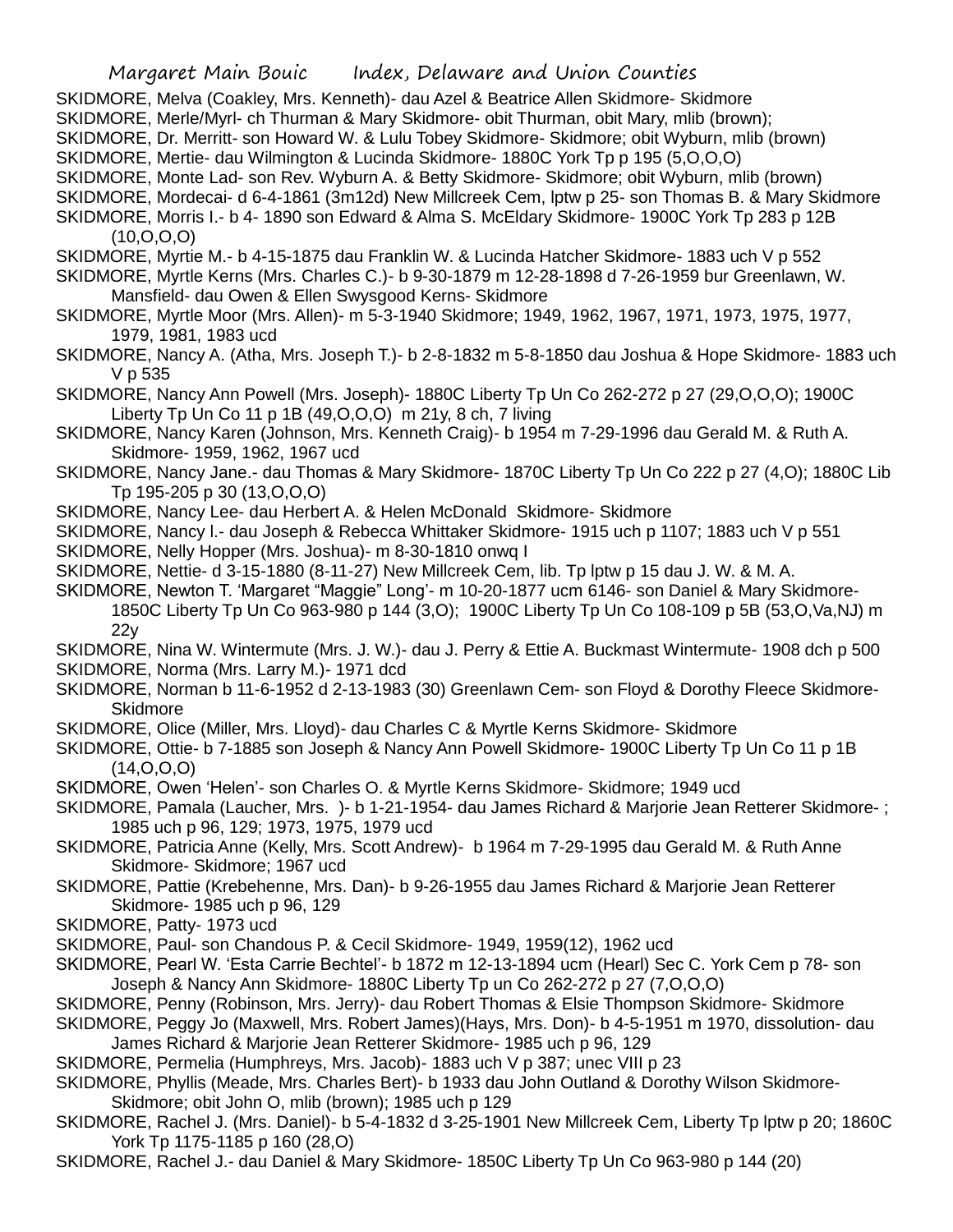SKIDMORE, Ralph D. 'Sara Jane Kerns'- b 1908 d 12-7-1923 Sec C. York Cem p 79

SKIDMORE, Ralph W. 'Ruth E. Wallace'- b 8-13-1899 m 11-2-1920 d 7-27-1976 son Arthur & Bertha L. Frye Skidmore- Skidmore; obit, mlib (brown); 1949, 1959, 1962, 1969, 1971, 1973, 1975 ucd

- SKIDMORE, —d 3-5-1922 child of Ray, Sec.B. York Cem p 75
- SKIDMORE, —d 9-2-1917 child of Rea, Sec B. York Cem p 75
- SKIDMORE, Rebecca- b 9-1820 1900C York Tp 245 p 11A (79,O,-,-) wid, grandmother
- SKIDMORE, Rebecca E.- dau Joseph & Rebecca Whittaker Skidmore- 1915 uch p 1107; 1883 uch V p 551
- SKIDMORE, Rebeeca E. (Penhorwood, Mrs. William F.)- m 5-6-1874 ucm 5485; 1900C York Tp 245 p 11A (47,O,O,O) wid, 5 ch, 3 living
- SKIDMORE, Rebecca E.- dau William & Lucinda Whitaker Skidmore- 1860C York Tp 1411-1421 p 191 (8,O)
- SKIDMORE, Rebecca Garwood (Mrs. Joseph)- 1915 uch p 1106, 1107; 1883 uch V p 413, 551
- SKIDMORE, Rebecca Whittaker (Mrs. Joseph)- b 9-1819 1915 uch p 1107; 1900C York Tp 269 p 12A (80,O,NJ,Pa) wid; mother of Levina Wilgus
- SKIDMORE, Rebeckah- unec VIII p 23, Liberty Tp, church
- SKIDMORE, Regina Ann Rollison (Mrs. Keith Blaine)- m 9-25-1993 dau Richard E. & Phronsia Rollison-Skidmore.
- SKIDMORE, Richard 'Marge'- 1985 uch p 77, 116; 1973 ucd
- SKIDMORE- Bob- son Mabel Ware Skidmore- Skidmore
- SKIDMORE, Robert- son Floyd & Dorothy Fleece Skidmore- Skidmore
- SKIDMORE, Robert Thomas 'Elsie Thompson'- m 10-13-1941 son Azel A. & Beatrice Allen Skidmore-**Skidmore**
- SKIDMORE, Rochelle (Goodwin, Mrs. )- dau Dr. Merritt & Wanda Paxson Skidmore- Skidmore
- SKIDMORE, Rose Mechem (Mrs. Aaron)- Skidmore
- SKIDMORE, Roxanna (Powell, Mrs. Henry)- b 7-7-1863 dau Thomas & Hannah J. Drake Skidmore- 1880C York Tp 318 (16,O,O,O)
- SKIDMORE, Ruth Anne (Mrs. Gerald M.)- Skidmore; 1959, 1962, 1967, 1977, 1983 ucd
- SKIDMORE, Ruth Herd (Mrs. Wallace J.)- b 1893 m 6-18-1919 d 1951 New Millcreek Cem, Lib. Tp, lptw p 15; obit Wallace J., mlib (brown); Skidmore
- SKIDMORE, Ruth (Rea, Mrs. David)- 1915 uch p 961
- SKIDMORE, Ruth Wallace (Mrs. Ralph W.)- m 11-2-1920; 1949, 1959, 1962, 1967, 1971, 1973, 1975, 1979, 1981 ucd
- SKIDMORE, Sally (Skaggs, Mrs. )- dau Mabel Ware Skidmore- Skidmore
- SKIDMORE, Samuel B. 'Margaret Wilson'- b 1828 m 5-14-1851 ucm 1672 d 1912 New Millcreek Cem, Lib Tp lptw p 15; unec XIV p 52; 1870C Liberty Tp Un Co 141 p 17 (42,O); 1880C Lib Tp 249-2259 p 26 (52,O,Va,O); 1900C Lib Tp 1146-150 p 7A (72,O,O,-) m 49y; 1910C Lib Tp 216 p 9A (81,O,O,O) m 58y
- SKIDMORE, Samuel D.- son Daniel & Mary Skidmore- 1850C Liberty Tp Un Co 963-980 p 144 (23,O)
- SKIDMORE, Sarah (Mrs. )- 1880C York Tp 318 p 31 (77,Pa,NC,PA)
- SKIDMORE, Sarah A. Johnson (Mrs. David M.)- b 12-12-1849 m 8-23-1873 ucm 5306 d 2-13-1923 Sec C York Cem, p 79- dau Matthew & Lucinda Johnson- 1883 uch V p 552
- SKIDMORE, Sarah Ann Haines (Mrs. Isaac)- b 12-4-1819/1820 m 11-4-1836 d 6-26-1895- Southardtown Cem, York Cem p 15- dau Joseph & Rachel Ballinger Haines- 1915 uch p 1080; 1883 uch V p 551, 552, 543 mt 4-1-1891 p 8; Abs p 10; 1850C York Tp 421-428 p 65 (30,O); 1860C York Tp 1389-1399 p 188 (40,O)
- SKIDMORE, Sarah Ann Rinard/Reyner (Mrs. Isaac)- b 3-18-1828 m 12-27/8-1849 ucm 1489- dau David & Eliza Mann Reyner- 1883 uch V p 412, 413; dumch p 248, 257; unec VII p 59, XIII p 20; 1860C York Tp 1173-1183 p 160 (30,Pa);1870C York Tp 86-85 p 11 (42,Pa); 1880C Liberty Tp Un Co 181-191 p 29 (52,Pa,Pa,Pa) 1900C York Tp 209 p 9B (72,Pa,Pa,Pa)
- SKIDMORE, Sarah E. (Ballinger, Mrs. Alonzo) b 7-2-1850 or 6–27-1850 m 3-17-1866 ucm 3929- dau Thomas & Hannah J. Drake Skidmore- 1915 uch p 1106; 1883 uch V p 551; unec IV p 66, XXII p 33; 1860C York, Tp 1410-1420 p 190 (10,O)
- SKIDMORE, Sara Jane Kerns (Mrs. Ralph D.)- b 1901 d 2-12-1980 York Cem, Sec C. p 79
- SKIDMORE, Sarah Jane Morse (Mrs. Alonzo)- m 12-7-1865 ucm 3868; unec XXII p 21; 1870C Liberty Tp Un Co 7409 (24,O)
- SKIDMORE, Sarah Jane (Shirk, Mrs. Ellwood)- m 9-27-1885 ucm (Hearl)- dau Samuel B & Margaret Skidmore- 1870C Liberty Tp un Co 141 p 17 (4,O); 1880C lib Tp 249-259 p 26 (14,O,O,O); 1910C Lib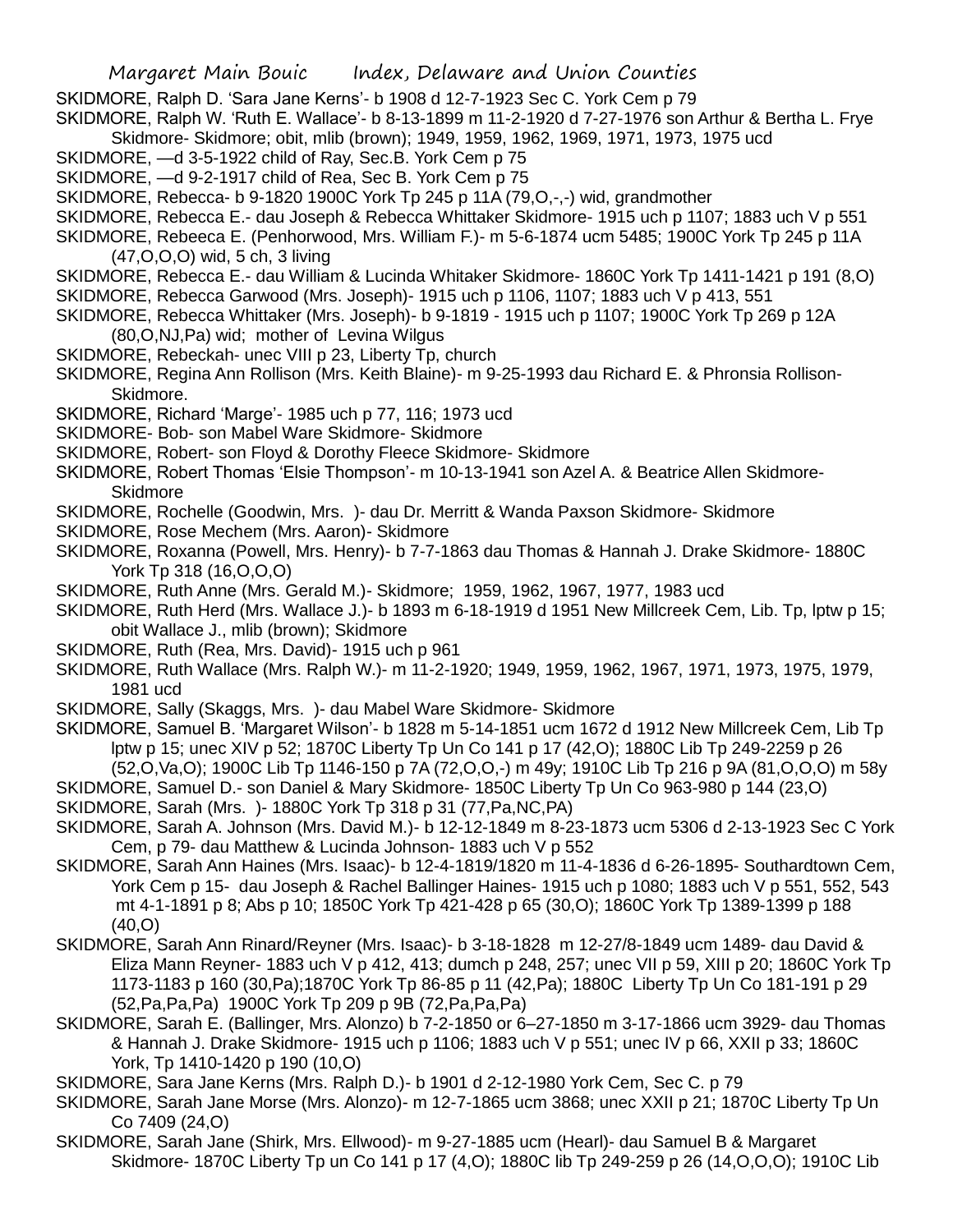Margaret Main Bouic Index, Delaware and Union Counties

Tp 215 p 9A (43,O,O,O) m 24y, 4 ch

SKIDMORE, Sarah Rea (Mrs. William)(Mechem, Mrs. Elisha G.)-b 3-16-1824 m 3-3-1842 (2) 7-6-1851 dau Isaac & Elizabeth Rea- 1883 uch V p 552; 1870C York Tp 37-36 p 5 (46,O)

- SKIDMORE, Saundra- b 1969 dau Denzil M. & Margaret E. Skidmore- Skidmore; 1971 dcd
- SKIDMORE, Sharon (Kerns, Mrs. Don)- dau Robert Thomas & Elsie Thompson Skidmore- Skidmore
- SKIDMORE, Shirley Ann- dau Chandous & Cecil Skidmore- 1949. 1959(17) ucd
- SKIDMORE, Shirley G. (Mrs. Carlyon M.)- 1971, 1980 dcd
- SKIDMORE, Dr. Silvester S. 'Martha "Mattie" E. McVay'- b 7-2-1840 m 6-22-1871/2 ucm 4936 d 9-30-1894 (54-2-28) Lincoln, NE Claibourne Cem p 41; dg 10-12-1894, dg 11-16-1894 Cry Ab p 182, 184; 1870C Leesburg Tp 96-98 p 12 (30,O); 1880C Leesburg Tp 308 p 30 (39,O,O,O)
- SKIDMORE, –1st wife (Mrs. Dr. S. S.)- d 1869, left 2 ch, dg 10-12-1894, Cry Ab p 182
- SKIDMORE, Simmons- son Isaac M. & Sarah Ann Reyner Skidmore- 1880C Liberty Tp un Co 181-191 p 29 (19,O,O,Pa)
- SKIDMORE, Dr. S. S.- d Lincoln, Neb, last week, bur Bethlehem Cem- mt 10-10-1894 p 1; Abs p 56; 1915 uch p 170, 171; 1883 uch III p 397, 398, V p 421, 426, 427
- SKIDMORE, Spain A.'Mary M.'- b 11-20-1852 son Thomas & Hannah j. Drake Skidmore- 1915 uch p 1106; 1883 uch V p 532, 551; 1985 uch p 159; unec XXII p 17; 1860C York Tp 1410-1420 p 190 (7,O); 1870C York Tp 22-21 p 3 (17,O); 1900C York Tp 251 p 11A(47,O,O,O) m 24y
- SKIDMORE, Steven- son Floyd & Dorothy Fleece Skidmore- Skidmore
- SKIDMORE, Summerfield (Mrs. William) 1860C York Tp 1411-1421 p 190 (25,O)
- SKIDMORE, Sylvanus H. 'Mary J. Coons'- b 8-5-1856 m 10-10-1880 ucm 6814 d 5-24-1941 Sec C. York Cem p 83; 1915 uch p 1106; 1883 uch V p 551; 1860C York Tp 1410-1420 p 190 (3,O); 1870C York Tp 22-21 p 3 (13,O); 1880C York Tp 328 (23,O,O,O); 1900C York Tp 244 p 11A (43,O,O,O) m 19y; building model barn, 7-19-1899 p8c3, Abs p 58
- SKIDMORE, T. B.- son David Skidmore- mt 12-14-1904 p 4 c3; Abs p 27
- SKIDMORE, Terry- b 1962 son Carlyon H. & Shirley G. Skidmore- 1971, 1980 dcd
- SKIDMORE, Thayer- 2nd son of Dr. S. S. & 1st wife Skidmore- dg 10-12-1894, Cry Ab p 182
- SKIDMORE, Thomas- 1883 uch IV p 520, V p 529. 541; 1915 uch p 1065; unec VII p 44
- SKIDMORE, Thomas Powers Pat p 47
- SKIDMORE, Thomas B. 'Mary Baughman/Baughan'-b 1836 m 12-17-1859 ucm 2964 d 1900 New Millcreek Cem, Lib Tp p 20; unec IV p 9, XIX p 34; 1870C Lib Tp 222 p 27 (34,O); 1880C Lib Tp 195-205 p 30 (44,O,Va,O)
- SKIDMORE, Thomas B. 'Mary Jane Moore'- m 9-18-1880 ucm 6794; Skidmore; obit Wallace, mlib (brown); 1900C Lib Tp 96-97 p 5A (64,O,Va,NJ) m 20y
- SKIDMORE, Thomas son David & Mary Morse Skidmore- 1880C Liberty Tp Un Co 53-54 p 6 (12,O,O,O)
- SKIDMORE, Thomas 'Hannah Jane Drake'- b 2-13-1825 m 8-24-1848 son Joseph & Rebecca Skidmore- 1915 uch p 1106; 1883 uch V p 551; 1860C York Tp 1410-1420 p 190 (35,O); 1870C York Tp 22-21 (45,O);
- 1880C York Tp 318 (65,O,Va,Va); 1900C York Tp 250 p 11A (75,O,Va,O) m 52y; mt 11-14-1900 Abs p 5 SKIDMORE, Thomas J. 'Juliet D. Williams'- m 8-17-1889 ucm (Hearl)
- SKIDMORE, Thomas 'Rebecca Garwood'- b 2-13-1825 son Joseph & Rebecca Skidmore- 1883 uch V p 551
- SKIDMORE, Thurman 'Mary Yoho'- b 7-24-1887 m 8-14-1914 d 10-30-1974 New Millcreek Cem, Lib Tp, lptw p 16; son Franklin J. & Amazetta Shirk Skidmore- Skidmore; 1949. 1959, 1962, 1967 ucd; obit, Mary, mlib; obit, mlib (brown); 1900C Liberty Tp Un Co 148-152 p 7A (12,O,O,O) 1910C Lib Tp 210 p 10A (22,O,O,O) teacher, public school
- SKIDMORE, Tissie McElderry (Mrs. Edward S.)- lic m 10-11-1882 ucm (Hearl)
- SKIDMORE, Virginia Mittenberger (Mrs. Don )- b 1888 d 3-3-1966 Sec E. York Cem p 89
- SKIDMORE, Waldo K.- b 8-1899 son Arch & Bertha L. Skidmore- 1900C York Tp 2976 p 13A (9/12,O,O,O)
- SKIDMORE, Wallace J. 'Ruth Herd''Beulah Patterson'- b 5-16-1885 m 6-18-1919 d 10-24-1972 New Millcreek
- Cem, Lib. Tp. lptw p 15- son Thomas B. & Mary Jane Moore Skidmore- Skidmore; obit, mlib (brown); 1900C Liberty Tp Un Co 96-97 p 5A 915,O,O,O); 1910C lib. Tp 205 p 8B (24,O,O,O)
- 
- SKIDMORE, Wanda (Mrs. A. J.)- 1967 ucd
- SKIDMORE, Wanda Paxson (Mrs. Dr. Merritt)- b 8-13-1920 m 8-4-1939 d 11-25-1990 (70) York Cem- dau Bert & Wanda Harman Paxson- Skidmore
- SKIDMORE, Wellington 'Lillian Tracy'- m 1906 d 1910 obit Lillian, mlib
- SKIDMORE, J. Wesley 'Mary A.'- b 1845 d 11-25-1915 Sec A. York Cem p 55